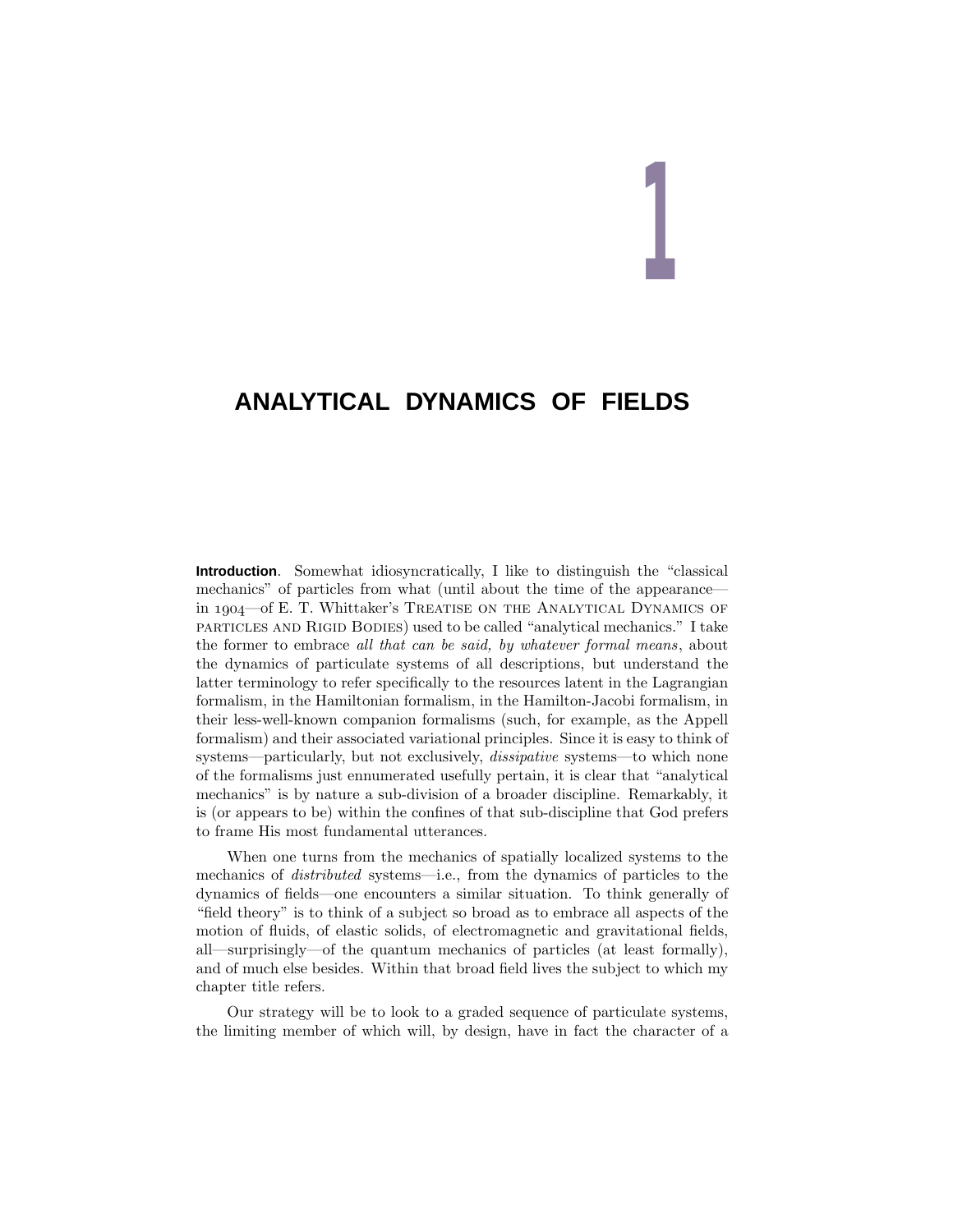field. By tracking the analytical mechanics of the individual members of the sequence we shall obtain the analytical mechanics of its limiting member—the "analytical mechanics of a field." The results thus achieved will be so strikingly simple as to admit readily and unproblematically of generalization. This mode of proceeding will, by the way, yield a general-purpose field-theoretic language which is automatically consonant with the analytical mechanics of particles, and is therefore preadapted to the discussion of particles and fields in interaction.

**Dynamics of one-dimensional crystals.** Take *N* identical particles of mass *m*, and  $N+1$  identical springs of strength  $k$ , and form the "crystal" illustrated in the first of the following figures. The terminal springs are attached to "walls" which stand a distance  $\ell$  from one another, so when the system is at rest each



Figure 1: Equilibrium configuration of an *N*-particle crystal with clamped boundaries.

spring has length  $a = \ell/(N + 1)$ . The system derives its "one-dimensionality" not so much from the linearity of its design as from the explicit stipulation that transverse motion will be disallowed. The allowed motion is longitudinal, which by natural orientation of a Cartesian coordinate system means "along the *x*-axis." If we associate the origin of the *x*-axis with the anchor point on the left, then we can write  $x_n = na$  to describe the location of the  $n^{\text{th}}$  "atom" in a crystal at rest. Our dynamical assignment is to develop the functions  $x_n(t)$  $(n = 1, 2, \ldots, N)$  which describe the successive locations of the constituent atoms in a crystal not at rest.

To that end, let us (see the following figure) introduce "excursion variables"  $\varphi_n$  by means of the equations  $x_n = na + \varphi_n$ . Evidently  $\varphi_n$  serves to describe



FIGURE 2: Use of excursion variables to describe the instantaneous configuration of a crystal not at rest.

the location of the  $n<sup>th</sup>$  atom *relative to its equilibrium position*. It is in precisely the spirit of the familiar "theory of small oscillations" that, in our effort to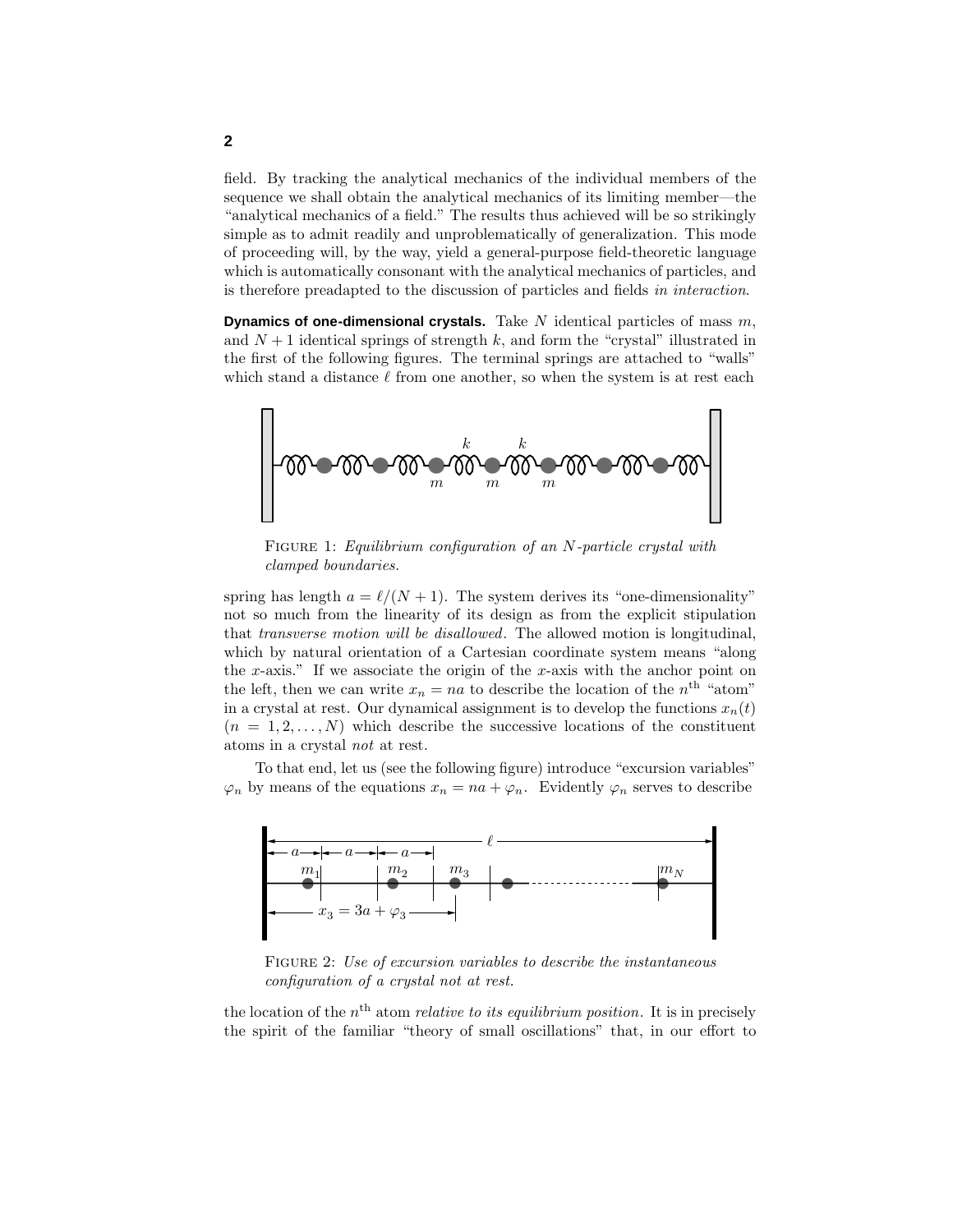### **One-dimensional crystals 3**

comprehend the motion of the crystal, we agree to look to the time-dependence of the variables  $\varphi_n$ .

We invested energy in the formation of our crystal; the interconnecting springs are, after all, stretched (else compressed) in the general case. Energy over and above that "ground state energy" must be invested if we wish to set the crystal in motion. That energy can evidently be described  $E = T + U$  with

$$
T = \frac{1}{2}m\left\{\dot{\varphi}_1^2 + \dot{\varphi}_2^2 + \dots + \dot{\varphi}_{N-1}^2 + \dot{\varphi}_N^2\right\}
$$
 (1)

$$
U = \frac{1}{2}k \left\{ \varphi_1^2 + (\varphi_2 - \varphi_1)^2 + \dots + (\varphi_N - \varphi_{N-1})^2 + \varphi_N^2 \right\}
$$
 (2)

Forming the Lagrangian  $L = T - U$  and working from

$$
\left\{\frac{d}{dt}\frac{\partial}{\partial \dot{\varphi}_n} - \frac{\partial}{\partial \varphi_n}\right\} L = 0 \qquad n = 1, 2, \dots, N
$$
 (3)

we readily obtain the following explicit equations of motion:

$$
m\ddot{\varphi}_1 = -k(\t+2\varphi_1 - \varphi_2) \nm\ddot{\varphi}_2 = -k(-\varphi_1 + 2\varphi_2 - \varphi_3) \n\vdots \nm\ddot{\varphi}_n = -k(-\varphi_{n-1} + 2\varphi_n - \varphi_{n+1}) \t n = 2, 3, ..., N - 1 \n\vdots \nm\ddot{\varphi}_N = -k(-\varphi_{N-1} + 2\varphi_N)
$$
\n(4)

These comprise a coupled system of  $N$   $2<sup>nd</sup>$ -order ordinary differential equations in *N* variables. Equations (4) are notable in particular for their linearity, which we might emphasize by writing

$$
\ddot{\varphi} + \mathbb{S}\varphi = 0 \tag{5}
$$

where

$$
\varphi \equiv \begin{pmatrix} \varphi_1 \\ \varphi_2 \\ \varphi_3 \\ \vdots \\ \varphi_N \end{pmatrix} \text{ and } \mathbb{S} \text{ has the structure } \mathbb{S} \equiv \Omega^2 \begin{pmatrix} a & b & & & \\ b & a & b & & \\ & b & a & b & \\ & & \ddots & \ddots & \ddots & \\ & & & b & a & b \\ & & & & b & a \end{pmatrix}
$$

with  $\Omega^2 = k/m$ ,  $a = 2$  and  $b = -1$ . The design of the S matrix (in which all unreported matrix elements are zero) pretty clearly and directly mimics the physical design of the crystal itself.

We have now before us a physical system with a long and important history, an interesting brief account of which can be found in the opening sections of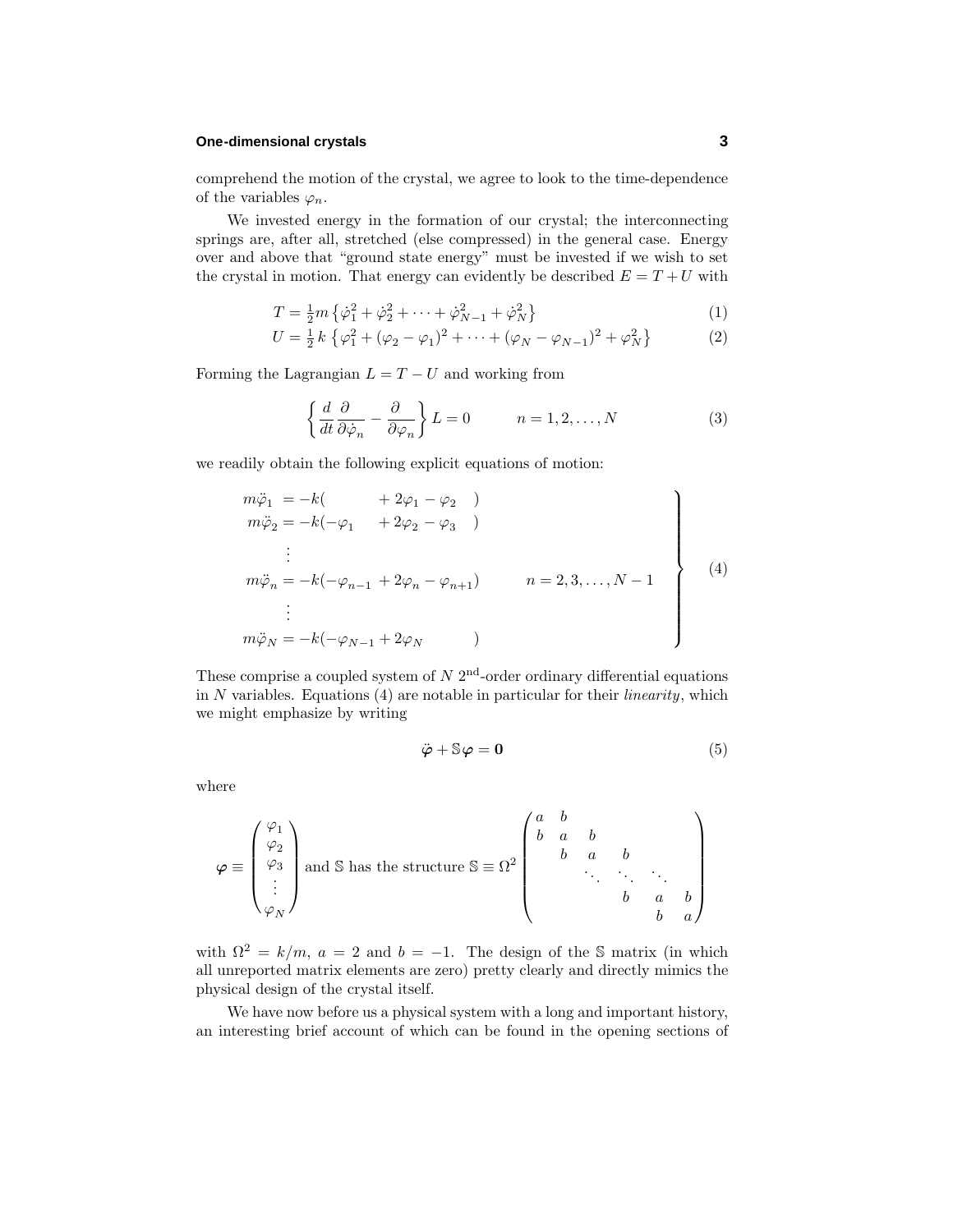L. Brillouin's classic *Wave Propagation in Periodic Structures*  $(1946)$ . The first chapter in that history was written by Newton himself, who used a one-dimensional crystal to model an air column in his pioneering attempt to compute the velocity of sound. The system continues to serve as a point of entry into the study of real crystals (solid state physics), of the vibration of molecules, of transmission lines and of much else. And the system gives rise to an analytical problem of rich methodological interest. It is to aspects of the latter that I am motivated now to give brief attention.

Suppose we return to (5) with the assumption that the atoms oscillate with possibly distinct amplitudes  $A_n$  but in perfect synchrony:

$$
\boldsymbol{\varphi}(t) = \boldsymbol{A} e^{i \omega t}
$$

Immediately

$$
(\mathbb{S} - \omega^2 \mathbb{I})\mathbf{A} = \mathbf{0}
$$

Evidently  $\omega^2$  must be set equal to one or another of the eigenvalues of S, i.e. to one or another of the zeroes of the characteristic polynomial

$$
\det(\mathbb{S} - \lambda \mathbb{I}) = s_0 + s_1 \lambda + s_2 \lambda^2 + \dots + s_N \lambda^N
$$

and *A* must be proportional to the corresponding eigenvector. Familiarly, the real symmetry of S is by itself sufficient to insure (i) the reality of the eigenvalues  $\lambda_1, \lambda_2, \ldots, \lambda_N$  and (ii) the orthogonality of the eigenvectors:  $A_m \cdot A_n = 0$  if  $m \neq n$  which (after normalization) can be notated  $A_m \cdot A_n = \delta_{mn}$ . This is valuable information, but not in itself sufficient to provide explicit descriptions of the eigenvalues/vectors. It is, in particular, not in itself sufficient to establish that all eigenvalues are necessarily non-negative. Proceeding therefore (for the moment) formally, we note that the linearity of the equations of motion (5) carries with it a "principle of superposition," and are led to write

$$
\varphi(t) = \sum_{n=1}^{N} \alpha_n \mathbf{A}_n e^{+i\omega_n t} + \sum_{n=1}^{N} \beta_n \mathbf{A}_n e^{-i\omega_n t}
$$

 $=$  superposition of "normal modes"

with  $\omega_n = \sqrt{\lambda_n}$ . The complex numbers  $\alpha_n$  and  $\beta_n$  are fixed by imposition of the requirements that  $\varphi(t)$  be real and that it conform to the prescribed initial data  $\varphi(0)$  and  $\dot{\varphi}(0)$ ; the orthonormality of the eigenvectors greatly simplifies the computational labor at this point.

The program sketched above is in fact not at all specific to crystals, but pertains generally to the "theory of small oscillations," i.e., to the classical motion of *all* particulate systems as they jiggle harmonically about points of stable equilibrium. And it admits of a great variety of alternative formulations, the relative utility of which depends upon particular features of the system in hand, and the nature of the questions uppermost in one's mind. Of these, I must be content here to sketch only one:<sup>1</sup>

<sup>1</sup> For a fairly elaborate review of the formal possiblities, see Chapters I and II of my CLASSICAL THEORY OF FIELDS  $(1965)$ .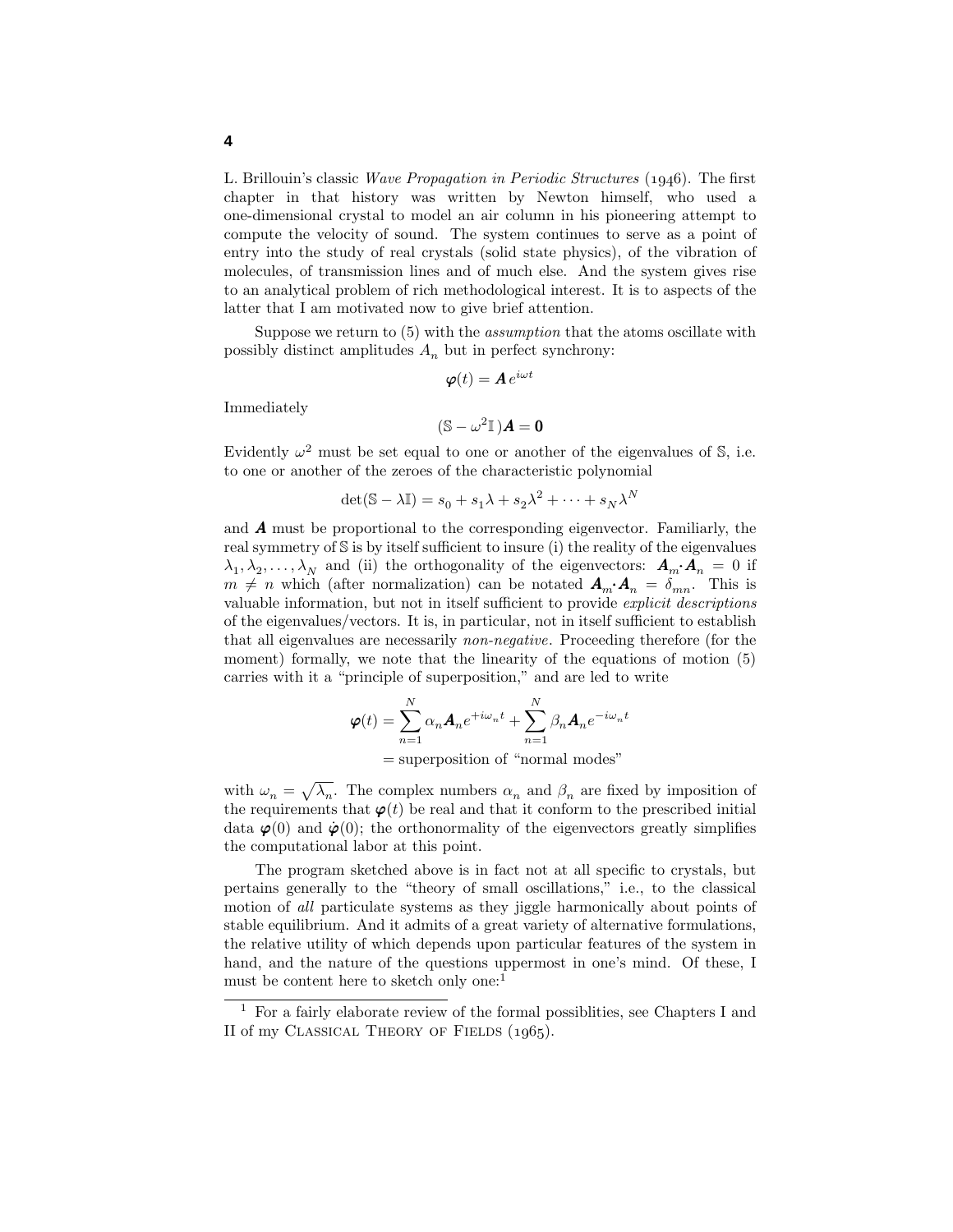### **Passage to the continuous limit 5**

Proceeding very much in the spirit of Hamilton, let us agree to promote  $\dot{\varphi}$ to the status of an independent variable, writing  $\dot{\varphi} \equiv \chi$ . In place of (5) we can then write

$$
\dot{\boldsymbol{\Phi}} = \mathbb{W}\boldsymbol{\Phi} \tag{6}
$$

with

$$
\boldsymbol{\Phi} = \begin{pmatrix} \boldsymbol{\varphi} \\ \boldsymbol{\chi} \end{pmatrix} \qquad \text{and} \qquad \mathbb{W} = \begin{pmatrix} \mathbb{O} & \mathbb{I} \\ -\mathbb{S} & \mathbb{O} \end{pmatrix}
$$

Whereas (5) is a coupled system of *N* differential equations of  $2<sup>nd</sup>$  order, (6) is a  $2n$ -fold system of  $1<sup>st</sup>$  order, as admits therefore immediately of formal solution:

$$
\boldsymbol{\Phi}(t) = e^{\mathbb{W}t}\boldsymbol{\Phi}(0)
$$

The problem at this point is to assign explicit meaning to the matrix  $e^{\mathbb{W}t}$ . It is sometimes possible to gain useful information directly from the expansion

$$
e^{\mathbb{W}t} = \sum_{n=0}^{\infty} \frac{1}{n!} (\mathbb{W}t)^n
$$

but I propose to sketch an alternative mode of approach. By the Cauchy integral theorem

$$
\frac{1}{2\pi i} \oint_C \frac{1}{z-W} e^{zt} dz = e^{Wt}
$$

where  $C$  is any closed contour which envelops the singularity (simple pole) at  $z = W$ . We therefore expect to have

$$
e^{\mathbb{W}t} = -\frac{1}{2\pi i} \oint_C \mathbb{R}(z) e^{zt} dz \quad \text{with} \quad \mathbb{R}(z) \equiv (\mathbb{W} - z\mathbb{I})^{-1}
$$

where  $C$  is any contour which envelops the *spectrum* of  $W$ —the set of *z*-values at which W − *z*I fails to be invertible. Such *z*-values are, of course, precisely the eigenvalues of W. This mode of proceeding becomes useful when one is in position to produce an explicit description of (W−*z*I)–1 in which the eigenvalues stand nakedly exposed, and can be further refined when one possesses also explicit descriptions of the associated eigenvectors.

**Passage to the continuous limit by "refinement of the lattice."** Suppose we had physical interest in the propagation of weak compressional waves along a wire. It is known that wires are composed of atoms, and plausible that the wire might successfully be modeled by a lattice of the design considered in the preceeding section. But it seems extravagant to invoke "atomicity" in the description of a system which to eye and instrument appears to be so continuous. We are motivated to seek a dynamical formalism which conforms more naturally to the macroscopic physics of the wire-as-we-perceive-it—a field theory of wires which operates in the *smooth approximation*. Such a theory (which has formal) practical interest vastly deeper, it goes without saying, than the "physics of wires") can be constructed as follows: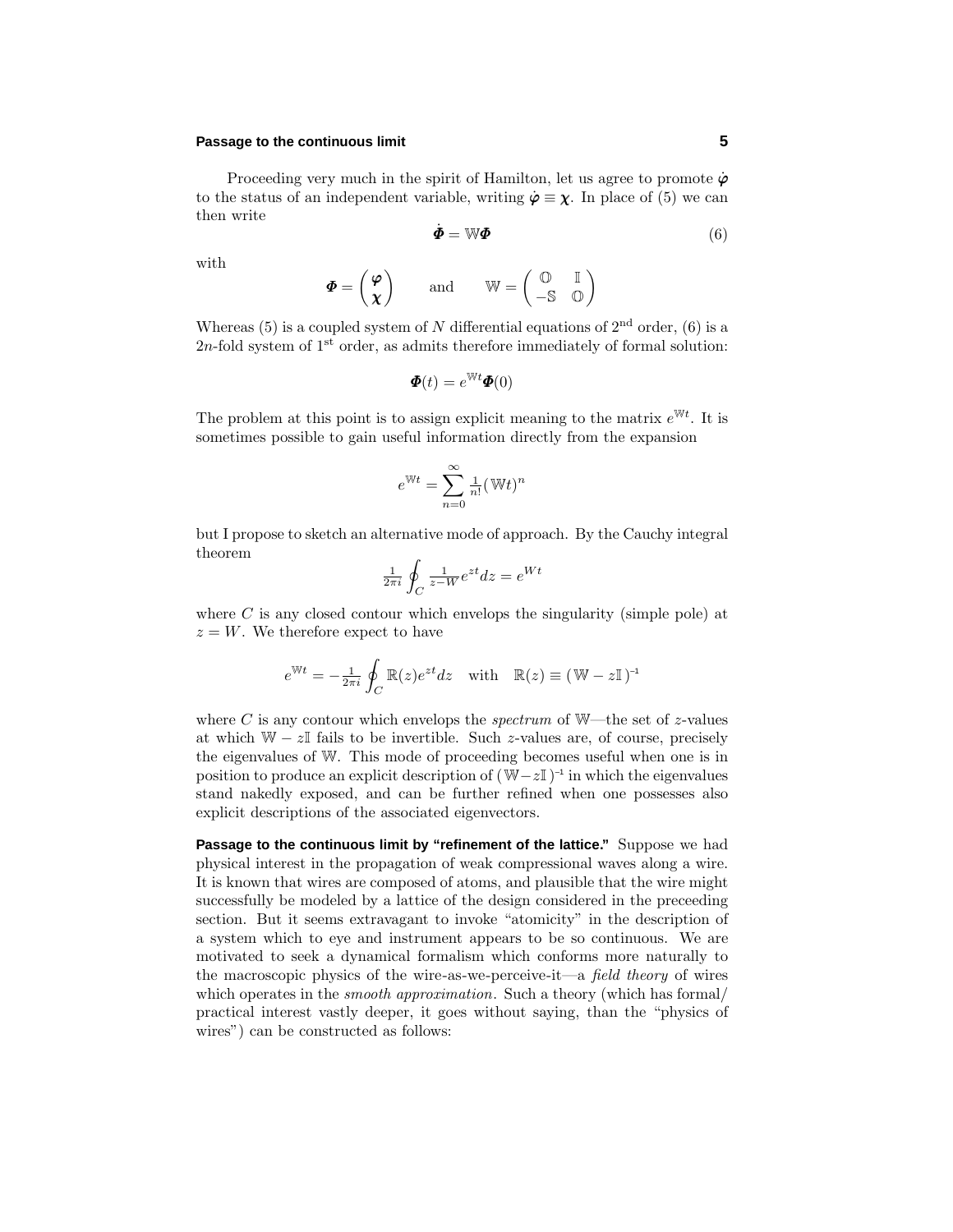We embed the physical lattice within a population of similarly-structured but merely "mental" lattices. All members of the population have the same total length  $\ell$  and the same total mass  $M$ ; the number  $N$  of constituent "atoms" is, however, considered to increase without bound, with the result that both the lattice constant *a* and the atomic mass *m* drop asymptotically (i.e., in the "continuous limit") to zero. The scheme, which I call "refinement of the lattice,"



FIGURE 3: Simple essentials of the "lattice refinement" procedure.

is illustrated in the preceding figure. Taking the lattice constant to be our control parameter, we have

$$
N(a) = \frac{\ell}{a} - 1 = \frac{\ell}{a} \left( 1 - \frac{a}{\ell} \right) \longrightarrow \frac{\ell}{a}
$$
  

$$
m(a) = \frac{M}{N(a)} = \frac{M}{\ell} a \left( 1 - \frac{a}{\ell} \right)^{-1} \longrightarrow \mu a
$$
 for  $a \ll \ell$ 

where  $\mu = M/\ell$  defines the *linear mass density* of the system.

As  $a \downarrow 0$  the position  $x_n = na$  of the  $n^{\text{th}}$  atom squeezes (for all *n*) ever closer to the left end of the lattice. Evidently our former practice—the ordinal enumeration of the constituent elements of our *N*-particle system—must be abandoned in the continuous limit. To circumvent this problem, we agree to write  $\varphi(x)$  to describe the displacement (from equilibrium) of the mass element which at equilibrium resides at  $x$  ( $0 \le x \le \ell$ ). Where formerly we wrote  $\varphi_n$  to describe the displacement of the  $n^{\text{th}}$  atom we would now write  $\varphi(x_n)$ ; evidently it is still possible but now no longer essential that *x* range on a discrete set.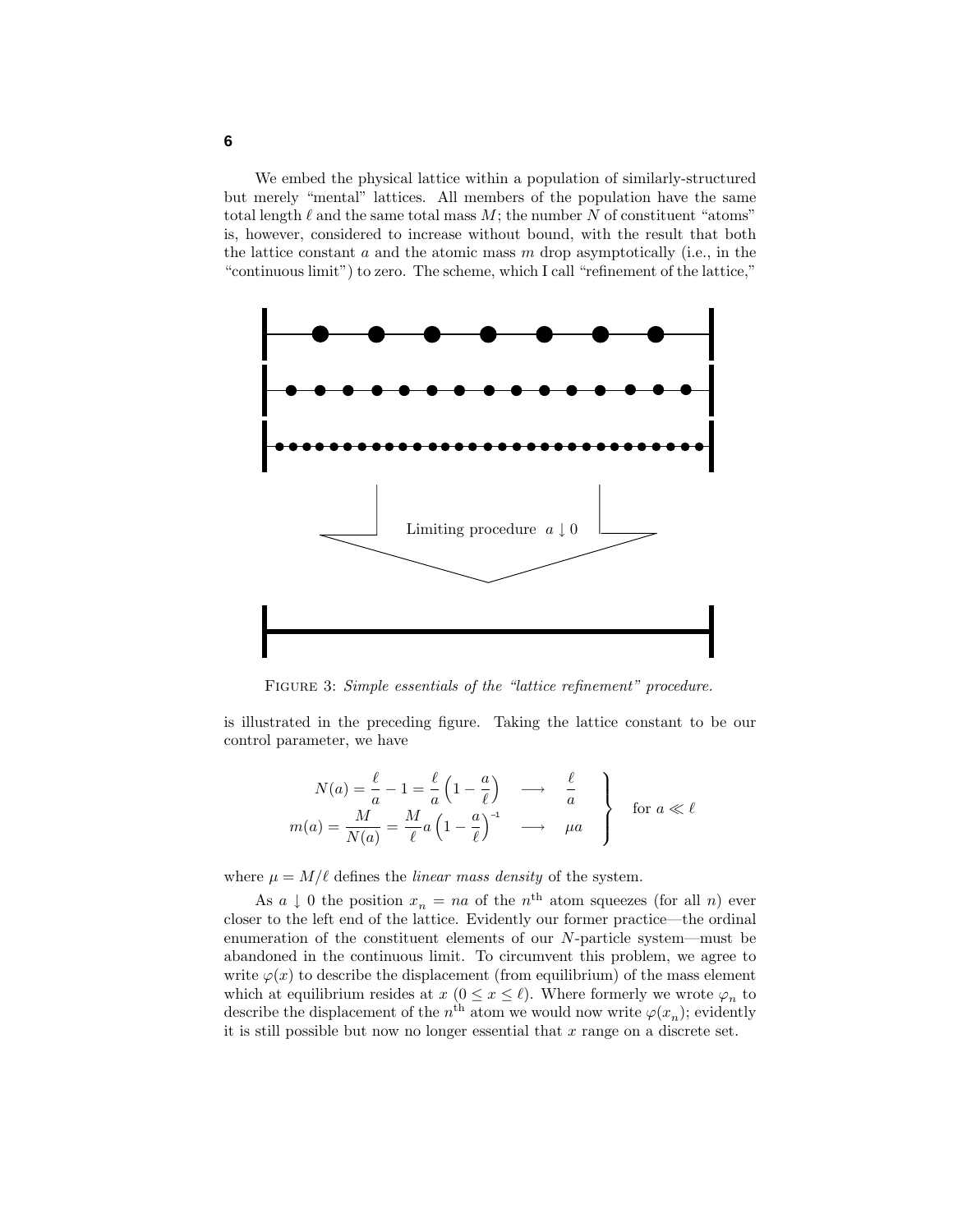### **Passage to the continuous limit 7**

In this modified notation we might, by (4), write

$$
\ddot{\varphi}(x) = \frac{k}{m(a)} \{ \varphi(x+a) - 2\varphi(x) + \varphi(x-a) \} \quad : \quad x = x_2, x_3, \dots, x_{N-1}
$$

to describe the motion of the typical (i.e., non-terminal) element of a discrete lattice (or "crystal"). But this equation is beautifully adapted to the formal needs of our projected "passage to the continuous limit." For we can write

$$
\ddot{\varphi}(x) = \frac{k}{m(a)}a^2 \cdot \underbrace{\left\{\frac{\varphi(x+a) - \varphi(x)}{a} - \frac{\varphi(x) - \varphi(x-a)}{a}}{a}\right\}}_{\text{becomes } \frac{\partial^2 \varphi}{\partial x^2} \text{ as } a \downarrow 0}
$$

and to achieve a sensible result have only to require that

$$
\lim_{a \downarrow 0} \frac{ka^2}{m(a)} \sim \lim_{a \downarrow 0} \frac{ka}{\mu} = \text{a non-zero constant, call it } c^2
$$

where  $c$  has necessarily the dimensionality of a "velocity" (but is not, at this point, to be associated with the "speed of light"). Evidently "regraduation of the spring constant" is a forced attribute of the lattice refinement procedure; we must have

$$
k(a) = \frac{c^2 \mu}{a} \left( 1 + \text{inconsequential terms of order } \frac{a}{\ell} \right) \tag{7}
$$

according to which the inter-atomic springs become necessarily stronger and stronger as the lattice refinement process proceeds:  $k(a) \rightarrow \infty$  as  $a \downarrow 0$ . This surprising development can be made intuitively intelligible by the following line of argument: Springs compose by the "law of capacitors;" for springs  $k_1$  and  $k_2$ connected in series one has

$$
\frac{1}{k_{\text{effective}}} = \frac{1}{k_1} + \frac{1}{k_2}
$$

so if one considers a spring  $K$  of length  $\ell$  to have been assembled by connecting in series  $N + 1$  identical springs  $k(a)$  of length  $a = \ell/(N + 1)$  one has

$$
\frac{1}{K} = N \frac{1}{k(a)} \quad \text{with} \quad N = \frac{\ell}{a} \left( 1 - \frac{a}{\ell} \right)
$$

giving

$$
k(a) = NK = \frac{K\ell}{a} \left( 1 - \frac{a}{\ell} \right)
$$

To recover (7) we have only to set  $K = c^2 \mu / \ell$ , which we imagine to be a *constant* of the refinement process —the same in the limiting case of a compressional wire (or "string") as for the discrete crystal from which we started. Since  $\ell$  and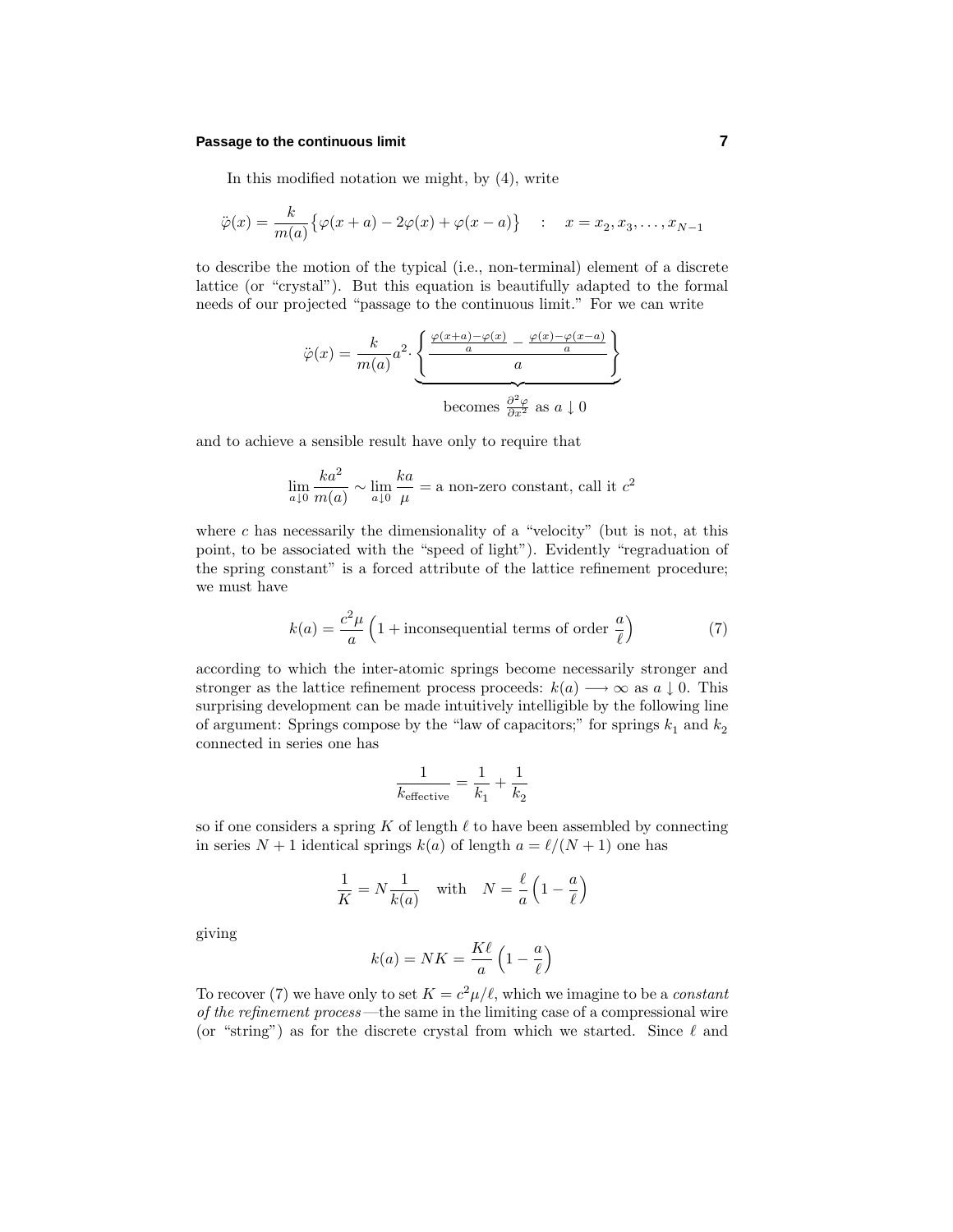$\mu$  have already been assumed to be constants of the refinement process, this amounts to a stipulation that  $c^2$  be such a constant.

Thus is the large system (4) of coupled ordinary differential equations of motion seen "in the continuous limit" to go over into a *single partial* differential equation of motion:

$$
\frac{1}{c^2} \frac{\partial^2 \varphi}{\partial t^2} - \frac{\partial^2 \varphi}{\partial x^2} = 0
$$
\n(8)

This, of course, is precisely the familiar "wave equation," of which the following are frequently-used notational variants:

$$
\left\{\frac{1}{c^2}\frac{\partial^2}{\partial t^2} - \frac{\partial^2}{\partial x^2}\right\}\varphi(x,t) = 0
$$

$$
\left\{\left(\frac{1}{c}\frac{\partial}{\partial t}\right)^2 - \left(\frac{\partial}{\partial x}\right)^2\right\}\varphi = 0
$$

$$
\left\{\frac{1}{c^2}\partial_t^2 - \partial_x^2\right\}\varphi = 0
$$

$$
\frac{1}{c^2}\varphi_{tt} - \varphi_{xx} = 0
$$

We will encounter wave equations of many types and structures before we are done, but when one speaks of the wave equation one invariably has in mind either (8) or its higher-dimensional generalization

$$
\left\{\tfrac{1}{c^2}\partial_t^2-\nabla^2\right\}\varphi=0
$$

The wave equation has been demonstrated to arise in what might be called the "continuous approximation" from the theory of simple crystals, but it plays a fundamental role also in contexts—electrodynamics, for example—where no "underlying atomicity" is, so far as we are aware, present in the physics. We have learned to read in the  $\partial_t^2 \varphi$ -term an echo of the fact that, according to Newton, acceleration is the kinematic variable under the direct control of *F/m*, and to read in the  $\partial_x^2 \varphi$ -term an allusion to the fact harmonic *nearest-neighbor* interactions dominate the physics of crystals.<sup>2</sup> It is tempting to suppose that the essentials of this insight pertain to all natural occurances of the wave equation, and it becomes interesting in this light to recall that it is ultimately from the wave equation that we acquire an interest in the Lorentz group—an interest, that is to say, in special relativity.

**Wave functions, and their relation to solutions of the lattice equations.** When Newton looked to the physics of one-dimensional crystals to model the acoustic

<sup>&</sup>lt;sup>2</sup> Interaction with *next* nearest neighbors would introduce  $\partial_x^4$ -terms into the associated wave equation. Generally, increased non-locality entails radically increased complication of the associated field theory. For an account of the details see C. Barnes, "The dynamics of flylines and other classical strings" (Reed College, 1992), which won for its author the APS's Apker Award.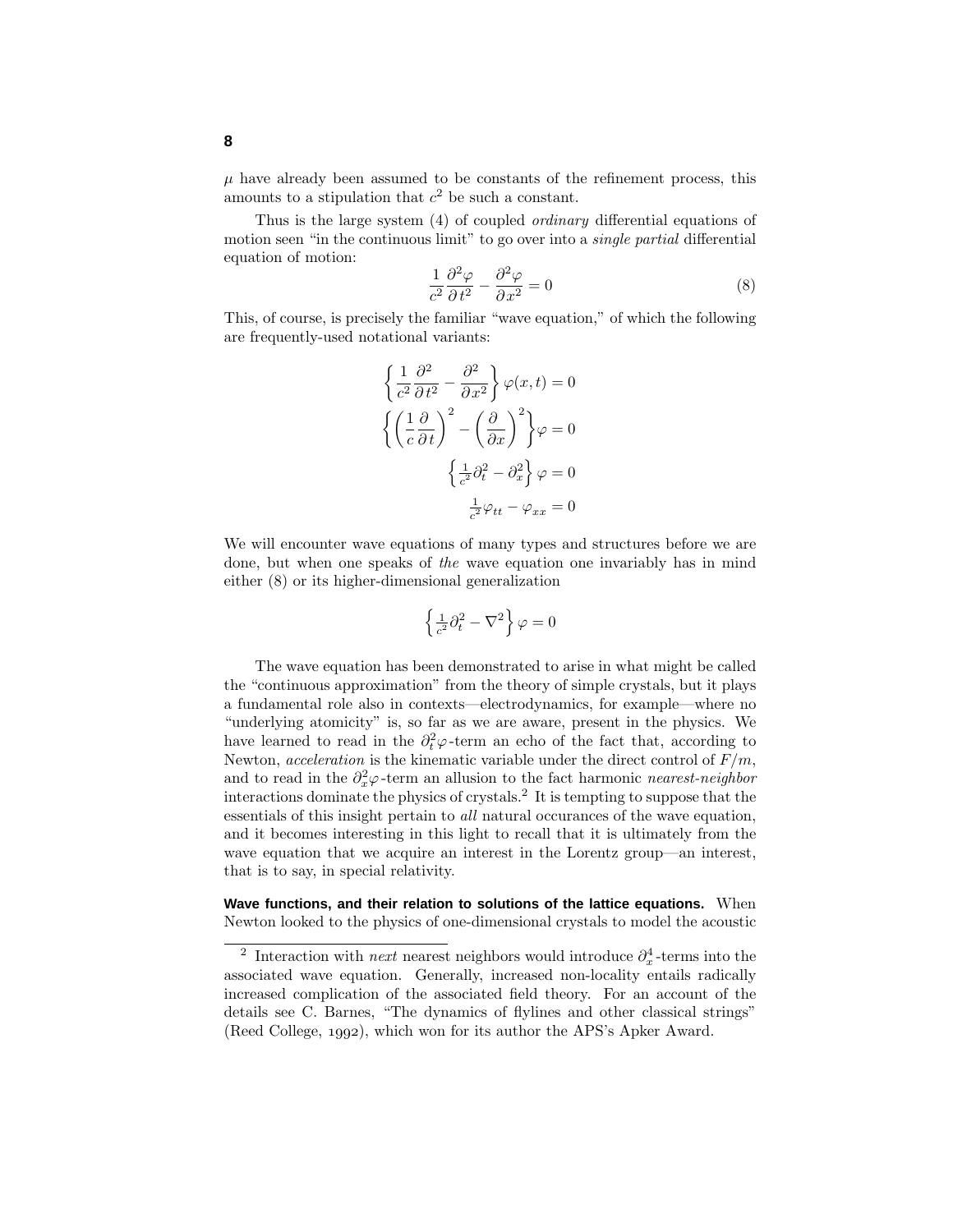### **Concerning solutions of the wave equation 9**

vibrations of an air column, it was because he lacked access to a well-developed theory of partial differential equations; he found it easier to contemplate the implications of  $(4)$  than to write and study  $(8)$ . We, however, are in the reverse situation. Though to do so has somewhat the nature of a digression, I look now to some of the most elementary implications of (8). I proceed in special reference to this question: To what extent do solutions of the wave equation (8) serve to clarify—and to what extent to misrepresent—the physics of real crystals  $(a \neq 0)$ ?

Let us agree henceforth to use the term "wave function" to denote any solution of the wave equation (8), which we notate  $\Box \varphi = 0$  with

$$
\Box \equiv \frac{1}{c^2} \partial_t^2 - \partial_x^2 = \left(\frac{1}{c} \partial_t + \partial_x\right) \left(\frac{1}{c} \partial_t - \partial_x\right) \tag{9}
$$

Clearly

$$
\begin{aligned}\n\left(\frac{1}{c}\partial_t + \partial_x\right)f &= 0 &\longleftrightarrow & f &= f(x - ct) \\
\left(\frac{1}{c}\partial_t - \partial_x\right)g &= 0 &\longleftrightarrow & g &= g(x + ct)\n\end{aligned}
$$

where  $f(\cdot)$  and  $g(\cdot)$  are any differentiable functions of a single variable. It is therefore plausible (also true!) that the most general wave function can be described

$$
\varphi(x,t) = f(x - ct) + g(x + ct)
$$
  
= right-running waveform + left-running waveform (10)

The representation (10) is, it should be noted, preserved under superposition. But it will, in general, not be directly evident to the casual eye of the person who is simply watching the motion of  $\varphi$ . When right and left-running waves collide they do so non-interactively—by simple superposition—and emerge from their encounter unscathed/unaltered. But in typical applications  $f(\cdot)$  and  $g(\cdot)$ will "sense each other's structure" (i.e., be structurally correlated) in forced consequence of imposed *boundary conditions*. Thus

$$
\varphi(0, t) = 0 \quad \text{(all } t)
$$

entails  $g(x) = -f(-x)$ , while the additional requirement

$$
\varphi(\ell, t) = 0 \quad \text{(all } t)
$$

would force  $f(\cdot)$  to be periodic:  $f(x) = f(x + 2\ell)$  for all *x*.

Implicit already in some preceeding remarks is the important fact that from the linearity of the wave equation it follows that wave functions are subject to a principle of superposition:

wave function  $+$  wave function  $=$  wave function

We stand therefore in position to consider representations of the form

complicated wave function  $=$   $\sum$  simple wave functions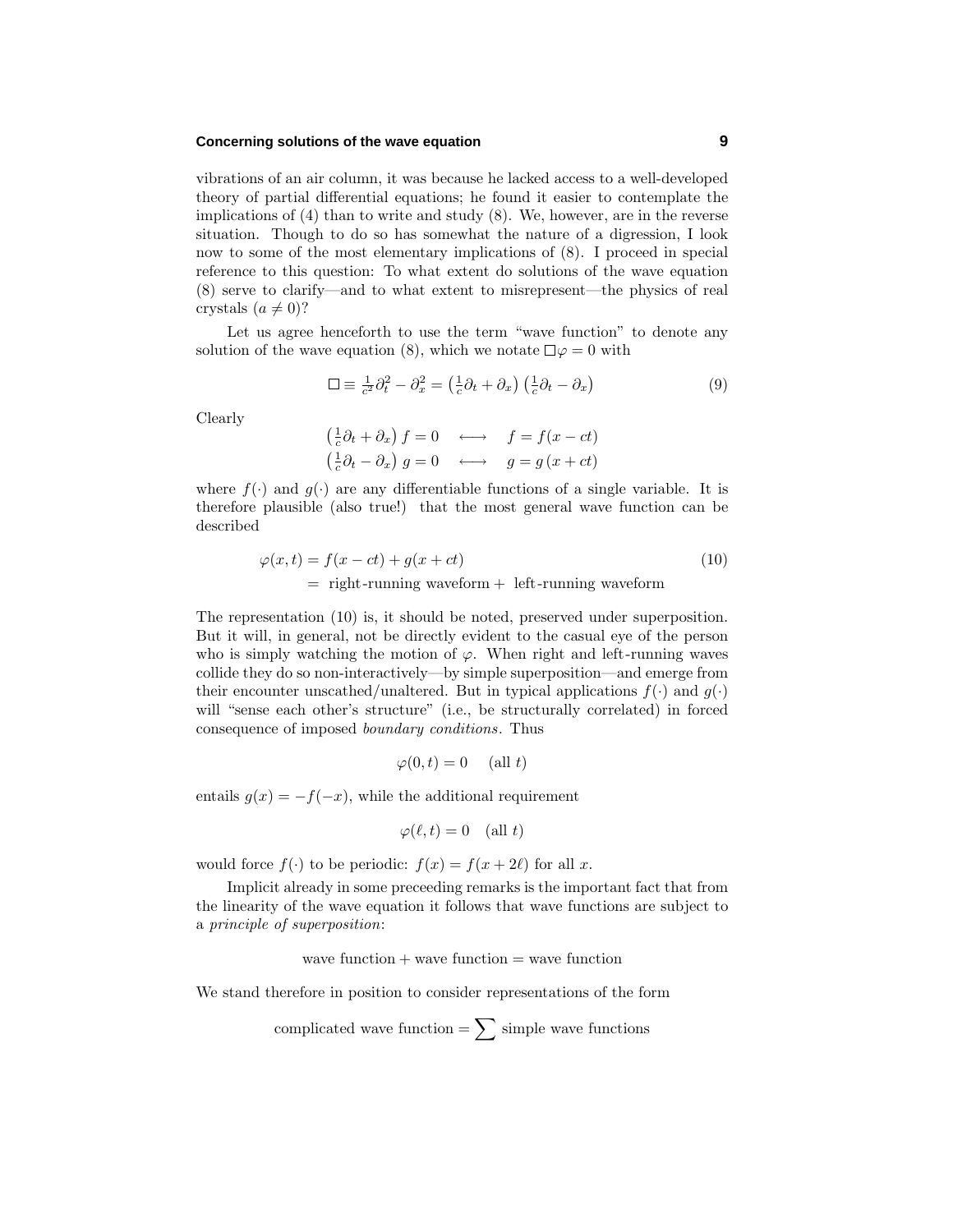as Fourier (who in point of historical fact worked in—among others—precisely this physical context) was among the first to appreciate. Following now in Fourier's footsteps, we find it natural to write

$$
f(x) = \int_{\infty}^{\infty} F(k)e^{ikx}dk \text{ and } g(x) = \int_{\infty}^{\infty} G(k)e^{ikx}dk
$$

giving

$$
f(x - ct) = \int_{-\infty}^{\infty} F(k)e^{ik(x - ct)}dk
$$
\n
$$
= F(k) \text{ weighted superposition of right running harmonic gauge}
$$
\n(11.1)

 $= F(k)$ -weighted superposition of right-running *harmonic waves* 

$$
g(x - ct) = \int_{-\infty}^{\infty} G(k)e^{ik(x+ct)}dk
$$
  
=  $G(k)$ -weighted superposition of left-running harmonic waves

The harmonic waves encountered above are "simple wave functions" in the sense that they spring to our attention when we define

$$
phase = kx - \omega t
$$

and ask: Under what condition is  $e^{i(\text{phase})}$  a wave function? Immediately  $\omega^2 - c^2 k^2 = 0$ , which entails

$$
\omega(k) = \pm ck
$$

From

$$
\frac{d}{dt}(\text{phase}) = k\dot{x} - \omega = 0
$$

we obtain

$$
\dot{x}
$$
 = phase velocity =  $\omega/k = \pm c$ 

The "rigidity" of  $f(x - ct)$  is traced thus to the *k*-independence of the phase velocities of the "harmonic wave functions" from which, according to (11.1), it can be considered to have been assembled; the Fourier components of  $f(x - ct)$ move in synchrony, and the wave is said therefore to be "non-dispersive."

Impose now the boundary conditions  $\varphi(0, t) = \varphi(\ell, t) = 0$  (all t) natural to the physics of our original crystal. Spatial periodicity is then, as we have seen, enforced, and we are led at length to wave functions of the form

$$
\varphi(x,t) = \sum_{n=1}^{\infty} A_n \sin k_n x \cdot e^{i\omega_n t}
$$
\n(12)

 $=$  weighted superposition of harmonic *standing waves* 

where

$$
k_n = n\pi/\ell
$$
 and  $\omega_n = ck_n$   
=  $n\omega_0$  with  $\omega_0 = \pi c/\ell$  :  $n = 1, 2, ...$ 

**10**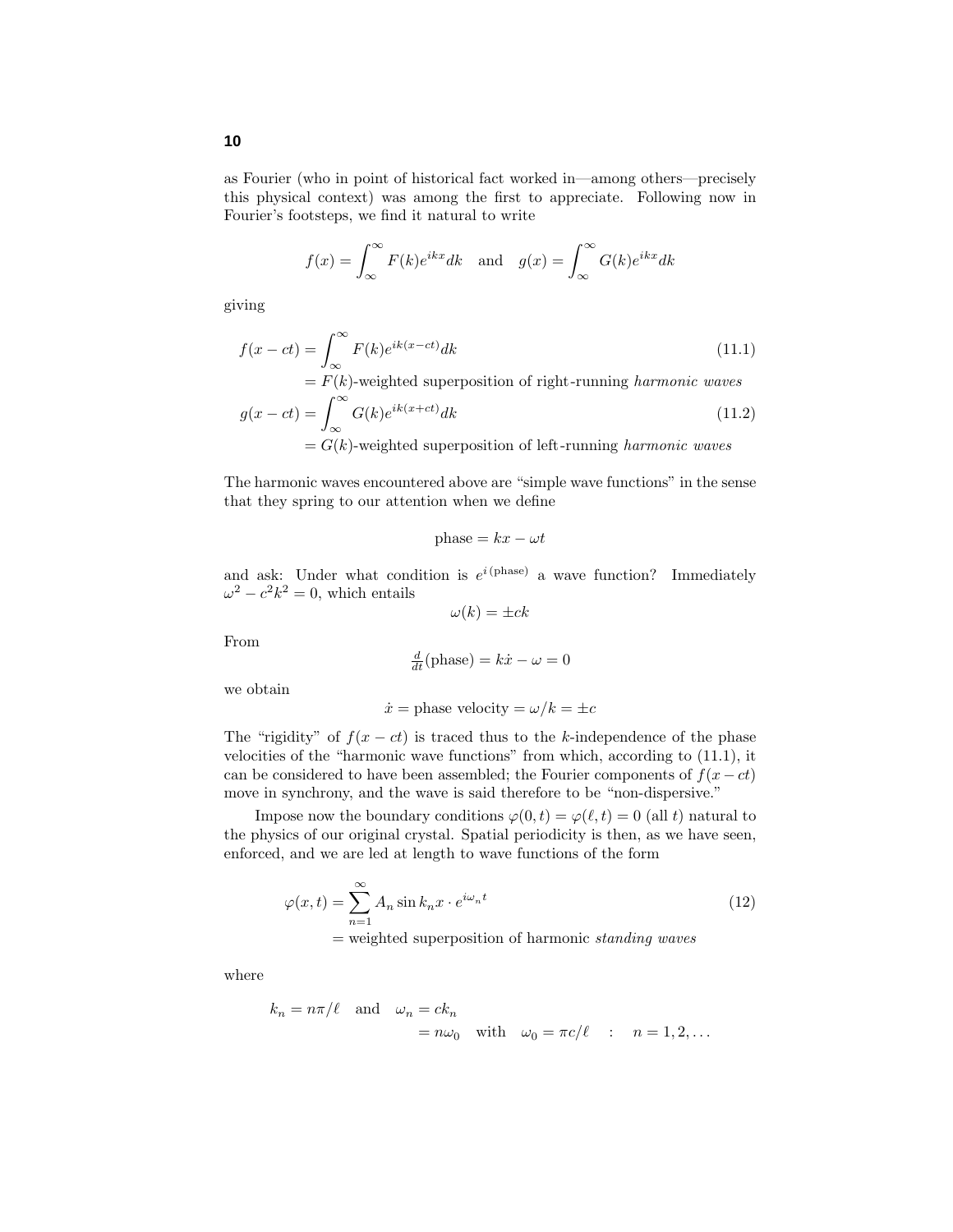### **Concerning solutions of the wave equation 11**

We have recovered the musical physics of a clamped string—familiar to every first-year student as it was familiar in its essentials already to Pythagoras by about 500 B.C. Several points, however, deserve comment:

Pretty clearly, the "harmonic standing waves" described above are the direct continuous-limit analogs of the harmonic "normal modes" of a crystal, and they are orthonormal in this analog

$$
(2/\ell)\int_0^{\ell} \sin k_m x \cdot \sin k_n x dx = \delta_{mn}
$$

of the statement  $A_m \cdot A_n = \delta_{mn}$ . But while the vibrational frequencies natural to a string are easy to describe and infinite in number

$$
\omega_n = n\omega_0 \quad \text{with} \quad n = 1, 2, \dots
$$

the frequencies natural to a crystal are difficult to describe (zeros of a high order polynomial) and finite in number. The spatial form of a standing wave is similarly easy to describe: it is sinusoidal, with

internodal distance = 
$$
\frac{1}{2}
$$
 wavelength =  $\frac{1}{n}\ell$ 

while the shape of a crystaline normal mode (eigenvector of a large matrix) is relatively difficult to describe. When—reversing Newton's procedure—one looks to the physics of strings to gain insight into the physics of crystals, one gains ease of analysis, but confronts this question: To what extent does the physics of strings speak reliably—and to what extent does it misrepresent—the physics of crystals?

For the same reason that one can draw sine waves on a screen only if the wavelength significantly exceeds the pixel size, we expect a crystal to be capable of supporting only those wave forms for which

internodal distance  $\gg$  lattice constant

Since for an *N*-atom crystal of length  $\ell$  the lattice constant  $a = \ell/(N+1)$ , we have

internodal distance  $\begin{cases} > a & \text{for } n = 1, 2, ..., N \\ = a & \text{for } n = N \end{cases}$  $a \text{ for } n = N + 1, N + 2, ...$ 

and find it natural to associate only the leading *N* string modes—those with frequencies

$$
\omega \leq \omega_{\rm cutoff} = N\omega_0
$$

—with the modes of a crystal, and to dismiss the higher-frequency modes as artifacts. How accurate is that association? Intuitively we expect it to be most reliable—both spatially and temporally—when  $\omega \ll \omega_{\text{cutoff}}$ , and to become increasingly deceptive as  $\omega \uparrow \omega_{\text{cutoff}}$ . A proper answer requires, however, that we do precisely what we have been at pains thus far to avoid—that we actually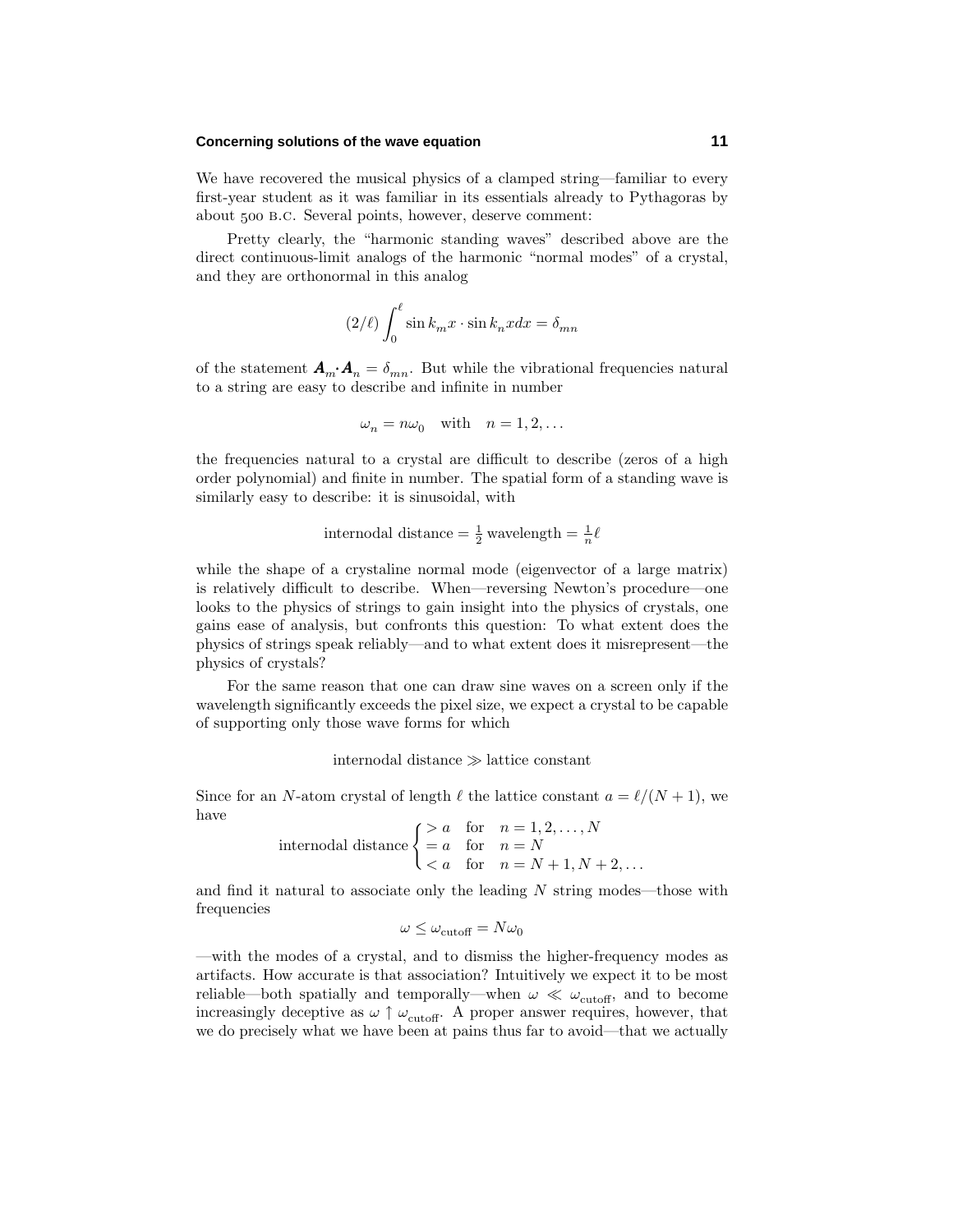carry to completion the program sketched on page 4. This can, in fact, be done,<sup>3</sup> and yields

$$
\omega_n^{\text{exact}} = \omega_0 \cdot \frac{2}{\pi} (N+1) \sin \left[ \frac{n}{N+1} \frac{\pi}{2} \right] \quad : \quad N = 1, 2, \dots, N
$$

Evidently  $\omega_n$ (crystal)  $\lt \omega_n$ (associated string) in all cases, and

 $\omega_n$ (crystal) ∼  $\omega_n$ (associated string) only for *n*  $\ll N$ 

as illustrated in the accompanying figure. Pretty evidently, wave motion on a



FIGURE 4: Natural frequencies of a crystal compared with those of the associated clamped string.

crystal is dispersive, and becomes (as on a string) non-dispersive only in the low-frequency limit.

If our interest attached actually to the physics of discrete *N*-body systems, then the moral implicit in preceeding remarks would be clear: field-theoretic

 $3$  See pp. 67–68 of U. Grenander & G. Szegö, Toeplitz Forms and Their Applications (1958), who exploit the fact that the S-matrix in  $(5)$  is of such specialized structure as to comprise an instance of a "Toeplitz matrix," about which much is known. Related material can also be found in §3 of E. Montroll, "Markoff Chains, Wiener Integrals, and Quantum Theory," Comm. Pure & Appl. Math. **5**, 415 (1952). For more immediately physical discussion see W. Thompson, Theory of Vibrations with Applications (1972), which is the source of the result quoted on p. 50 of R. Blevins, Formulas for Natural Frequency and Mode Shape  $(1979)$  and reproduced here.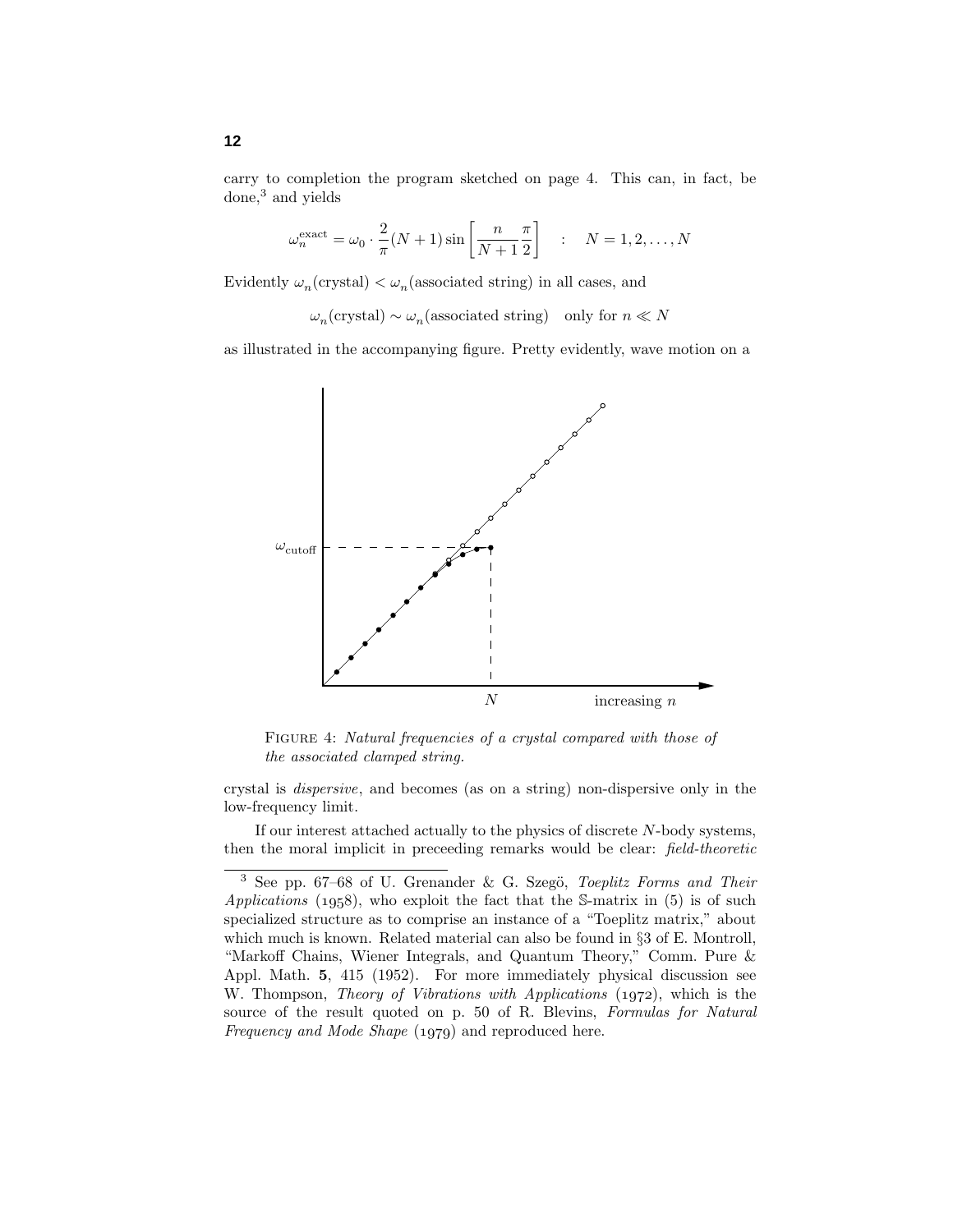### **Lagrange formalism in the continuous limit 13**

methods may be latently a source of striking analytic power, but must be used with cautious circumspection. In fact our interest attaches primarily to those "field-theoretic methods" themselves. For us, crystals are mere workshops, of interest primarily for such clues as they may provide concerning how we, as field-theorists, should be conducting our affairs. And so they will function in the discussion to which we now turn.

**Lagrangian formulation of the wave equation.** The equations of motion (4) of our one-dimensional crystal were at (3) obtained from a Lagrangian

$$
L = \sum_{1}^{N} \frac{1}{2} m \dot{\varphi}_n^2 - \frac{1}{2} k \varphi_1^2 - \sum_{1}^{N-1} \frac{1}{2} k (\varphi_{n+1} - \varphi_n)^2 - \frac{1}{2} k \varphi_N^2
$$
 (13)

which in notation adapted to the realities of the *a*-parameterized refinement process reads

$$
L = \sum_{1}^{N} \frac{1}{2} \mu a \dot{\varphi}^{2}(x_{n}) - \frac{1}{2} \frac{c^{2} \mu}{a} \varphi^{2}(a) - \sum_{1}^{N-1} \frac{1}{2} \frac{c^{2} \mu}{a} \left[ \varphi(x_{n} + a) - \varphi(x_{n}) \right]^{2} - \frac{1}{2} \frac{c^{2} \mu}{a} \varphi^{2}(\ell - a)
$$

or again (which is for our purposes more useful)

$$
L = \sum_{1}^{N} \frac{1}{2} \mu a \dot{\varphi}^{2}(x_{n}) - \sum_{1}^{N-1} \frac{1}{2} \mu c^{2} a \left[ \frac{\varphi(x_{n} + a) - \varphi(x_{n})}{a} \right]^{2}
$$

$$
- \frac{1}{2} \mu c^{2} \cdot \frac{1}{a} \varphi^{2}(a) - \frac{1}{2} \mu c^{2} \cdot \frac{1}{a} \varphi^{2}(\ell - a)
$$

In the continuous limit  $a \downarrow 0$  the dangling terms vanish in consequence of the conditions  $\varphi(0) = \varphi(\ell) = 0$ , and the sums become integrals; we obtain

$$
L = \int_0^{\ell} \frac{1}{2} \mu c^2 \left\{ \frac{1}{c^2} \left( \frac{\partial \varphi}{\partial t} \right)^2 - \left( \frac{\partial \varphi}{\partial x} \right)^2 \right\} dx
$$

It becomes natural in this light to write

$$
L = \int_0^\ell \mathcal{L} dx \tag{14}
$$

with

$$
\mathcal{L} = \frac{1}{2}\mu c^2 \left\{ \frac{1}{c^2} \varphi_t^2 - \varphi_x^2 \right\} \tag{15}
$$

and to call  $\mathcal L$  the "Lagrangian *density.*" Since  $\mu$  signifies mass density,  $\mu c^2$  has the physical dimensionality of an energy density, and we have

$$
[\mathcal{L}] = \text{energy/length} = \text{energy density}
$$

We stand now in position (i) to trace the crystaline Lagrangian (13) to its continuous limit (14), and (ii) to trace the associated system (4) of coupled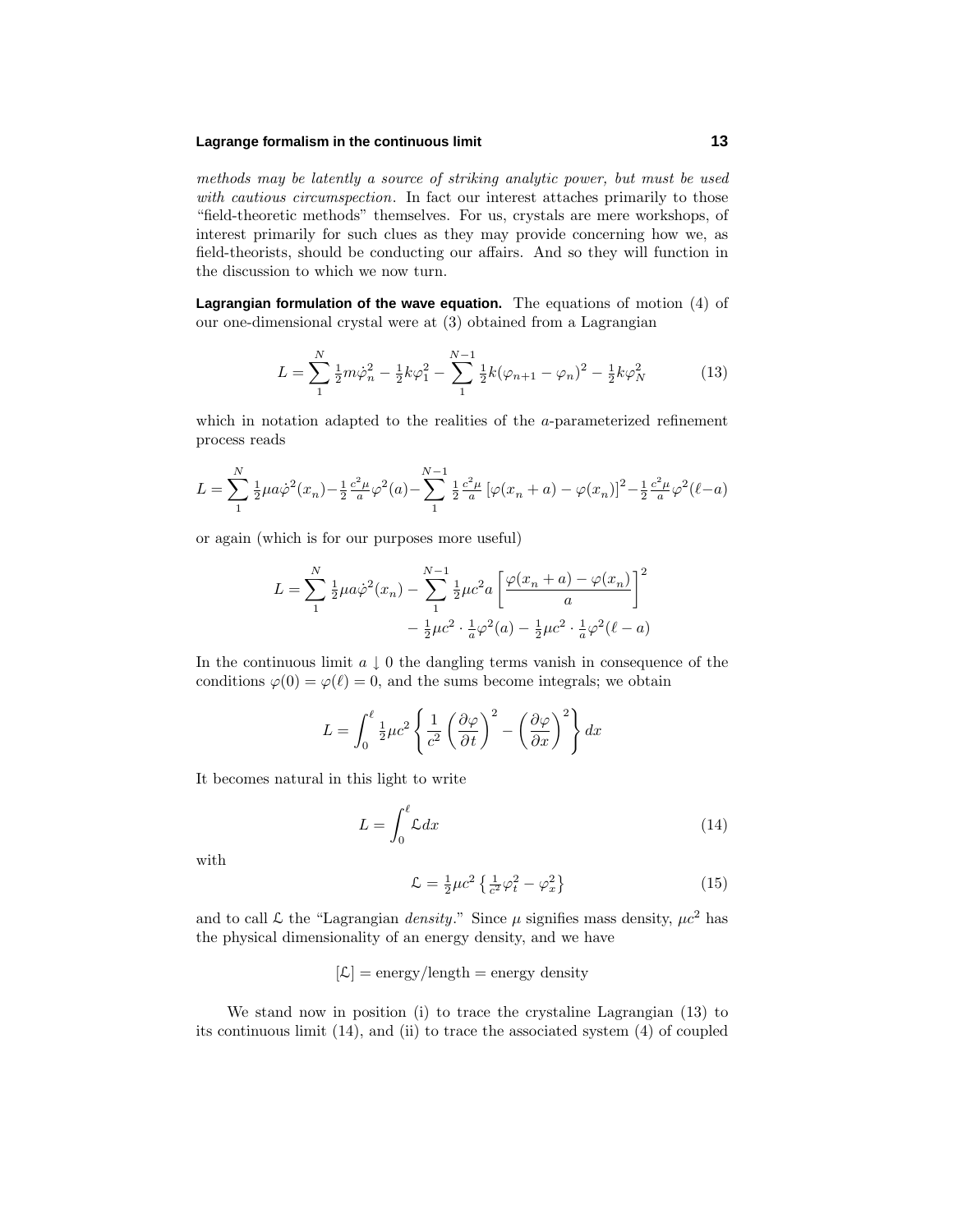equations of motion to its continuous limit (8). It becomes natural at this point to ask: Can the field equation (8) be obtained directly from the Lagrangian density (15)? A little experimentation leads to the observation that

$$
\frac{1}{c^2}\varphi_{tt} - \varphi_{xx} = 0 \quad \text{can be formulated} \quad \left\{\frac{\partial}{\partial t}\frac{\partial}{\partial \varphi_t} + \frac{\partial}{\partial x}\frac{\partial}{\partial \varphi_x}\right\}\mathcal{L} = 0
$$

Moreover, we could in fact (since the Lagrange density of (15) displays no explicit *ϕ*-dependence) write

$$
\left\{\frac{\partial}{\partial t}\frac{\partial}{\partial \varphi_t} + \frac{\partial}{\partial x}\frac{\partial}{\partial \varphi_x} - \frac{\partial}{\partial \varphi}\right\}\mathcal{L} = 0
$$
\n(16)

one such term for each independent variable

if we wanted to maximize formal resemblance to the Lagrange equation

$$
\left\{\frac{d}{dt}\frac{\partial}{\partial\dot{\varphi}} - \frac{\partial}{\partial\varphi}\right\} L = 0
$$

familiar from particle mechanics (in which context *t* is the solitary independent variable).

It is interesting to note that by nothing more complicated than a sign change  $(L = T - U \longrightarrow E = T + U)$  we obtain this description

$$
E = \int_0^{\ell} \mathcal{E} dx \quad \text{with} \quad \mathcal{E} = \frac{1}{2}\mu c^2 \left\{ \frac{1}{c^2} \varphi_t^2 + \varphi_x^2 \right\} \tag{17}
$$

of the energy resident on our vibrating string. That (global) energy conservation

$$
\dot{E}=0
$$

is an implication of the field equation (i.e., of the equation of motion) can be established as follows:

$$
\dot{E} = \mu c^2 \int_0^{\ell} \left\{ \frac{1}{c^2} \varphi_t \varphi_{tt} + \varphi_x \varphi_{xt} \right\} dx
$$

But by assumption  $\varphi$  satisfies  $\frac{1}{c^2} \varphi_{tt} - \varphi_{xx} = 0$ , so

$$
= \mu c^2 \int_0^{\ell} {\{\varphi_t \varphi_{xx} + \varphi_x \varphi_{xt}\} dx}
$$

$$
= \mu c^2 \int_0^{\ell} \frac{\partial}{\partial x} (\varphi_t \varphi_x) dx
$$

$$
= \mu c^2 \varphi_t \varphi_x \Big|_0^{\ell}
$$

= 0 since  $\varphi(0,t) = \varphi(\ell,t) = 0$  (all *t*) entails  $\varphi_t(0,t) = \varphi_t(\ell,t) = 0$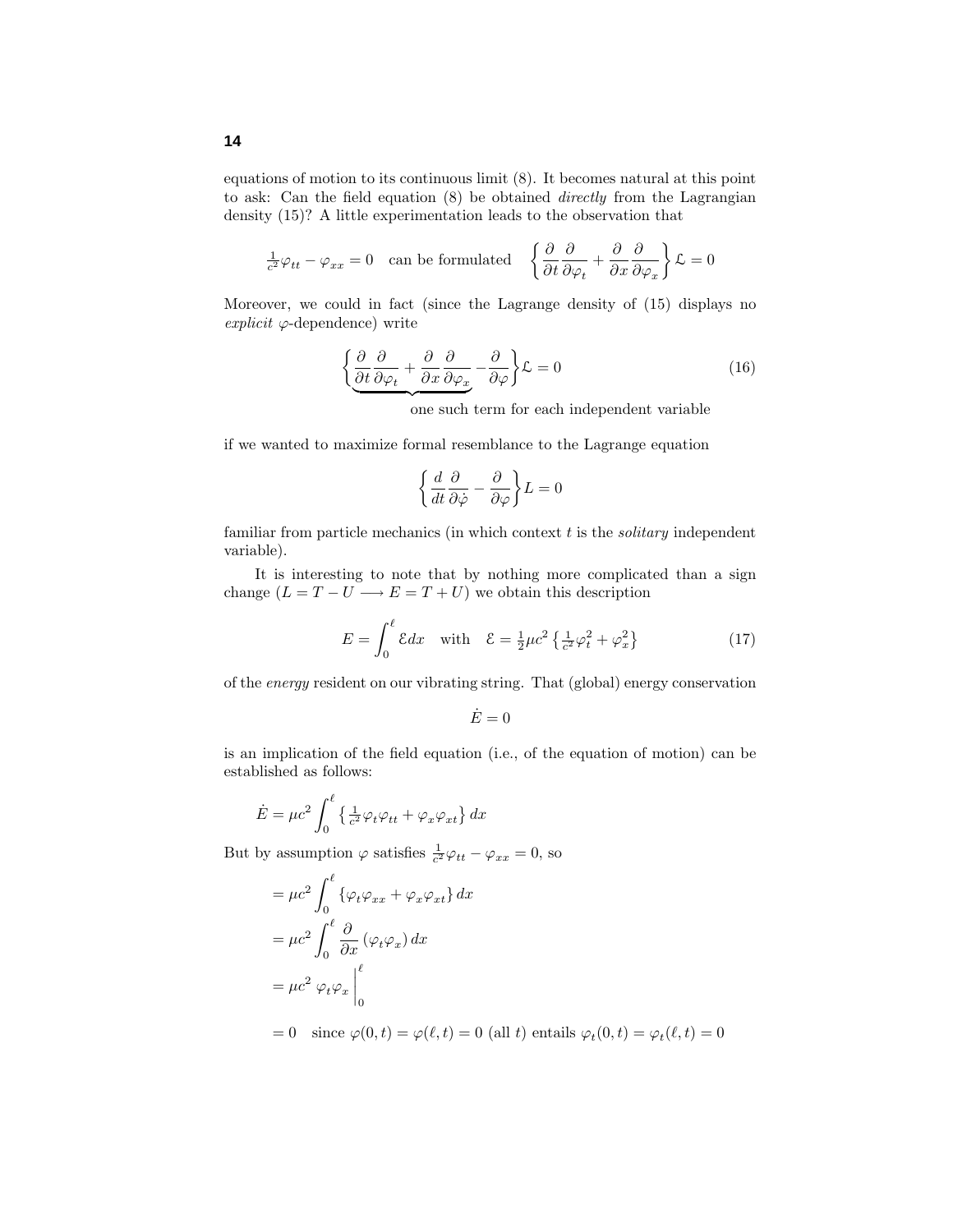### **Hamilton's principle 15**

Later we will be in position to discuss the deeper origins of a large population of statements of which energy conservation is but an illustrative example.

**Field-theoretic formulation of Hamilton's principle.** In the classical mechanics of particles it is possible to dismiss the statement

$$
\delta \int Ldt = 0 \quad \Longleftrightarrow \quad \left\{ \frac{d}{dt} \frac{\partial}{\partial \dot{q}_i} - \frac{\partial}{\partial q_i} \right\} L = 0 \quad : \quad i = 1, 2, \dots, n
$$

as but an elegant curiosity, for one enters into discussion of Hamilton's principle already in full command—thanks via Lagrange to Newton—of the equations of motion. The history of field theory supplies, however, no "Newton"—no ready-made general formulation of the equations of motion. In field theory it is, as will emerge, a generalization of Hamilton's principle which steps into the breech. The elegantly simple statement  $\delta S = 0$  acquires in field theory a force and a degree of practical utility far beyond anything for which our pre-fieldtheoretic experience has prepared us. It becomes the central unifying principle of our subject—its workhorse.

Our objective here will be to establish the sense in which

$$
\delta S = 0 \implies \text{field equations}
$$

but before we play chess we must put the pieces on the board. We begin by noticing that while a single field  $\varphi(x,t)$  served to describe the longitudinal vibration of a clamped string, two fields—call them  $\varphi_1(x,t)$  and  $\varphi_2(x,t)$ —would be required to describe the transverse vibration of such a system. And if our string had non-vanishing cross section we might find it necessary<sup>4</sup> to introduce yet another field  $\varphi_3(x,t)$  to describe its torsional motion. Evidently a (finite) set of field functions

$$
\varphi_1(x,t), \varphi_2(x,t), \ldots, \varphi_N(x,t)
$$

will in the general case be required to describe the state of a distributed system, and these will, in the general case, be *dimensionally diverse*.<sup>5</sup>

Our string field  $\varphi$  was a *t*-dependent structure defined on a line, but in general our field systems  $\varphi_1, \varphi_2, \ldots, \varphi_N$  (collectively denoted  $\varphi$ ) will reside on manifolds of *several* dimensions. We write  $x^1, x^2, \ldots, x^n$  (collectively **x**) to refer to some specified coordinatization of the manifold. Typically we will have  $n = 3$  and  $x<sup>1</sup>, x<sup>2</sup>, x<sup>3</sup>$  will refer to a *Cartesian* coordinate system, but by no means—consider the field that lives on a torus—will that be universally the case.

<sup>4</sup> See in this connection §6.1 "Generation of torsional waves by bow-friction forces" in L. Cremer, The Physics of the Violin  $(1981)$ .

<sup>&</sup>lt;sup>5</sup> In the preceeding example  $\varphi$ ,  $\varphi_1$  and  $\varphi_2$  refer to spatial displacements, and have therefore the dimensionality of length, while the angular variable  $\varphi_3$  is dimensionless.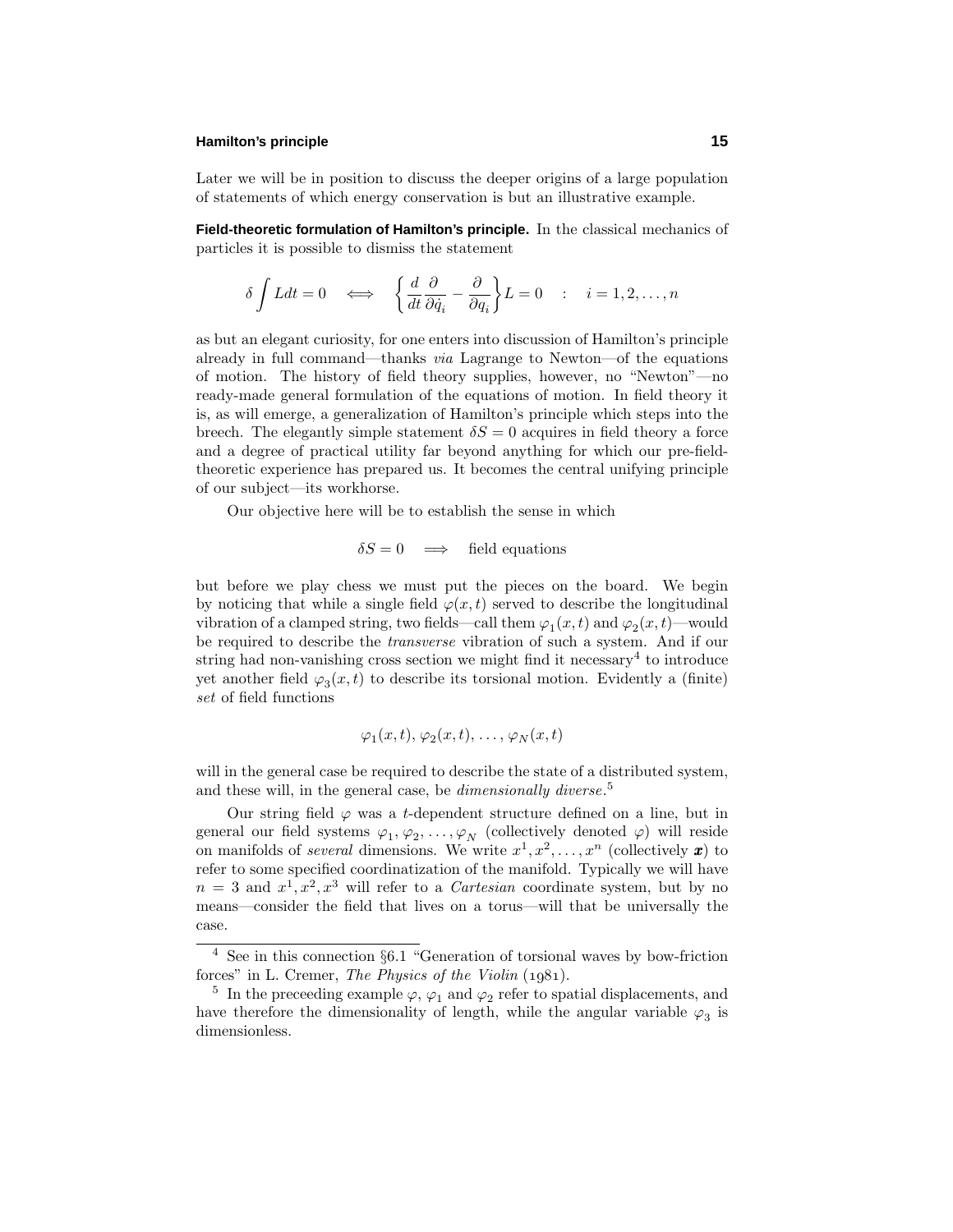### **16 Analytical Dynamics of Fields**

Only rarely in particle mechanics do the physical constants which enter into the description of a system permit the formation of a "natural velocity." In field theory, on the other hand, it is rare when the available physical constants do not permit the formation of one or more natural velocities—constants  $c_1, c_2, \ldots$ which describe (or at any rate enter into the description of) the "rapidity with which effects propagate."<sup>6</sup> In this respect the "velocity of light"  $c = 1/\sqrt{\epsilon_0 \mu_0}$  is entirely typical, though it is atypical in that it is assigned by special relativity a preferred role which in the end has nothing special to do with light! In the presence of such a constant it becomes possible to write  $x^0 = ct$ , and natural in place of  $\varphi(t, x)$  to adopt the still more compact notation  $\varphi(x)$ . This we will frequently find it convenient to do, and collaterally to write simply *∂ϕ* when we have in mind the entire population of first partials

$$
\varphi_{\alpha,i} = \frac{\partial \varphi_{\alpha}}{\partial x^{i}} \quad \text{where} \quad \begin{cases} \alpha = 1, 2, \dots, N \\ i = 0, 1, \dots, n \end{cases}
$$

At a deeper level, these opportunistic adjustments invite one to think of the fields  $\varphi(x)$  not as objects that move on an *n*-dimensional manifold, but as objects that inhabit an  $(n+1)$ -dimensional spacetime.

Our chess board is now set up; it is time to play the game. As an opening move, we assume a Lagrange density of the form  $\mathcal{L}(\varphi, \partial \varphi, x)$  to have been given.<sup>7</sup> Within the particular context provided by our clamped string system we find it natural to introduce an *action functional* by writing

$$
S[\varphi(x,t)] = \int_{t_1}^{t_2} Ldt \quad \text{with} \quad L = \int_0^{\ell} \mathcal{L}(\varphi, \partial \varphi, x) dx
$$

or, more compactly,

$$
S[\varphi(x,t)] = \iint_{\mathcal{R}} \mathcal{L}(\varphi, \partial \varphi, x) dt dx
$$

where R refers to the "rectangular box" in spacetime defined  $t_1 \le t \le t_2$ ,  $0 \leq x \leq \ell$ . By straightforward extension, we take R to be an *arbitrary* domain (or "bubble") in  $n + 1$ -dimensional spacetime and agree to let

$$
S_{\mathcal{R}}[\varphi] = \int_{\mathcal{R}} \mathcal{L}(\varphi, \partial \varphi, x) dt dx^{1} \cdots dx^{n}
$$
 (18)

serve in the general case to define the "action functional relative to R" of the field system  $\mathcal{L}(\varphi, \partial \varphi, x)$ :  $\varphi = {\varphi_1, \varphi_2, \ldots, \varphi_N}$ . In the following figure I have

<sup>6</sup> The non-relativistic quantum mechanics of a particle—thought of as a classical field theory—is in this respect the great exception.

<sup>7</sup> Note the assumed absence of arguments of the type *∂∂ϕ, ∂∂∂ϕ, . . .* Such terms, were we proceeding from a crystaline model, would reflect the presence of next-nearest-neighbor and even more remote interactions. Evidently we proceed subject to a tacit *locality* assumption.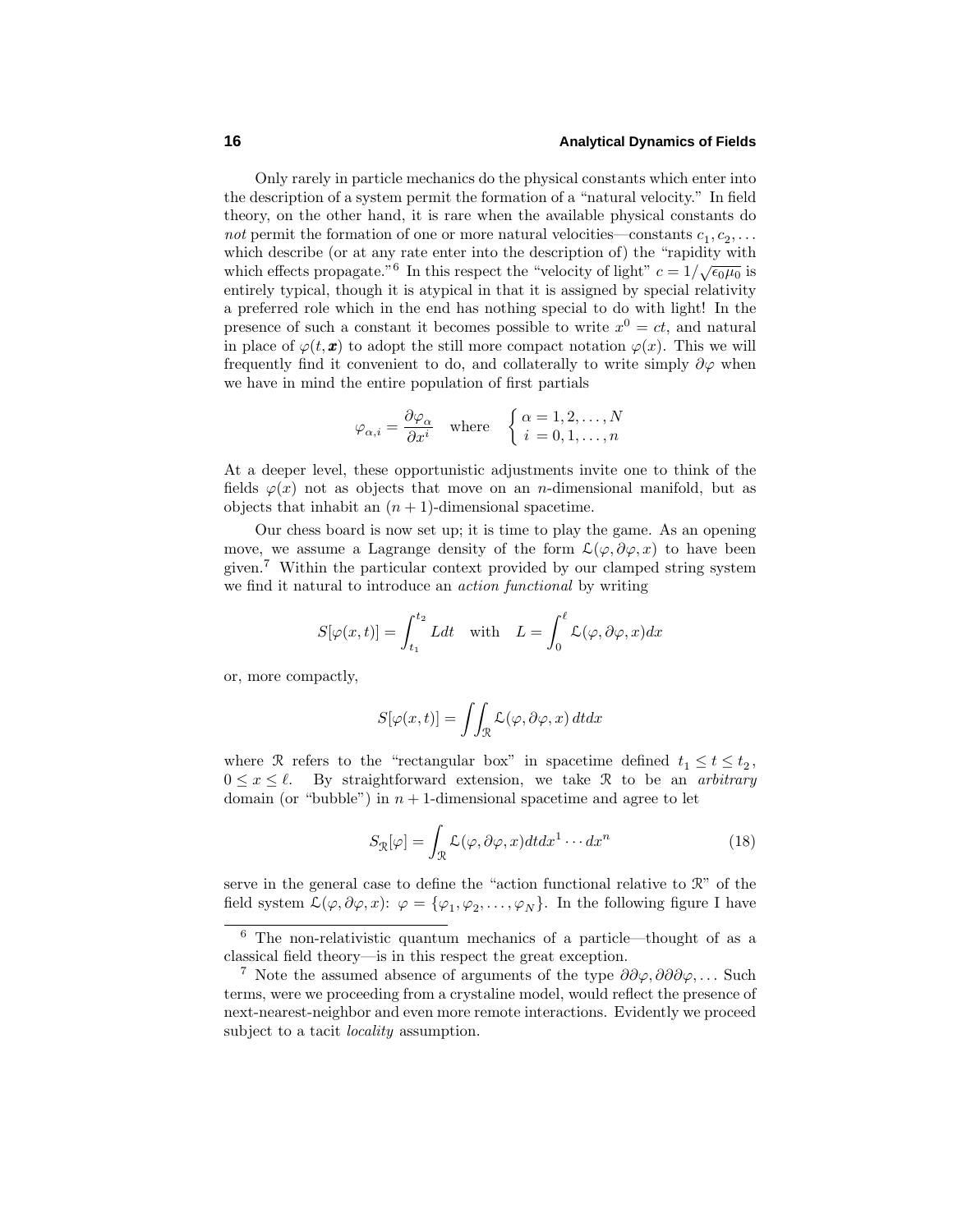### **Hamilton's principle 17**

attempted to represent the geometrical image one has in mind when one draws upon the fundamental definition (18).



FIGURE 5: A "bubble"  $\Re$  in the  $(n + 1)$ -dimensional spacetime inhabited by the field system  $\{\varphi_1, \varphi_2, \ldots, \varphi_N\}$ 

We look to the leading-order response  $S_{\mathcal{R}} \longrightarrow S_{\mathcal{R}} + \delta S_{\mathcal{R}}$  of the action functional  $S_{\mathcal{R}}[\varphi]$  to hypothetical variation  $\varphi \longrightarrow \varphi + \delta \varphi$  of the field system, subject to the explicit stipulation that

$$
\delta \varphi = 0
$$
 on the boundary  $\partial \mathcal{R}$  of  $\mathcal{R}$ 

Writing<sup>8</sup>

$$
\delta S_{\mathcal{R}}[\varphi] = S_{\mathcal{R}}[\varphi + \delta \varphi] - S_{\mathcal{R}}[\varphi]
$$
  
= 
$$
\int_{\mathcal{R}} \{ \mathcal{L}(\varphi + \delta \varphi, \partial \varphi + \delta \partial \varphi, x) - \mathcal{L}(\varphi, \partial \varphi, x) \} dx
$$

 $8 \text{ I adopt here}$  and henceforth the abbreviation

$$
dx = dtdx^{1} \cdots dx^{n} = \frac{1}{c}dx^{0}dx^{1} \cdots dx^{n}
$$

where *c* has been selected from the population of velocities  $c_1, c_2, \ldots$  natural to the system in hand. The latter variant, though almost always available in principle, will acquire special naturalness and utility in connection with the theory of relativistic classical fields.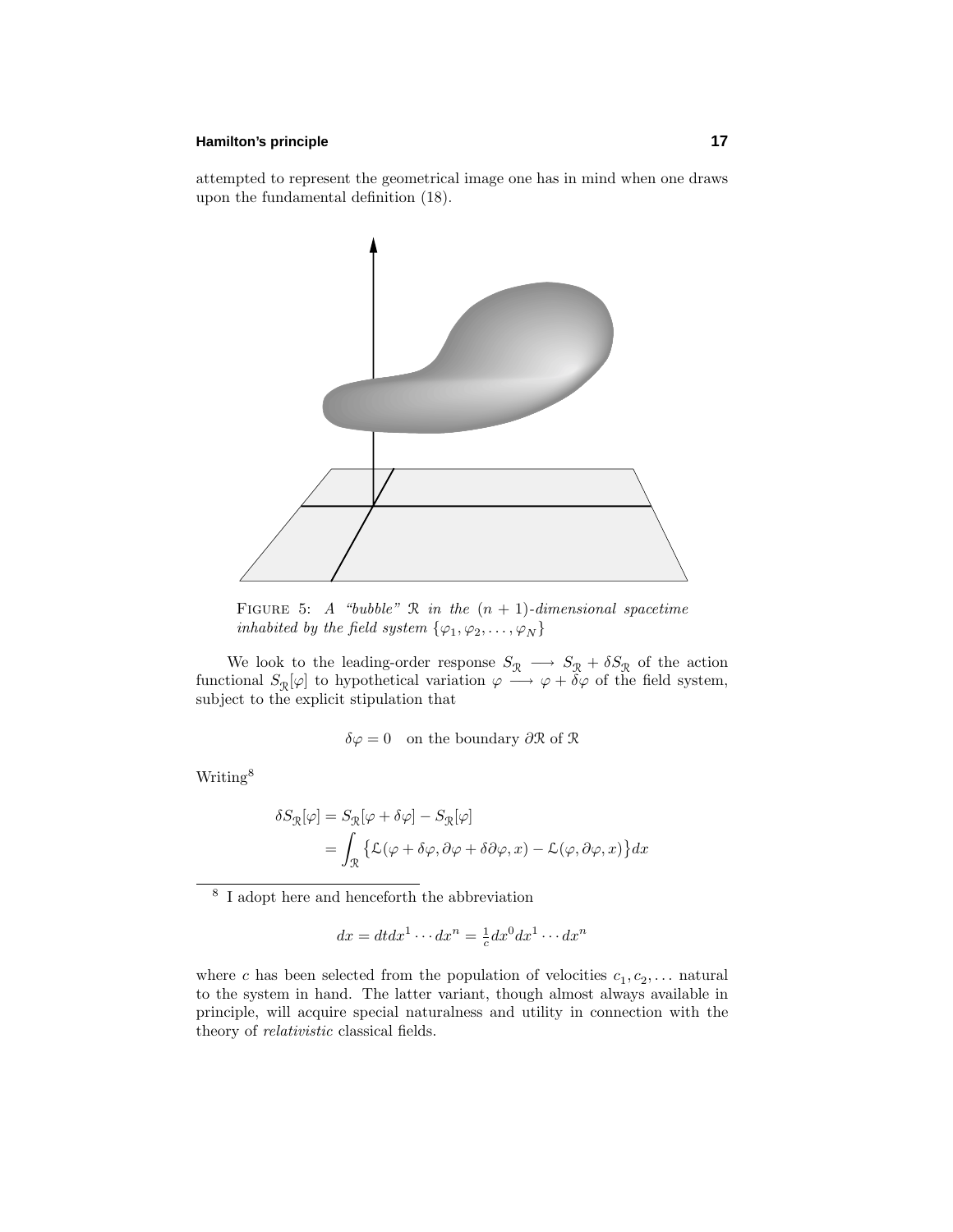### **18 Analytical Dynamics of Fields**

we (by Taylor expansion of the integrand) obtain

$$
\delta S_{\mathcal{R}}[\varphi] = \int_{\mathcal{R}} \left\{ \frac{\partial \mathcal{L}}{\partial \varphi_{\alpha}} \delta \varphi_{\alpha} + \frac{\partial \mathcal{L}}{\partial \varphi_{\alpha,i}} \delta \varphi_{\alpha,i} \right\} dx
$$

where  $\sum_{\alpha}$  and  $\sum_{i}$  are understood. Pretty clearly

$$
\delta\varphi_{\alpha,i}=\partial_i\left(\delta\varphi_\alpha\right)
$$

so, integrating by parts, we have

$$
\delta S_{\mathcal{R}}[\varphi] = \int_{\mathcal{R}} \delta \varphi_{\alpha} \left\{ \frac{\partial \mathcal{L}}{\partial \varphi_{\alpha}} - \frac{\partial}{\partial x^{i}} \frac{\partial \mathcal{L}}{\partial \varphi_{\alpha,i}} \right\} dx + \int_{\mathcal{R}} \frac{\partial}{\partial x^{i}} \left( \delta \varphi_{\alpha} \frac{\partial \mathcal{L}}{\partial \varphi_{\alpha,i}} \right) dx
$$

But the second of the integrals on the right has the structure  $\int_{\mathcal{R}} (\partial_i \mathcal{A}^i) dx$ , and by the divergence theorem<sup>9</sup>  $\int_{\mathcal{R}} (\partial_i \mathcal{A}^i) dx = \int_{\partial \mathcal{R}} \mathcal{A}^i d\sigma_i$  so

$$
\int_{\mathcal{R}} \frac{\partial}{\partial x^i} \left( \delta \varphi_\alpha \frac{\partial \mathcal{L}}{\partial \varphi_{\alpha,i}} \right) dx = \int_{\partial \mathcal{R}} \left( \delta \varphi_\alpha \frac{\partial \mathcal{L}}{\partial \varphi_{\alpha,i}} \right) d\sigma_i
$$

which vanishes since, by assumption,  $\delta \varphi = 0$  on the boundary  $\delta \mathcal{R}$  of  $\mathcal{R}$ . Therefore

$$
\delta S_{\mathcal{R}}[\varphi] = \int_{\mathcal{R}} \delta \varphi_{\alpha} \left\{ \frac{\partial \mathcal{L}}{\partial \varphi_{\alpha}} - \frac{\partial}{\partial x^{i}} \frac{\partial \mathcal{L}}{\partial \varphi_{\alpha,i}} \right\} dx \tag{19}
$$

By *Hamilton's Principle*,  $\varphi$  will be "dynamical" if and only if

$$
\delta S_{\mathcal{R}}[\varphi] = 0 \quad \text{for all regions } \mathcal{R} \text{ and all variations } \delta \varphi \tag{20}
$$

It follows from (19) that if the field system  $\varphi$  conforms to Hamilton's Principle then the field functions  $\varphi_1, \varphi_2, \ldots, \varphi_N$  have necessarily to be solutions of the field equations

$$
\left\{\frac{\partial}{\partial \varphi_{\alpha}} - \frac{\partial}{\partial x^{i}} \frac{\partial}{\partial \varphi_{\alpha,i}}\right\} \mathcal{L}(\varphi, \partial \varphi, x) = 0 \qquad \alpha = 1, 2, ..., N \tag{21}
$$

These comprise an *N*-fold system of coupled second-order partial differential equations. Equations (21) are of a form which was anticipated already at (16), and can in a more explicit notation be expressed

$$
\frac{\partial \mathcal{L}}{\partial \varphi_{\alpha}} - \frac{\partial^2 \mathcal{L}}{\partial \varphi_{\beta} \partial \varphi_{\alpha,i}} \varphi_{\beta,i} - \frac{\partial^2 \mathcal{L}}{\partial \varphi_{\beta,j} \partial \varphi_{\alpha,i}} \varphi_{\beta,ij} - \partial_i \frac{\partial \mathcal{L}}{\partial \varphi_{\alpha,i}} = 0 \tag{22}
$$

where  $\sum_{\alpha}$ ,  $\sum_{i}$  and  $\sum_{j}$  are understood, and where  $\partial_i$  looks only to the *explicit x*-dependence of  $\mathcal{L}(\cdot, \cdot, x)$ . The field equations will, in the general case, be non-linear.

<sup>9</sup> Which is to say, by Gauß' theorem—by a particular instance of Stokes' theorem. Here  $d\sigma_i$  signifies an outer-directed surface element.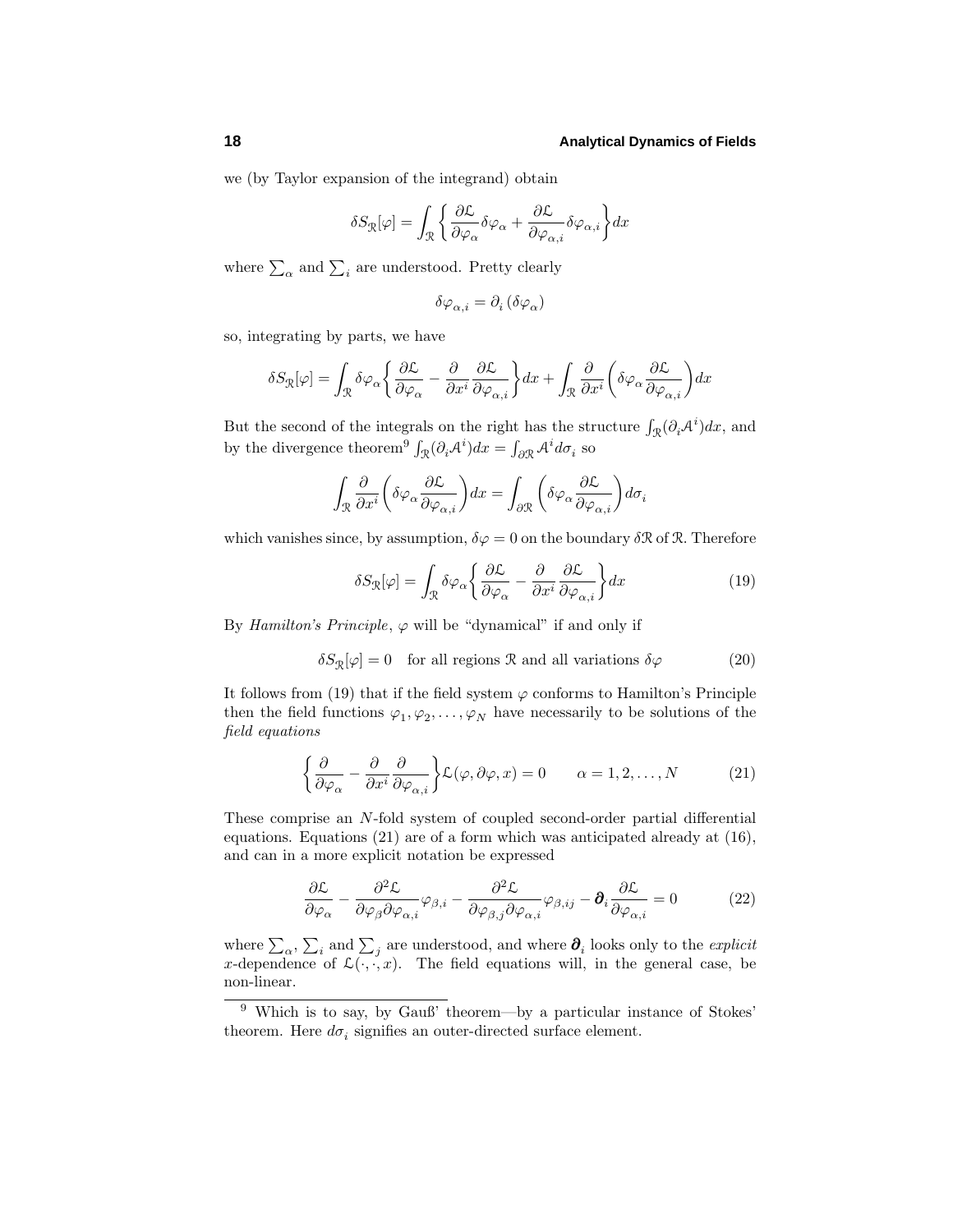### **Gauge transformations 19**

**Gauge freedom in the construction of the Lagrangian.** The Lagrangian density L plays in field theory precisely the "system characterizer" role which in particle mechanics is played by the Lagrangian,  $L(q, \dot{q}, t)$ . The

field system  $\longleftrightarrow$  Lagrangian density

association is, however—like its particle mechanical counterpart—non-unique. If  $\mathcal L$  and  $\mathcal L'$  stand in the relation

$$
\mathcal{L}'(\varphi, \partial \varphi, x) = \mathcal{L}(\varphi, \partial \varphi, x) + \partial_k \mathcal{G}^k(\varphi, x)
$$

then they *give rise to identical field equations*, for the simple reason that (as can be shown by explicit calculation)

$$
\bigg\{ \frac{\partial}{\partial \varphi_{\alpha}} - \frac{\partial}{\partial x^i} \frac{\partial}{\partial \varphi_{\alpha,i}} \bigg\} \partial_k \mathcal{G}^k(\varphi, x) = 0 \quad \text{identically, for all } \mathcal{G}^k(\varphi, x)
$$

Insight into the origin of this important fact follows from the observation that the gauge transformation

$$
\mathcal{L} \longrightarrow \mathcal{L}' = \mathcal{L} + \partial_k \mathcal{G}^k \tag{23}
$$

induces

$$
S_{\mathcal{R}} = \int_{\mathcal{R}} \mathcal{L} dx \longrightarrow S_{\mathcal{R}}' = \int_{\mathcal{R}} \mathcal{L}' dx
$$
  
=  $S_{\mathcal{R}} + \int_{\mathcal{R}} \partial_k \mathcal{G}^k dx$   
=  $S_{\mathcal{R}} + \int_{\partial \mathcal{R}} \mathcal{G}^k d\sigma_k$  by the divergence theorem

and that the final term—the boundary term—is, for the purposes of Hamilton's Principle, invisible.

Non-uniqueness—gauge freedom—entails that the Lagrangian density  $\mathcal L$  is, its formal importance notwithstanding, not itself directly "physical." It is, in this respect, reminiscent of the potentials  $U(x)$  of particle mechanics, which are determined only up to gauge transformations of the form

$$
U(x) \longrightarrow U'(x) = U(x) + \text{constant}
$$

In the laboratory one measures not potentials, but only such gauge-invariant constructs as (for example) potential differences. Gauge freedom imposes upon us an obligation frequently to attach (at least tacitly) tedious qualifications to statements we might prefer to keep sharply simple. For example: if  $\mathcal L$  depends quadratically upon  $\varphi$  and  $\partial \varphi$  then (see again (22)) the associated field equations will be *linear*. It would, however, be incorrect to state that "linearity implies"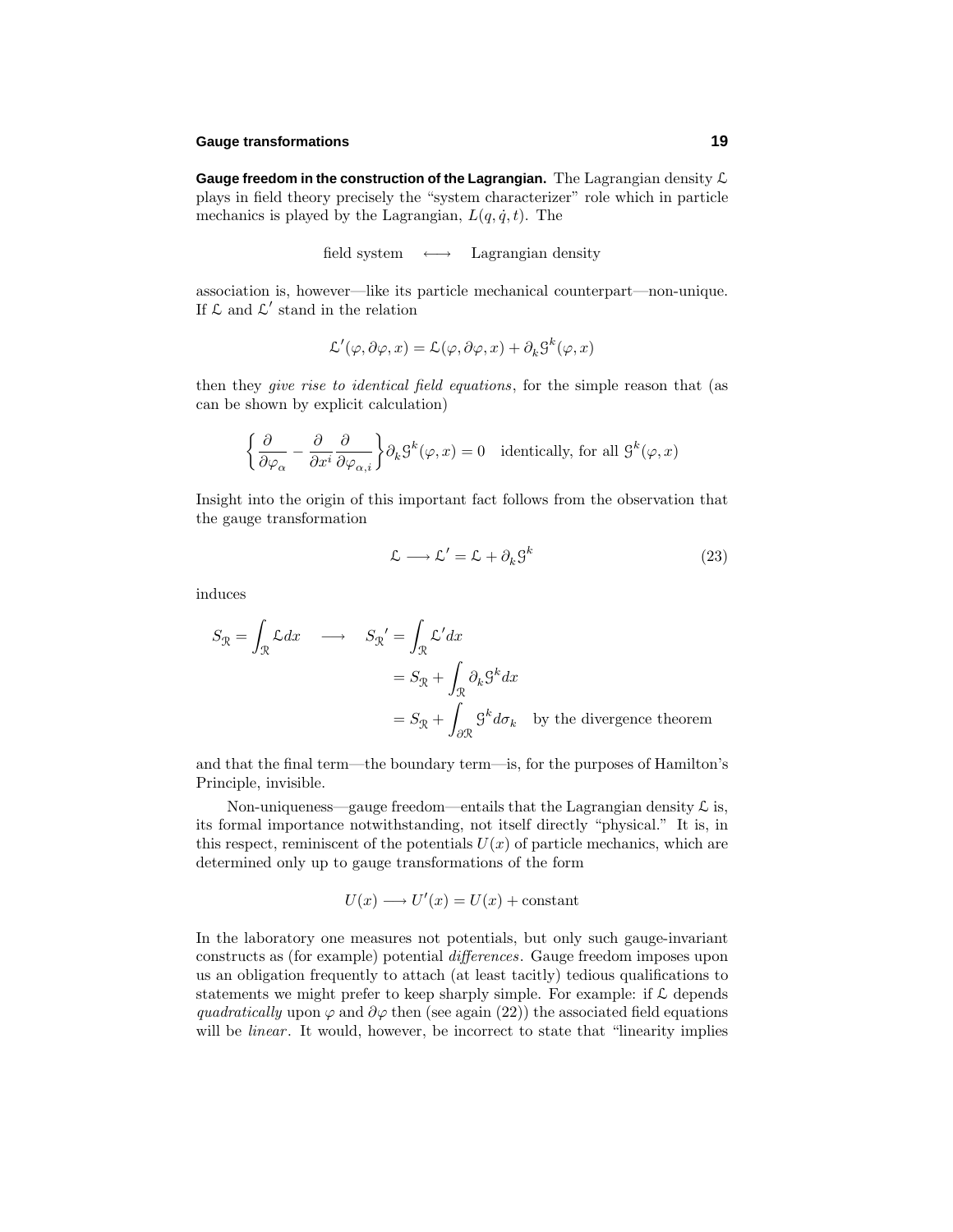the quadraticity" of  $\mathcal{L}$ , for to  $\mathcal{L}$  we could aways add a quadraticity-breaking gauge term.

We have now in hand, in the field equations (21), the general field-theoretic proposition of which (16) provided our first hint. We turn now to a discussion the objective of which will be to establish in similar generality the origins of a population of important propostions of which (17) is the precursor. We turn, in short, to a discussion of "Hamilton's Principle, Part II"—i.e., of Noether's Theorem in its original (classical field-theoretic) setting.

**Field-theoretic formulation of Noether's Theorem.** Emmy Noether  $(1882-1935)$ is today remembered by mathematicians primarily for the importance of her contributions to algebraic number theory, especially to the theory of ideals and to several aspects of the theory of invariants. But her name will live forever among physicists for the work which is our present subject matter. I digress to sketch the soil from which that work sprang.

Noether did the first semester of what we would today call graduate study at the University of Göttingen (winter term  $1903-1904$ ), where she audited<sup>10</sup> lectures by (among others) Hermann Minkowski, Felix Klein and David Hilbert. She then returned to Erlangen, where her father was a professor, where Felix Klein  $(1849-1925)$  had in his inaugural lecture ( $1872$ ) propounded the influential "Erlangen Program"<sup>11</sup> which held the *group* and *invariance* concepts to be among the central organizing principles of mathematical (and also physical) thought, and where Paul Gordon  $(1837-1912)$  became her mentor. Research publications by E. Noether began appearing in 1907. Meanwhile...

Einstein was at the sublime height of his powers during the "miracle  $\alpha$  decade" 1905–1915, and his work—especially that relating to the development of general relativty—attracted the close attention of mathematicians, especially (at Göttingen) of Klein and Hilbert. In  $1915$  Noether—though unable because of her sex to obtain either an advanced degree or a paid teaching position returned to Göttingen, where she soon became a kind of unofficial assistant to Klein and especially Hilbert. In November of 1915 Noether wrote to a friend back in Erlangen that "the theory of invariants is the thing here now; even the physicist  $Hertz^{12}$  is studying [the subject]; Hilbert plans to lecture next week about his ideas on Einstein's differential invariants, and so our crowd had better be ready." To another friend she reported that she and collaborators were carrying out calculations of the most difficult kind for Einstein "although none of us understands what they are for." Klein remarks in a letter to Hilbert

<sup>10</sup> Women were still at the time permitted to audit, but not to enroll as students in advanced courses of study.

<sup>&</sup>lt;sup>11</sup> For a good discussion of the historical impact of the Erlangen Program see E. Bell, *Development of Mathematics*  $(1945)$ , pp. 442–453.

<sup>&</sup>lt;sup>12</sup> The reference is to Gustav Hertz ( $1887-1975$ ), later to acquire fame for his participation in the celebrated "Franck–Hertz experiment." The theoretically astute Heinrich Hertz certainly would have had interest in such material, but had died already in  $1894$ .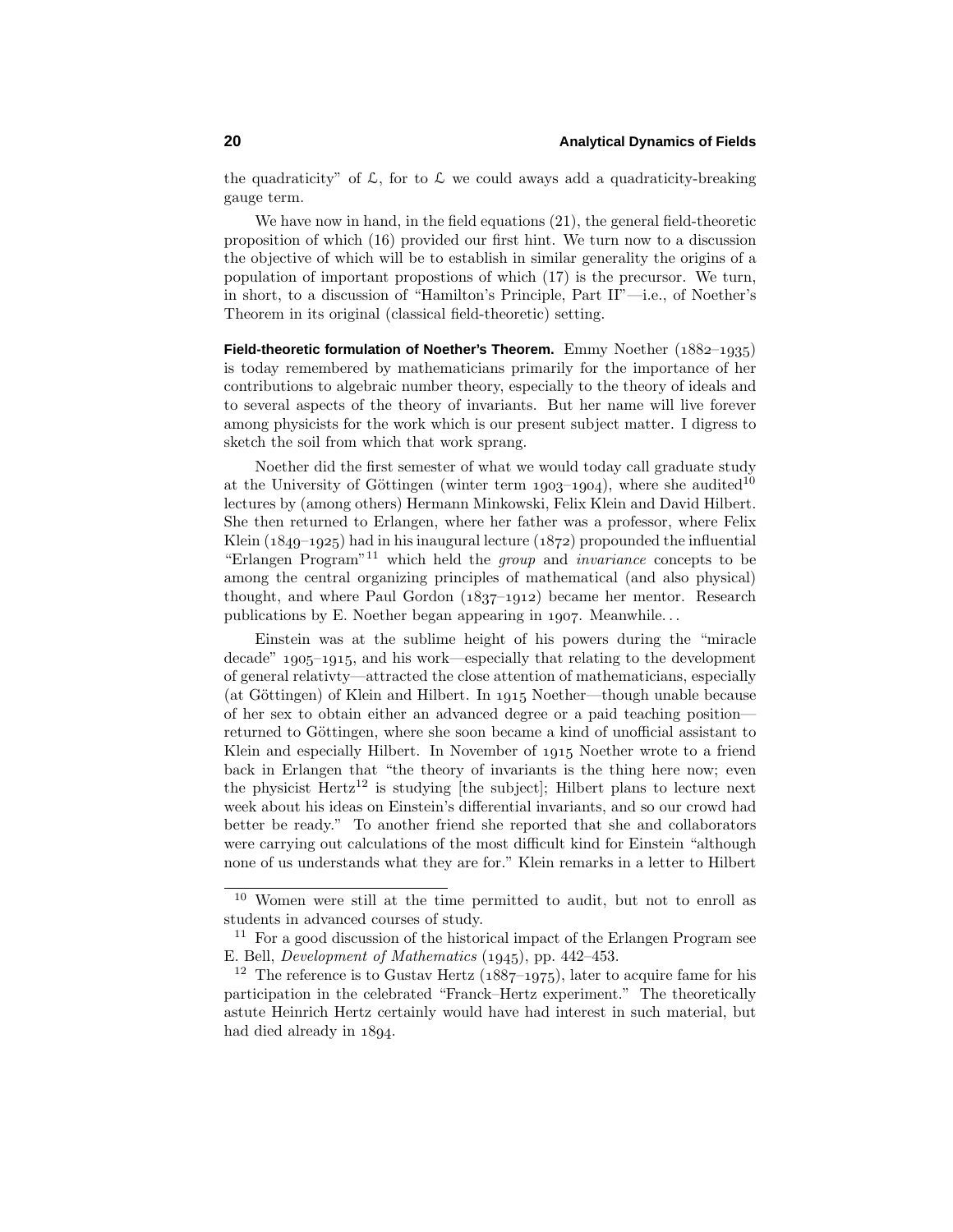### **Noether's Theorem 21**

that "Noether is continually advising me in my projects, and it is really through her that I have become competent in the subject*...* " Hilbert makes reference in his response to "Emmy Noether, whom I called upon to help me with such questions as my theorem on the conservation of energy*...* " It was Noether's effort to be "helpful" in precisely that connection which led to the development of "Noether's Theorem."

By 1919 it had finally become possible (owing to a change in German law; manpower had become short in a Germany at war) for a woman to earn an advanced degree, and to hold a university appointment. On  $_4$  June 1919– six days after A. S. Eddington had obtained solar eclipse data in agreement with Einstein's prediction of the bending of star light—Noether stood before a mathematical faculty which included R. Courant, P. Debye, Hilbert, Klein, E. Landau, L. Prandtl and W. Voigt to deliver her Habilitation lecture. She had been active in many areas during her years at Göttingen, and could have spoken on a wide variety of topics. But she chose in fact to speak on research which she had published already in 1918 under the title "Invariante Variationsprobleme." Concerning that work she wrote at the time as follows:

"The last*...* of the works to be mentioned here concern differential invariants and variational problems and in part are an outgrowth of my assistance to Klein and Hilbert in their work on Einstein's general theory of relativity*...* The [paper], which I designated as my Habilitation thesis, deals with arbitrary finite or infinite continuous groups, in the sense of Lie, and discloses what consequences it has for a variational problem to be invariant with respect to such a group. The general results contain, as special cases, the theorems on first integrals as they are known in mechanics; furthermore, the conservation theorems and the interdependences among the field equations in the theory of relativity—while, on the other hand, the converses of these theorems are also given*...* "

Short biography does invariable violence to the always-intricate facts of the matter. For those I must refer you, dear reader, to the relevant literature,  $^{13}$ which anticipate, I think likely to make a lasting impression upon you. Here my objective has been simply to suggest that the work for which Noether's name will forever be remembered by physicists is work which is in fact clearly consonant with the principal themes evident in the larger body of her mathematical work. It very cleverly exploits and enshrines a little constellation of ideas which were very much in the air—at Göttingen and elsewhere—during

<sup>&</sup>lt;sup>13</sup> My principal source has been A. Dick's *Emmy Noether* (1981), but see also Emmy Noether: A Tribute to Her Life and Work (edited by J. Brewer & M. Smith, and published in that same centennial year) and the deeply informed and sensitively written obituary by Hermann Weyl which can be found at p.  $425$  in Volume III of his *Gesammelte Adhandlugen* (1968). The circumstances associated specifically with the development of Noether's Theorem are discussed on p. 431.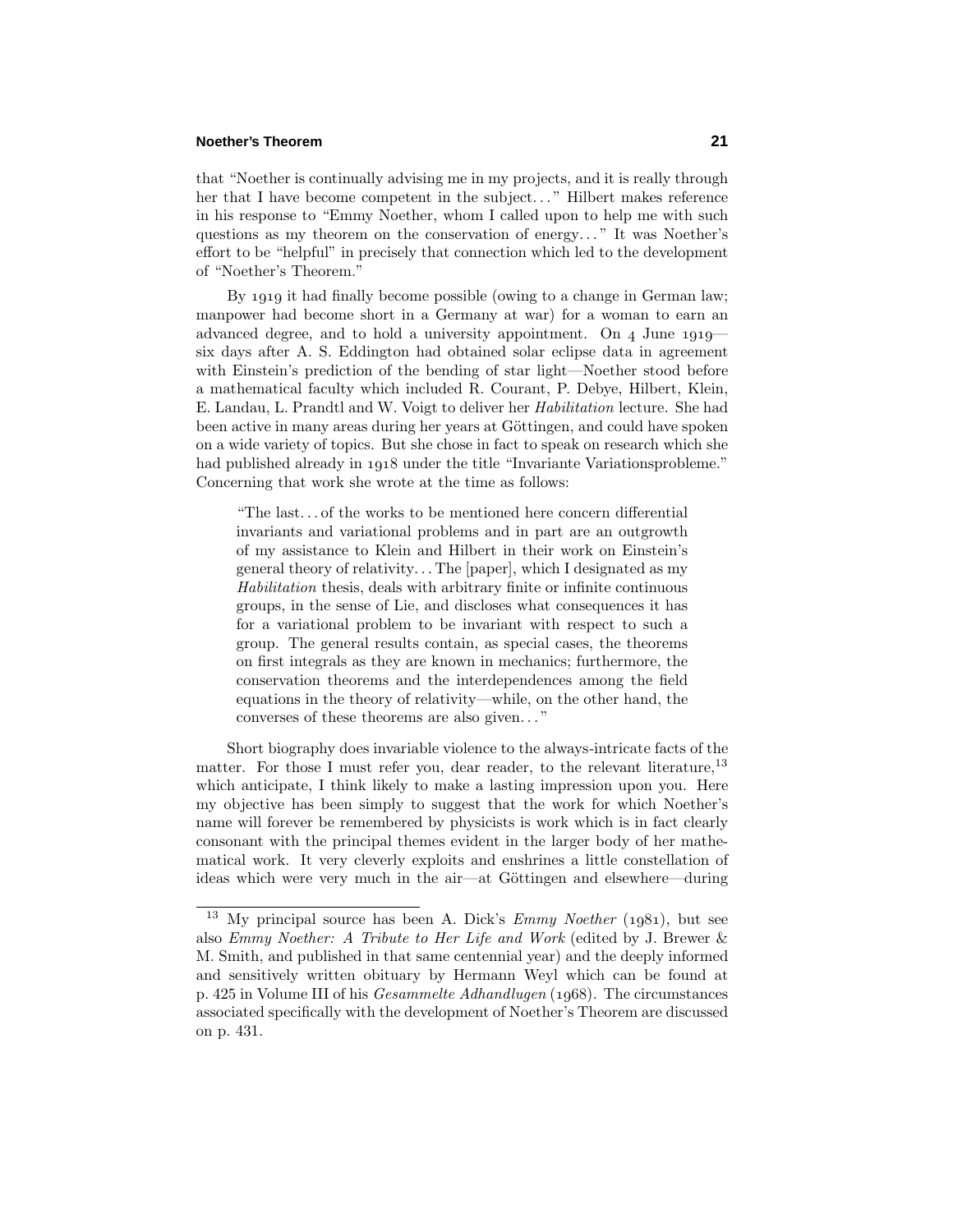the first years of this century, and which have assumed ever greater importance as the century has matured.

Noether's Theorem emerges fairly spontaneously when two ideas are (so to speak) "rubbed against each other." The first of those has to do with the concept of "dynamical action," the other with the concept of "parameterized map." We consider them in that order:

Let  $\mathcal{L}(\varphi, \partial \varphi, x)$  be given, and let  $\varphi(x)$  be some *solution* of the associated field equations. We agree to write  $\varphi_{\text{dynamical}}(x)$  when we wish to emphasize that it is such field functions—"dynamical" field functions—that we have in mind. The phrase "dynamical action" refers then to constructions of the form

$$
S_{\mathcal{R}}[\varphi_{\text{dynamical}}(x)]
$$

Easy enough*...* yet complex enough to conceal some deep mysteries, as comes quickly to light when one looks to the corresponding construct in ordinary particle mechanics. Consider  $L(q, \dot{q}, t)$  to be given, and take  $q_{\text{dynamical}}(t)$  to be a solution of the associated equations of motion which conforms to endpoint conditions

$$
q_{\text{dynamical}}(t) = \begin{cases} q_1 & \text{when} \quad t = t_1 \\ q_2 & \text{when} \quad t = t_2 \end{cases}
$$

Familiarly, the action functional  $S[q(t)]$ , when evaluated at  $q(t) = q_{\text{dynamical}}(t)$ , becomes a function of the endpoint data:

$$
S[q_{\text{dynamical}}(t)] = S(q_2, t_2; q_1, t_1)
$$

But while initial data

$$
q(t_1) = q_1
$$
 and  $\dot{q}(t_1) = v_1$ 

generally is sufficient to determine  $q(t) = q_{\text{dynamical}}(t)$  uniquely, endpoint data generally is not; evidently the dynamical action function must, in the general case, be multi-valued. This important fact we attribute to the circumstance that while statements of the form

$$
S[q(t)] = \text{extremum}
$$

are global in character (and might for that reason be expected to admit in most cases of a unique solution), Hamilton's Principle  $\delta S[q(t)] = 0$  imposes only a *local* condition on the trajectory  $q(t)$ . Returning in this light to classical field theory, we expect to have

$$
S_{\mathcal{R}}[\varphi_{\text{dynamical}}(x)] = \text{some function } S(\varphi(\partial \mathcal{R})) \text{ of prescribed boundary data}
$$

Moreover, we expect  $S(\varphi(\partial \mathcal{R}))$  to be in the general case *multi-valued*. But it is by no means obvious that there even *exists* a  $\varphi_{\text{dynamical}}(x)$  which conforms to arbitrarily prescribed boundary data  $\varphi(\partial \mathcal{R})$ , and to resolve such an issue one would have to enter distractingly far into the general theory of partial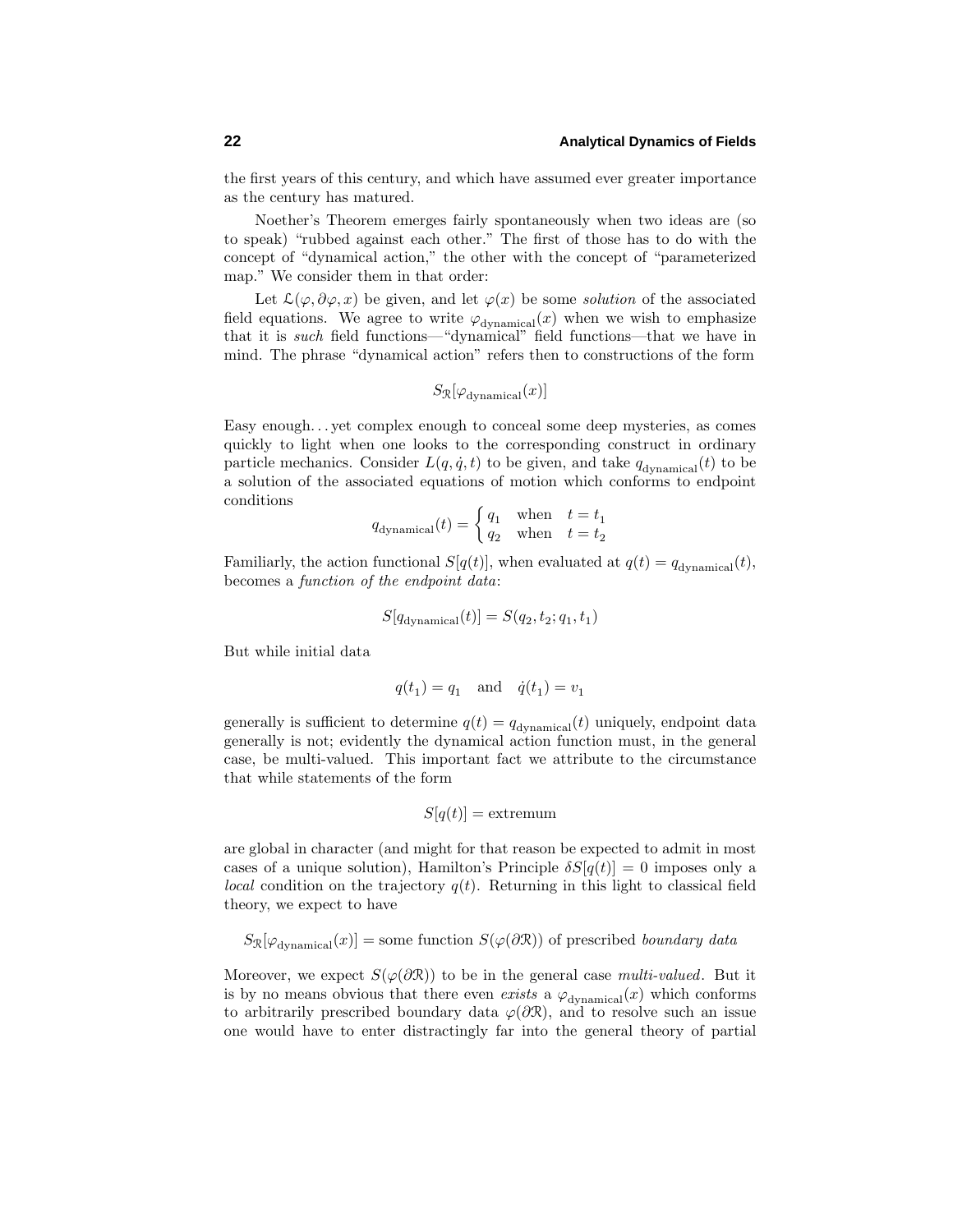### **Noether's Theorem 23**

differential equations. Happily, we can proceed formally in total ignorance of such theory, and address such matters on a case by case basis as specific occasions arise.

Turning now to the concept of "parameterized map" as it enters into Noether's train of thought*...*the simplest manifestation of basic idea emerges naturally as soon as one agrees to look upon rotations, translations, dilations, curvilinear deformations and other such point-to-point transformations as "flows" achieved by specification of one or more continuously variable "control parameters"  $\omega = {\omega^1, \omega^2, \ldots, \omega^{\nu}}$ . More concretely, let a coordinate system be inscribed on the  $(n+1)$ -space inhabited by our field system, let x and X signify the coordinates of a point and its image, write

$$
\mathfrak{T}_{\omega} : x \longrightarrow X(x; \omega) \tag{24}
$$

and (though it entails the exclusion of such otherwise unexceptionable—and frequently important—transformations as reflections and projections) agree to look henceforth only to cases in which the set  $\mathcal{T}=\{\mathcal{T}_{\omega}\}\$  has these properties:

• *compositional closure:* For every pair  $\{\omega_1, \omega_2\}$  there exists an  $\omega(\omega_1, \omega_2)$ such that  $\mathfrak{T}_{\omega_2}\mathfrak{T}_{\omega_1} = \mathfrak{T}_{\omega(\omega_1,\omega_2)}$ 

• existence of an identity: There exists within  $\mathcal{T}$  an element  $\mathcal{T}_{\omega_0}$  such that  $X(x; \omega_0) = x$  for all *x*; we henceforth assume the parameterization to have been rigged in such a way as to achieve  $\omega_0 = 0$ , and write  $\mathcal{T}_0$  to denote the identity transformation.

• existence of an inverse: For every  $\omega$  there exists an  $\Omega(\omega)$  such that  $\mathfrak{T}_{\Omega}\mathfrak{T}_{\omega} =$  $\mathfrak{T}_0$ ; in other words,  $X(X(x; \omega); \Omega(\omega)) = x$  for all *x* and all  $\omega$ .

• associativity:  $\mathcal{T}_{\omega_3}(\mathcal{T}_{\omega_2}\mathcal{T}_{\omega_1})=(\mathcal{T}_{\omega_3}\mathcal{T}_{\omega_2})\mathcal{T}_{\omega_1}$ 

We are brought thus to the notion of a "continuous group of transformations," of which  $\omega(\omega_1, \omega_2)$  is, in effect, the "group multiplication table." The theory of such groups—"Lie groups," as they are called—was (together with the details of a great many illustrative applications) worked out almost single-handedly by the Norwegian mathematician Sophus Lie  $(1842-1899)$  during the  $1870's$ and  $1880's.<sup>14</sup>$  Fundamental to the theory of Lie groups is the insight that finite transformations can be built up by iteration of infinitesimal ones; the structure of a Lie group is *latent already in its structure in the infinitesimal* neighborhood of the identity. Returning in this light to  $(24)$ —which, as we have rigged things, reduce to description of the map as experienced in the

<sup>14</sup> Lie and the precocious Klein (seven years his junior) had been students together at Göttingen. Klein was initially Lie's collaborator, and stood always ready to lend him support and encouragement. And Klein was, as I have remarked, one of Noether's primary mentors; the ideas here at work were therefore entirely natural to her. For a good brief account of Lie's work in its original setting (unified theory of differential equations), see Chapter V of E. Ince's classic *Ordinary Differential Equations* ( $1926$ ).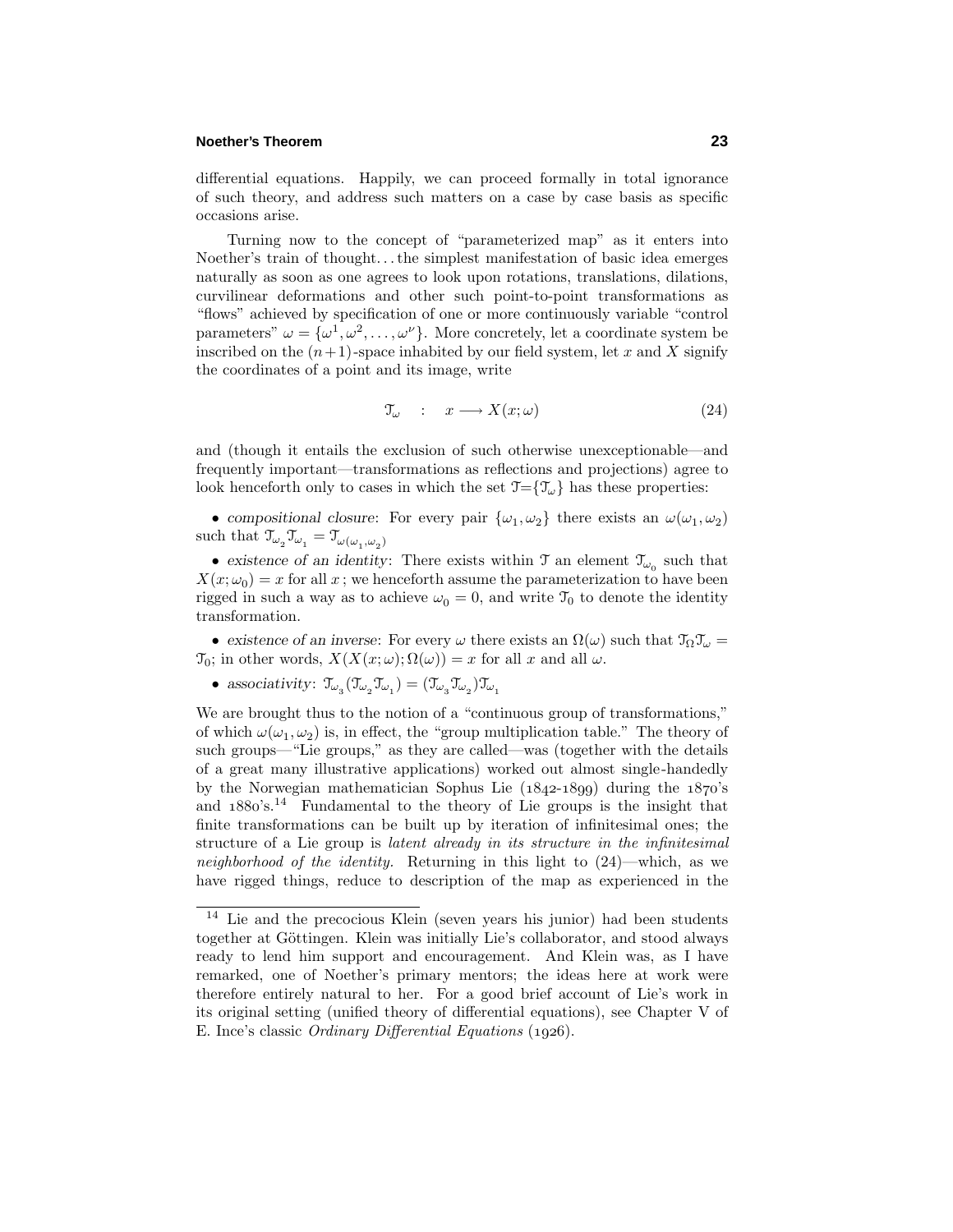neighborhood of the point  $\omega = 0$  in parameter space—we have

$$
\mathfrak{T}_{\delta\omega} \quad : \quad x \longrightarrow X(x;\delta\omega) = x + \delta_{\omega}x
$$
\n
$$
\delta_{\omega}x = \sum_{r=1}^{\nu} \mathfrak{X}_r(x)\delta\omega^r
$$

where the functions  $\mathfrak{X}_r(x)$ —called "structure functions" because it is they which account ultimately for the distinctive structure of the particular Lie group in hand—can, in the notation natural to the finite transformation (24), be described  $\propto$  1

$$
\mathfrak{X}_r(x) = \left. \frac{\partial X(x; \omega)}{\partial \omega^r} \right|_{w=0}
$$

The (infinitesimal) "parameterized maps" (my terminology) contemplated by Noether appropriate, but at the same time enlarge upon, the root idea sketched above. The map  $\mathcal{T}_{\delta\omega}$  is understood by Noether to be "bipartite," in this sense: it sends spacetime points to new spacetime points (in precisely the manner described above), and—simultaneously but quite independently—it adjusts the functional structure of the field functions  $\varphi(x)$ :

$$
\mathcal{T}_{\delta\omega} : \begin{cases} x \longrightarrow X(x; \delta\omega) = x + \delta_{\omega}x \\ \varphi(x) \longrightarrow \Phi(X; \delta\omega) = \varphi(x) + \delta_{\omega}\varphi(x) \end{cases} (25)
$$

where (installing all indices, but surpressing a  $\sum_{r}$ )

$$
\delta_{\omega} x^i = \mathcal{X}_r^i(x) \delta \omega^r \tag{26.1}
$$

$$
\delta_{\omega}\varphi_{\alpha}(x) = \Phi_{\alpha r}(x)\delta\omega^{r}
$$
\n(26.2)

The field variation  $\delta_{\omega} \varphi_{\alpha}(x)$  derives, as emphasized above, from two distinct sources, and those contributions are (since we are working in lowest order) additive; we have

## $\delta_{\omega} \varphi_{\alpha}(x)$  = contribution from variation of argument + contribution from variation of functional form

Since the former can be described  $\varphi_{\alpha,i}\delta_{\omega}x^i$  we can notate the preceeding disentanglement as follows:

$$
\delta_{\omega}\varphi_{\alpha} = \varphi_{\alpha,i}\delta_{\omega}x^{i} + \left\{\Phi_{\alpha r}\delta\omega^{r} - \varphi_{\alpha,i}\delta_{\omega}x^{i}\right\}
$$

$$
= \varphi_{\alpha,i}\delta_{\omega}x^{i} + \underbrace{\left\{\Phi_{\alpha r} - \varphi_{\alpha,i}x_{r}^{i}\right\}}_{\alpha} \delta\omega^{r}
$$

$$
= \Delta_{\omega}\varphi_{\alpha}
$$
(27.1)

Similarly

$$
\delta_{\omega}\varphi_{\alpha,i} = \varphi_{\alpha,ij}\delta_{\omega}x^j + \Delta_{\omega}\varphi_{\alpha,i} \quad \text{with} \quad \Delta_{\omega}\varphi_{\alpha,i} = \left(\Delta_{\omega}\varphi_{\alpha}\right)_{,i} \qquad (27.2)
$$

which serves to disentangle the variations of the various field derivatives.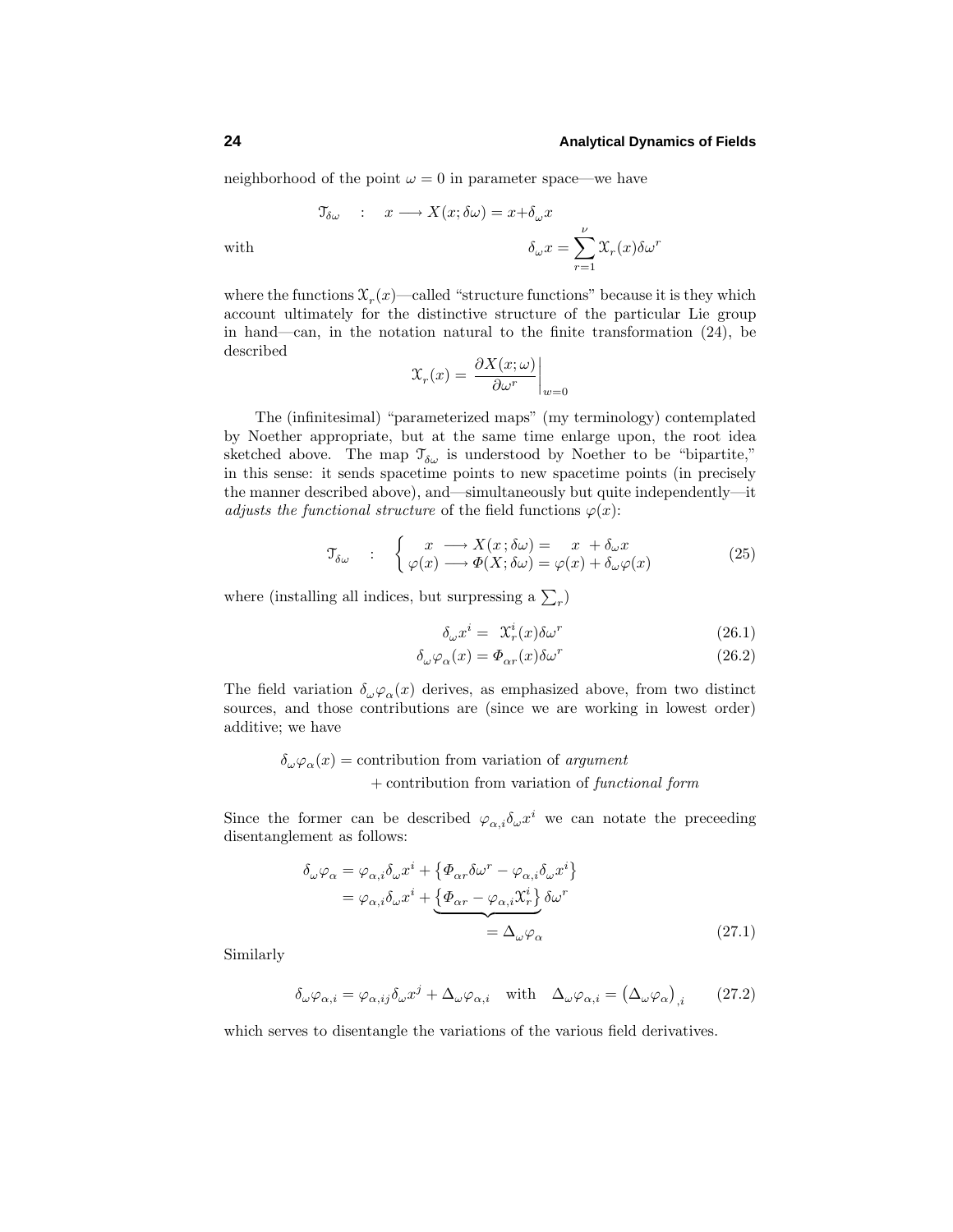### **Noether's Theorem 25**

Armed as we are with some understanding of the concepts of "dynamical action" and "parameterized map," we are in position now at last to put those ideas into the same pot and stir; we will find that Noether's Theorem emerges (as I have claimed) "fairly spontaneously," but not without the exercise of some trickery. We look to the description of

$$
\delta_\omega S_{\mathfrak{R}}[\varphi]=S_{{\mathfrak{R}}+\delta {\mathfrak{R}}}[\varPhi]-S_{\mathfrak{R}}[\varphi]
$$

subject to the assumption that  $\varphi$  is a solution of the field equations. Writing

$$
S_{\mathcal{R}+\delta\mathcal{R}}[\Phi] = \int_{\mathcal{R}+\delta\mathcal{R}} \mathcal{L}(\Phi(X),\ldots)dX
$$

we have

$$
= \int_{\mathcal{R}} \mathcal{L}(\Phi(X(x)), \ldots) \left| \frac{\partial X}{\partial x} \right| dx
$$

after the indicated change of variables.<sup>15</sup> Therefore (introducing a term at the beginning only to subtract it again at the end)

$$
\delta_{\omega} S_{\mathcal{R}}[\varphi] = \int_{\mathcal{R}} \left\{ \mathcal{L}(\varPhi(X(x)), \ldots) - \mathcal{L}(\varphi(x), \ldots) \right\} dx + \int_{\mathcal{R}} \mathcal{L}(\varPhi(X(x)), \ldots) \left\{ \left| \frac{\partial X}{\partial x} \right| - 1 \right\} dx
$$

Expansion of the Jacobian (use  $\det(\mathbb{I} + \epsilon \mathbb{M}) = 1 + \epsilon \text{tr}\mathbb{M} + \cdots$ ) gives

$$
\left\{ \left| \frac{\partial X}{\partial x} \right| - 1 \right\} = \frac{\partial}{\partial x^k} (\delta_\omega x^k) + \cdots
$$

Since this expression is itself of first order, and we are working only in first order, we can in the second integral replace  $\mathcal{L}(\Phi(X(x)),...)$  by its zeroth order approximation  $\mathcal{L}(\varphi(x),...),$  giving

$$
\delta_{\omega} S_{\mathcal{R}}[\varphi] = \int_{\mathcal{R}} \left\{ \mathcal{L}(\varPhi(X(x)), \ldots) - \mathcal{L}(\varphi(x), \ldots) \right\} dx
$$

$$
+ \int_{\mathcal{R}} \mathcal{L}(\varphi(x), \ldots) \frac{\partial}{\partial x^k} (\delta_{\omega} x^k) dx
$$

Turning our attention now to the first of the integrals in the preceeding equation, we use

$$
\varPhi_\alpha(X)=\varphi_\alpha(x)+\delta_\omega\varphi_\alpha(x)\quad\text{and}\quad \varPhi_{\alpha,k}(X)=\varphi_{\alpha,k}(x)+\delta_\omega\varphi_{\alpha,k}(x)
$$

to obtain

<sup>&</sup>lt;sup>15</sup> Noting that every *X* in  $\overline{\mathcal{R}} + \delta \mathcal{R}$  is the image under  $\mathcal{T}_{\delta \omega}$  of an *x* in  $\mathcal{R}$ , we have elected to adopt the latter as our variables of integration. This has the effect of making both integrals range on the same domain.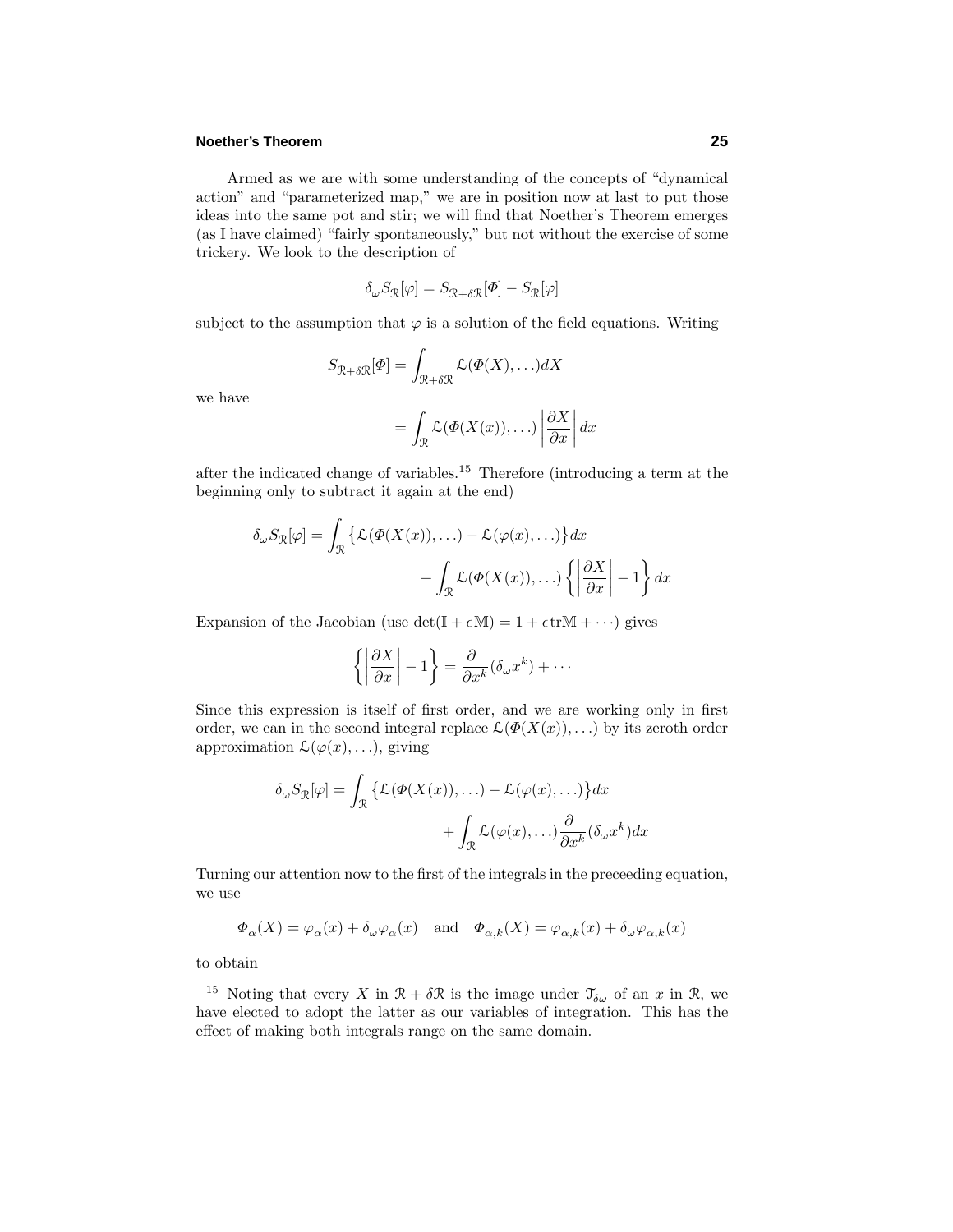$$
\int_{\mathcal{R}} \left\{ \mathcal{L}(\Phi(X(x)), \ldots) - \mathcal{L}(\varphi(x), \ldots) \right\} dx
$$
\n
$$
= \int_{\mathcal{R}} \left\{ \frac{\partial \mathcal{L}}{\partial \varphi_{\alpha}} \delta_{\omega} \varphi_{\alpha} + \frac{\partial \mathcal{L}}{\partial \varphi_{\alpha,j}} \delta_{\omega} \varphi_{\alpha,j} + \frac{\partial \mathcal{L}}{\partial x^k} \delta_{\omega} x^k \right\} dx
$$

which by (27) becomes

$$
= \int_{\mathcal{R}} \left\{ \frac{\partial \mathcal{L}}{\partial \varphi_{\alpha}} \Delta_{\omega} \varphi_{\alpha} + \frac{\partial \mathcal{L}}{\partial \varphi_{\alpha,j}} \frac{\partial}{\partial x^{j}} (\Delta_{\omega} \varphi_{\alpha}) \right\}+ \underbrace{\left[ \frac{\partial \mathcal{L}}{\partial \varphi_{\alpha}} \varphi_{\alpha,k} + \frac{\partial \mathcal{L}}{\partial \varphi_{\alpha,j}} \varphi_{\alpha,jk} + \frac{\partial \mathcal{L}}{\partial x^{k}} \right]}_{\mathcal{L}} \delta_{\omega} x^{k} \right\} dx= \frac{\partial \mathcal{L}}{\partial x^{k}}
$$

so after some slight manipulation we obtain

$$
=\int_{\mathcal{R}}\bigg\{\delta_{\omega}x^k\frac{\partial \mathcal{L}}{\partial x^k}+\underbrace{\bigg[\frac{\partial \mathcal{L}}{\partial \varphi_{\alpha}}-\frac{\partial}{\partial x^j}\frac{\partial \mathcal{L}}{\partial \varphi_{\alpha,j}}\bigg]}_{0}\Delta_{\omega}\varphi_{\alpha}+\frac{\partial}{\partial x^k}\bigg(\frac{\partial \mathcal{L}}{\partial \varphi_{\alpha,k}}\Delta_{\omega}\varphi_{\alpha}\bigg)\bigg\}dx
$$

Here the expression internal to the square bracket vanishes by virtue of our assumption that  $\varphi$  is dynamical. Combining this result with that achieved near the bottom of the preceeding page, we obtain

$$
\delta_{\omega} S_{\Re}[\varphi] = \int_{\Re} \frac{\partial}{\partial x^k} \left[ \frac{\partial \mathcal{L}}{\partial \varphi_{\alpha,k}} \Delta_{\omega} \varphi_{\alpha} + \mathcal{L} \delta_{\omega} x^k \right] dx
$$

Drawing finally upon (26.1) and (27.1), we obtain Noether's Theorem:

$$
\delta_{\omega} S_{\mathcal{R}}[\varphi_{\text{dynamical}}] = \sum_{r=1}^{\nu} \delta \omega^r \cdot \int_{\mathcal{R}} \left( \partial_k J_r^k \right) dx = \sum_{r=1}^{\nu} \delta \omega^r \cdot \int_{\partial \mathcal{R}} J_r^k d\sigma_k \tag{28}
$$

with

$$
J_r^k = \frac{\partial \mathcal{L}}{\partial \varphi_{\alpha,k}} \left\{ \varPhi_{\alpha r} - \varphi_{\alpha,i} \mathfrak{X}_r^i \right\} + \mathcal{L} \mathfrak{X}_r^k \tag{29}
$$

where  $\sum_{\alpha}$  and  $\sum_{k}$  are understood.

Equation (29) can—quite naturally, in view of the construction  $\partial_k J_r^k$  which made unbidden claim to our attention at (28)— be considered to describe the *k*-indexed *components* of an object  $J_r$ . One such object—one such "Notherian" current"—is associated with each of the parameters  $\omega^r$  which enter into the description of the map T. One can write out the the explicit description

$$
J_r^k = J_r^k(\varphi, \partial \varphi, x)
$$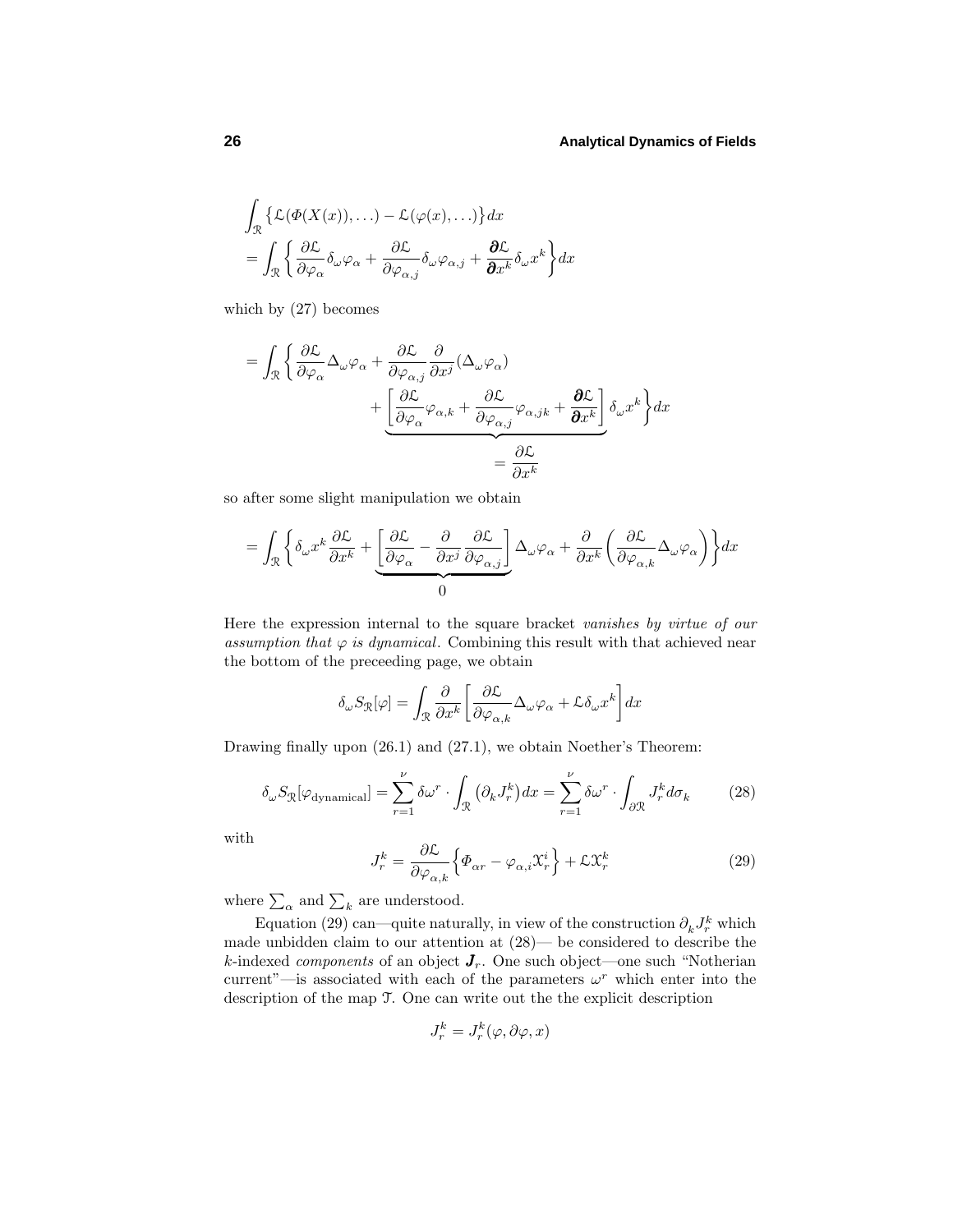### **Application of Noether's Theorem 27**

of such a  $J_r$  as soon as one is in possession of (i) the Lagrangian density  $L(\varphi, \partial \varphi, x)$  characteristic of the system in hand, and (ii) the structure functions  $\mathcal{X}_r^i(x)$  and  $\Phi_{\alpha r}(\varphi, x)$  characteristic of the map. The question, however, remains: what is such knowledge good for?

**General considerations relating to the application of Noether's Theorem.** We came at (28) to a conclusion of which

$$
\delta_{\omega} S_{\mathcal{R}}[\varphi] = \sum_{r} \delta \omega^{r} \cdot \int_{\mathcal{R}} \text{div} \mathbf{J}_{r} dx = \sum_{r} \delta \omega^{r} \cdot \int_{\partial \mathcal{R}} \mathbf{J}_{r} \cdot d\sigma \tag{30}
$$

provides a picturesque abbreviation. This is a result of charming simplicity, but it is for the power of its immediate implications that it is celebrated. Suppose, for example, that it could on some grounds be asserted that

$$
\delta_{\omega} S_{\mathcal{R}}[\varphi] = 0 \quad \text{for all bubbles } \mathcal{R} \text{ and all variations } \delta \omega \tag{31}
$$

It would then follow that

$$
\partial_k J_r^k = 0 \qquad ; \qquad r = 1, 2, \dots, \nu \tag{32}
$$

These are "continuity equations," statements of the form

$$
\frac{\partial}{\partial t}(\text{density}) + \nabla \cdot (\text{flux}) = 0
$$

What we have in (32) is an *ν*-fold set of conservation laws.

Insofar as  $(31) \implies (32)$ , Noether's Theorem serves to provide a particularly precise and powerful formulation of the connection between symmetries (of the dynamical action) on the one hand, and conservation laws on the other. It derives its power in part from the fact that it formulates the association

symmetry 
$$
\longleftrightarrow
$$
 conservation

in terms which are rooted in a variational principle, and which are, therefore, essentially coordinate-free. When a new conservation law has been discovered (experimentally, let us say), it becomes urgent in this light to undertake a search for the underlying symmetry, and when such a symmetry is discovered it is difficult to resist the conclusion that one has discovered something "deep."<sup>16</sup>

It is useful to notice that Noether's Theorem gives rise to currents *J* which tend generally to be "interesting" to precisely the degree that the associated map is interesting—whether or not  $J$  happens to be in fact conserved. Energy, momentum, angular momentum*...* are, interesting (because frequently useful) physical constructs even in contexts where they are not conserved. Special

<sup>16</sup> Such searching may, however, prove futile. Contrary to a widely-held belief, there exist conservation laws which do not have their origin in invariance properties of the dynamical action.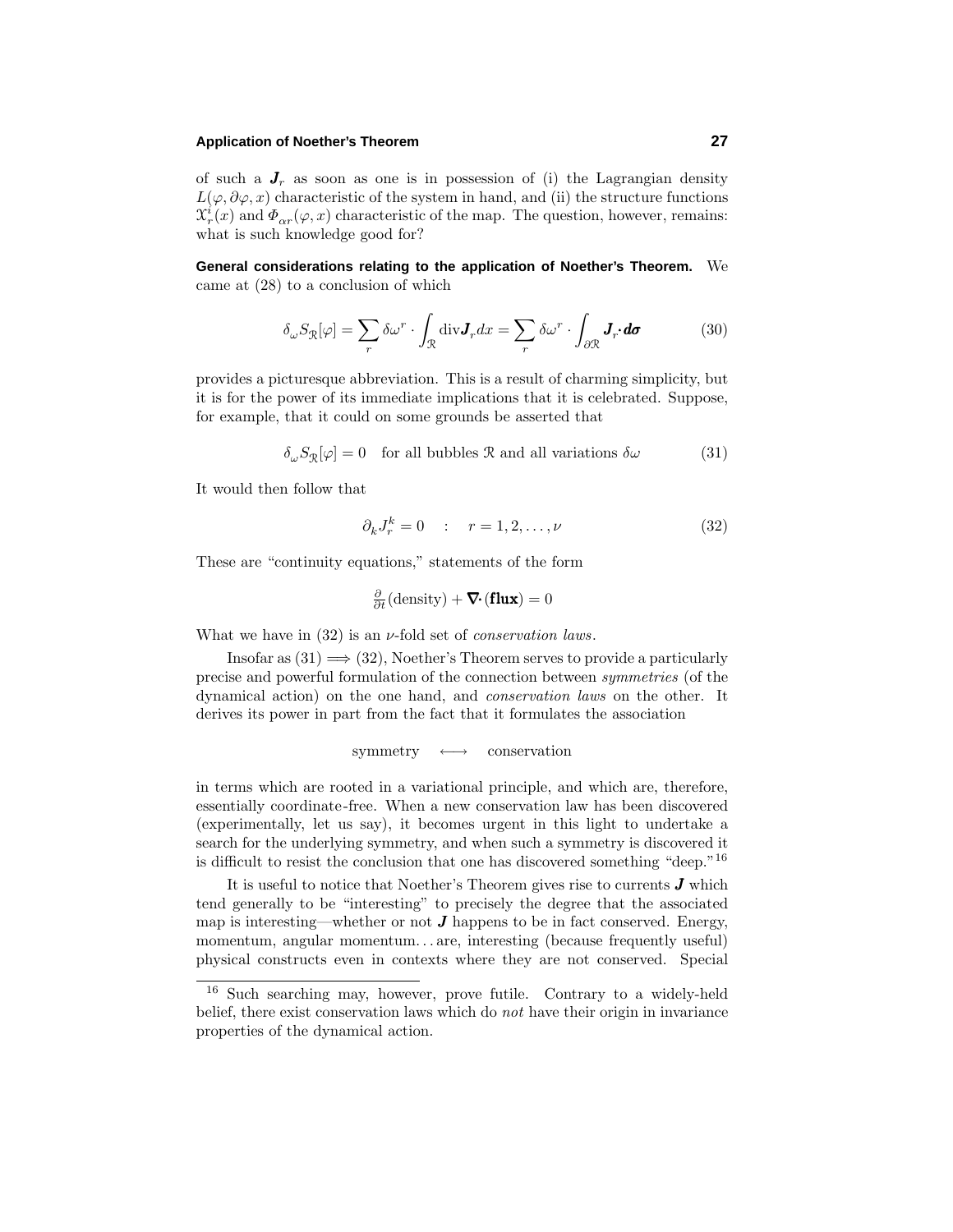### **28 Analytical Dynamics of Fields**

interest attaches (but not exclusively) to maps which embody isometries of the spacetime manifold.

One should bear in mind that conservation laws—whatever the "symmetry considerations" that may have been that led to their discovery—have ultimately this status: they are implications of the equations of motion. This is true even when (as in relativistic field theory) the symmetry is one which has been intentionally "built into" the field equations. By way of illustration, consider the simple "translational map"

$$
\mathcal{T}^{\text{translation}}_{\delta\omega} \quad : \quad \left\{ \begin{array}{c} x^i \longrightarrow X^i(x \, ; \delta\omega) = x^i + \delta\omega^i \\ \varphi_\alpha(x) \longrightarrow \Phi_\alpha(X; \delta\omega) = \varphi_\alpha(x) \end{array} \right. \tag{33}
$$

Comparison with (26) shows the associated structure functions to be given by

$$
\mathfrak{X}^i_j = \delta^i_j \quad \text{and} \quad \Phi_{\alpha j} = 0
$$

We are led thus from (29) to expressions of the design

$$
J_j^k = \frac{\partial \mathcal{L}}{\partial \varphi_{\alpha,k}} \Big\{ 0 - \varphi_{\alpha,i} \delta_j^i \Big\} + \mathcal{L} \delta_j^k
$$

which, in respect for entrenched tradition, we agree to notate

$$
S^{k}{}_{j} = \frac{\partial \mathcal{L}}{\partial \varphi_{\alpha,k}} \varphi_{\alpha,j} - \mathcal{L} \delta^{k}{}_{j}
$$
 (34)

and to call the "stress-energy tensor."<sup>17</sup> Does (33) describe in fact asymmetry, in the sense  $\delta_{\omega}S_{\mathcal{R}}[\varphi]=0$ , of the dynamical action? Is it in fact the case that  $∂<sub>k</sub>S<sup>k</sup><sub>j</sub> = 0?$  By calculation

$$
\partial_k S^k{}_j = \bigg[\frac{\partial}{\partial x^k}\frac{\partial \mathcal{L}}{\partial \varphi_{\alpha,k}}\bigg]\varphi_{\alpha,j} + \frac{\partial \mathcal{L}}{\partial \varphi_{\alpha,k}}\varphi_{\alpha,kj} - \frac{\partial \mathcal{L}}{\partial \varphi_{\alpha}}\varphi_{\alpha,j} - \frac{\partial \mathcal{L}}{\partial \varphi_{\alpha,i}}\varphi_{\alpha,ij} - \frac{\partial \mathcal{L}}{\partial x^k}
$$

Since the second term cancels the fourth (trivially), and the first cancels the third in consequence of the equations of motion, we have

$$
\partial_k S^k_{\ \ j} = -\frac{\partial \mathcal{L}}{\partial x^k}
$$
  
= 0 if and only if  $\mathcal{L}$  has no *explicit* x-dependence

<sup>&</sup>lt;sup>17</sup> It is, of course, entirely natural to assign particularized names/notations to Noetherian currents which—as here—derive from particularized assumptions. But when one attaches the word "tensor" to an object one is not simply alluding to its indicial decorations; one is making a statement concerning the explicit transformation properties of the object in question. We ourselves have yet to discuss the transformation properties of  $S^k_{j}$ .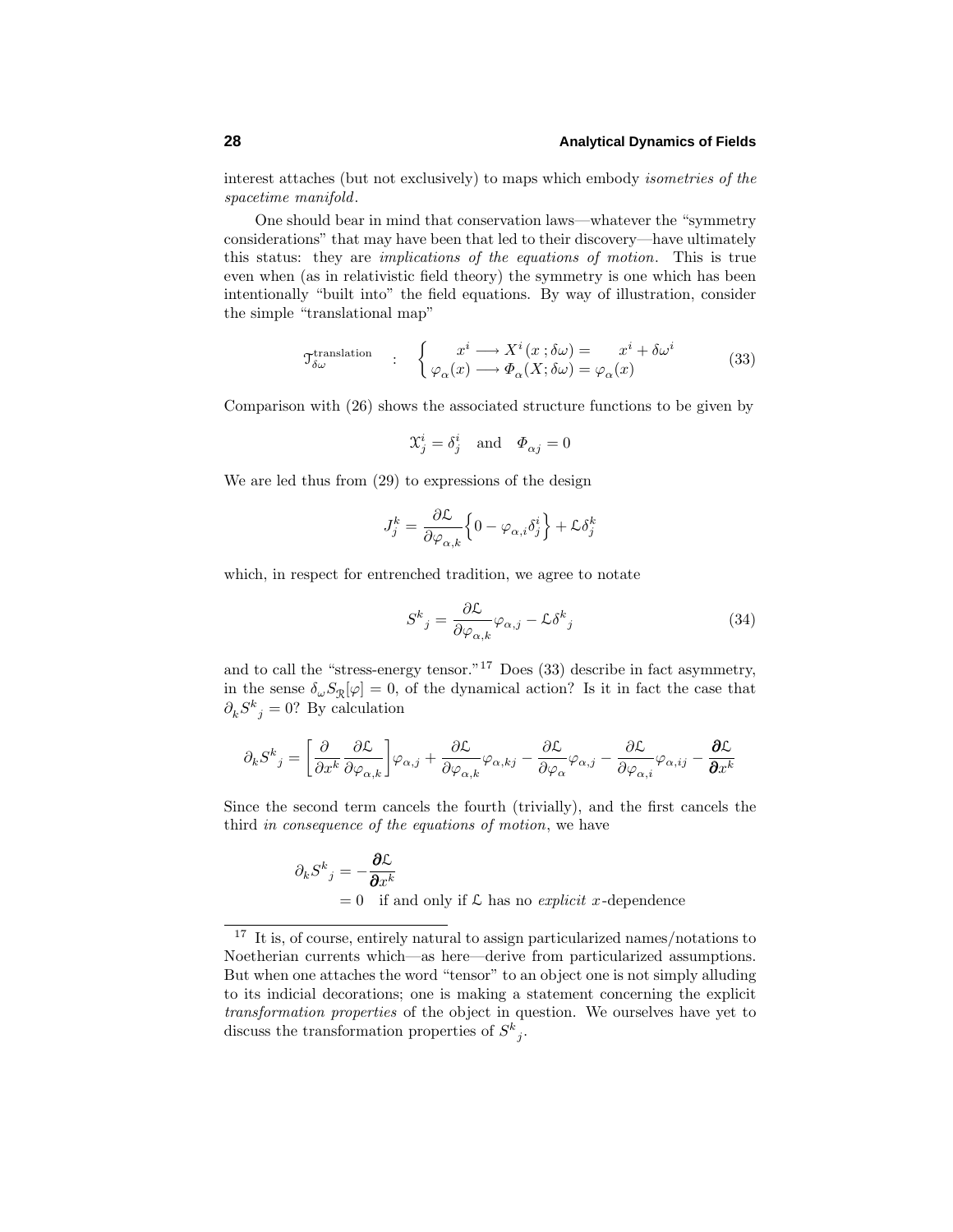### **Application of Noether's Theorem 29**

In all applications of Noether's Theorem one stands with one foot planted in particularities of the map, and the other in particularities of the system that is, of the Lagrange density  $\mathcal L$  which serves to describe the system. In the preceeding discussion  $\mathcal L$  remained unspecified at (34), and we came ultimately to an L-dependent conclusion. Suppose it were in fact the case that the Lagrangian possessed the *x*-independent structure

$$
\mathcal{L} = \mathcal{L}(\varphi, \partial \varphi)
$$

which the conservation law(s)  $\partial_k S^k_{j} = 0$  have been seen to entail. We are in position now to appreciate the importance of the observation that by gauge transformation, structural features of the Lagrangian—whence also symmetry properties of the associated action functional—can be profoundly altered. The Lagrangian

$$
\mathcal{L}' = \mathcal{L}(\varphi, \partial \varphi) + \partial_k \mathcal{G}^k(\varphi, x) = \mathcal{L}'(\varphi, \partial \varphi, x)
$$

will, in general, not be *x*-independent; it serves equally well to describe the physical system in hand (it gives rise to the same field equations), but leads *via* (34) to an  $S'^k_j$  which is distinct from  $S^k_j$  and which is, in general, not conserved. Had we adopted  $\mathcal{L}'$  at the outset, we would have obtained  $\partial_k S'^k_{\ j} \neq 0$ , and would—though they remain valid properties of the system—have *missed* the conservation laws  $\partial_k S^k{}_{j} = 0$ . We would have picked up the latter information only if we had thought to ask

Can the *x*-dependence of  $\mathcal{L}'(\varphi, \partial \varphi, x)$  be "gauged away"?

As was observed already at (23)

$$
\mathcal{L} \longrightarrow \mathcal{L}' = \mathcal{L} + \partial_k \mathcal{G}^k \quad \text{induces} \quad S_{\mathcal{R}} \longrightarrow S_{\mathcal{R}}' = S_{\mathcal{R}} + \int_{\partial \mathcal{R}} \mathcal{G}^k d\sigma_k \tag{35}
$$

It is the boundary term which, though invisible to Hamilton's Principle, can do violence to applications of Noether's Theorem. Reading from (29), we obtain

$$
J_r^k \longrightarrow J_r'^k = J_r^k + \underbrace{\left\{ \left[ \Phi_{\alpha r} - \varphi_{\alpha,i} \mathfrak{X}_r^i \right] \frac{\partial}{\partial \varphi_{\alpha,k}} + \mathfrak{X}_r^k \right\} (\partial_j \mathcal{G}^j)}_{G_r^k(\varphi, \partial \varphi, x)}
$$
(36)

In exceptional cases it will be possible to write

$$
G_r^k = \partial_j A_r^{jk} \quad \text{with} \quad A_r^{jk} = -A_r^{kj}
$$

In such cases—some of which are, as will emerge, physically quite important the symmetry of the action functional is preserved; one has

$$
\partial_k J_r^k = 0 \quad \Longleftrightarrow \quad \partial_k {J'}_r^k = 0
$$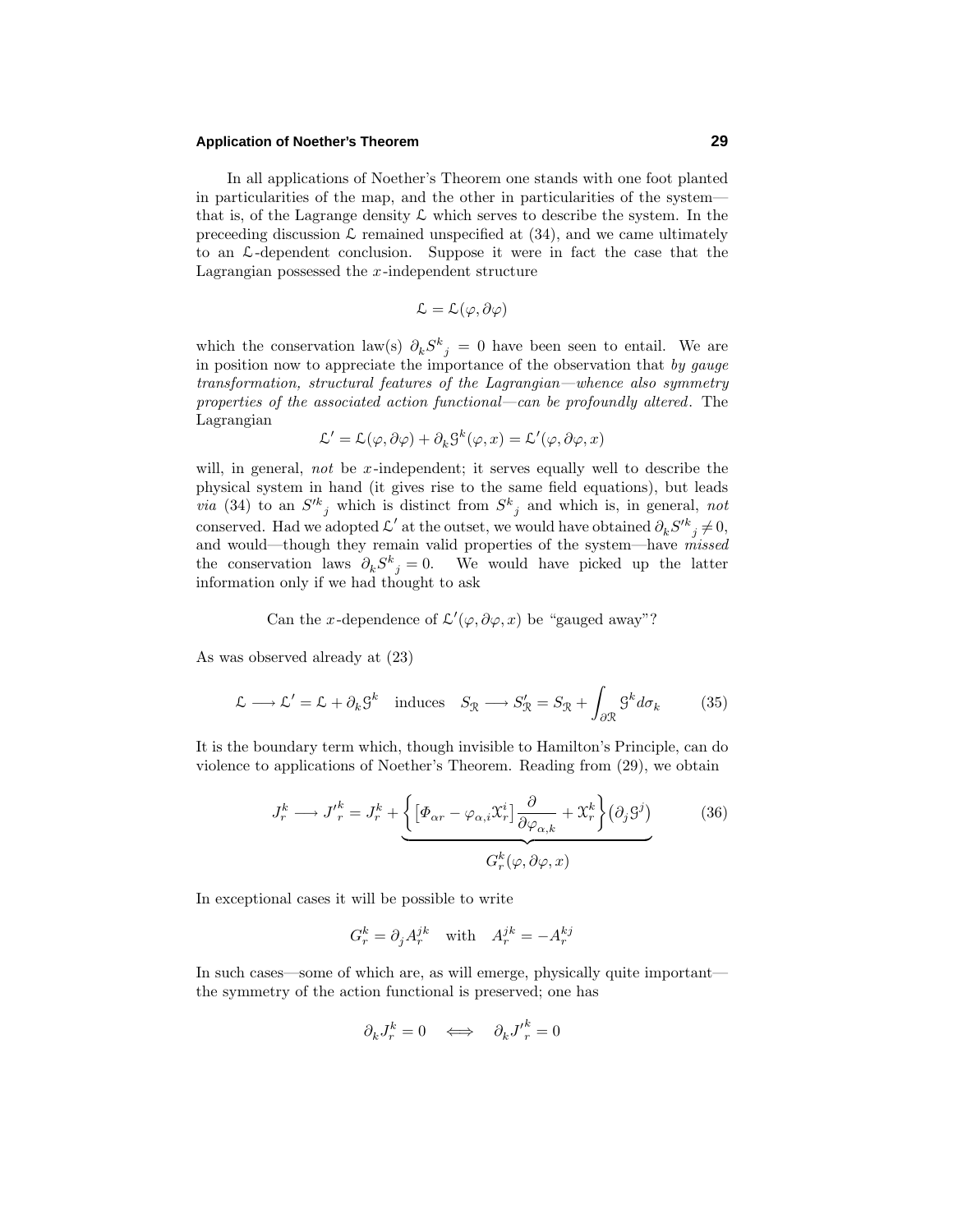### **30 Analytical Dynamics of Fields**

It becomes natural in this light to anticipate that there will arise cases in which it is appropriate to absorb "parameterized gauge transformations" into an enlarged conception of what we are to mean by a "parameterized map," writing

$$
\mathcal{T}_{\delta\omega} : \begin{cases} x^i \longrightarrow & x^i + \delta\omega^r \cdot \mathcal{X}_r^i \\ \varphi_\alpha(x) \longrightarrow \varphi_\alpha(x) + \delta\omega^r \cdot \Phi_{\alpha r} \\ \mathcal{L} \longrightarrow & \mathcal{L} + \delta\omega^r \cdot \partial_j \mathcal{G}_r^j \end{cases} \tag{37}
$$

in place of  $(25)$ . Slight adjustment of the argument that gave  $(29)$  then gives

$$
J_r^k = \frac{\partial \mathcal{L}}{\partial \varphi_{\alpha,k}} \left\{ \varPhi_{\alpha r} - \varphi_{\alpha,i} \mathcal{X}_r^i \right\} + \mathcal{L} \mathcal{X}_r^k + \mathcal{G}_r^k \tag{38}
$$

We recall in this connection that in particle mechanics it is precisely such a generalization that makes it possible to construct a Noetherian account of the implications of Galilean covariance.<sup>18</sup>

Each of the statements (32) provides what is, in effect, the differential formulation of a local conservation law. What are the associated "conserved quantities?" The question is best approached by looking to the corresponding integral statements

$$
\int_{\partial \mathcal{R}} J_r^k d\sigma_k = 0 \quad \text{for all } \mathcal{R}, \text{ with } r = 1, 2, \dots, \nu \tag{39}
$$

Take R to have, in particular, the form of a "spacetime drum," as illustrated in the figure at the top of the next page. We then have

$$
\int_{\text{top}} \boldsymbol{J}_r \cdot d\boldsymbol{\sigma} + \int_{\text{sides}} \boldsymbol{J}_r \cdot d\boldsymbol{\sigma} + \int_{\text{bottom}} \boldsymbol{J}_r \cdot d\boldsymbol{\sigma} = 0
$$

The middle term will be assumed to vanish, either because we have imposed spatial boundary conditions of the form  $J_r$ (sides) = 0 or because we have "pushed the sides of the drum to infinity," where  $J_r$  has been assumed to die a natural asymptotic death. The surface differentials *dσ* are, by stipulation of the divergence theorem, all "outer-directed," which on the bottom of the drum means "past-directed." Let us, however, adopt the convention that surface differentials associated with "timeslices" (surfaces of constant *t*) will in all cases be "future-directed." We then have

$$
\int_{\text{top}} \boldsymbol{J}_r \cdot d\boldsymbol{\sigma} + 0 - \int_{\text{bottom}} \boldsymbol{J}_r \cdot d\boldsymbol{\sigma} = 0
$$

or again

$$
\int_{\rm top} \bm{J}_{\bm{r^*}} d\bm{\sigma} = \int_{\rm bottom} \bm{J}_{\bm{r^*}} d\bm{\sigma}
$$

—quite irrespectively of the particular *t*-value used to position the top of the

<sup>&</sup>lt;sup>18</sup> See, for example, CLASSICAL MECHANICS  $(1983)$ , p. 169 and the discussion which appears on pp.  $161-170$  of CLASSICAL FIELD THEORY  $(1979)$ .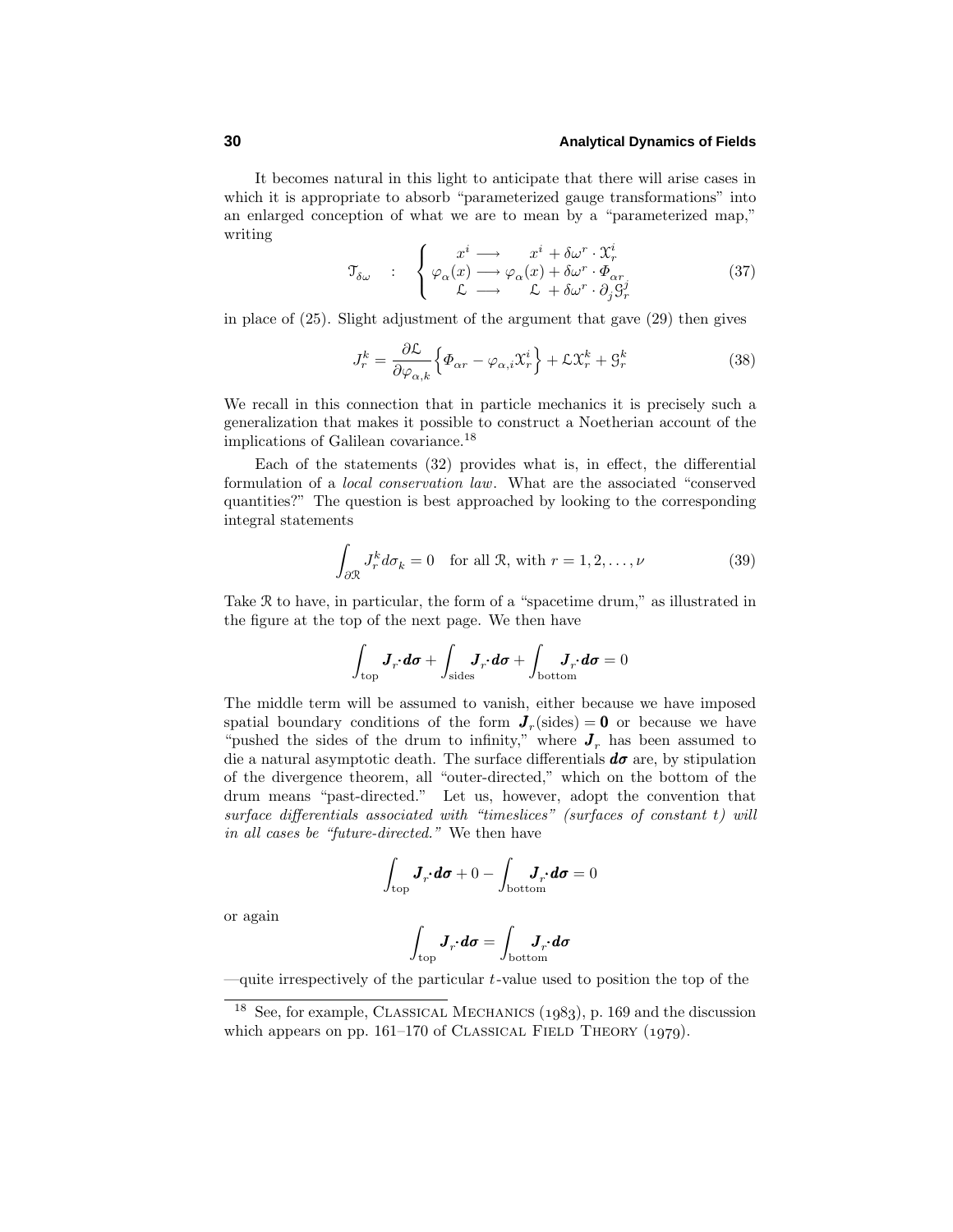

FIGURE 6: A "drum" in spacetime—a bubble bounded above and below by "timeslices." All points on the top surface have time coordinate  $t$ , and all points on the bottom have time coordinate  $t_0$ . The edges of the drum may, at the end of the argument, recede to infinity.

drum. The implication is that the integrated expressions

$$
\int_{\text{top}} \mathbf{J}_r \cdot d\boldsymbol{\sigma} \equiv \iint \cdots \int J_r^0 dx^1 dx^2 \cdots dx^n \quad : \quad r = 1, 2, \dots, \nu \tag{40}
$$

are (global) constants of the field motion.

Returning, by way of illustration, to the translational map (33), we learn from (34) that

$$
S^{0}_{0} = \frac{\partial \mathcal{L}}{\partial \varphi_{\alpha,0}} \varphi_{\alpha,0} - \mathcal{L} \equiv \mathcal{E}
$$
  
\n
$$
S^{0}_{1} = \frac{\partial \mathcal{L}}{\partial \varphi_{\alpha,0}} \varphi_{\alpha,1} \equiv \mathcal{P}_{1}
$$
  
\n
$$
S^{0}_{2} = \frac{\partial \mathcal{L}}{\partial \varphi_{\alpha,0}} \varphi_{\alpha,2} \equiv \mathcal{P}_{2}
$$
  
\n
$$
S^{0}_{3} = \frac{\partial \mathcal{L}}{\partial \varphi_{\alpha,0}} \varphi_{\alpha,3} \equiv \mathcal{P}_{3}
$$
\n(41)

Here I have, in the interests of physical concreteness, set  $n = 3$ ; I have assigned *x*<sup>0</sup> the meaning  $x^0 \equiv t$  and have understood  $\{x^1, x^2, x^3\}$  to refer to an inertial Cartesian frame in physical 3-space. We note that  $\mathcal E$  is co-dimensional with  $\mathcal L$ , and has the dimensionality therefore of an energy density (energy/volume), while  $\mathcal{P}_1$ ,  $\mathcal{P}_2$  and  $\mathcal{P}_3$  each has the dimensionality (energy density/velocity)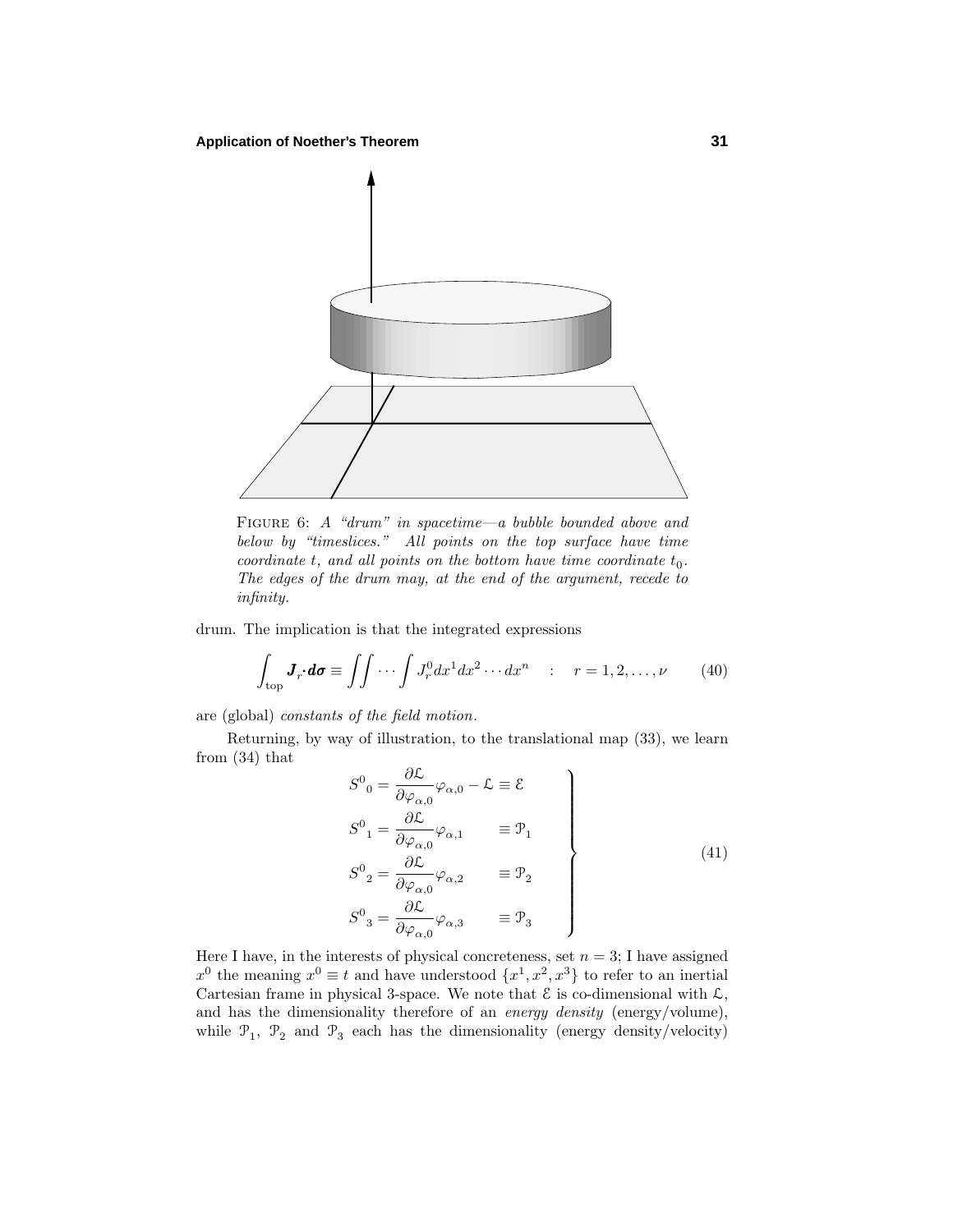of linear momentum density. We are in position now to assert that if the Lagrangian density has no explicit *x*-dependence (i.e., is invariant with respect to translations in spacetime), then the following number-valued expressions are global constants of the field motion:

$$
E = \iiint \mathcal{E} dx^1 dx^2 dx^3 = \text{total energy}
$$
  
\n
$$
P_1 = \iiint \mathcal{P}_1 dx^1 dx^2 dx^3 = \text{total 1-component of linear momentum}
$$
  
\n
$$
P_2 = \iiint \mathcal{P}_2 dx^1 dx^2 dx^3 = \text{total 2-component of linear momentum}
$$
  
\n
$$
P_3 = \iiint \mathcal{P}_3 dx^1 dx^2 dx^3 = \text{total 3-component of linear momentum}
$$

The local equations  $\partial_k J_r^k = 0$  can now be rendered

 $\frac{\partial}{\partial t}$ (energy density  $\mathcal{E}$ ) +  $\nabla$ ·(energy flux) = 0  $\frac{\partial}{\partial t}$  (momentum density  $\mathcal{P}_1$ ) +  $\nabla$  (associated momentum flux) = 0  $\frac{\partial}{\partial t}$  (momentum density  $\mathcal{P}_2$ ) +  $\nabla$  (associated momentum **flux**) = 0  $\frac{\partial}{\partial t}$  (momentum density  $\mathcal{P}_3$ ) +  $\nabla$  (associated momentum flux) = 0

and by straightforward adjustment of the arguments that gave (41) we can obtain explicit descriptions of the fluxes in question. These statements assign explicitly detailed meaning to the statement that field energy and momentum, when globally conserved, are conserved because they slosh about in a locally conservative way. And—to restate a point already made—the total energy and momentum of a field system are of manifest "interest" even when they happen not to be conserved!

One final remark: at no point in our work thus far have we made actual use of the "group structure" which has been presumed to attach to the infinitesimal parameterized maps which are themselves clearly central to Noether's line of argument. The families of transformations which lay natural claim to our attention do tend generally—spontaneously—to possess the group property, but nowhere have we had to draw upon any of the rich consequences of that fact. That situation will change when we look to details pursuant to certain (important) specific applications of Noether's Theorem.

**Field-theoretic analog of the Helmholtz conditions.** Generalized forces  $F_i(q)$ which are "conservative" in the sense they can be derived from a potential

$$
F_i(q) = -\frac{\partial}{\partial q^i} U(q)
$$

have (owing to the general *equality of the cross derivatives* of  $U(q)$ ) necessarily the property that

$$
\frac{\partial F_i}{\partial q^j} - \frac{\partial F_j}{\partial q^i} = 0
$$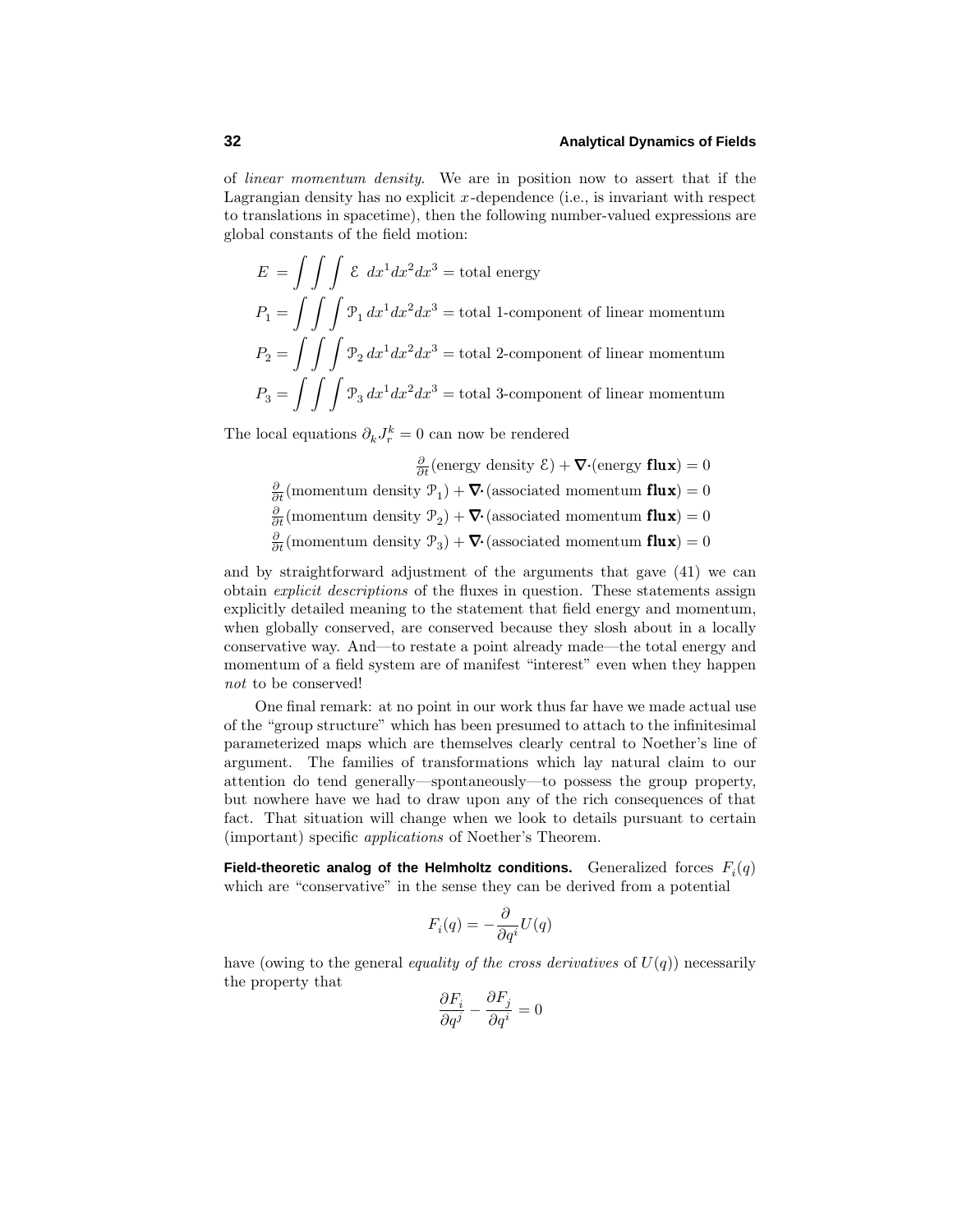### **Helmholtz conditions 33**

Conversely (by a famously more difficult line of argument), if  $F_i(q)$  possesses the latter property then there exists such a function  $U(q)$ ; it is in fact the case that—in particular consequence of a very general formula due to  $Poincaré<sup>19</sup>$ —  $U(q)$  admits of this little-known but wonderful explicit construction

$$
U(q) = -\int_0^1 F_k(\tau q) q^k d\tau + \text{constant} \tag{42}
$$

The preceeding remarks serve to generalize (very slightly) the familiar statement

$$
A = \text{grad}\varphi \iff \text{curl}A = 0
$$

Identical ideas enter into the observation<sup>20</sup> that the dynamical system

$$
\dot{q} = f(q, p)
$$

$$
\dot{p} = g(q, p)
$$

will admit of Hamiltonian formulation if and only if it is true of the functions  $f(q, p)$  and  $g(q, p)$  that

$$
\frac{\partial f}{\partial q} + \frac{\partial g}{\partial p} = 0
$$

It seems entirely natural, in the light of such remarks, to ask a question which quite unaccountably to me—appears in fact to be only very seldom asked: Under what conditions do the coupled second-order differential equations

$$
G_1(\ddot{q}, \dot{q}, q, t) = 0
$$
  
\n
$$
G_2(\ddot{q}, \dot{q}, q, t) = 0
$$
  
\n
$$
\vdots
$$
  
\n
$$
G_n(\ddot{q}, \dot{q}, q, t) = 0
$$

admit of Lagrangian formulation

$$
G_i(\ddot{q}, \dot{q}, q, t) = \left\{ \frac{d}{dt} \frac{\partial}{\partial \dot{q}^i} - \frac{\partial}{\partial q^i} \right\} L(\dot{q}, q, t)
$$

The question was first explored by Hermann von Helmholtz  $(1821 - 1894)$ , who in  $1867$  established the necessity of the conditions

$$
\begin{aligned}\n\frac{\partial G_i}{\partial \ddot{q}^j} - \frac{\partial G_j}{\partial \ddot{q}^i} &= 0 \\
\frac{\partial G_i}{\partial \dot{q}^j} + \frac{\partial G_j}{\partial \dot{q}^i} &= \frac{d}{dt} \left[ \frac{\partial G_i}{\partial \ddot{q}^j} + \frac{\partial G_j}{\partial \ddot{q}^i} \right] \\
\frac{\partial G_i}{\partial q^j} - \frac{\partial G_j}{\partial q^i} &= \frac{1}{2} \frac{d}{dt} \left[ \frac{\partial G_i}{\partial \dot{q}^j} - \frac{\partial G_j}{\partial \dot{q}^i} \right]\n\end{aligned} \tag{43}
$$

 $19$  See ELECTRODYNAMICS (1972), p. 173, or p. 14 of my "Electrodynamical Applications of the Exterior Calculus" (1996).

 $^{20}$  See CLASSICAL MECHANICS  $(1983)$ , p. 209.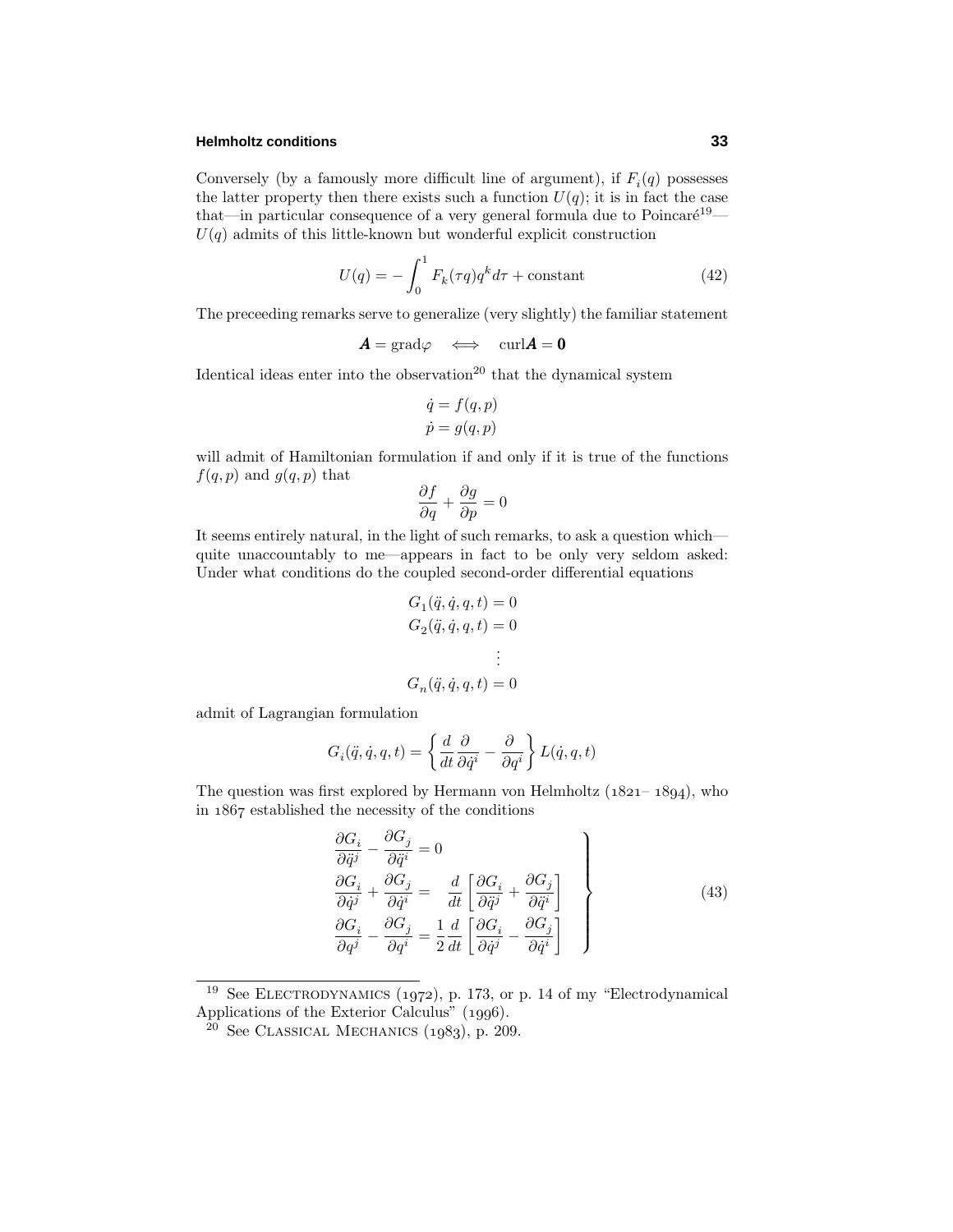### **34 Analytical Dynamics of Fields**

for which A. Mayer in  $1896$  established the sufficiency. To establish necessity one has simply to notice that differential equations derived from a Lagrangian are differential equations

$$
G_i(\ddot{q}, \dot{q}, q, t) = \frac{\partial^2 L}{\partial \dot{q}^i \partial \dot{q}^j} \ddot{q}^j + \frac{\partial^2 L}{\partial \dot{q}^i \partial q^j} \dot{q}^j + \frac{\partial^2 L}{\partial \dot{q}^i \partial t} - \frac{\partial L}{\partial q^i}
$$

$$
= g_{ij}(\dot{q}, q, t) \ddot{q}^j + h_i(\dot{q}, q, t)
$$

of a very particular structure; they are, for example, linear in the 2nd derivatives  $\ddot{q}^j$ , and the coefficients  $g_{ij}$  are necessarily symmetric. The Helmholtz conditions (43) emerge quite naturally when such observations are collected and—this is the point—formulated in such a way as to make no explicit reference to the (generally unknown) Lagrangian itself.<sup>21</sup> In  $(43)$  we are presented with an antisymmetric array  $+$  a symmetric array  $+$  another antisymmetric array of conditions—conditions which in number total

$$
\frac{1}{2}(n-1)n + \frac{1}{2}n(n+1) + \frac{1}{2}(n-1)n = \frac{1}{2}n(3n-1) = 1, 5, 12, 22, 35, \dots \sim \frac{3}{2}n^2
$$

The practical utility of the Helmholtz conditions is limited however not so much by their number as by the fact that we never know whether equations that fail the test might by appropriate "pre-processing" be made to pass it; by the converse, that is to say, of the following observation: if equations  $G_i = 0$ pass the test, then reorderings, multiplication by factors, formation of linear combinations, etc. will result generally in equivalent equations that nevertheless *fail* the test. This awkward circumstance has motivated P. Havas<sup>22</sup> to pose and resolve this more general question: Given an ordered system of equations

$$
G_i(\ddot{q}, \dot{q}, q, t) = 0
$$

when do there exist integrating factors  $f_i(\dot{q}, q, t)$  such that the equivalent system

$$
\tilde{G}_i(\ddot{q},\dot{q},q,t)\equiv f_i(\dot{q},q,t)\cdot G_i(\ddot{q},\dot{q},q,t)=0
$$

admit of Lagrangian formulation? Unsurprisingly, the conditions achieved by Havas are markedly more complicated than the Helmholtz conditions. And the Havas conditions, for all their complexity, contribute nothing toward the resolution either of the ordering problem or of the linear combination problem.

Look, by way of illustration, to the simple system

$$
G(\ddot{q}, \dot{q}, q, t) \equiv \ddot{q} + q = 0
$$

Here  $n = 1$ ; there is a single Helmholtz condition, it reads

$$
\frac{\partial G}{\partial \dot{q}} = \frac{d}{dt} \left[ \frac{\partial G}{\partial \ddot{q}} \right]
$$

<sup>&</sup>lt;sup>21</sup> For the details see pp. 117–120 of CLASSICAL MECHANICS  $(1983)$ .

<sup>22</sup> "The range of application of the Lagrange formalism-I," Nuovo Cimento Supp. **5**, 363 (1957).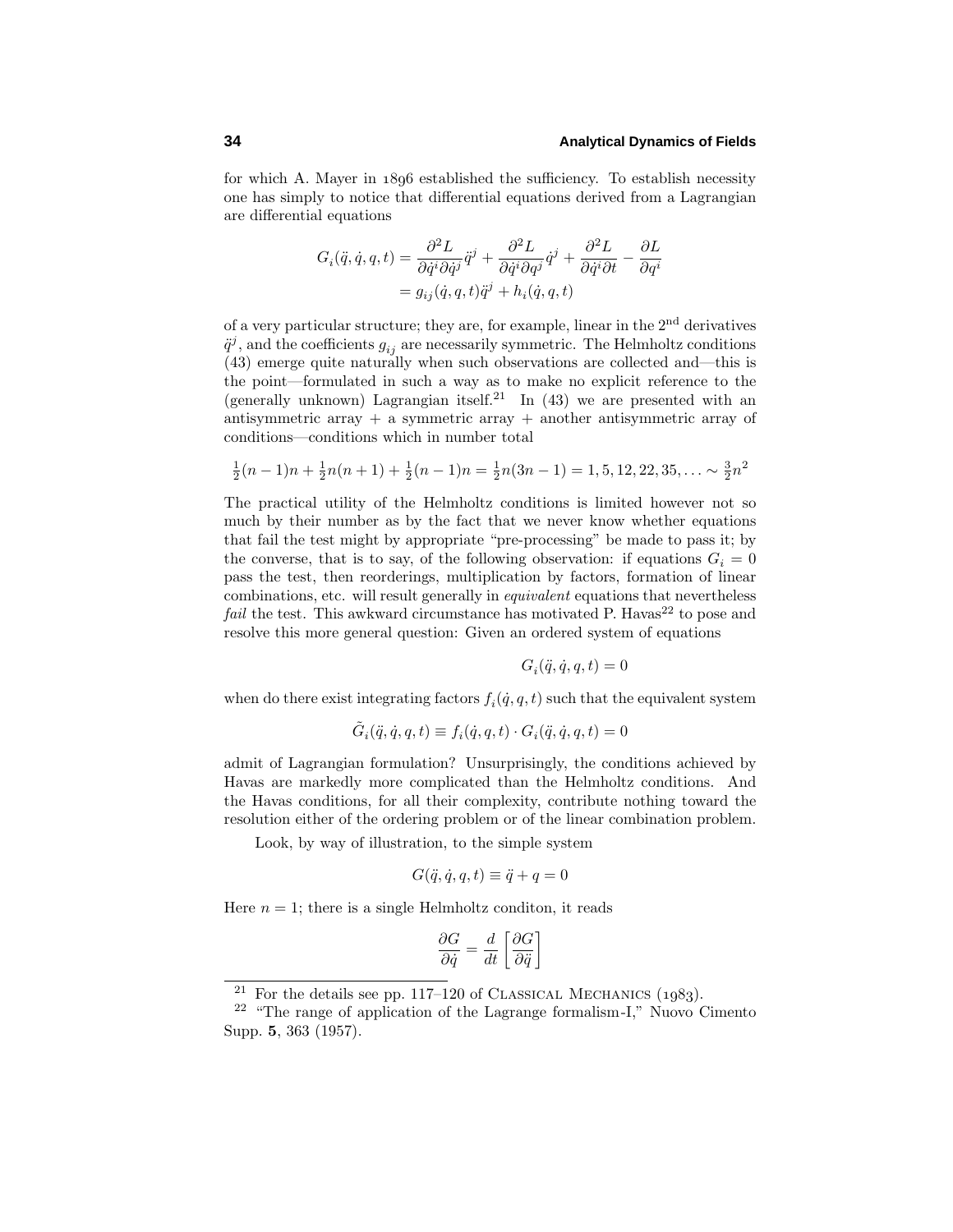### **Helmholtz conditions 35**

and is clearly satisfied; there exists an associated Lagrangian (Helmholtz does not tell us how to find it) and by familiar tinkering we know it to be

$$
L(\dot{q}, q, t) = \frac{1}{2}\dot{q}^2 - \frac{1}{2}q^2 + \text{possible gauge term}
$$

Look next to the system

$$
G(\ddot{q}, \dot{q}, q, t) \equiv \ddot{q} + k\dot{q} + q = 0
$$

The single Helmholtz condition now entails  $k = 0$ , which is the case already studied. We conclude that if  $k \neq 0$  then no Lagrangian exists. Suppose, however, we ask this weaker question: Does there exist an integrating factor  $f(t)$  such that the equivalent equation

$$
\tilde{G}(\ddot{q}, \dot{q}, q, t) \equiv f(t) \cdot G(\ddot{q}, \dot{q}, q, t) = f \cdot (\ddot{q} + k\dot{q} + q) = 0
$$

admits of Lagrangian formulation? The Helmholtz condition is seen now to entail  $fk = \dot{f}$ . We conclude that if  $f(t) = f_0 e^{kt}$  then  $\tilde{G}(\ddot{q}, \dot{q}, q, t) = 0$  does admit of Lagrangian formulation (therefore of Hamiltonian formulation, therefore even of quantum mechanical formulation!), and by unfamiliar tinkering discover the Lagrangian to be given by

$$
L(\dot{q}, q, t) = \frac{1}{2} f_0 e^{kt} (\dot{q}^2 - q^2) + \text{possible gauge term}
$$

We recover the previous Lagrangian at  $k = 0$ , provided we set the physically inconsequential prefactor  $f_0$  equal to unity. By exercise of some uncommon self-control, I shall forego discussion of some of the interesting physics that can be extracted from generalizations of this striking result.

One gains the impression that from some sufficiently exhaulted formal standpoint the Helmholtz conditions can be understood as but yet another instance of the familiar "curl condition." The reader who wishes to look more closely into that or other aspects of our present topic might be well-advised to start by looking into the dense pages of R. Santilli's Foundations of Theoretical Mechanics I: The Inverse Problem in Newtonian Mechanics  $(1978)$ .

Returning now to field theory, we find it natural, in light of the preceeding discussion, to ask: Under what conditions do the coupled second-order partial differential equations

$$
G_1(\partial\partial\varphi, \partial\varphi, \varphi, x) = 0
$$
  
\n
$$
G_2(\partial\partial\varphi, \partial\varphi, \varphi, x) = 0
$$
  
\n
$$
\vdots
$$
  
\n
$$
G_N(\partial\partial\varphi, \partial\varphi, \varphi, x) = 0
$$

admit of Lagrangian formulation

$$
G_{\alpha}(\partial\partial\varphi,\partial\varphi,\varphi,x) = \left\{\frac{\partial}{\partial x^i}\frac{\partial}{\partial\varphi_{\alpha,i}} - \frac{\partial}{\partial\varphi_{\alpha}}\right\}\mathcal{L}(\partial\varphi,\varphi,x)
$$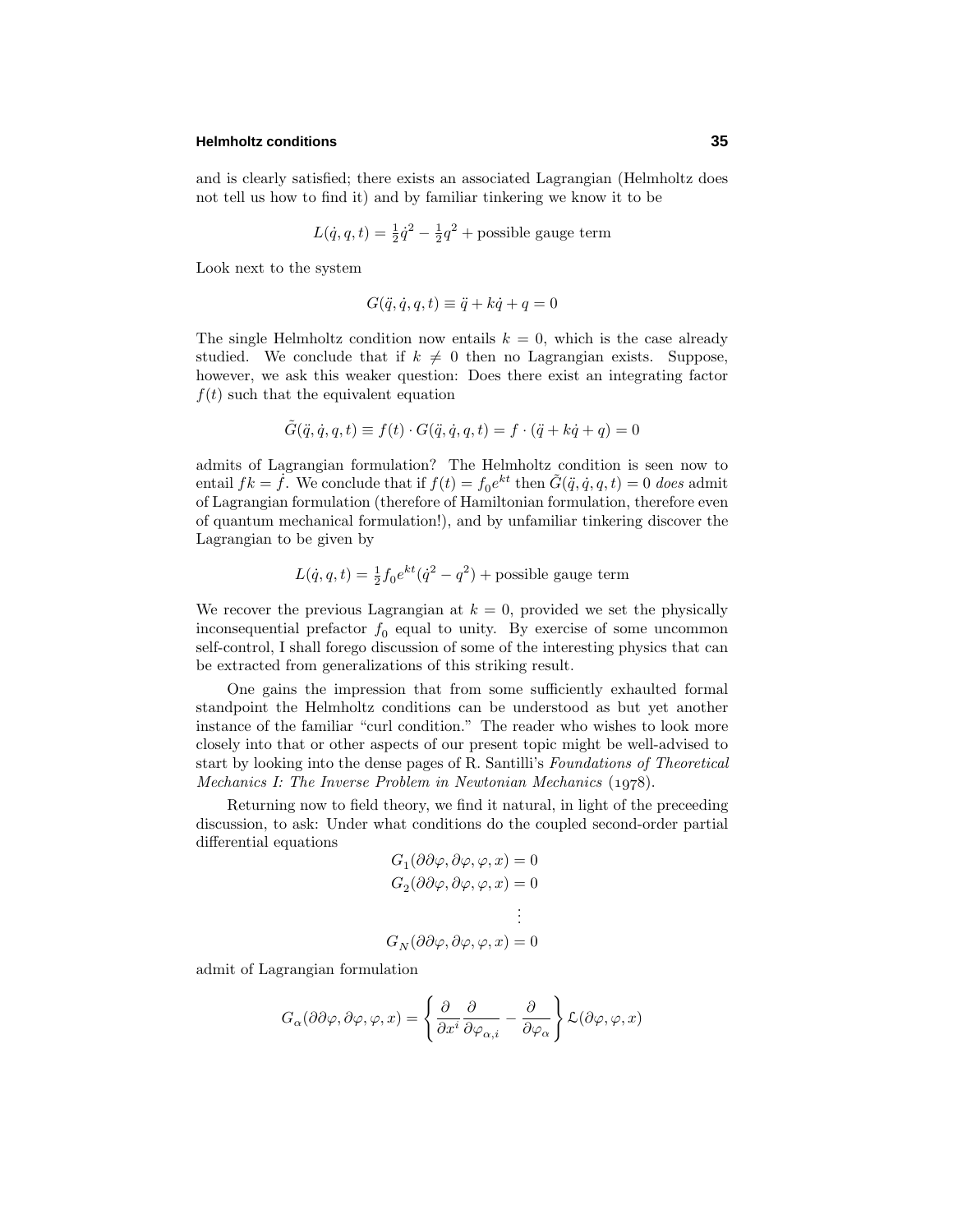### **36 Analytical Dynamics of Fields**

Havas, in the introduction to his paper, remarks that "the general problem was studied in great detail by Königsberger,<sup>23</sup> who also investigated continuous systems" [my emphasis], so it seems quite possible that the result I am about to describe was known to L. Königsberger and his readers (who, curiously, seem not to have included E. T. Whittaker among their number) already  $78$ years before it was worked out by me. In any event*...* if one proceeds in direct imitation of the line of argument which led to  $(43)$  one is led<sup>24</sup> to conditions which can be notated

$$
\frac{\partial G_{\alpha}}{\partial \varphi_{\beta,ij}} - \frac{\partial G_{\beta}}{\partial \varphi_{\alpha,ij}} = 0
$$
\n
$$
\frac{\partial G_{\alpha}}{\partial \varphi_{\beta,j}} + \frac{\partial G_{\beta}}{\partial \varphi_{\alpha,j}} = \frac{\partial}{\partial x^{i}} \left[ \frac{\partial G_{\alpha}}{\partial \varphi_{\beta,ij}} + \frac{\partial G_{\beta}}{\partial \varphi_{\alpha,ij}} \right]
$$
\n
$$
\frac{\partial G_{\alpha}}{\partial \varphi_{\beta}} - \frac{\partial G_{\beta}}{\partial \varphi_{\alpha}} = \frac{1}{2} \frac{\partial}{\partial x^{i}} \left[ \frac{\partial G_{\alpha}}{\partial \varphi_{\beta,i}} - \frac{\partial G_{\beta}}{\partial \varphi_{\alpha,i}} \right]
$$
\n(44)

and concerning which my first obligation is to clarify the meaning and origin of the fancy derivatives. It is an implication of  $\varphi_{\alpha,ij} = \varphi_{\alpha,ji}$  that

$$
\varphi_{\alpha,ij} = (1 - \lambda)\varphi_{\alpha,ij} + \lambda\varphi_{\alpha,ji} \quad \text{(all } \lambda\text{)}
$$

and follows therefore that

$$
F(\ldots,\varphi_{\alpha,ij},\ldots,\varphi_{\alpha,ji},\ldots)
$$

and its substitutional transform

$$
\tilde{F}(\ldots, \varphi_{\alpha,ij}, \ldots, \varphi_{\alpha,ji}, \ldots)
$$
\n
$$
\equiv F(\ldots, (1 - \lambda)\varphi_{\alpha,ij} + \lambda\varphi_{\alpha,ji}, \ldots, (1 - \mu)\varphi_{\alpha,ji} + \mu\varphi_{\alpha,ij}, \ldots)
$$

are in all cases equal, but (in most cases) functionally distinct. The definition

$$
\frac{\partial}{\partial \varphi_{\alpha,ij}} \equiv \frac{1}{2} \bigg[ \frac{\partial}{\partial \varphi_{\alpha,ij}} + \frac{\partial}{\partial \varphi_{\alpha,ji}} \bigg]
$$

has been cooked up to achieve (in all cases, even—trivially—in the case  $i = j$ )

$$
\frac{\eth}{\eth \varphi_{\alpha,ij}}F=\frac{\eth}{\eth \varphi_{\alpha,ij}}\tilde{F}
$$

and thus to yield results which are invariant with respect to the exercise of our substitutional options. If *N* signifies the number of field components, and

 $23$  Die Principien der Mechanik (1901).

<sup>&</sup>lt;sup>24</sup> See CLASSICAL FIELD THEORY  $(1979)$ , p. 121–124.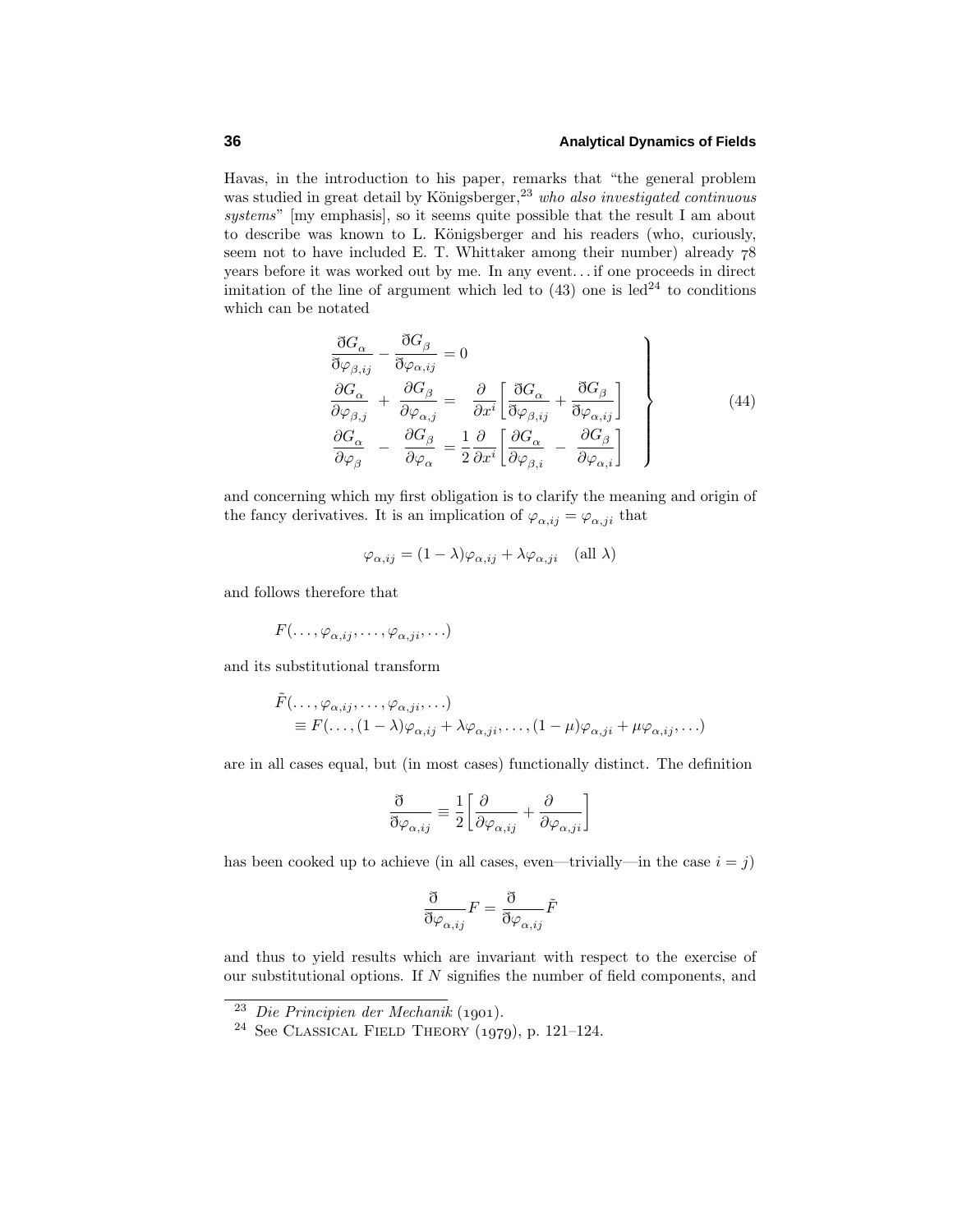#### **Helmholtz conditions 37**

 $m = n + 1$  the number of independent variables, then by delicate counting we find the conditons (44) to be

$$
\frac{1}{2}(N-1)N \cdot \frac{1}{2}m(m+1) + \frac{1}{2}N(N+1) \cdot m + \frac{1}{2}(N-1)N
$$
  
=  $\frac{1}{4}N[N(m^2+3m+2) - (m^2-m+2)]$ 

in number. We therefore have

$$
\frac{1}{2}N(3N-1)
$$
 conditions if  $m=1$   
\n
$$
\frac{1}{2}N(6N-2)
$$
 conditions if  $m=2$   
\n
$$
\frac{1}{2}N(10N-4)
$$
 conditions if  $m=3$   
\n
$$
\frac{1}{2}N(15N-7)
$$
 conditions if  $m=4$   
\n
$$
\frac{1}{2}N(21N-11)
$$
 conditions if  $m=5$ 

and recover precisely the Helmholtz conditions  $(43)$  in the case  $m = 1$ . The conditions (44) are beset with all the limitations which have previously been seen to afflict the practical application of the Helmholtz conditions (and are susceptible, I suppose, to the same modes of potential remedy). They are necessary by demonstration, but concerning their sufficiency one can, at this point, only speculate.

Look, by way of illustration, to the class of simple systems

$$
G(\partial\partial\varphi, \partial\varphi, \varphi, x) = \varphi_{tt} - \varphi_{xx} + k\varphi^p = 0
$$

Here  $N = 1$  and  $m = 2$ ; there are two conditions (44), and they read

$$
\begin{split} \frac{\partial G}{\partial \varphi_t} &= \frac{\partial}{\partial t} \bigg[ \frac{\eth G}{\eth \varphi_{tt}} \bigg] + \frac{\partial}{\partial x} \bigg[ \frac{\eth G}{\eth \varphi_{xt}} \bigg] \\ \frac{\partial G}{\partial \varphi_x} &= \frac{\partial}{\partial t} \bigg[ \frac{\eth G}{\eth \varphi_{tx}} \bigg] + \frac{\partial}{\partial x} \bigg[ \frac{\eth G}{\eth \varphi_{xx}} \bigg] \end{split}
$$

Both are readily seen to be satisfied, so we are entitled to hope (yet cannot, in the absence of a sufficienty proof, be certain) that the system admits of Lagrangian formulation. A little tinkering yields

$$
\mathcal{L}(\partial\varphi,\varphi)=\tfrac{1}{2}\varphi_t^2-\tfrac{1}{2}\varphi_x^2-\tfrac{1}{p+1}k\varphi^{p+1}
$$

At  $k = 0$  we recover the essentials (compare (15)) of the familar wave equation, and at  $p = 1$  we obtain the Lagrangian system

$$
\varphi_{tt} - \varphi_{xx} + k\varphi = 0
$$

which will acquire importance for us as the "Klein-Gordon equation." By easy extension we have

$$
\mathcal{L}(\partial \varphi, \varphi) = \frac{1}{2}\varphi_t^2 - \frac{1}{2}\varphi_x^2 - F(\varphi) \iff \varphi_{tt} - \varphi_{xx} + F'(\varphi) = 0
$$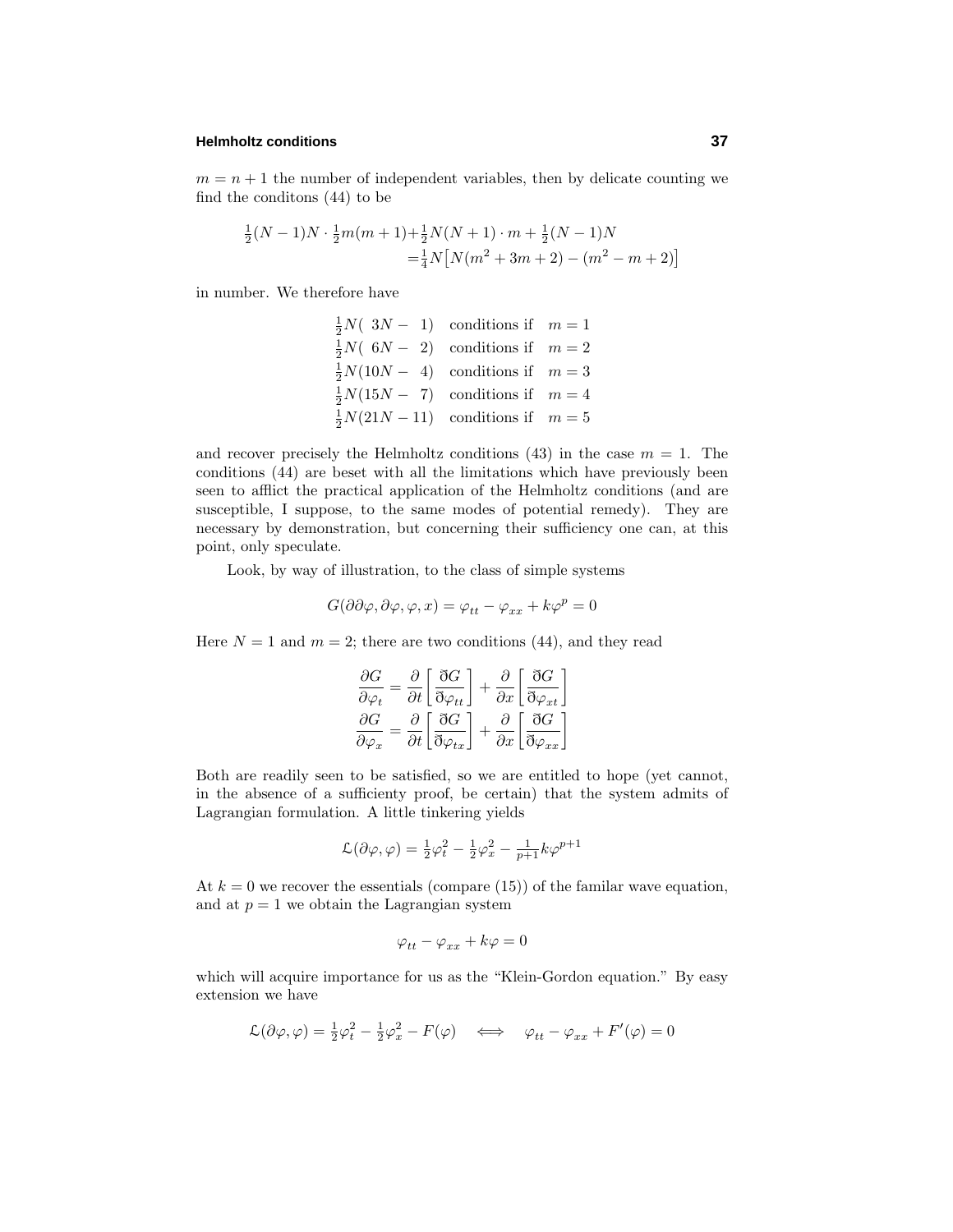In the particular case  $F(\varphi) = -k \cos \varphi$  we obtain a much-studied nonlinear field equation

$$
\varphi_{tt} - \varphi_{xx} + k \sin \varphi = 0
$$

known as the "Sine-Gordon equation," which in the weak-field approximation gives back the (linear) Klein-Gordon equation.

Look next to the system

$$
G(\partial\partial\varphi, \partial\varphi, \varphi, x) = \varphi_t - \varphi_{xx} = 0
$$

which captures the essence of the so-called "heat equation" (otherwise known as the "diffusion equation"). From the same pair of conditions as served us in the preceeding example we are led promptly to the conclusion that the heat equation does not admit of Lagrangian formulation. Nor does the obvious variant of the "integrating factor trick" salvage the situation. That I would encourage my reader to regard as a profoundly unsatisfactory state of affairs, as an invitation to invention. For the heat equation is an important thing, and the Lagrangian formalism is an important thing, and it is "unreasonable" that they should have nothing to say to each other. Since we will fairly frequently find ourselves in analogous predicaments, I digress to illustrate the kind of escape routes that can, with a little cleverness, be devised. One standard trick—the "auxiliary field trick," as it is sometimes called—hinges on the recognition that our field may possess a heretofore overlooked "companion field." With such an idea in mind, it does in the present context not take one long to concoct the 2-field system

$$
\mathcal{L} = \frac{1}{2}(\alpha_t \varphi - \alpha \varphi_t) - \alpha_x \varphi_x
$$

and to observe that

$$
\left\{\frac{\partial}{\partial t}\frac{\partial}{\partial \alpha_t} + \frac{\partial}{\partial x}\frac{\partial}{\partial \alpha_x} - \frac{\partial}{\partial \alpha}\right\}\mathcal{L} = 0 \text{ gives } \varphi_{xx} = +\varphi_t
$$
  

$$
\left\{\frac{\partial}{\partial t}\frac{\partial}{\partial \varphi_t} + \frac{\partial}{\partial x}\frac{\partial}{\partial \varphi_x} - \frac{\partial}{\partial \varphi}\right\}\mathcal{L} = 0 \text{ gives } \alpha_{xx} = -\alpha_t
$$

We have successfully reproduced the diffusion equation, but at the cost of introducing an auxiliary field that satisfies an "antidiffusion equation," and the question becomes "What are we to make of that?" Have we made a discovery, or merely replaced one embarrassment by another? Such questions tend generally to be important questions, but to admit of no easy (or at least of no universal) answer; everything hinges on details of the particular system at hand.<sup>25</sup> The natural force of well-crafted formalism is frequently more persuasive—and a surer guide—than the imperfect evidence of a laboratory. But tact and good

<sup>25</sup> Later I will have occasion to develop the sense in which manipulations quite similar to those just sketched lead with a kind of inevitability to "the invention of quantum mechanics!" One would appear to be well within one's rights to say of such a development that it is "important," and has the character of a "discovery."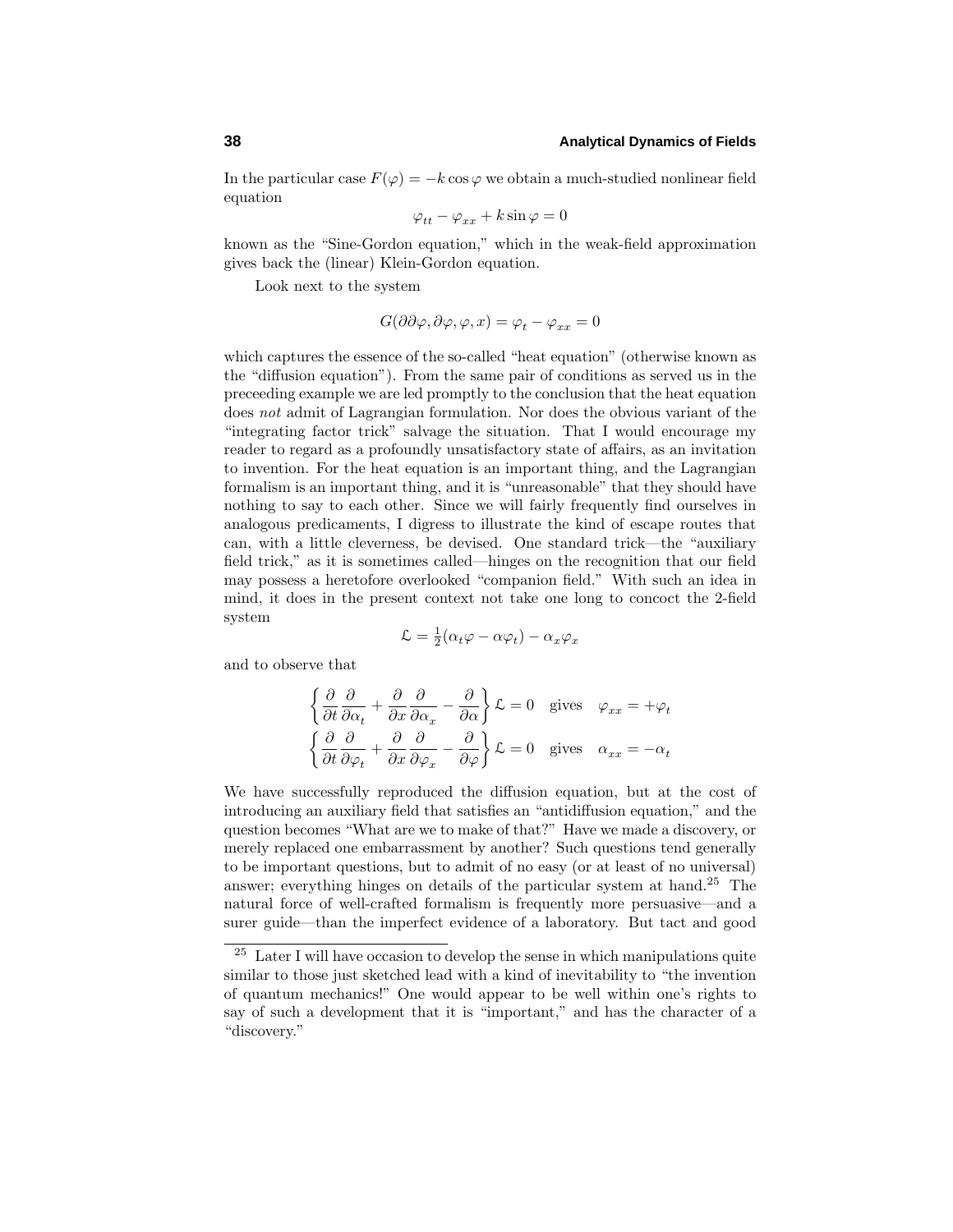### **Helmholtz conditions 39**

judgment are all-important, for the free-spinning formalist teeters always on the edge of triviality. For example:

Allegations of the form  $A = B$  can—whether true or false—always be displayed as "variational principles"

$$
(A - B)^2 = \text{minimum}
$$

but it would be frivilous to claim that the elegance of the display enhances the likelihood that the allegation is correct.<sup>26</sup> Somewhat less frivilous is the observation that, while (as we have seen) the system

$$
\dot{q} = f(q, p)
$$

$$
\dot{p} = g(q, p)
$$

admits of Hamiltonian formulation only when a certain "curl condition" is satisfied, it can always be absorbed into an expanded system which does admit of such formulation: construe *q* and *p* to be "coordinates in a 2-space," let *Q* and *P* denote their conjugate momenta, and construct

$$
H(q, Q, p, P) = Qf(q, p) + Pg(q, p)
$$

Then

$$
\dot{q} = +\partial H/\partial Q = f(q, p)
$$

$$
\dot{p} = +\partial H/\partial P = g(q, p)
$$

which have, however, acquired these companions:

$$
\dot{Q} = -\partial H/\partial q = -Q\frac{\partial f}{\partial q} - P\frac{\partial g}{\partial q}
$$

$$
\dot{P} = -\partial H/\partial p = -Q\frac{\partial f}{\partial p} - P\frac{\partial g}{\partial p}
$$

It's an admittedly "cheap trick," but on occasion proves useful. Similarly "cheap" is the observation that if we wish to achieve

$$
G(\partial\partial\varphi,\partial\varphi,\varphi,x)=0
$$

and are not opposed to the free introduction of auxiliary fields, then to achieve contact with the Lagrangian formalism we have only to constuct

$$
\mathcal{L}(\partial\partial\varphi,\partial\varphi,\varphi,\alpha,x)=-\alpha G(\partial\partial\varphi,\partial\varphi,\varphi,x)
$$

Trivially,

$$
\left\{\frac{\partial}{\partial x^i}\frac{\partial}{\partial \left(\frac{\partial \alpha}{\partial x^i}\right)} - \frac{\partial}{\partial \alpha}\right\}\mathcal{L} = G(\partial \partial \varphi, \partial \varphi, \varphi, x) = 0
$$

<sup>26</sup> See, however, the discussion of Gauß' "Principle of Least Constraint" which can be found in §105 of Whittaker's Analytical Mechanics.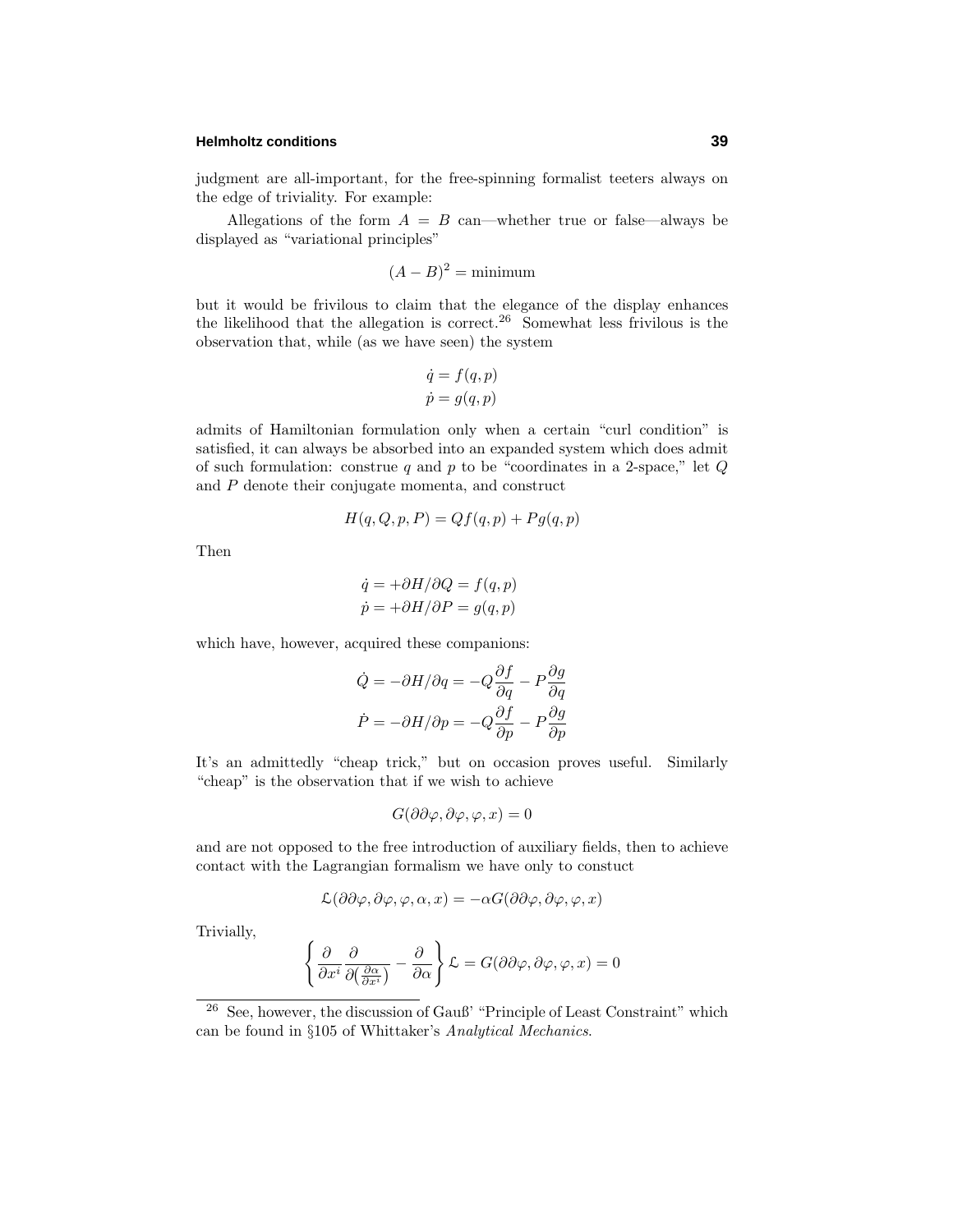but we acquire an obligation to describe also the motion of the auxiliary field, and that (since the Lagrangian depends now—non-standardly—also upon the second partials of  $\varphi$ ) requires that we subject the Lagrangian formalism to a bit of stretching, along lines first explored in  $(1850)$  by M. Ostrogradsky.<sup>27</sup> Thus are we led at length to write (if I may lapse for a moment into the notation appropriate to the descripton of a *multi-component* field system  $\varphi = {\varphi_{\alpha}}$ 

$$
\left\{-\frac{\partial^2}{\partial x^i \partial x^j} \frac{\partial}{\partial \varphi_{\alpha,ij}} + \frac{\partial}{\partial x^i} \frac{\partial}{\partial \varphi_{\alpha,i}} - \frac{\partial}{\partial \varphi_{\alpha}}\right\} \mathcal{L} = 0 \tag{45}
$$

where terms containing  $\varphi_{\alpha,ijk}$  will be avoided if and only if  $\varphi_{\alpha,ij}$  enters at most linearly into the structure of the functions  $G(\partial \partial \varphi, \partial \varphi, \varphi, x)$ . Returning again to our most recent example, we construct

$$
\mathcal{L}' = -\alpha(\varphi_t - \varphi_{xx})
$$

and, in addition to the diffusion equation, recover (by application of (45)) precisely the backwards diffusion equation  $\alpha_t + \alpha_{xx} = 0$ . Nor is this, in fact, surprising, for

$$
\mathcal{L} - \mathcal{L}' = \frac{1}{2}\alpha_t \varphi + \frac{1}{2}\alpha \varphi_t - \alpha_x \varphi_x - \alpha \varphi_{xx}
$$

$$
= (\frac{1}{2}\alpha_t \varphi)_t + (-\alpha \varphi_x)_x
$$

shows that  $\mathcal L$  and  $\mathcal L'$  are in fact *gauge equivalent*. Here a "seeming triviality" and a "stroke of modest genius" are seen to be actually of identical force. One should perhaps not be too casually dismissive of trivialities.

**Hamiltonian methods in classical field theory.** We wrote out the Lagrangian theory of a one-dimensional crystal, traced that theory to its continuous limit where we obtained a Lagrangian description of the dynamics of a string, and by straightforward generalization we led to an elegantly functional "Lagrangian formulation of the classical dynamics of field systems." Plausibly that same strategy would lead us to a "Hamiltonian fomulation of classical field theory," to the associated "theory of canonical transformations," whence finally to a "field-theoretic generalization of Hamilton-Jacobi theory." Alternatively, we might attempt to work entirely within a field-theoretic framework—building upon the Lagrangian formalism in direct imitation of particle-theoretic practice, but avoiding all reference to "crystals," to "refinement of the lattice." We might expect to be led ultimately—by natural extension of standard quantization procedures—to a "quantum theory of fields."

Central to all such formal elaboration, we can anticipate, will be a fieldtheoretic analog of the "conjugate momentum" concept. Were we to proceed by the lattice-refinement technique, we can expect to achieve<sup>28</sup>

$$
p_i=p_i(\dot{q},q,t)\equiv\frac{\partial L}{\partial\dot{q}^i}\xrightarrow[\text{lattice refinement}]{\text{lattice refinement}}\pi_{\alpha}=\pi_{\alpha}(\partial\varphi,\varphi,x)\equiv\frac{\partial \mathcal{L}}{\partial\dot{\varphi}^{\alpha}}
$$

<sup>27</sup> See Whittaker's §110.

<sup>&</sup>lt;sup>28</sup> At this point it becomes formally more natural to write  $\varphi^{\alpha}$  where formerly we have written  $\varphi_{\alpha}$ .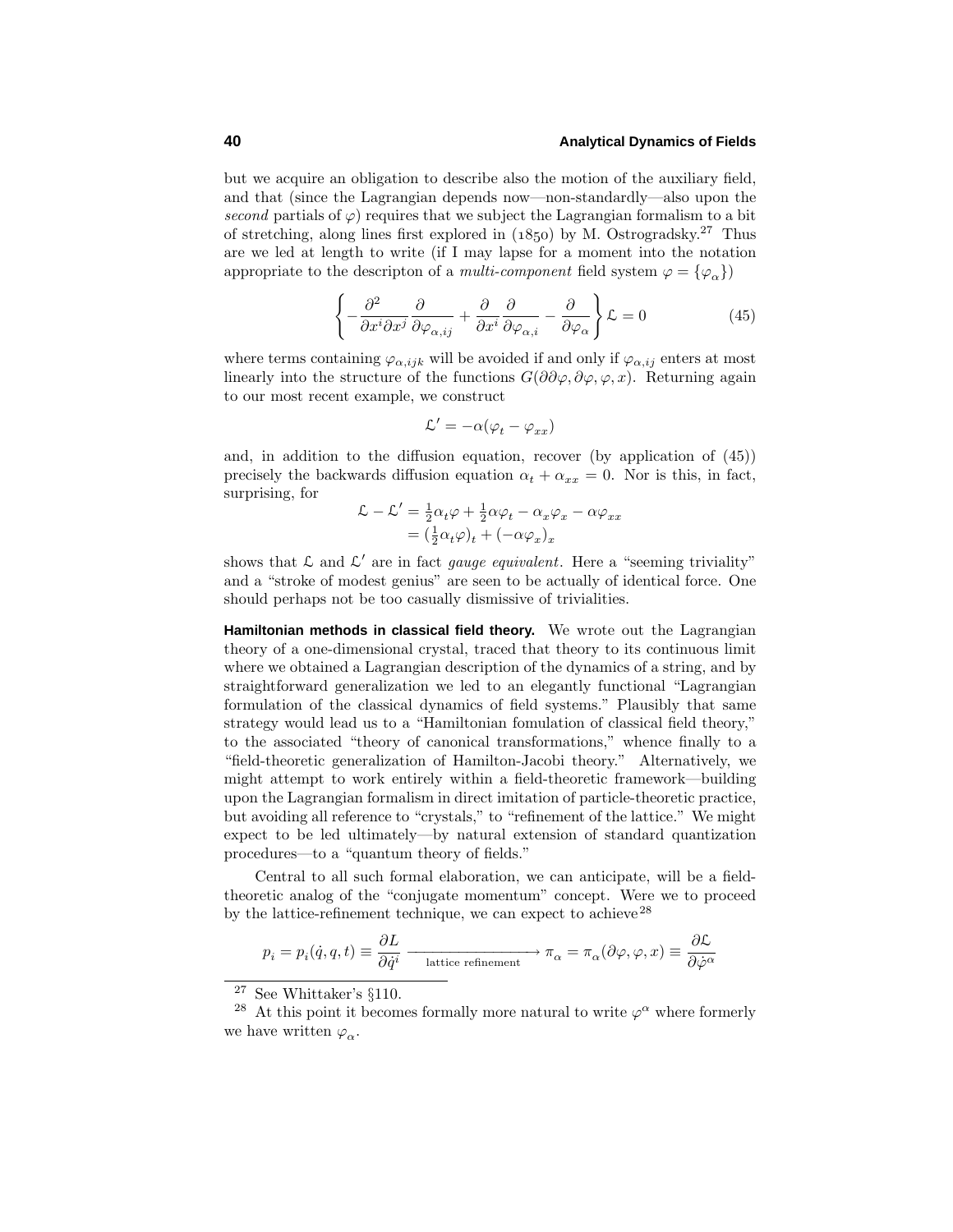## **Hamiltonian formalism 41**

And there's the rub. Field theory presents us with a *population* of co-equal constructions

$$
\frac{\partial \mathcal{L}}{\partial \left(\frac{\partial \varphi^{\alpha}}{\partial t}\right)}, \frac{\partial \mathcal{L}}{\partial \left(\frac{\partial \varphi^{\alpha}}{\partial x^{1}}\right)}, \frac{\partial \mathcal{L}}{\partial \left(\frac{\partial \varphi^{\alpha}}{\partial x^{2}}\right)}, \dots, \frac{\partial \mathcal{L}}{\partial \left(\frac{\partial \varphi^{\alpha}}{\partial x^{n}}\right)}
$$

and it would appear to be in violation of the essential spirit of field theory (and certainly in violation of the spirit of relativity) to promote one of those equivalently, to promote one of the independent variables  $\{t, x^1, x^2, \ldots, x^n\}$  —to a status of preeminence over the others. What to do? Should we associate with each field component an indexed set of "conjugate momenta"

$$
\varphi^{\alpha} \longleftrightarrow \begin{cases} \pi_{\alpha 0} = \frac{\partial \mathcal{L}}{\partial(\partial \varphi^{\alpha}/\partial x^{0})} \\ \pi_{\alpha 1} = \frac{\partial \mathcal{L}}{\partial(\partial \varphi^{\alpha}/\partial x^{1})} \\ \vdots \\ \pi_{\alpha n} = \frac{\partial \mathcal{L}}{\partial(\partial \varphi^{\alpha}/\partial x^{n})} \end{cases}
$$

Such a procedure would appear to do such radical violence to the essentials of Hamiltonian mechanics as to be unworkable. Should the  $\pi_{\alpha i}$  be made to participate co-equally in the assembly into some unitary object along (perhaps) these general lines

$$
\pi_{\alpha}=\sum_{i=0}^n \pi_{\alpha i}P^i
$$

To do so would be to import into the theory an auxiliary object  $P^i$  which is unprecidented in the Hamiltonian mechanics of particles, and of which no natural candidate presents itself.

By way of preparaion for what follows, I digress now to observe that one can bring geometrical imagery to  $\phi(x, y, z)$  (which I shall, in service of concreteness, assume to be number-valued and real) in a variety of distinct ways; one can consider that  $\phi(x, y, z)$  describes

```
a "point" in an (\infty-dimensional) space of functions f(x, y, z)a x-parameterized "curve" in a space of functions f(y, z)a y-parameterized "curve" in a space of functions f(x, z)a z-parameterized "curve" in a space of functions f(x, y)a (x, y)-parameterized "curve" in a space of functions f(z)a (x, z)-parameterized "curve" in a space of functions f(y)a (y, z)-parameterized "curve" in a space of functions f(x)a (x, y, z)-parameterized point on the real line
```
Lagrangian field theory proceeds implicitly from the first point of view, though when we, as physicists, undertake to comprehend what  $\varphi(t, x, y)$  is telling us (or to discover the implications of prescribed initial data) we frequently have recourse to the second viewpoint: we make mental "movies." The Hamiltonian formalism(s) developed below embrace the second viewpoint explicitly, from the outset.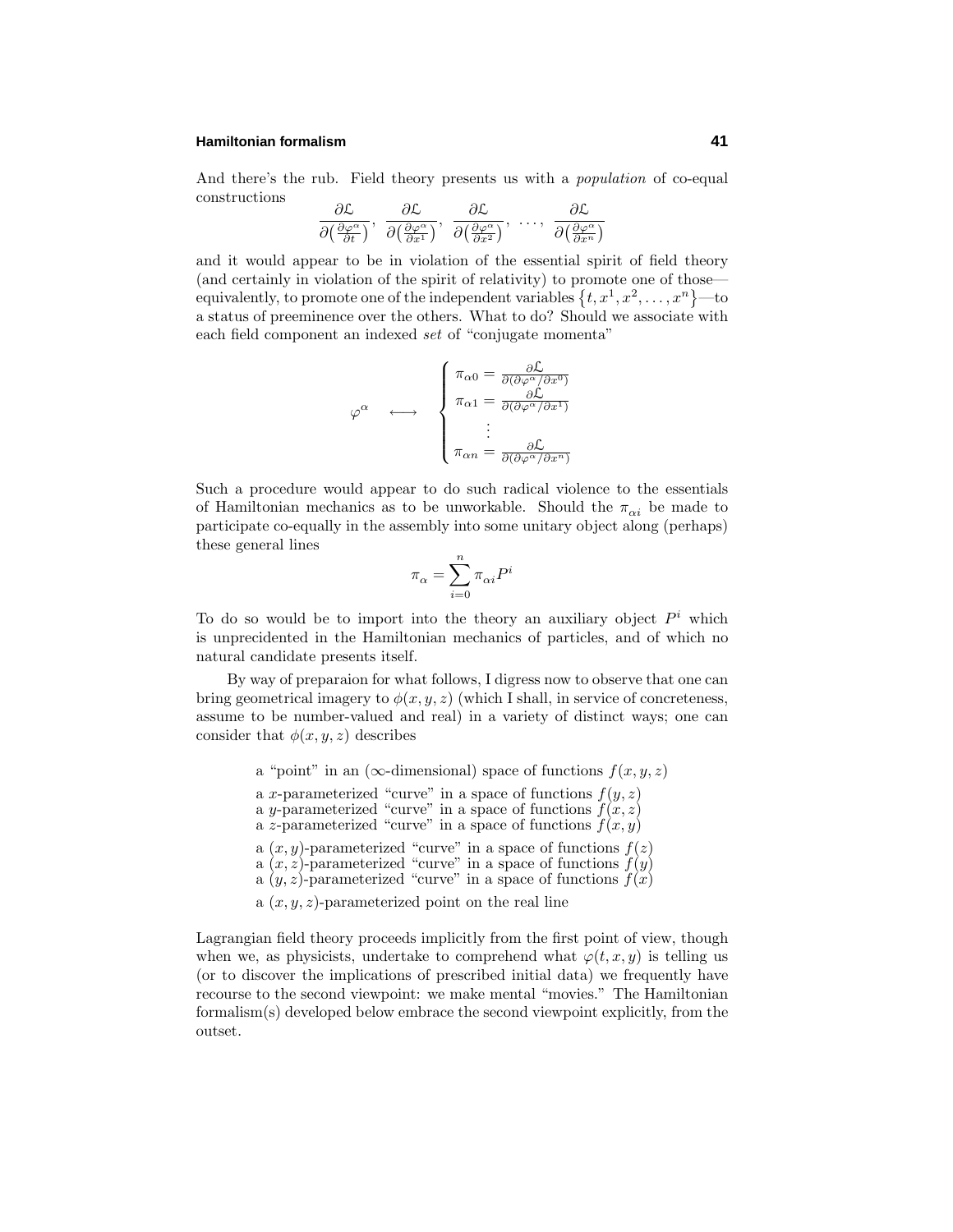Let  $\{x^0, x^1, \ldots, x^n\}$  refer to some specified coordinatization of spacetime (of which there are, of course, infinitely many). Identically structured and physically equivalent Hamiltonian formalisms  $\mathcal{H}^i$  of  $(n + 1)$  distinct "flavors" come into existence as follows: In  $\mathcal{H}^i$  the variable  $x^i$  has been promoted to a distinguished status; it rules as "the parameter." It is the business of  $\mathcal{H}^i$  to inscribe " $x^i$ -parameterized dynamical flow curves" in the functional analog  $\Gamma^i$ of a 2*N*-dimensional phase space, as illustrated in the following figure. Each



FIGURE 7: The figure provides a highly schematic representation of a "dynamical flow curve in the phase space  $\Gamma^i$ ." In the figure,  $\varphi$  refers to the *N*-tuple of field functions  $\varphi^{\alpha}(x)$ , construed to be functions of the variables

 $x^0, x^1, x^2, \ldots, \bullet, \ldots, x^n$  (the missing variable is  $x^i$ )

and of the parameter  $x^i$ , while  $\pi$  refers to the conjugate fields

$$
\pi_{\alpha}(x) \equiv \frac{\partial \mathcal{L}}{\partial(\partial \varphi^{\alpha}/\partial x^{i})}
$$

—similarly construed.

individual  $\mathcal{H}^i$  proceeds from a symmetry-breaking act—the promotion of an arbitrarily selected variable to "distinguished status." But construction of the composit formalism

$$
\mathcal{H} = \mathcal{H}^0 \oplus \mathcal{H}^1 \oplus \cdots \oplus \mathcal{H}^n
$$

entails no such symmetry-breaking act. It becomes attractive in this light to regard the field-theoretic "Hamiltonian formalism" to reside in H; to do so would be to embrace a formalism with many redundant component parts, and to accept an obligation ultimately to discuss the (transformation-theoretic and other) interconnections amongst those parts.

In the discussion that follows I shall, in place of  $x^i$ , write  $t$  to denote the promoted variable. The parameter  $t$  can—and in the literature<sup>29</sup> typically

<sup>&</sup>lt;sup>29</sup> See, for example, H. Goldstein, *Classical Mechanics* (2<sup>nd</sup> edition 1980), §12–4.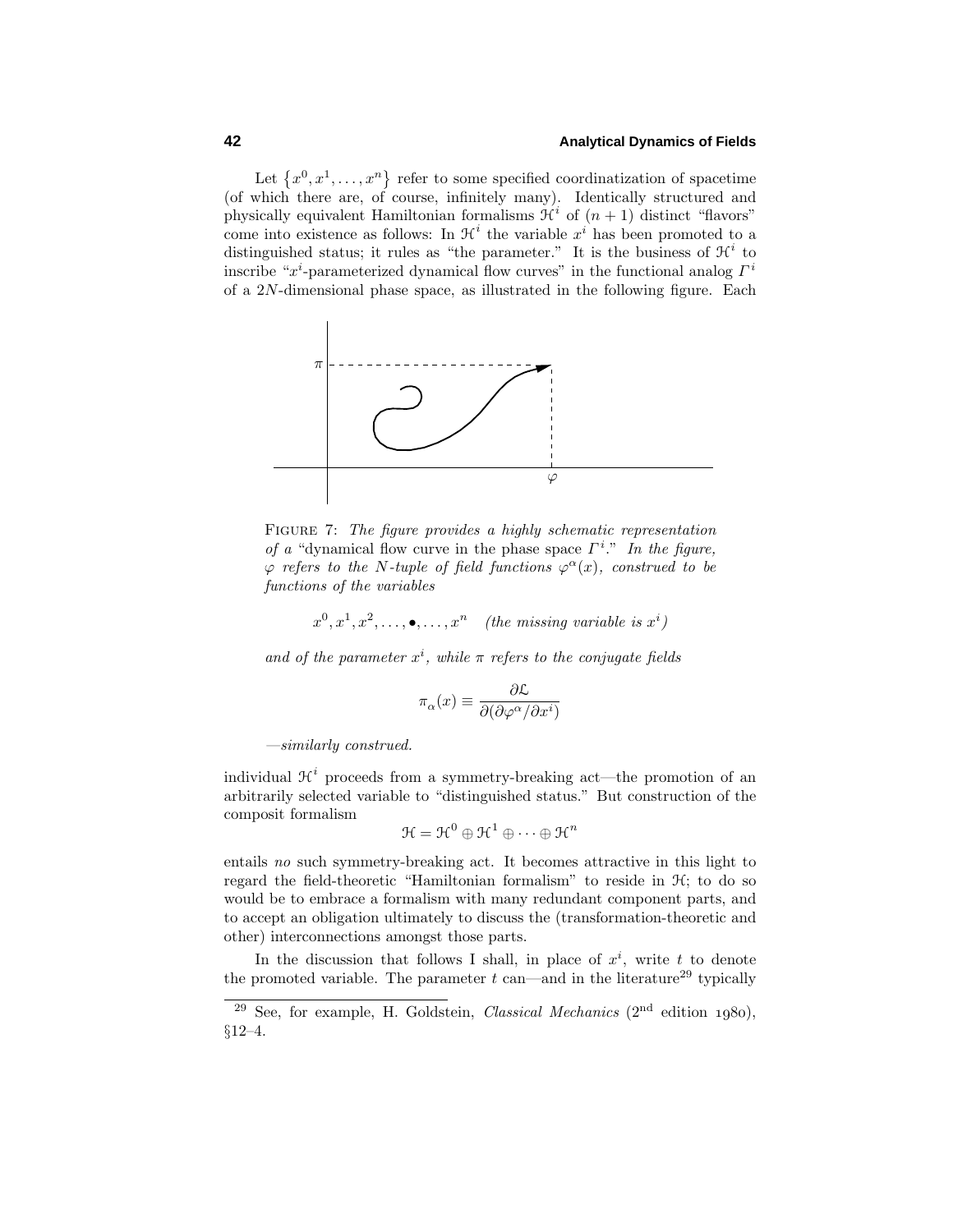### **Hamiltonian formalism 43**

does—refer physically to "time," but should in the generic case be taken to refer to some word like "typical." The generic instance of Hamiltonian field theory will be denoted  $\mathcal{H}^t$ . Field derivatives with respect to the parameter  $t$ will be written  $\dot{\varphi}$ , while derivatives with respect to the independent variables  $\{x^1, x^2, \ldots, x^n\}$  will collectively be denoted  $\nabla x$ . Where formerly we were content to write  $\mathcal{L}(\partial \varphi, \varphi, x)$  we would, by these more explicit conventions, write  $\mathcal{L}(\varphi, \nabla \varphi; \varphi; t, x)$ . We will soon come to attach interest to the observation that the field equations themselves, by these conventions, admit of the following curious reformulation:

$$
\frac{\partial}{\partial t}\frac{\partial \mathcal{L}}{\partial \dot{\varphi}^\alpha}-\left\{\frac{\partial \mathcal{L}}{\partial \varphi^\alpha}-\frac{\partial}{\partial x^k}\sum_{k=1}^n\frac{\partial \mathcal{L}}{\partial \left(\frac{\partial \varphi^\alpha}{\partial x^k}\right)}\right\}=0
$$

Equivalently (since  $\mathcal L$  has been assumed not to depend upon second derivatives of the fields, and is in particular therefore ∇*ϕ*˙-independent)

$$
\frac{\partial}{\partial t} \left\{ \frac{\partial \mathcal{L}}{\partial \dot{\varphi}^{\alpha}} - \frac{\partial}{\partial x^{k}} \sum_{k=1}^{n} \frac{\partial \mathcal{L}}{\partial (\frac{\partial \dot{\varphi}^{\alpha}}{\partial x^{k}})} \right\} - \left\{ \frac{\partial \mathcal{L}}{\partial \varphi^{\alpha}} - \frac{\partial}{\partial x^{k}} \sum_{k=1}^{n} \frac{\partial \mathcal{L}}{\partial (\frac{\partial \varphi^{\alpha}}{\partial x^{k}})} \right\} = 0
$$

More compactly

$$
\frac{\partial}{\partial t} \frac{\delta \mathcal{L}}{\delta \dot{\varphi}^{\alpha}} - \frac{\delta \mathcal{L}}{\delta \varphi^{\alpha}} = 0
$$
\n(46)

where

$$
\frac{\delta \mathcal{L}}{\delta \varphi^{\alpha}} \equiv \left\{ \frac{\partial}{\partial \varphi^{\alpha}} - \frac{\partial}{\partial x^{k}} \sum_{k=1}^{n} \frac{\partial}{\partial \left(\frac{\partial \varphi^{\alpha}}{\partial x^{k}}\right)} \right\} \mathcal{L}
$$
(47)

serves to define the so-called "variational derivative" of  $\mathcal L$  with respect to  $\varphi^{\alpha}$ . Equations  $(46)$ , which exist in as many variants as there are ways to assign specific meaning to the parameter *t*, manage—"by contrivance," as it were—to resemble the Lagrange equations of particle mechanics, and put us in position to write out the generic Hamiltonian field theory  $\mathcal{H}^t$  by proceeding in formal mimicry of the methods of particle mechanics.

Our former definition of the momentum fields  $\pi_\alpha$  which are (within  $\mathcal{H}^t$ ) conjugate to the  $\varphi^{\alpha}$ -fields can now be notated

$$
\pi_{\alpha} = \frac{\delta \mathcal{L}}{\delta \dot{\varphi}^{\alpha}}
$$
\n(48)

Evidently  $[\varphi^{\alpha}][\pi_{\alpha}] = [\mathcal{L}][$  *physical dimension of the parameter t*, which when *t* has the nature of a "time"—but not otherwise—entails

$$
[\varphi^{\alpha}][\pi_{\alpha}] = \text{ action density} \tag{49}
$$

We note also that—whatever the degree of "directly physical significance" that attaches to the  $\varphi$ -fields (and that varies from application to application)—we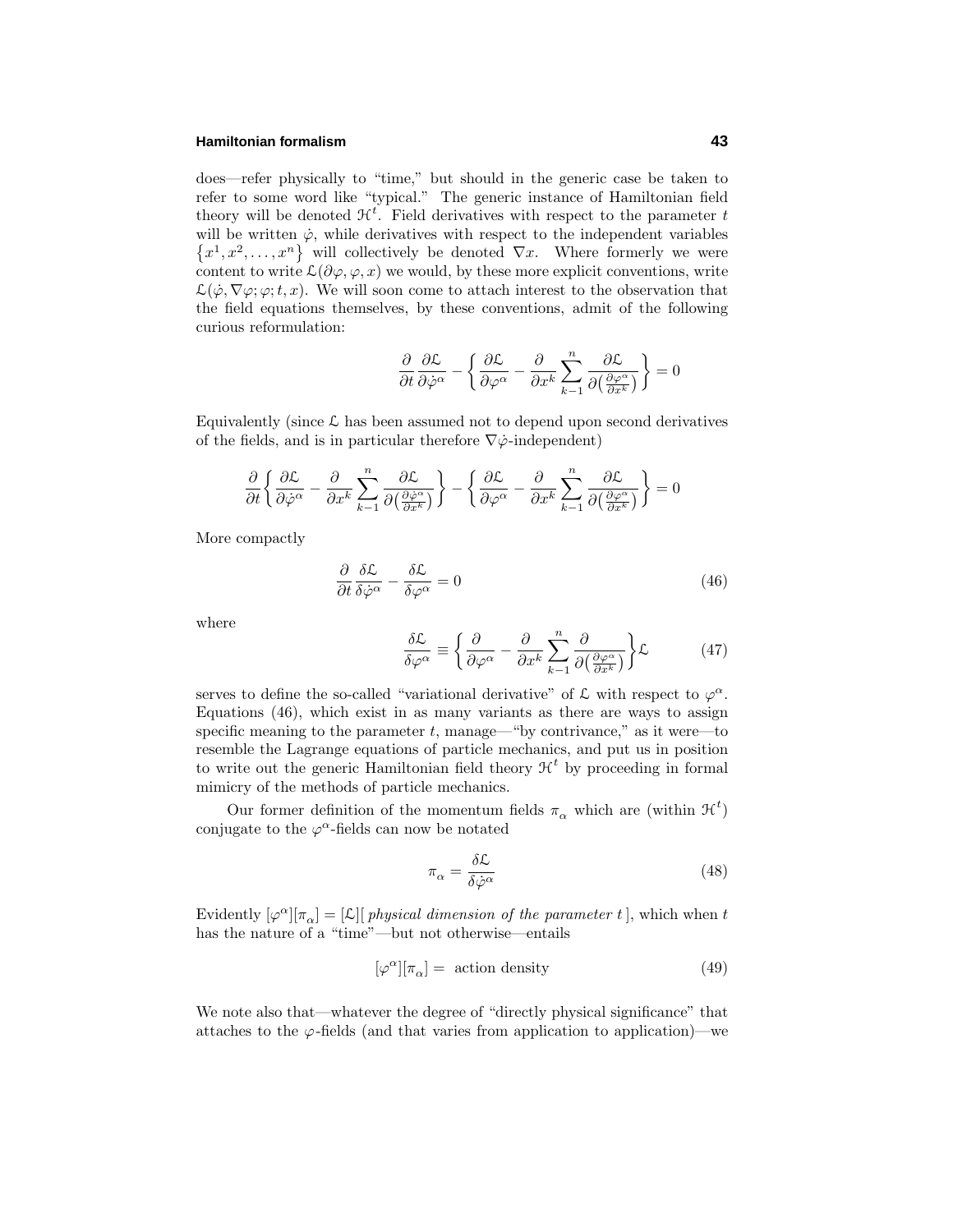should in no case assign "direct physical significance" to the associated  $\pi$ -fields, for they respond non-invariantly to gauge transformations:

 $\mathcal{L} \longrightarrow \mathcal{L} +$  gauge term induces  $\pi_{\alpha} \longrightarrow \pi_{\alpha} +$  gauge term

If the so-called "Hessian" (the determinant of the matrix  $\|\partial^2 \mathcal{L}/\partial \dot{\varphi}^{\alpha}\partial \dot{\varphi}^{\beta}\|$ ) does not vanish, then it becomes possible-in-principle—by functional inversion of the system of equations

$$
\pi_{\alpha} = \frac{\delta}{\delta \dot{\varphi}^{\alpha}} \mathcal{L}(\dot{\varphi}, \nabla \varphi; \varphi; t, x) = \pi_{\alpha}(\dot{\varphi}, \nabla \varphi; \varphi; t, x)
$$
\n–to write

\n
$$
\dot{\varphi}^{\alpha} = \dot{\varphi}^{\alpha}(\pi, \nabla \varphi; \varphi; t, x)
$$

and therefore to construct that particular "Legendre transform" of  $\mathcal{L}$ 

$$
\mathcal{H} = \pi_{\alpha} \dot{\varphi}^{\alpha} - \mathcal{L}(\dot{\varphi}, \nabla \varphi; \varphi; t, x) \Big|_{\dot{\varphi}^{\alpha} \longrightarrow \dot{\varphi}^{\alpha}(\pi, \nabla \varphi; \varphi; t, x)}
$$
  
=  $\mathcal{H}(\pi, \nabla \varphi; \varphi; t, x)$  (50)

which (within the  $\mathcal{H}^t$  formalism) plays the role of a "Hamiltonian density." The associated "Hamiltonian" would be constructed

$$
H = \int \mathcal{H} dx^1 \dots dx^n
$$

Clearly,  $[\mathcal{H}] = [\mathcal{L}] = energy density$  and  $[H] = energy$ . It is notable that  $\mathcal{H}$ , as displayed in (50), is devoid of the  $\nabla \pi$ -dependence one might, on formal grounds, otherwise have expected. So far as concerns its  $\nabla \varphi$ -dependence, we compute

$$
\frac{\partial \mathcal{H}}{\partial \left(\frac{\partial \varphi^{\alpha}}{\partial x^{k}}\right)} = \underbrace{\pi_{\beta} \frac{\partial \dot{\varphi}^{\beta}}{\partial \left(\frac{\partial \varphi^{\alpha}}{\partial x^{k}}\right)} - \frac{\partial \mathcal{L}}{\partial \dot{\varphi}^{\beta}} \frac{\partial \dot{\varphi}^{\beta}}{\partial \left(\frac{\partial \varphi^{\alpha}}{\partial x^{k}}\right)}}_{= 0 \text{ by the definition of } \pi_{\beta}} - \underbrace{\frac{\partial \mathcal{L}}{\partial \left(\frac{\partial \varphi^{\alpha}}{\partial x^{k}}\right)}}_{= 0 \text{ by the definition of } \pi_{\beta}} \tag{51}
$$

of which we will have immediate need. For by a similar calculation

$$
\frac{\partial \mathcal{H}}{\partial \varphi^{\alpha}} = \underbrace{\pi_{\beta} \frac{\partial \dot{\varphi}^{\beta}}{\partial \varphi^{\alpha}} - \frac{\partial \mathcal{L}}{\partial \dot{\varphi}^{\beta}} \frac{\partial \dot{\varphi}^{\beta}}{\partial \varphi^{\alpha}}}_{0} - \underbrace{\frac{\partial \mathcal{L}}{\partial \varphi^{\alpha}}}_{0}
$$
\n
$$
= -\frac{\partial}{\partial t} \pi_{\alpha} - \sum_{k=1}^{n} \frac{\partial}{\partial x^{k}} \frac{\partial \mathcal{L}}{\partial \left(\frac{\partial \varphi^{\alpha}}{\partial x^{k}}\right)} \text{ by the field equations}
$$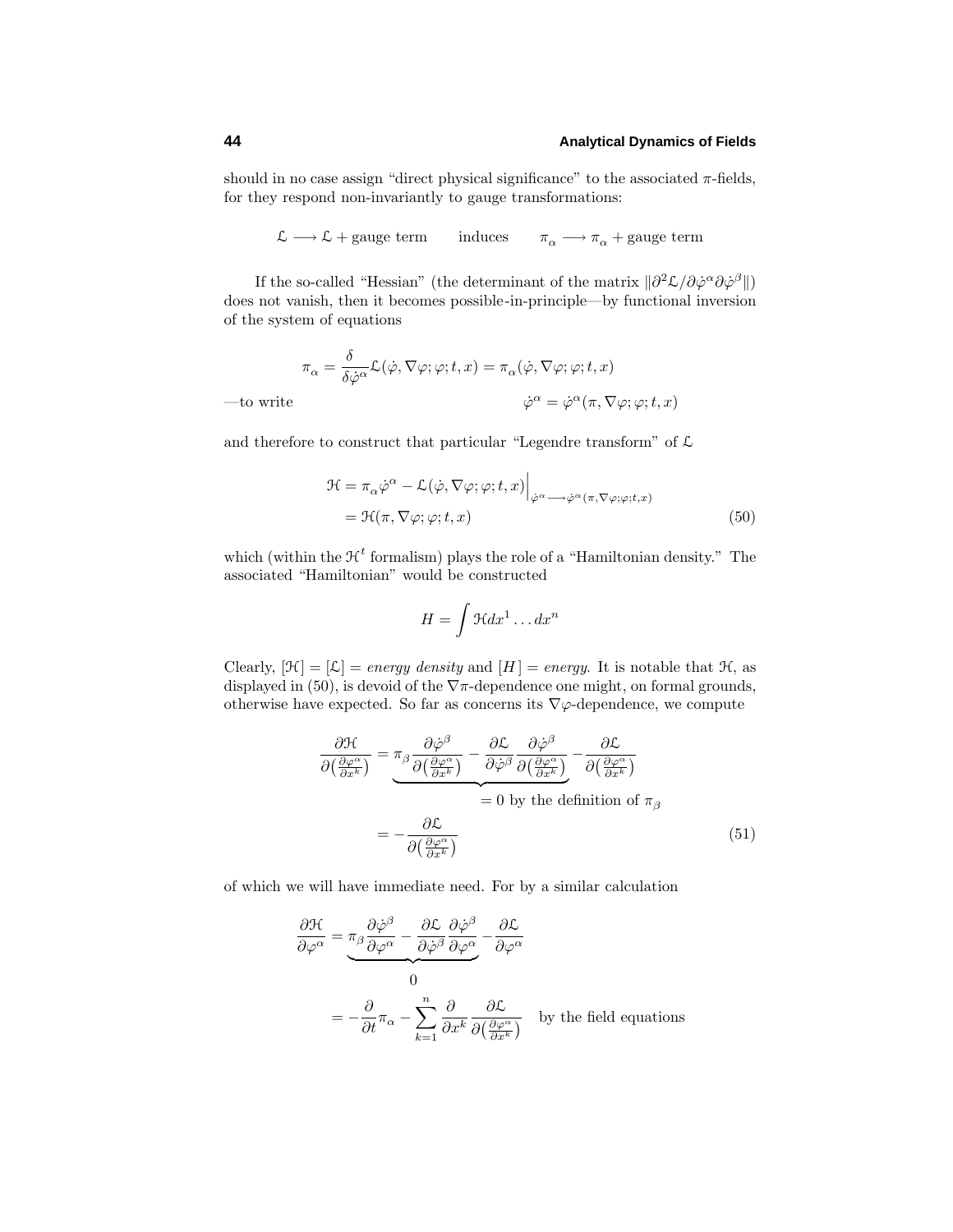## **Hamiltonian formalism 45**

and when we draw upon (51) we obtain

$$
\frac{\partial}{\partial t}\pi_{\alpha} = -\left\{\frac{\partial \mathcal{H}}{\partial \varphi^{\alpha}} - \sum_{k=1}^{n} \frac{\partial}{\partial x^{k}} \frac{\partial \mathcal{H}}{\partial \left(\frac{\partial \varphi^{\alpha}}{\partial x^{k}}\right)}\right\}
$$
\n
$$
= -\frac{\delta \mathcal{H}}{\delta \varphi^{\alpha}}
$$
\n(52)

Finally—by a simpler variant of the same line of argument—we have

$$
\frac{\partial \mathcal{H}}{\partial \pi_{\alpha}} = \dot{\varphi}^{\alpha} + \underbrace{\pi_{\beta} \frac{\partial \dot{\varphi}^{\beta}}{\partial \pi_{\alpha}} - \frac{\partial \mathcal{L}}{\partial \dot{\varphi}^{\beta}} \frac{\partial \dot{\varphi}^{\beta}}{\partial \pi_{\alpha}}}_{0} = \dot{\varphi}^{\alpha}
$$

which, owing to the fact that (as has already been remarked)  $H$  is actually ∇*π*-dependent, can be notated

$$
\frac{\partial}{\partial t}\varphi^{\alpha} = +\frac{\delta \mathcal{H}}{\delta \pi_{\alpha}}\tag{53}
$$

Pulling these results together, we have

$$
\begin{aligned}\n\dot{\varphi}^{\alpha} &= +\frac{\delta \mathcal{H}}{\delta \pi_{\alpha}} \\
\dot{\pi}_{\alpha} &= -\frac{\delta \mathcal{H}}{\delta \varphi^{\alpha}}\n\end{aligned}
$$
\n(54)

which are the field equations in "canonical Hamiltonian form." The derivation of (54) has been designed to resemble maximally its counterpart in particle mechanics.<sup>30</sup> We recognize the cancellations encountered along the way to be a characteristic signature of the Legendre transform, seen in all of its diverse applications.

One might plausibly suppose, in view of the structure of (46) and of (54), that we are off and running; that we are now in position to work our way through (say) Whittaker or Goldstein, painlessly translating the concepts and formulæ basic to the analytical dynamics of particles—one after another, as we come to them—into the language of field theory. For example, we might find it natural in imitation of

$$
[A,B] \equiv \sum_{k=1}^n \left\{ \frac{\partial A}{\partial q^k} \frac{\partial B}{\partial p_k} - \frac{\partial B}{\partial q^k} \frac{\partial A}{\partial p_k} \right\}
$$

 $30$  See, for example, p. 193 of CLASSICAL MECHANICS (1983). An alternative line of argument, which proceeds not from properties of H but from properties of the Hamiltonian  $H = \int \mathcal{H} dx$  and uses "integration by parts" to motivate the introduction of the variational derivative, see Chapter IV, pp. 19–20 of CLASSICAL THEORY OF FIELDS (1965).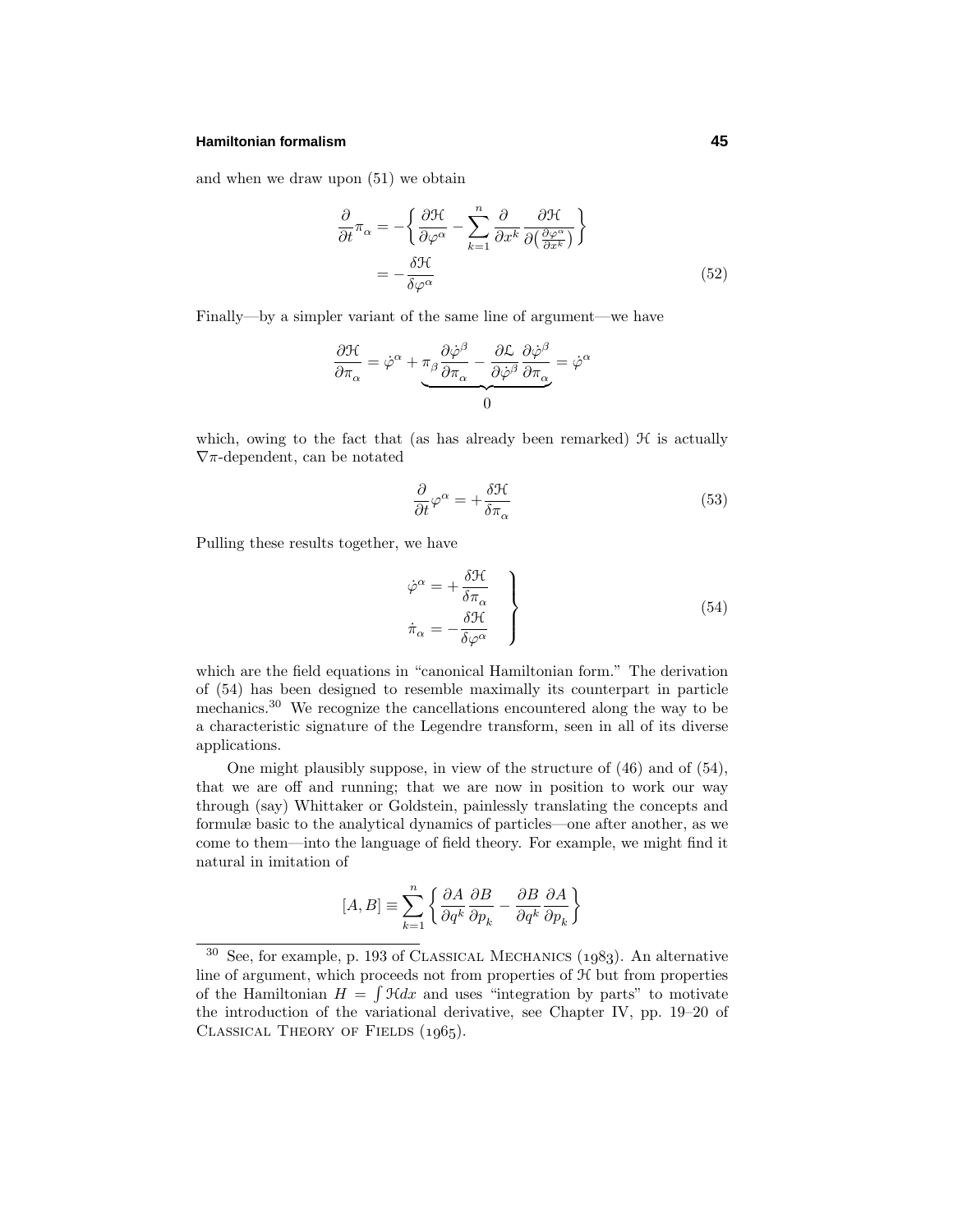to introduce a "field-theoretic Poisson bracket" by

$$
[\mathcal{A}, \mathcal{B}] \equiv \sum_{\varkappa=1}^{N} \left\{ \frac{\delta \mathcal{A}}{\delta \varphi^{\varkappa}} \frac{\delta \mathcal{B}}{\delta \pi_{\varkappa}} - \frac{\delta \mathcal{B}}{\delta \varphi^{\varkappa}} \frac{\delta \mathcal{A}}{\delta \pi_{\varkappa}} \right\}
$$
(55)

and to notice that the canonical equations (54) can in this notation be written

$$
\dot{\varphi}^{\alpha} = [\varphi^{\alpha}, \mathcal{H}] \}
$$
\n
$$
\dot{\pi}_{\alpha} = [\pi_{\alpha}, \mathcal{H}]
$$
\n(56)

One appears at this point to possess the seed of a notion of "H-generated flow in phase space"

$$
\varphi^{\alpha}(t) \longrightarrow \varphi^{\alpha}(t+dt) = \varphi^{\alpha}(t) + dt \cdot [\varphi^{\alpha}, \mathcal{H}]
$$

and to stand on the brink of a field-theoretic analog of the theory of canonical transformations. But all is not quite so simple. Surprises lurk*...* for reasons which have partly to do with the circumstance that  $\mathcal{H}(\pi, \nabla \varphi; \varphi; t, x)$  possesses —in its  $\nabla \varphi$ -dependence—a structural element which is absent from  $H(p,q)$ . I turn now to a discussion intended to identify more clearly some of the points at issue.

In the Hamiltonian mechanics of particles, the familiar constructions  $\mathbf{r} = \mathbf{q}$ 

$$
coordinate = q
$$
  
conjugate momentum = p  
energy =  $\frac{1}{2m}p^2 + U(x)$   
angular momentum =  $xp_y - yp_x$   
:

make it natural to assign the name "observable" to functions of the type

$$
A = A(p, q; t) = A(p_1, p_2, \dots, p_n, q^1, q^2, \dots, q^n; t)
$$

and to notice that, in consequence of the canonical equations of motion,

$$
\dot{A} = [A, H] + \frac{\partial}{\partial t} A \tag{57}
$$

By natural extension (taking care to cast our net wide enough to include H itself; see again (50)), we assign the name "observable density" to constructions of the type

$$
\mathcal{A} = \mathcal{A}(\nabla \pi, \nabla \varphi, \pi, \varphi, x; t)
$$

and look to the evaluation of

$$
\dot{\mathcal{A}} = \frac{\partial \mathcal{A}}{\partial \left(\frac{\partial \pi_{\alpha}}{\partial x^{k}}\right)} \frac{\partial}{\partial t} \frac{\partial \pi_{\alpha}}{\partial x^{k}} + \frac{\partial \mathcal{A}}{\partial \left(\frac{\partial \varphi^{\alpha}}{\partial x^{k}}\right)} \frac{\partial}{\partial t} \frac{\partial \varphi^{\alpha}}{\partial x^{k}} + \frac{\partial \mathcal{A}}{\partial \pi_{\alpha}} \dot{\pi}_{\alpha} + \frac{\partial \mathcal{A}}{\partial \varphi^{\alpha}} \dot{\varphi}^{\alpha} + \frac{\partial \mathcal{A}}{\partial t}
$$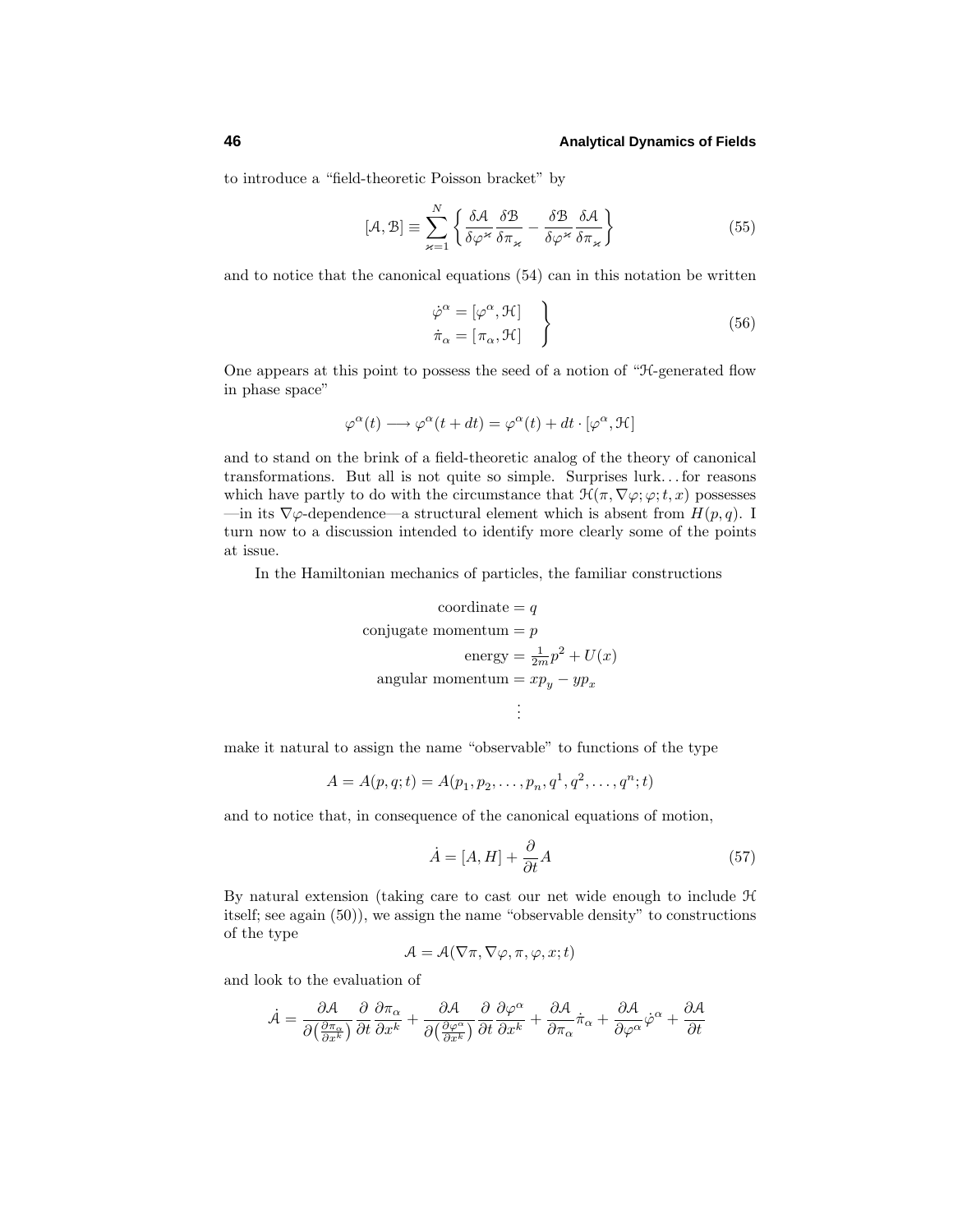### **Hamiltonian formalism 47**

The trick here is to notice that

$$
\frac{\partial \mathcal{A}}{\partial \left(\frac{\partial \pi_{\alpha}}{\partial x^{k}}\right)} \frac{\partial}{\partial t} \frac{\partial \pi_{\alpha}}{\partial x^{k}} = \frac{\partial \mathcal{A}}{\partial \left(\frac{\partial \pi_{\alpha}}{\partial x^{k}}\right)} \frac{\partial}{\partial x^{k}} \dot{\pi}_{\alpha}
$$
\n
$$
= \frac{\partial}{\partial x^{k}} \left\{ \frac{\partial \mathcal{A}}{\partial \left(\frac{\partial \pi_{\alpha}}{\partial x^{k}}\right)} \dot{\pi}_{\alpha} \right\} - \dot{\pi}_{\alpha} \frac{\partial}{\partial x^{k}} \frac{\partial \mathcal{A}}{\partial \left(\frac{\partial \pi_{\alpha}}{\partial x^{k}}\right)}
$$

and that the corresponding  $\varphi$ -term yields to similar manipulation. We therefore have

$$
\begin{split} \dot{\mathcal{A}} = \bigg\{ & \frac{\partial \mathcal{A}}{\partial \varphi^{\alpha}} - \frac{\partial}{\partial x^{k}} \frac{\partial \mathcal{A}}{\partial \big( \frac{\partial \varphi^{\alpha}}{\partial x^{k}} \big)} \bigg\} \dot{\varphi}^{\alpha} + \bigg\{ & \frac{\partial \mathcal{A}}{\partial \pi_{\alpha}} - \frac{\partial}{\partial x^{k}} \frac{\partial \mathcal{A}}{\partial \big( \frac{\partial \pi_{\alpha}}{\partial x^{k}} \big)} \bigg\} \dot{\pi}_{\alpha} \\ & + \frac{\partial}{\partial x^{k}} \bigg\{ \frac{\partial \mathcal{A}}{\partial \big( \frac{\partial \varphi^{\alpha}}{\partial x^{k}} \big)} \dot{\varphi}^{\alpha} + \frac{\partial \mathcal{A}}{\partial \big( \frac{\partial \pi_{\alpha}}{\partial x^{k}} \big)} \dot{\pi}_{\alpha} \bigg\} + \frac{\partial \mathcal{A}}{\partial t} \end{split}
$$

and if we draw upon the canonical equations (54), recall the definition (47) of the variational derivative, and note that

$$
\frac{\delta \mathcal{A}}{\delta \left(\frac{\partial \varphi^{\alpha}}{\partial x^{k}}\right)} = \frac{\partial \mathcal{A}}{\partial \left(\frac{\partial \varphi^{\alpha}}{\partial x^{k}}\right)}
$$
 because  $\mathcal{A}$  is  $\nabla \nabla \mathcal{A}$ -independent

we obtain

$$
\dot{\mathcal{A}} = \left\{ \frac{\delta \mathcal{A}}{\delta \varphi^{\alpha}} \frac{\delta \mathcal{H}}{\delta \pi_{\alpha}} - \frac{\delta \mathcal{H}}{\delta \varphi^{\alpha}} \frac{\delta \mathcal{A}}{\delta \pi_{\alpha}} \right\} + \frac{\partial \mathcal{A}}{\partial t} + \frac{\partial}{\partial x^{k}} \left\{ \frac{\delta \mathcal{A}}{\delta \left( \frac{\partial \varphi^{\alpha}}{\partial x^{k}} \right)} \frac{\delta \mathcal{H}}{\delta \pi_{\alpha}} - \frac{\delta \mathcal{H}}{\delta \varphi^{\alpha}} \frac{\delta \mathcal{A}}{\delta \left( \frac{\partial \pi_{\alpha}}{\partial x^{k}} \right)} \right\}
$$
(58)

At this point field theory and particle mechanics appear to have diverged, for the dangling term in (58)—which is present except in special cases of the type  $\mathcal{A}(\pi,\varphi)$ —has no counterpart in (57). If, however, we allow ourselves to write

"observable" = 
$$
\int
$$
 "observable density"  $dx^1 \cdots dx^n$ 

then we can proceed from (58) to the conclusion

$$
\dot{A} = \int \dot{A} dx
$$
  
=  $\int \left\{ [A, \mathcal{H}] + \frac{\partial A}{\partial t} \right\} dx + \text{surface term}$   
=  $\int \left\{ [A, \mathcal{H}] + \frac{\partial A}{\partial t} \right\} dx \quad \text{when the "surface term" vanishes} \quad (59)$ 

At (55) we assigned meaning to the "Poisson bracket of a pair of observable densities." The result just achieved invites us to write

$$
[A, B] \equiv \int [A, B] dx \tag{60}
$$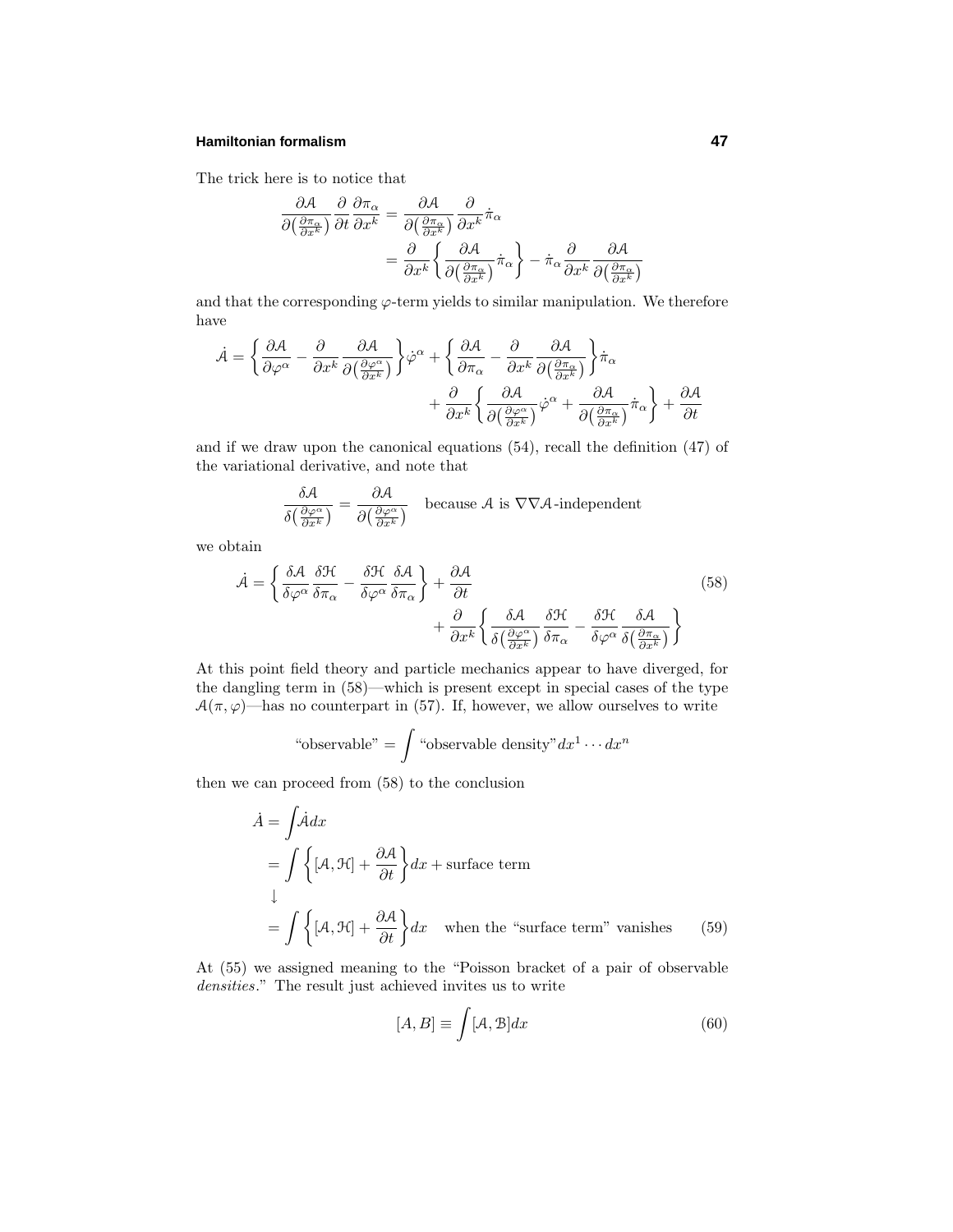and thus to assign meaning to the "Poisson bracket of a pair of observables." The two concepts are clearly related, yet clearly distinct. If we return with this notation to (59) we find ourselves writing an equation which is identical in appearance to (57), but which carries now a field-theoretic meaning. In particular, if hypotheses sufficient to force the "surface term" to vanish are in place, and if  $\partial A/\partial t = 0$  (i.e., if the observable A is devoid of any *explicit t*-dependence) then

$$
\dot{A} = [A, H] \tag{61}
$$

From (61) we can recover (56) as special cases, and are led to the conclusion that

$$
[A, H] = 0 \implies A = \int \mathcal{A} dx \text{ is a constant of the field-motion}
$$

Evidently  $[A, H] = 0$  provides a global formulation of the local statement  $[\mathcal{A}, \mathcal{H}] = 0.$ 

It becomes instructive at this point to revisit our former discussion of Noether's Theorem, which recent remarks<sup>31</sup> will have recalled to the minds of attentive readers. Noether was led from the specification of certain "maps" to the construction at (29) of certain expressions  $J_r^k(\varphi, \partial \varphi, x)$ —constructions which within the Hamiltonian formalism  $\mathcal{H}^i$  acquire the status of "observable" densities" of a particular design:

$$
\mathcal{J}_r^0 = \pi_\alpha \left\{ \Phi_r^\alpha - (\dot{\varphi}^\alpha \mathfrak{X}_r^0 + \sum \frac{\partial \varphi^\alpha}{\partial x^k} \mathfrak{X}_r^k) \right\} + (\pi_\alpha \dot{\varphi}^\alpha - \mathfrak{H}) \mathfrak{X}_r^0
$$
\n
$$
\mathcal{J}_r^i = \frac{\partial \mathcal{L}}{\partial (\frac{\partial \varphi^\alpha}{\partial x^i})} \left\{ \Phi_r^\alpha - (\dot{\varphi}^\alpha \mathfrak{X}_r^0 + \sum \frac{\partial \varphi^\alpha}{\partial x^k} \mathfrak{X}_r^k) \right\} + (\pi_\alpha \dot{\varphi}^\alpha - \mathfrak{H}) \mathfrak{X}_r^i
$$
\n(62)

Here  $\mathfrak{X}_r^k(t,x)$  and  $\Phi_r^{\alpha}(\varphi;t,x)$  are considered to have been prescribed, and  $\dot{\varphi}^{\alpha}$ is to be read as it was during the assembly at  $(50)$  of  $H$ ; i.e., as a reference to  $\dot{\varphi}_r^{\alpha}(\pi, \nabla \varphi; \varphi; t, x)$ . Local conservation laws rooted in Noether's Theorem rooted, that is to say, in the Lagrangian formalism—have (recall (32)) the characteristic form

$$
\partial_k J_r^k = 0
$$

Such statements are, as I have already emphasized, to be read as implications of the field equations; i.e., of the Lagrange equations of motion, of which they express a revealed symmetry property. But, so far as I am aware, there exists no generally-applicable technique for explicitly demonstrating that

field equations 
$$
\implies \partial_k J_r^k = 0
$$

Such problems are tackeled case-by-case, by ad hoc methods special to the instance, as witnessed in the discussion subsequent to (34). But consider: Noetherian conservation laws admit (see again (40)) of global formulation

$$
\dot{J}_r=0 \quad {\rm with} \quad J_r=\int J^0_r dx
$$

 $^{31}$  Compare p. 32.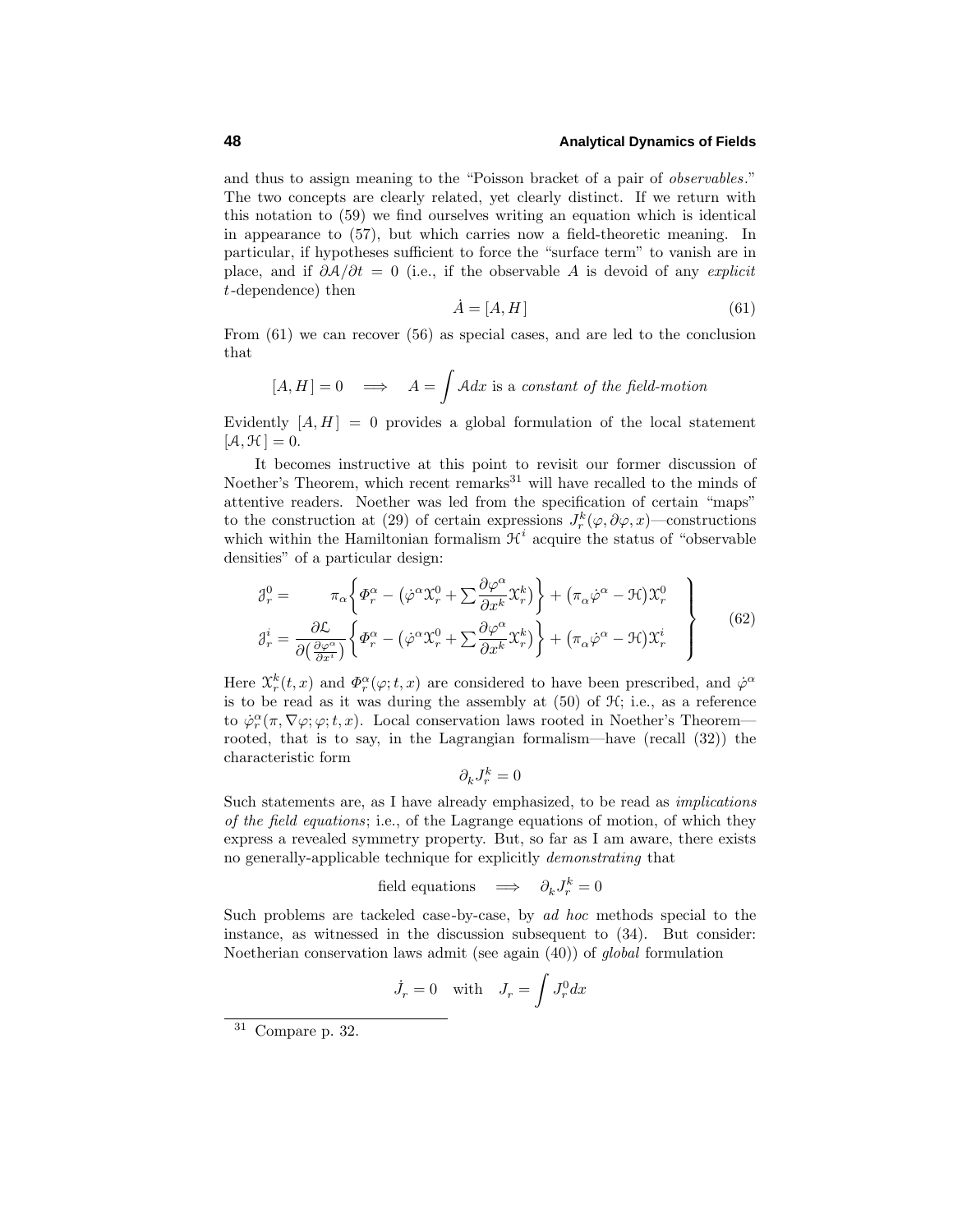## **Hamiltonian formalism 49**

And this is a statement which translates directly into language natural to the Hamiltonian formalism

$$
\dot{J}_r = 0 \quad \text{with} \quad J_r = \int \mathcal{J}_r^0 dx
$$

where it leads to a local statement

$$
[\,\mathcal{J}_r^0,\mathcal{H}\,]=0
$$

which is in every computational respect quite distinct from its Lagrangian counterpart,  $\partial_k J_r^k = 0$ . Interestingly, what was a bothersome gap within the Lagrangian formalism is a question rendered moot in the Hamiltonian formalism; a generally-applicable technique for explicitly demonstrating how it comes about that

canonical field equations 
$$
\implies
$$
  $[\mathcal{J}_r^0, \mathcal{H}] = 0$ 

is written onto the very face of the statement. Interesting also is the fact that, while statements of the form  $\partial_k J^k = 0$  just sit there as unitary thoughts within the Lagrangian formalism, they admit of as many (generally distinct and complementary) modes of Hamiltonian interpretiation as there are variants of the Hamiltonian formalism. I draw attention finally to the fact that the densities  $\partial_k^0(\nabla\varphi,\varphi,x;t)$  described by (62) are structurally quite particular; evidently one cannot expect to construct, in any natural way, a "Noetherian interpretation" of the conservation law  $[\mathcal{A}, \mathcal{H}] = 0$  if  $\mathcal{A}$  fails to exhibit the required "structural" particularities." This is the point I had in mind at footnote <sup>16</sup>.

It had become apparent by the time we reached (61) that—the evidence of (54) notwithstanding—a properly drawn abstract of the relationship between Hamiltonian particle mechanics and the Hamiltonian theory of fields reads not

$$
H(p,q) \quad \longleftrightarrow \quad \mathfrak{H}
$$

but

$$
H(p,q) \quad \longleftrightarrow \quad H = \int \mathfrak{H} dx
$$

—as would, in fact, have been evident from the outset had we proceeded by the lattice-refinement technique. But consider: field-theoretic objects of type  $H, J_r, A, B, \ldots$  are by nature functions of functions <sup>32</sup>—they are, in short, "functionals"—while the notion of a "Poisson bracket" is, in all of its diverse manifestions, rooted in the concept of differentiation. The Poisson bracket guards the entry portal to the higher reaches of Hamiltonian mechanics; pretty clearly, if we, as field theorists, are ever to penetrate those higher reaches are ever, for example, to understand the deeper meaning of (61)—we must be in possession of a "functional calculus." That, therefore, is a topic to which I promise to return. But for the moment it seems to me advisable to take temporary leave of theory-building in order to explore what the results already in hand have to say about illustrative concrete cases.

 $32$  They are, more precisely, number-valued functions of sets of functions  $\{\pi, \varphi\}$  and their "spatial" first partials  $\{\nabla \pi, \nabla \varphi\}.$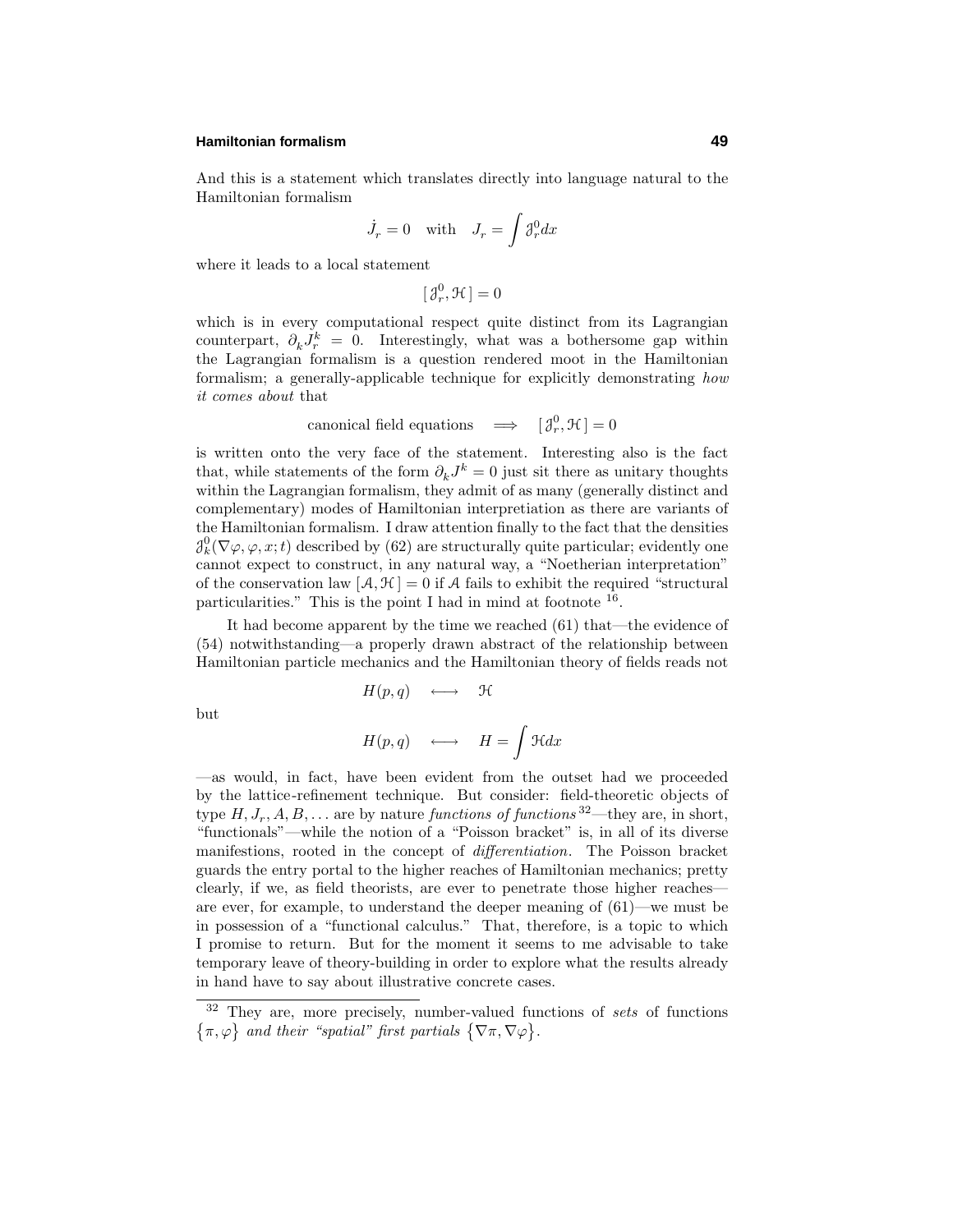**Examples of the Hamiltonian method at work.** Look first to the single-field system

$$
\mathcal{L} = \frac{1}{2}\varphi_t^2 - \frac{1}{2}\varphi_x^2 - F(\varphi)
$$

first encountered on p. 37. There are two independent variables, therefore two distinct variants  $(\mathcal{H}^t$  and  $\mathcal{H}^x)$  of the Hamiltonian formalism. Working first within the former, we write

$$
\mathcal{L} = \frac{1}{2}\dot{\varphi}^2 - \frac{1}{2}\varphi_x^2 - F(\varphi) \quad \text{with} \quad \dot{\varphi} \equiv \varphi_t
$$

and introduce

$$
\pi = \partial \mathcal{L}/\partial \dot{\varphi} = \dot{\varphi}
$$

The function  $\dot{\varphi}(\pi, \varphi_x, \varphi)$  is in this case very simple:  $\dot{\varphi} = \pi$ . The Hamiltonian density is given therefore by

$$
\mathcal{H} = \left[ \pi \dot{\varphi} - \mathcal{L}(\varphi, \dot{\varphi}, \varphi_x) \right]_{\dot{\varphi} \to \pi}
$$

$$
= \frac{1}{2} \pi^2 + \frac{1}{2} \varphi_x^2 + F(\varphi)
$$

The canonical equations of motion (54) read

$$
\dot{\varphi} = + \left\{ \frac{\partial}{\partial \pi} - \frac{\partial}{\partial x} \frac{\partial}{\partial \pi_x} \right\} \mathcal{H} = \pi
$$

$$
\dot{\pi} = - \left\{ \frac{\partial}{\partial \varphi} - \frac{\partial}{\partial x} \frac{\partial}{\partial \varphi_x} \right\} \mathcal{H} = -F'(\varphi) + \varphi_{xx}
$$

from which it is very easy to recover the Lagrangian field equation

$$
\varphi_{tt} - \varphi_{xx} + F'(\varphi) = 0
$$

The Noetherian analysis of p. 28, applied to the specific system now at hand, shows it to be an implication of the assumed *t*-independence of  $\mathcal{L}$  that

while *∂tS<sup>t</sup>*

$$
\partial_t S^t{}_t + \partial_x S^x{}_t = 0
$$

$$
\partial_t S^t{}_x + \partial_x S^x{}_x = 0
$$

follows similarly from the assumed *x*-independence. Explicit descriptions of the quantities

$$
\begin{pmatrix} S^t{}_t & S^t{}_x \\ S^x{}_t & S^x{}_x \end{pmatrix} \equiv \begin{pmatrix} S^0{}_0 & S^0{}_1 \\ S^1{}_0 & S^1{}_1 \end{pmatrix}
$$

can be read off from (34), but since in the Hamiltonian formalism  $\mathcal{H}^t$  we have interest only in  $S^t{}_t$  and  $S^t{}_x$  we restrict our explicit attention to those; we find

$$
S^t{}_t = \frac{\partial \mathcal{L}}{\partial \dot{\varphi}} \dot{\varphi} - \mathcal{L}
$$

$$
S^t{}_x = \frac{\partial \mathcal{L}}{\partial \dot{\varphi}} \varphi_x
$$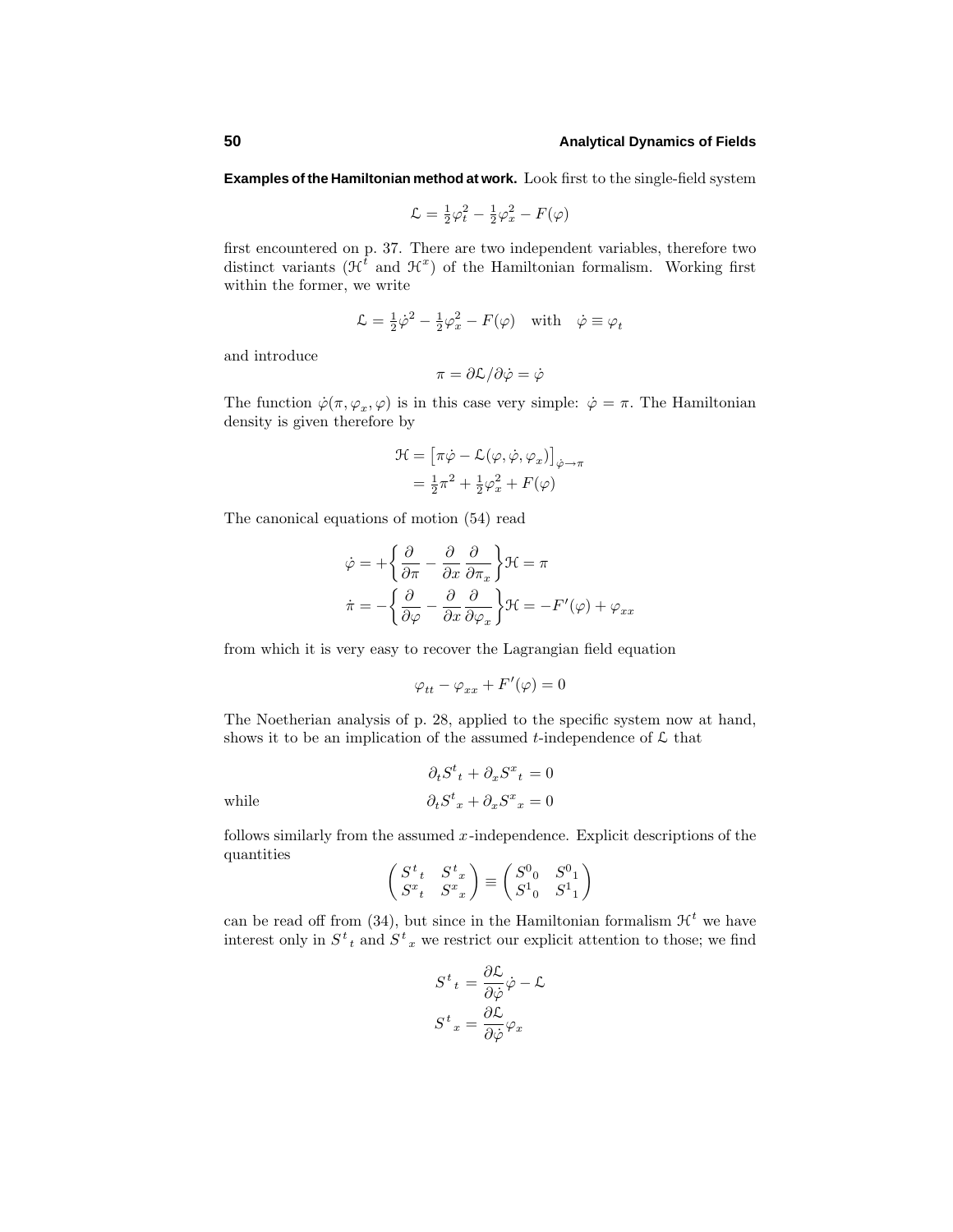## **Applications of Hamiltonian formalism 51**

from which (using  $\dot{\varphi} = \pi$  to eliminate all reference to  $\dot{\varphi}$ ) we obtain

$$
\begin{aligned} \mathcal{S}_t &= \frac{1}{2}\pi^2 + \frac{1}{2}\varphi_x^2 + F(\varphi) \\ \mathcal{S}_x &= \pi\varphi_x \end{aligned}
$$

Since  $S_t$  is precisely the Hamiltonian density  $H$ , it is trivially the case that  $[\delta_t, \mathcal{H}] = 0$ , and therefore trivial also that

$$
S_t = \int \mathcal{S}_t dx \quad \text{is conserved:} \quad \dot{S}_t = \int \underbrace{\left[\mathcal{S}_t, \mathcal{H}\right]}_{0} dx = 0
$$

By calculation we find, on the other hand, that

$$
[\mathcal{S}_x, \mathcal{H}] = -\pi_x \pi - \varphi_x (F'(\varphi) - \varphi_{xx})
$$
  
=  $\frac{\partial}{\partial x} W$  with  $W \equiv \frac{1}{2} \varphi_x^2 - \frac{1}{2} \pi^2 - F(\varphi)$ 

does not vanish, but has the structure of a divergence. Therefore

$$
\dot{S}_x = \int \frac{\partial}{\partial x} \mathcal{W} \, dx = \text{boundary terms}
$$

from which it follows that

$$
S_x = \int \mathcal{S}_x dx
$$
 is conserved if the boundary terms vanish

Since, as we have seen,  $S_x$  admits of physical interpretation as the *total linear* momentum of the system, we are not at all surprised to be reminded that "conservation of linear momentum requires that the system be isolated" (no boundary effects).

We follow those same ideas now down a less well-trodden path. Relativistic considerations (which we are not yet in position to entertain, though they are of no great profundity; we note simply that our  $\mathcal{L}$  contains  $\mathcal{L} = \varphi_{tt} - \varphi_{xx}$  as a special case, and that this is the system which historically served as the cradle of Special Relativity) inspire an interest in the Lorentz-transform properties of the system  $\mathcal{L}$ . In 2-dimensional spacetime the Lorentz group is a one-parameter group, the elements of which can be described

$$
\begin{pmatrix} x^0 \\ x^1 \end{pmatrix} \longrightarrow \begin{pmatrix} X^0 \\ X^1 \end{pmatrix} = e^{\omega \mathbb{G}} \begin{pmatrix} x^0 \\ x^1 \end{pmatrix} \quad \text{with} \quad \mathbb{G} = \begin{pmatrix} 0 & 1 \\ 1 & 0 \end{pmatrix}
$$

To describe an infinitesimal Lorentz transformation we therefore write

$$
\delta_{\omega} x^{0} = \mathfrak{X}^{0} \delta \omega \quad \text{with} \quad \mathfrak{X}^{0} = x^{1}
$$

$$
\delta_{\omega} x^{1} = \mathfrak{X}^{1} \delta \omega \quad \text{with} \quad \mathfrak{X}^{1} = x^{0}
$$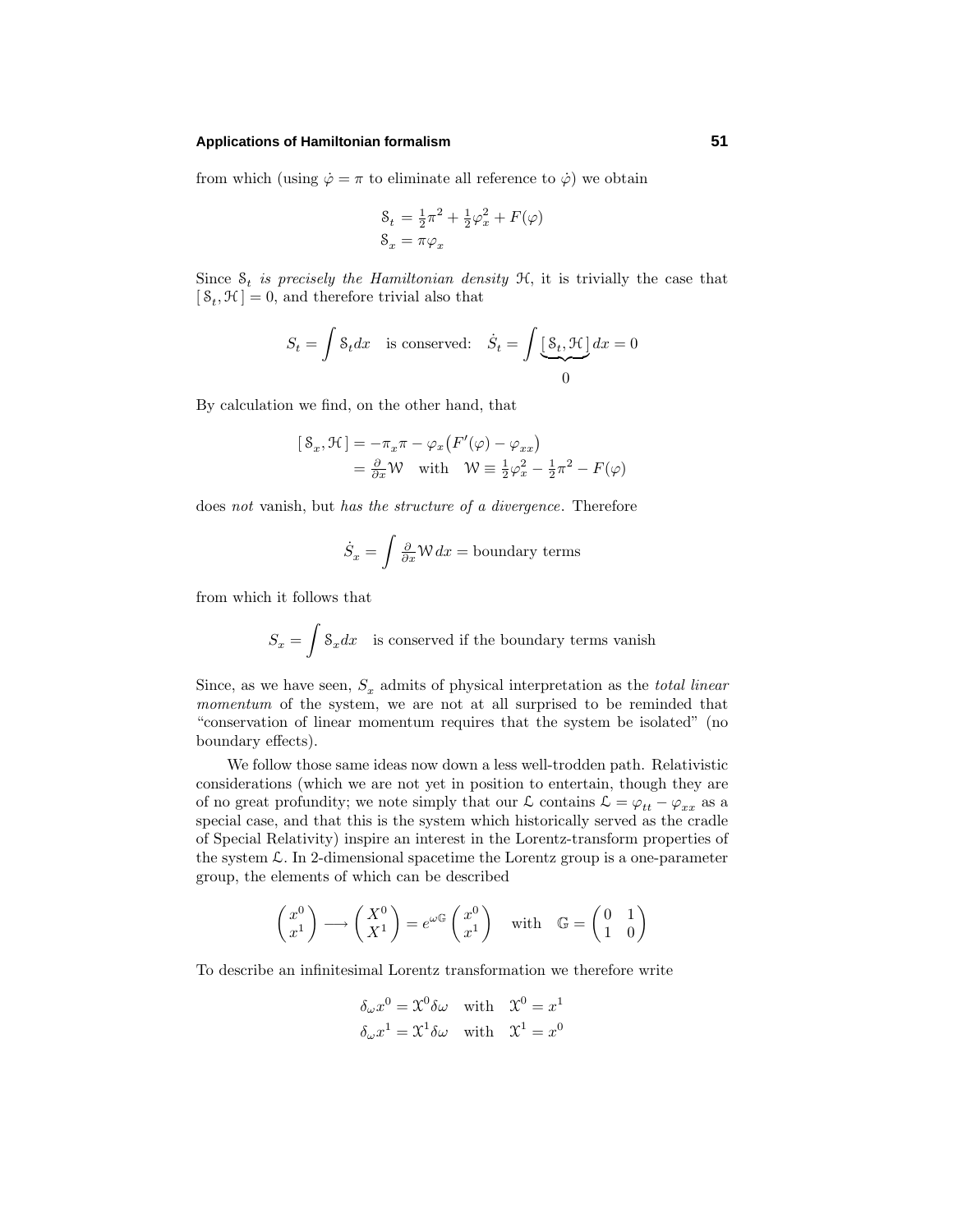and, to express the presumption that  $\varphi$  transforms as a *scalar* field, set  $\Phi = 0$ . Returning now to (29) (and reverting to our recent notational conventions: *t* ←  $x^0$ ,  $x$  ←  $x^1$ ) we obtain the Noetherian current with components

$$
K^t = +\varphi_t(\varphi_t x + \varphi_x t) - (\frac{1}{2}\varphi_t^2 - \frac{1}{2}\varphi_x^2 - F)x
$$
  

$$
K^x = -\varphi_x(\varphi_t x + \varphi_x t) - (\frac{1}{2}\varphi_t^2 - \frac{1}{2}\varphi_x^2 - F)t
$$

which after simplifications can be written

$$
K^{t} = +\varphi_{t}\varphi_{x}t + (\frac{1}{2}\varphi_{t}^{2} + \frac{1}{2}\varphi_{x}^{2} + F)x
$$
  

$$
K^{x} = -\varphi_{t}\varphi_{x}x - (\frac{1}{2}\varphi_{t}^{2} + \frac{1}{2}\varphi_{x}^{2} - F)t
$$

If one writes out  $\partial_t K^t + \partial_x K^x$  and draws upon the Lagrangian field equation one discovers without difficulty that in fact

$$
\partial_t K^t + \partial_x K^x = 0
$$

But from a Hamiltonian point of view—more precisely, from the viewpoint of the  $\mathcal{H}^t$  formalism—the object of interest is the observable density

$$
\mathcal{K} \equiv K^t \big|_{\varphi_t \longrightarrow \pi} = \pi \varphi_x t + \mathcal{H} x
$$

Noting that K displays some explicit *t*-dependence, we compute

$$
[\mathcal{K}, \mathcal{H}] + \frac{\partial \mathcal{K}}{\partial t} = \left\{ F'x - (\pi t)_x - (\varphi_x x)_x \right\} \left\{ \pi \right\} - \left\{ F' - \varphi_{xx} \right\} \left\{ \varphi_x t + \pi x \right\} + \pi \varphi_x
$$

$$
= t \cdot \frac{\partial}{\partial x} \mathcal{W} \quad \text{with} \quad \mathcal{W} \equiv \frac{1}{2} \varphi_x^2 - \frac{1}{2} \pi^2 - F(\varphi) \quad \text{as before}
$$

Therefore

$$
\dot{K} = \int \left\{ [\mathcal{K}, \mathcal{H}] + \frac{\partial}{\partial t} \mathcal{K} \right\} dx = t \cdot \int \frac{\partial}{\partial x} W dx = \text{boundary terms}
$$

from which it follows that

$$
K = \int \mathcal{K} dx
$$
 is conserved if the boundary terms vanish

So distinguished is the ancestry of *K*—it is rooted in, and a symptom of, the Lorentz covariance of our system—that some urgency attaches to the matter of its physical interpretation. The following observations are intended not to resolve that question, but only to indicate the direction in which the resolution surely lies. We begin by noting that  $\int (\mathcal{H}x)dx$  is the first moment of the energy distribution. Equivalently, the first moment of the mass distribution. It becomes on this basis fairly natural to consider that

$$
X(t) = \int (\mathcal{H}x)dx
$$
 locates the "center of mass" of the field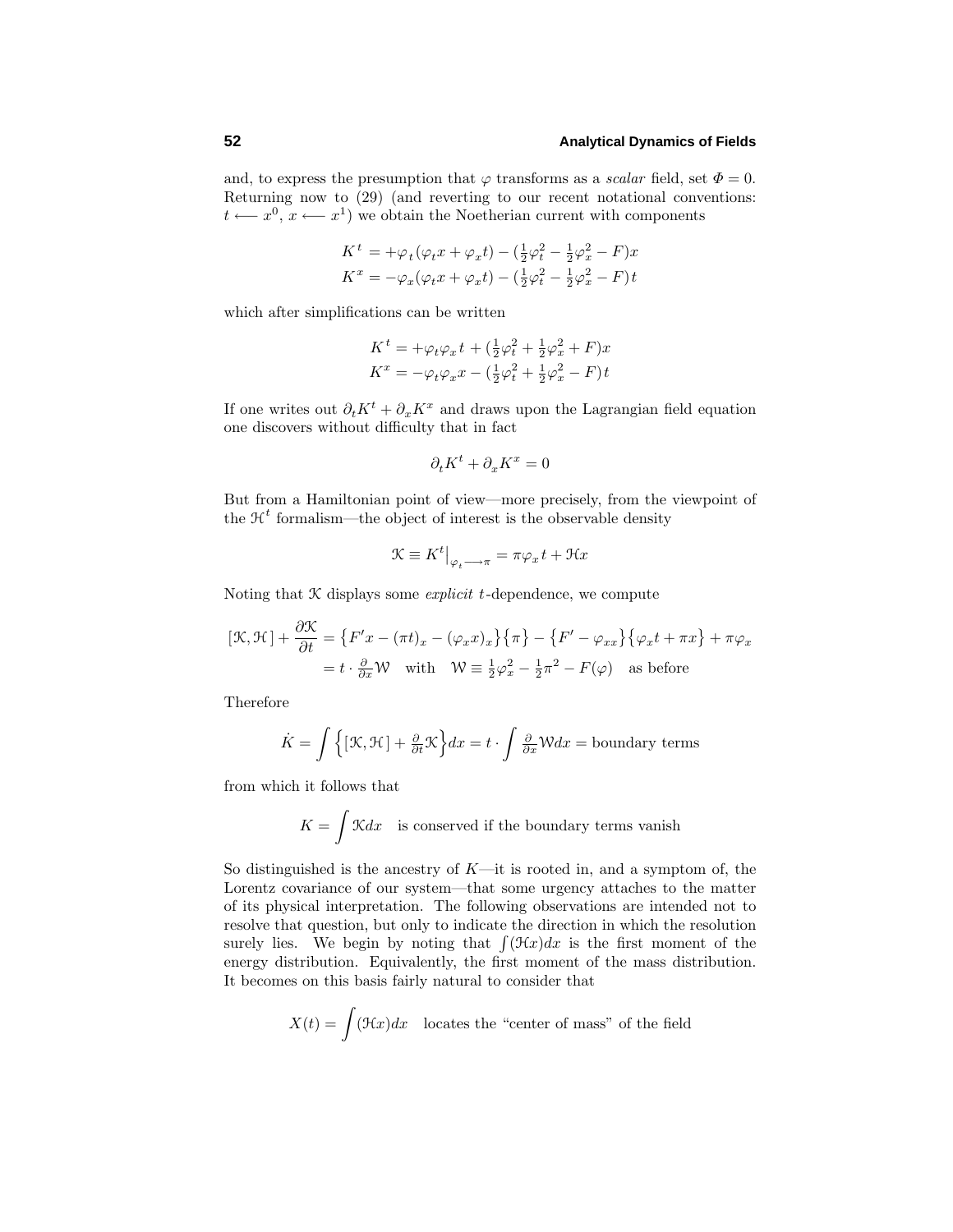## **Applications of Hamiltonian formalism 53**

In this notation  $K = X(0)$ , and we have

$$
X(t) = X(0) + Vt
$$

with  $V = -\int (\pi \varphi_x) dx = -\int (\pi \varphi)_x dx + \int (\pi_x \varphi) dx$ , where  $\int (\pi \varphi)_x dx$  has in fact the nature of a boundary term, and might therefore be dropped. More to the point: if we write  $V = \int \mathcal{V} dx$  then by quick calculation we find

$$
[\mathcal{V}, \mathcal{H}] = -\frac{\partial}{\partial x}\mathcal{V} - \pi_x F(\varphi)
$$

from which it follows that *V* is itself a constant of the field motion, except for effects attributable to  $F(\varphi)$ . In the absence of such effects, we can, by these interpretations, consider  $K = 0$  to be telling us that—however complicated the motion of the field itself may be, its center of mass drifts with constant velocity. In the mechanics of *N*-particle systems, Galilean covariance can be exploited to similar effect.<sup>33</sup>

Now we take off our Hamiltonian hat  $\mathfrak{H}^t$ , put on the hat  $\mathfrak{H}^x$ , and look to the physics of the same system as before. We agree to retain the convention that the occurance of an "overdot"  $\cdot$  signifies *differentiation with respect to "the* parameter," and accept that—since "the parameter" is now not *t* but *x*—all allusions to "motion" have acquired suddenly a novel meaning. We write

$$
\mathcal{L} = \frac{1}{2}\varphi_t^2 - \frac{1}{2}\dot{\varphi}^2 - F(\varphi) \quad \text{with} \quad \dot{\varphi} \equiv \varphi_x
$$

and assign new meaning to the conjugate momentum  $\text{field}^{34}$ 

$$
\pi = \partial \mathcal{L}/\partial \dot{\varphi} = -\dot{\varphi}
$$

The Hamiltonian density is given in  $\mathcal{H}^x$  therefore by

$$
\mathcal{H} = \left[ \pi \dot{\varphi} - \mathcal{L}(\varphi, \varphi_t, \dot{\varphi}) \right]_{\dot{\varphi} \to -\pi}
$$

$$
= -\frac{1}{2}\varphi_t^2 - \frac{1}{2}\pi^2 + F(\varphi)
$$

It is, as it was in  $\mathcal{H}^t$ , a Legendre transform of  $\mathcal{L}$ , but a *different* Legendre transform. The canonical equations of motion now read

$$
\dot{\varphi} = + \left\{ \frac{\partial}{\partial \pi} - \frac{\partial}{\partial t} \frac{\partial}{\partial \pi_t} \right\} \mathcal{H} = -\pi
$$

$$
\dot{\pi} = - \left\{ \frac{\partial}{\partial \varphi} - \frac{\partial}{\partial t} \frac{\partial}{\partial \varphi_t} \right\} \mathcal{H} = -F'(\varphi) - \varphi_{tt}
$$

<sup>&</sup>lt;sup>33</sup> See CLASSICAL MECHANICS (1983), pp. 170  $\&$  253 and especially—because it is much more "field-theoretic" in spirit—the discussion which appears in CLASSICAL ELECTRODYNAMICS  $(1980)$  at pp. 323–329.

<sup>34</sup> In order to keep simple things simple, I am asking my reader simply to *remember* that  $\pi$  and similar constructs have now new meanings; to distinguish  $\pi^t$  from  $\pi^x$  seems excessively pedantic, and lends off-putting clutter to the symbols which denote the partial derivatives of those objects.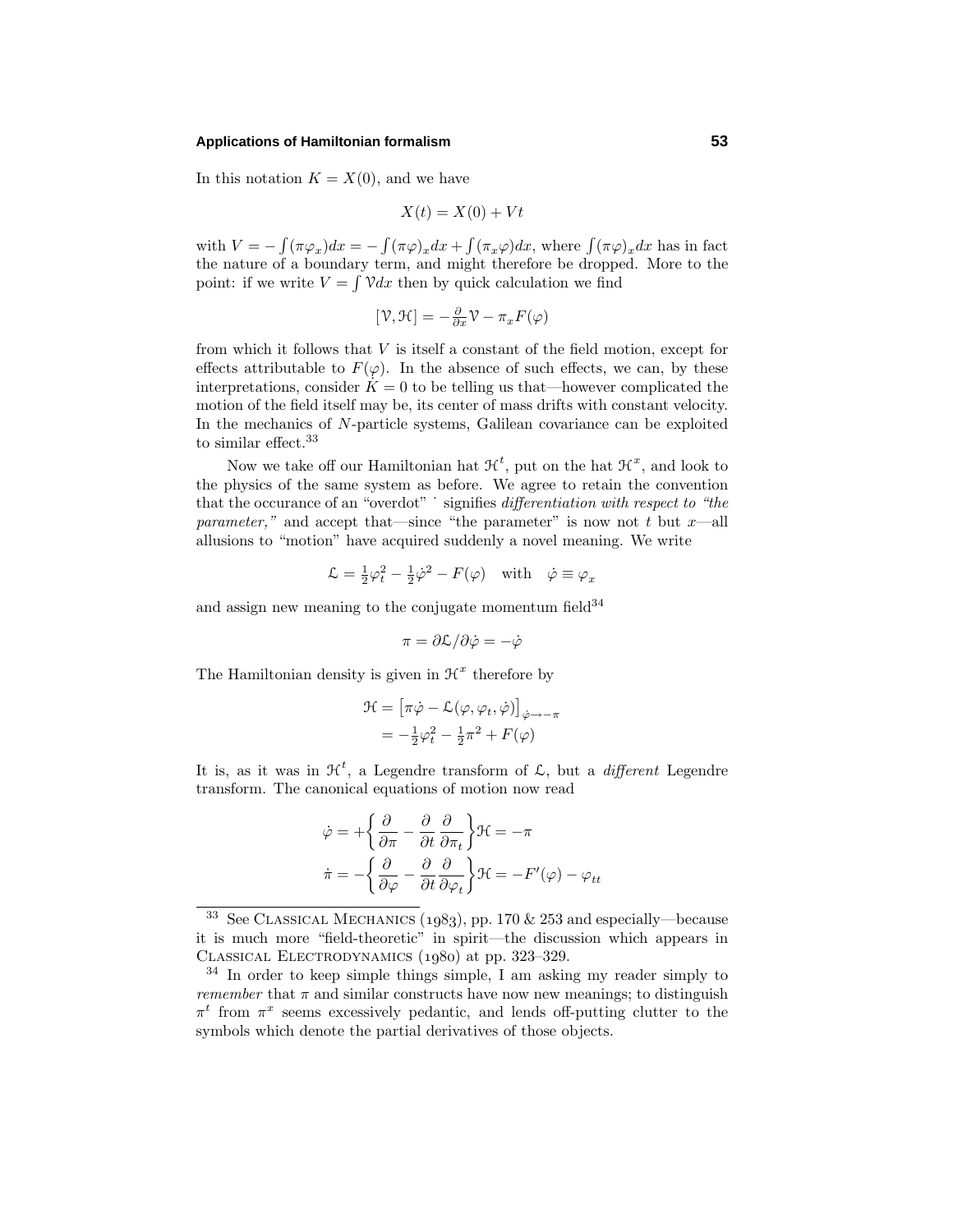from which it is as easy as it was before to recover the Lagrangian field equation

$$
\varphi_{tt} - \varphi_{xx} + F'(\varphi) = 0
$$

We have observed that—and why—the  $\mathcal{H}^t$  formalism exhibits a special interest in the *t*-row of the stress-energy tensor, and are not surprised to discover that the  $\mathcal{H}^x$  formalism is similarly enamoured of the *x*-row. We have

$$
S^x{}_t = \frac{\partial \mathcal{L}}{\partial \dot{\varphi}} \varphi_t
$$

$$
S^x{}_x = \frac{\partial \mathcal{L}}{\partial \dot{\varphi}} \dot{\varphi} - \mathcal{L}
$$

from which we obtain

$$
\begin{aligned} \mathbf{S}_t &= \pi \varphi_t \\ \mathbf{S}_x &= -\tfrac{1}{2} \varphi_t^2 - \tfrac{1}{2} \pi^2 + F(\varphi) \end{aligned}
$$

Reminding ourselves that the variational derivatives  $\frac{\delta}{\delta \varphi}$  and  $\frac{\delta}{\delta \pi}$  have now (see again the most recent version of the canonical equations of motion) a new meaning, and that so also does the Poisson bracket, we compute

$$
[\mathcal{S}_t, \mathcal{H}] = \frac{\partial}{\partial t} \mathcal{U} \quad \text{with} \quad \mathcal{U} \equiv -\frac{1}{2}\varphi_t^2 + \frac{1}{2}\pi^2 - F(\varphi)
$$

We introduce  $S_t = \int \mathcal{S}_t dt$  and from

$$
\dot{S}_t = \int [\mathbf{\mathcal{S}}_t, \mathcal{H}] \, dt = \text{temporal boundary terms}
$$

conclude that *S* is "conserved"—a constant of the "motion"—if the "temporal boundary terms" vanish. A simpler argument (one has only to notice that  $S_x = \mathcal{H}$ , from which  $S_x = \int [S_x, \mathcal{H}] dt = 0$  follows trivially) establishes the unconditonal conservation of  $S_x = \int \mathcal{S}_x dt$ .

The  $\mathcal{H}^x$  formalism has led us, with an inevitability born of its familiar internal logic, to the perception of a population of conservation laws of this unfamiliar general type:

> Sit in Portland for an eternity, collecting data sufficient to permit the evaluation of (say)  $S_x = \int \mathcal{S}_x dt$ . The result you ultimately obtain is the same as you would have obtained had you instead elected to sit in Pocatello. Or Paris, or Prague.

Such statements are "bizarre" for precisely the reason, and to precisely the extent, that "motion" within  $\mathcal{H}^x$  is bizarre: it is *x*-parameterized, and therefore runs counter to the mechanical experience which has made unwitting "time-Chauvinists" of us all—relativistically untenable though we recognize such a position to be. In particle mechanics our "time-Chauvinism" is, I think, pretty much forced upon us; we may, if we wish, tinker with the metrization of time  $(t \rightarrow \theta = \theta(t))$ , but the subject-matter provides no independent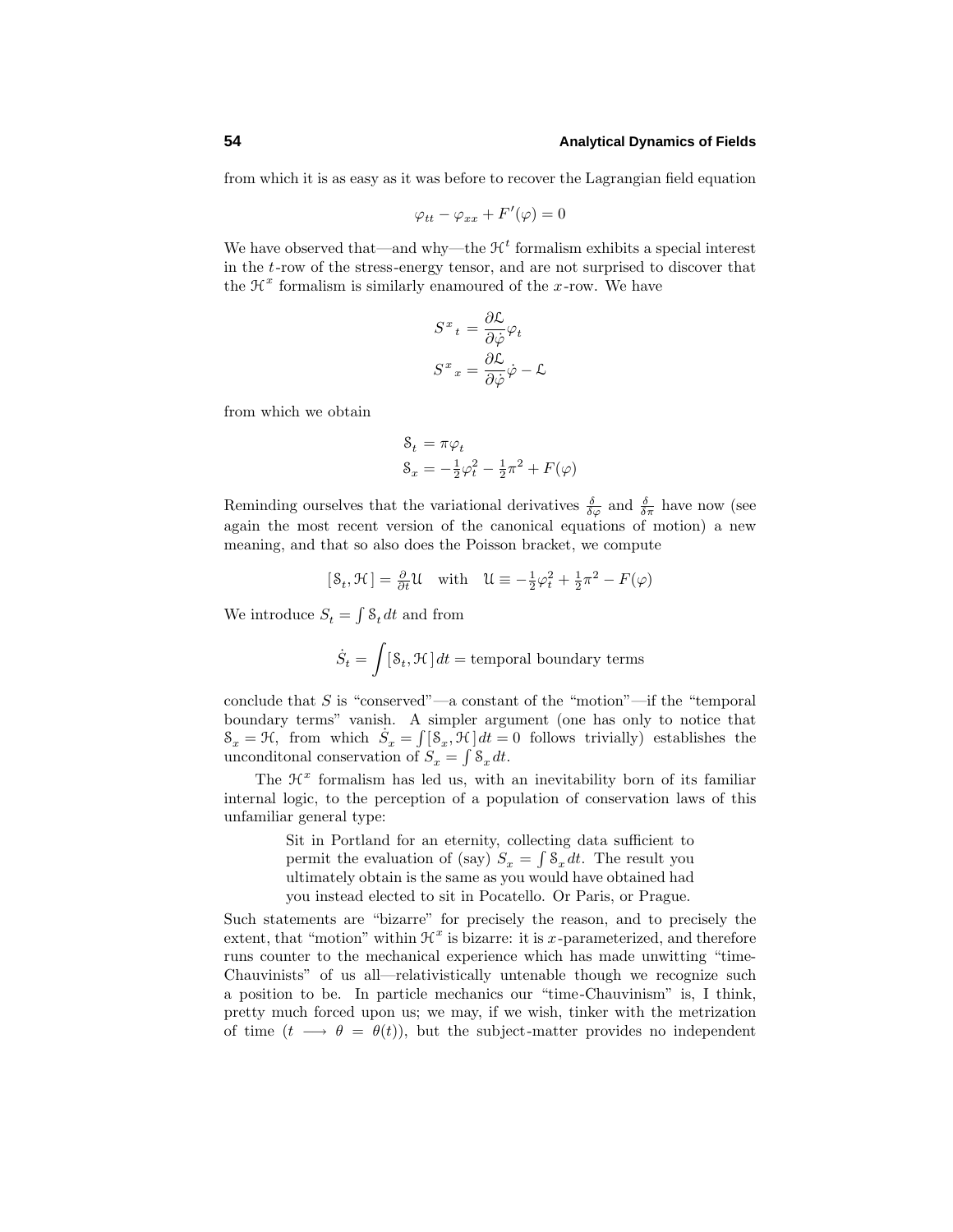## **Applications of Hamiltonian formalism 55**

variable fundamentally distinct from the time parameter, and no plausible alternative to such statements as this: "A particle can easily be at the same point at two times, but cannot easily be at two points at the same time." But now we are doing field theory, which provides an abundance of alternatives to *t*-parameterization, and which treats systems that are typically "at two points at the same time." Perhaps, therefore, we should relax the tenacity with which we cling to some entrenched habits of thought. Why, after all, do we collect conservation theorems? For a variety of reasons, of which some are more narrowly technical than others, but principally because conservation laws nourish physical intuition; they permit us to see unity in the contingent details



Figure 8: The "standard" Hamiltonian formalism H*<sup>t</sup>* supplies conservation theorems which are written onto consecutive *t*-slices, as illustrated on the right half of the figure. The formalism H*<sup>x</sup>* supplies, on the other hand, theorems which incorporate data written onto consecutive *x*-slices. It is argued in the text that both contribute usefully to a fuller understanding of the physical system  $\varphi$ , which in itself just "sits there, waiting to be probed" in as many ways as we can think of.

of particular cases, in the confusing complexity typical of particular solutions of the equations of motion (in field theory: the field equations); they permit us even to say useful things when no solutions are known. It would seem in this light extravagant to discard such "conservation theorems" as  $\mathcal{H}^x$  stands ready to provide, simply on the grounds that they come to us nameless, and require of us that we exercise some unfamiliar modes of thought. Nor, in the end, would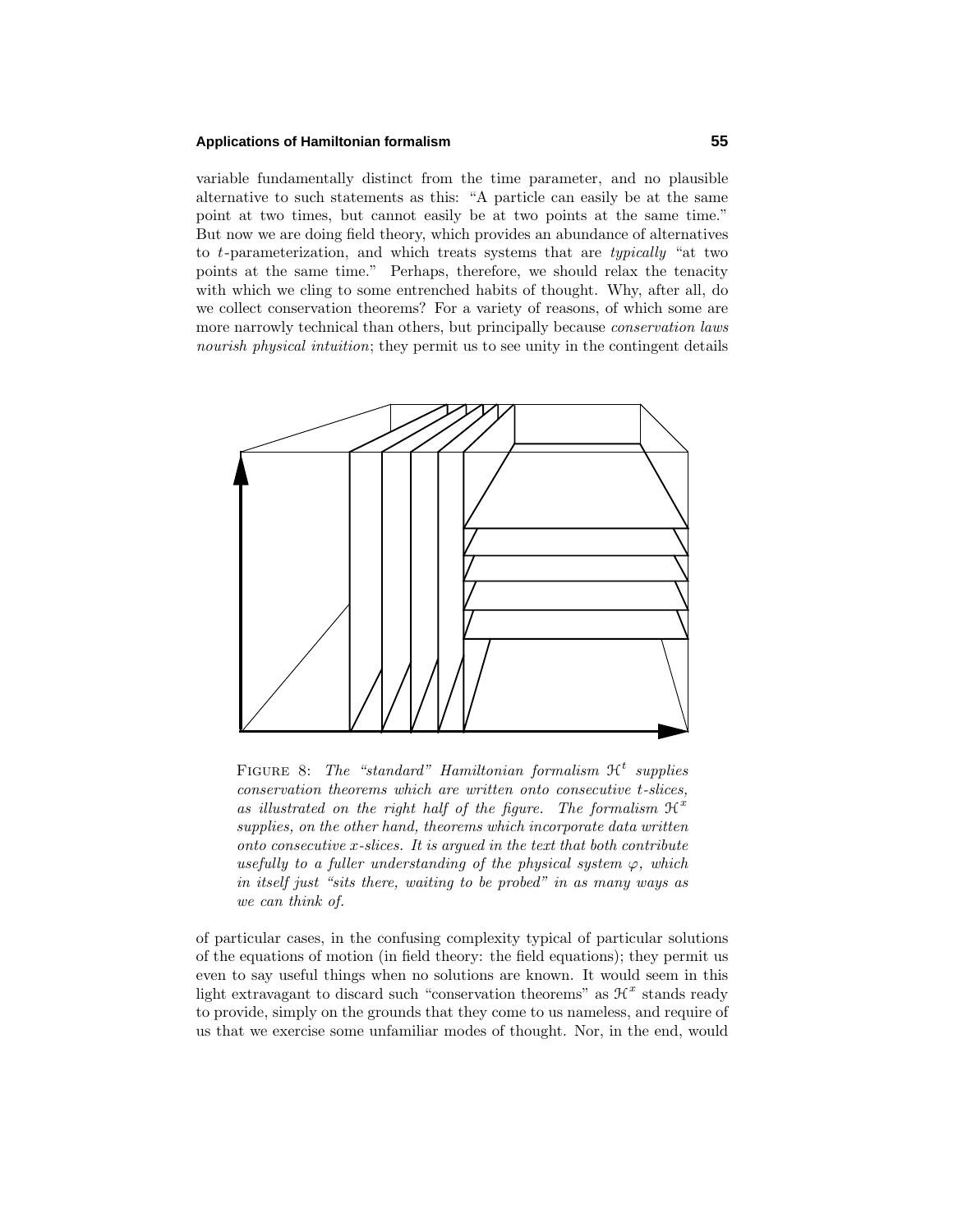such a "policy of abandonment" even be tenable. For if

$$
t \longrightarrow T = T(t, x)
$$

$$
x \longrightarrow X = X(t, x)
$$

then the conservation theorems which issue from  $\mathcal{H}^T$  will, in general, *conflate* those which issue from  $\mathcal{H}^t$  and  $\mathcal{H}^x$ . As so also, of course, will those which issue from  $\mathcal{H}^X$ . Directly related to the preceeding remark is this final curious point: We have proceeded from a comparison of the output (so far as relates to conservation theorems) of the  $\mathcal{H}^x$  formalism with that of the more familiar  $\mathcal{H}^t$ formalism. But there is, in fact, nothing peculiarly "Hamiltonian" about our conclusions, for they were latent already in the Lagrangian formalism, where the conservation law

$$
\partial_i J^i = 0
$$

is standardly elaborated

$$
\partial_0 J^0
$$
+divergence term = 0  
divergence term  $\equiv \bullet + \partial_1 J^1 + \partial_2 J^2 + \cdots + \partial_n J^n$ 

but can—equally well, if non-standardly—be elaborated

$$
\partial_1 J^1 + \text{divergence term} = 0
$$
  
divergence term  $\equiv \partial_0 J^0 + \bullet + \partial_2 J^2 + \cdots + \partial_n J^n$ 

To write the former is to acquire automatic interest in the *t*-independence of

$$
\int J^0 dx^1 dx^2 \cdots dx^n
$$

while the latter engenders interest in the  $x^1$ -independence of

$$
\int J^1 \, dt \, dx^2 \cdots dx^n
$$

This simple point—brought naturally and forcibly to our attention by the Hamiltonian formalism—is (almost unaccountably) passed by unnoticed in most surveys of Lagrangian field theory.

Look back again now to the two-field system

$$
\mathcal{L} = \frac{1}{2}(\alpha_t \varphi - \alpha \varphi_t) - \alpha_x \varphi_x
$$

which engaged our interest already on p. 38 for the reason that it yields the diffusion equation  $\varphi_t = \varphi_{xx}$  as a field equation.<sup>35</sup> In naive preparation for what we intend to be "work within the  $\mathcal{H}^t$  formalism," we write

$$
\mathcal{L} = \frac{1}{2}(\dot{\alpha}\varphi - \alpha\dot{\varphi}) - \alpha_x\varphi_x
$$

<sup>&</sup>lt;sup>35</sup> Recall that we had no initial interest in the auxiliary field  $\alpha$ , which was introduced as a formal crutch, and was found to satisfy the "backwards (or time-reversed) diffusion equation."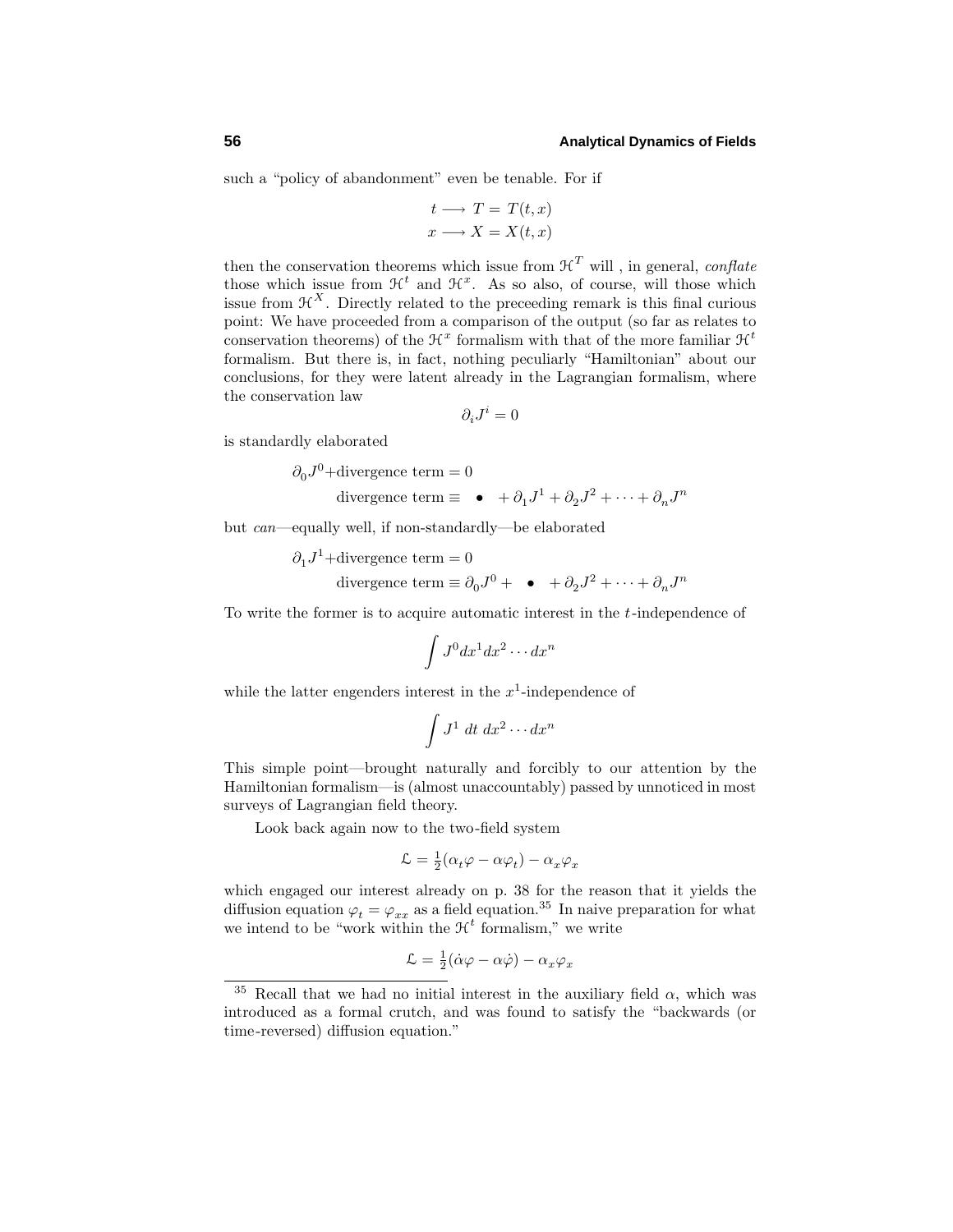### **Applications of Hamiltonian formalism 57**

and introduce the conjugate momenta

$$
\pi \equiv \frac{\partial \mathcal{L}}{\partial \dot{\varphi}} \quad \text{and} \quad \beta \equiv \frac{\partial \mathcal{L}}{\partial \dot{\alpha}}
$$

—only to find that we have run smack into a brick wall. For the resulting equations

$$
\pi = -\frac{1}{2}\alpha
$$

$$
\beta = +\frac{1}{2}\varphi
$$

show that the conjugate fields  $\{\pi, \beta\}$  are redundant with their companion fields  $\{\varphi, \alpha\}$ . One cannot by inversion obtain equations of the form

 $\dot{\varphi} = \dot{\varphi}$ (fields, conjugate fields, non-parametric partials of those)

 $\dot{\alpha} = \dot{\alpha}$  (fields, conjugate fields, non-parametric partials of those)

The procedure

$$
\mathcal{L} \xrightarrow{\phantom{L}} \mathbf{Legendre}\; \mathbf{transformation}
$$

cannot be carried out, for essentially the reason that the Hessian vanishes:

$$
\begin{vmatrix} \frac{\partial^2 \mathcal{L}}{\partial \dot{\varphi}} \frac{\partial \dot{\varphi}}{\partial \dot{\varphi}} & \frac{\partial^2 \mathcal{L}}{\partial \dot{\varphi}} \frac{\partial \dot{\varphi}}{\partial \dot{\alpha}} \\ \frac{\partial^2 \mathcal{L}}{\partial \dot{\alpha}} \frac{\partial \dot{\varphi}}{\partial \dot{\varphi}} & \frac{\partial^2 \mathcal{L}}{\partial \dot{\alpha}} \frac{\partial \dot{\varphi}}{\partial \dot{\alpha}} \end{vmatrix} = 0
$$

But consider: if we take

$$
\mathcal{H} = -\varphi_x \pi_x
$$

to be (within the  $\mathcal{H}^t$  formalism) the Hamiltonian density of a *one*-field system, then the canonical equations

$$
\dot{\varphi} = + \left\{ \frac{\partial}{\partial \pi} - \frac{\partial}{\partial x} \frac{\partial}{\partial \pi_x} \right\} \mathcal{H} = + \varphi_{xx} \quad : \text{ diffusion equation}
$$
\n
$$
\dot{\pi} = - \left\{ \frac{\partial}{\partial \varphi} - \frac{\partial}{\partial x} \frac{\partial}{\partial \varphi_x} \right\} \mathcal{H} = - \pi_{xx} \quad : \text{backwards diffusion equation}
$$

reproduce precisely the equations formerly obtained as field equations from the Lagrangian density L! What we have in hand—since clearly no procedure of the type

$$
\mathcal{L} \longleftarrow \underbrace{\text{Legendre transformation}} \mathcal{H}
$$

is possible—is a strikingly efficient example of a "free-standing Hamiltonian theory," a theory unsupported by any underlying Lagrangian framework. The absence of such a framework carries with it the implication that we are cut off from (for example) the assistance of Noether's Theorem; when we undertake to construct descriptions of (say) the energy density, or the momentum density constructions which the equivalent two-field Lagrangian theory supplies straightforwardly—we will be "on our own." But that circumstance we are prepared to accept as an invitation to invention!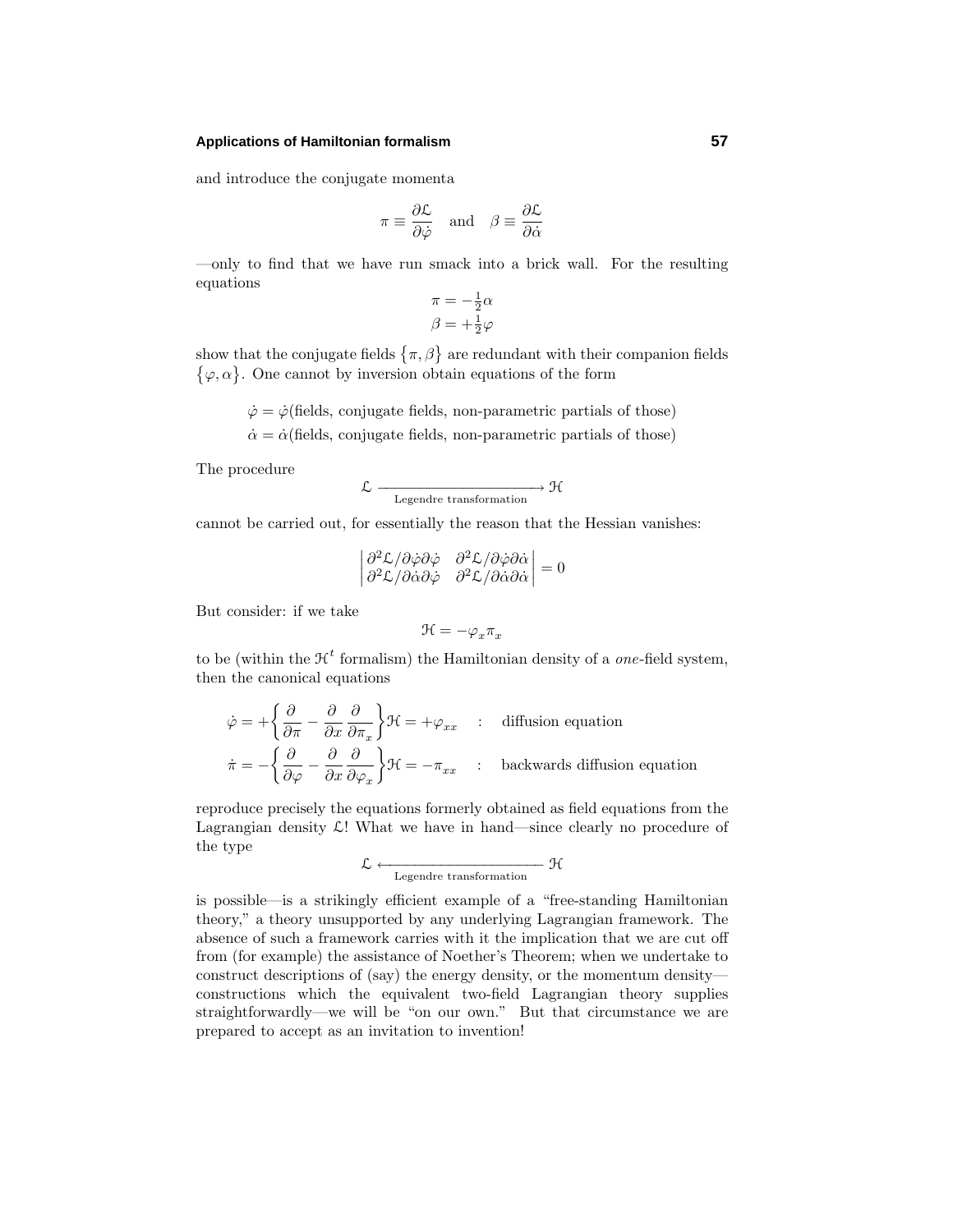There remains yet some juice to be squeezed from the preceeding example, and the last drop is, in a way, the sweetest. By way of preparation, recall that in mechanics of particles it sometimes proves useful—particularly in connection with the theory of canonical transformations $36$ —to notice that the canonical equations of motion *∂H*

$$
\dot{q} = +\frac{\partial H}{\partial p}
$$

$$
\dot{p} = -\frac{\partial H}{\partial q}
$$

can be obtained as the "Lagrange equations" from a certain "meta-Lagrangian." For if

$$
\mathbf{L} \equiv \frac{1}{2}(p\dot{q} - \dot{p}q) - H(p,q) = (p\dot{q} - H) + \text{gauge term}
$$

then

$$
\begin{cases}\n\frac{d}{dt} \frac{\partial}{\partial \dot{p}} - \frac{\partial}{\partial p} \right\}\mathbf{L} = 0 \implies \dot{q} = +\frac{\partial H}{\partial p} \\
\frac{d}{dt} \frac{\partial}{\partial \dot{q}} - \frac{\partial}{\partial q} \Big\}\mathbf{L} = 0 \implies \dot{p} = -\frac{\partial H}{\partial q}\n\end{cases}
$$

This remark admits straightforwardly of field-theoretic imitation, for if we define

$$
\mathcal{L} \equiv \frac{1}{2} (\pi \dot{\varphi} - \dot{\pi} \varphi) - \mathcal{H}(\pi, \varphi)
$$
 (63)

we obtain

$$
\begin{cases}\n\frac{\partial}{\partial t} \frac{\delta}{\delta \dot{\pi}} - \frac{\delta}{\delta \pi} \right\}\mathcal{L} = 0 \implies \dot{\varphi} = +\frac{\delta \mathcal{H}}{\delta \pi} \\
\frac{\partial}{\partial t} \frac{\delta}{\delta \dot{\varphi}} - \frac{\delta}{\delta \varphi} \right\}\mathcal{L} = 0 \implies \dot{\pi} = -\frac{\delta \mathcal{H}}{\delta \varphi}\n\end{cases}
$$
\n(64)

This is a result of very general importance. But look now again to the particular case  $\mathcal{H} = -\pi_x \varphi_x$ ; we have

$$
\mathcal{L} = \frac{1}{2} (\pi \dot{\varphi} - \dot{\pi} \varphi) + \pi_x \varphi_x
$$
  
= 
$$
- \underbrace{\left[\frac{1}{2} (\dot{\pi} \varphi - \pi \dot{\varphi}) - \pi_x \varphi_x\right]}_{\mathcal{L}} \mathcal{L} = \frac{1}{2} (\dot{\alpha} \varphi - \alpha \dot{\varphi}) - \alpha_x \varphi_x
$$
 to within notational adjustment

We've been "talking prose all our lives, without knowing it!" What we initially imagined to be an unwelcome "auxiliary field" was actually the conjugate field, and what we took to be the Lagrangian  $\mathcal L$  was actually the meta-Lagrangian, L. When we lamented the impossibility of proceeding

$$
\mathcal{L} \xrightarrow[\text{Legendre transformation}]{} \mathcal{H}
$$

we were actually commenting on the impossibility of proceeding

$$
\mathcal{L} \xrightarrow[\text{Legendre transformation}]{} \mathcal{H}
$$

 $36$  See CLASSICAL MECHANICS  $(1983)$ , pp. 217–228.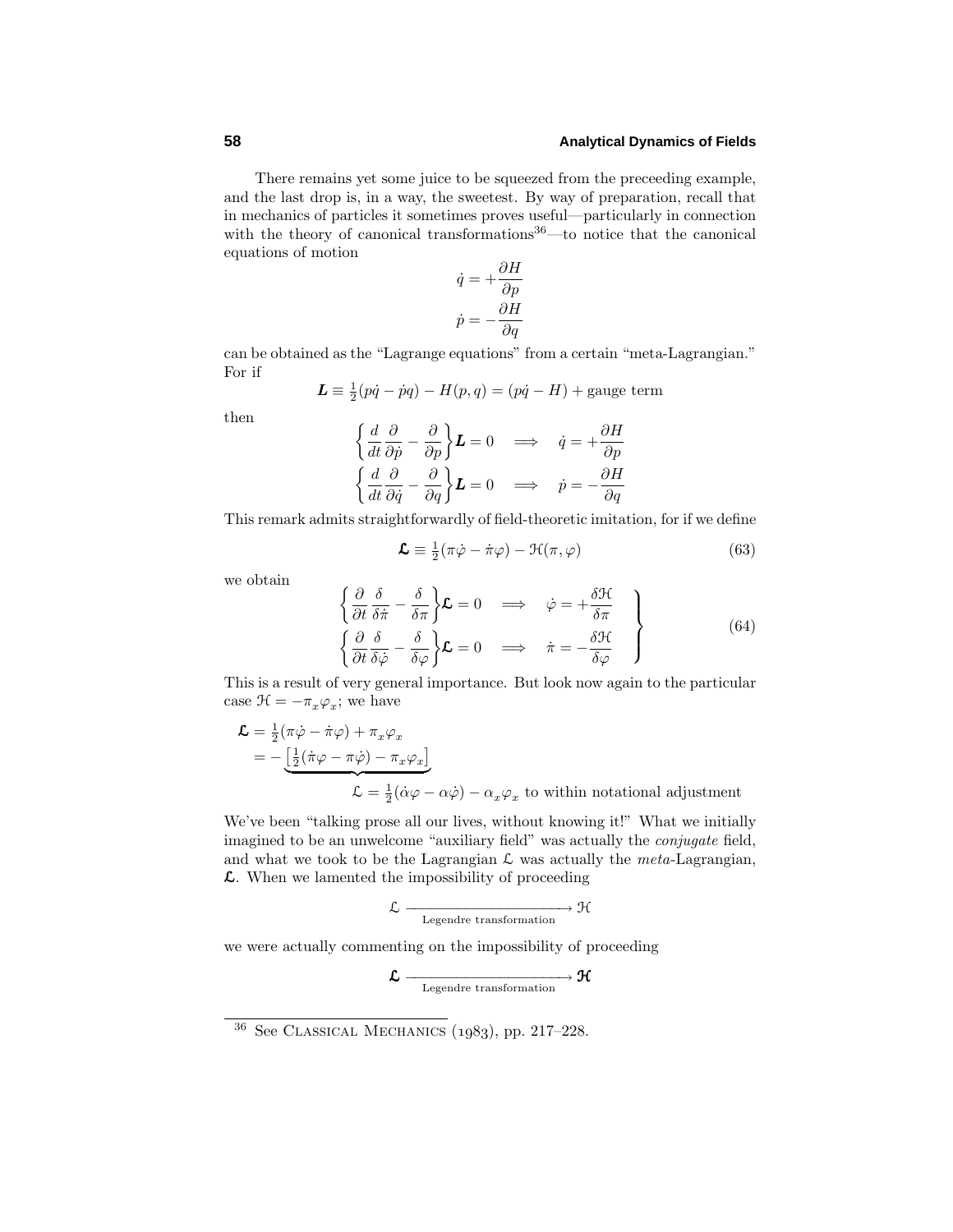## **Quantum mechanics as classical field theory 59**

which is, in fact, cause for rejoicing, for it protects us from the possiblity of infinite regress:

meta-Lagrangian −−−−−−−−→ meta-Hamiltonian ↓ meta-meta-Hamiltonian ←−−−−−−−− meta-meta-Lagrangian ↓ meta-meta-meta-Lagrangian  $-$ 

Here I break off this account of the Hamiltonian method, as it applies to the classical theory of fields. My objective has been simply to sketch the lay of the land, and I think that limited objective has been achieved. But clearly, wonders lie just over the horizon.

**Classical field theory of a quantum particle.** My purpose here will be to illustrate —in what I think readers will agree is a rather surprising context—how the material presently at our command can be used to organize the discussion of some real physics of undeniable importance. In view of that intent, and in order to costume my results in their most familiar dress, I will abandon my formerly somewhat generic mode of expression; I will be careful to insure that all variables are clearly dimensioned, and that all physical parameters and constants are explicitly displayed. Let us agree at the outset that we have equipped ourselves with a "good clock" and an "inertial meter stick;" i.e., that we have coordiniatized spacetime in such a way that the motion of classical free particles can be described  $\ddot{x} = 0$ . Thus prepared...

To describe the one-dimensional quantum motion of a mass point *m* in the presence of a potential  $U(x)$ , we write and undertake to solve—subject to prescribed side conditions and to the normalization condition

$$
\int \psi^* \psi dx = 1 \tag{65}
$$

—the time-dependent Schrödinger equation

$$
-(\hbar^2/2m)\psi_{xx} + U\psi = i\hbar\psi_t \tag{66}
$$

The wave function  $\psi(x, t)$  is, owing to the presence of the exposed *i*-factor on the right side of (66), necessarily complex. If, to emphasize that fact, we write

$$
\psi = \varphi^1 + i\varphi^2
$$

we find that (66) is equivalent to the following coupled *system* of equations

$$
-(\hbar^2/2m)\varphi_{xx}^1 + U\varphi^1 = -\hbar\varphi_t^2
$$
  
 
$$
-(\hbar^2/2m)\varphi_{xx}^2 + U\varphi^2 = +\hbar\varphi_t^1
$$
 (67)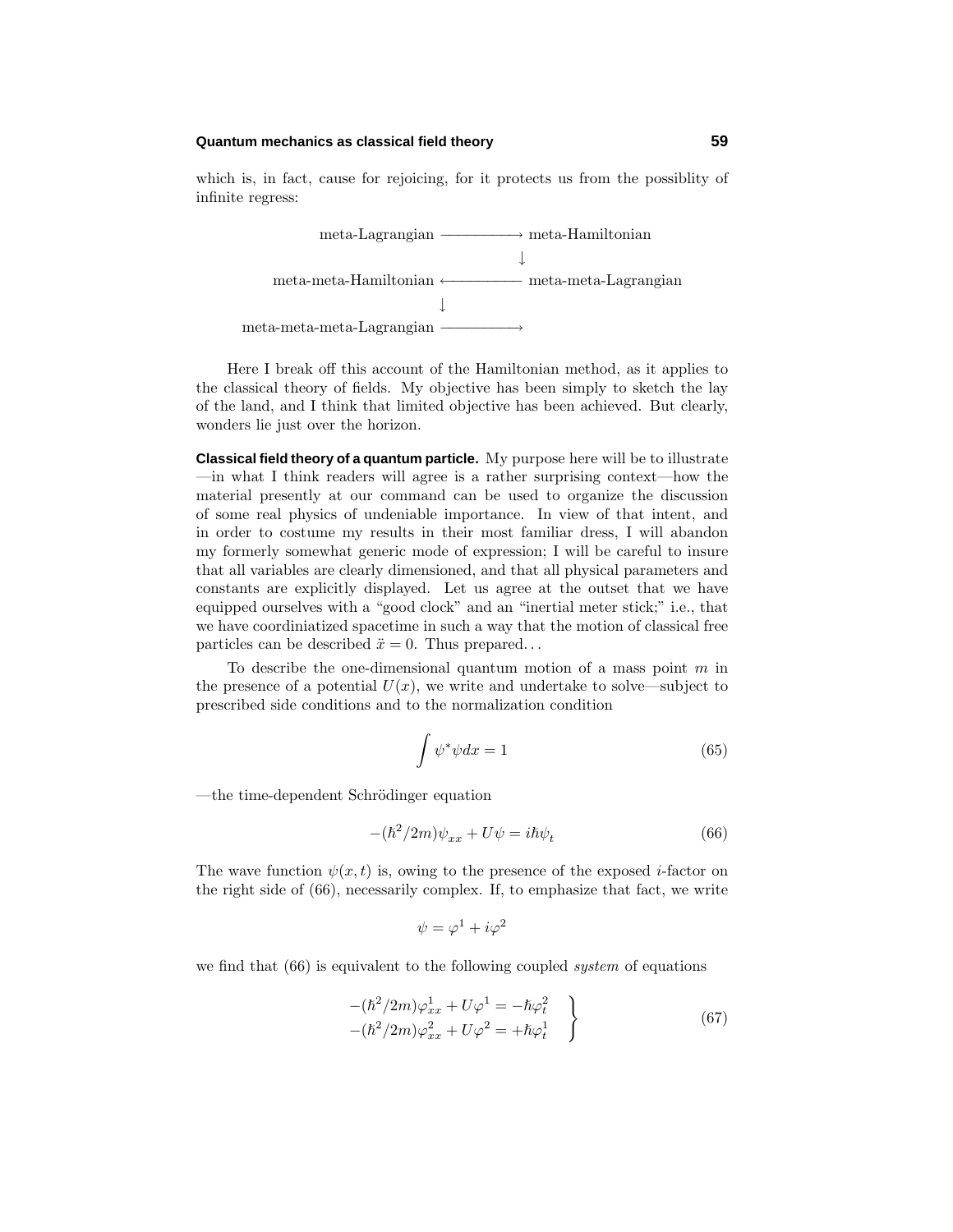where evidently it is the "exposed *i*-factor" that is responsible for the coupling. If, alternatively, we adopt the polar representation

$$
\psi = R \exp\left\{\frac{i}{\hbar}S\right\}
$$

we obtain

$$
\left\{-\frac{\hbar^2}{2m}\left[R_{xx} + 2\frac{i}{\hbar}R_xS_x + \frac{i}{\hbar}R\left(S_{xx} + \frac{i}{\hbar}S_x^2\right)\right] + UR\right\}e^{\frac{i}{\hbar}S} = i\hbar\left(R_t + \frac{i}{\hbar}RS_t\right)e^{\frac{i}{\hbar}S}
$$

giving—if we abandon the exponential factors, separate the real terms from the imaginary, and make some notational adjustments—

$$
\frac{\frac{1}{2m}S_x^2 + U + S_t}{(R^2)_t + (\frac{1}{m}S_xR^2)_x} = 0
$$
\n(68)

Or we might, in place of the fields  $\varphi^1$  and  $\varphi^2$ , elect to work with some linear combination of those fields, writing

$$
\begin{pmatrix} \psi^1 \\ \psi^2 \end{pmatrix} = \begin{pmatrix} a & b \\ c & d \end{pmatrix} \begin{pmatrix} \varphi^1 \\ \varphi^2 \end{pmatrix}
$$

If, in particular, we elect to set

$$
\begin{pmatrix} a & b \\ c & d \end{pmatrix} = \begin{pmatrix} 1 & +i \\ 1 & -i \end{pmatrix}
$$

we obtain

$$
\begin{pmatrix} \psi^1 \\ \psi^2 \end{pmatrix} = \begin{pmatrix} \psi \\ \psi^* \end{pmatrix}
$$

This little observation lends legitimacy to the frequently very convenient trick whereby one treats  $\psi$  and  $\psi^*$  as though they were *distinct and independent* complex fields, even though one cannot, in point of fact, change either without inducing change in the other. If we take advantage of this tricky opportunity (as in the future we will consider ourselves free to do casually, without explicit comment), then (66) acquires a co-equal conjugated companion; we have this uncoupled pair of Schrödinger equations

$$
-(\hbar^2/2m)\psi_{xx} + U\psi = +i\hbar\psi_t
$$
  
 
$$
-(\hbar^2/2m)\psi_{xx}^* + U\psi^* = -i\hbar\psi_t^*
$$
 (69)

It is useful also to note that the Schrödinger equation can, in the case  $U = 0$ , be written

$$
\psi_{xx} = D\psi_t
$$
 with  $D \equiv \frac{2m}{i\hbar}$ 

which has formally the structure of a "diffusion equation (heat equation) with an imaginary diffusion coefficient."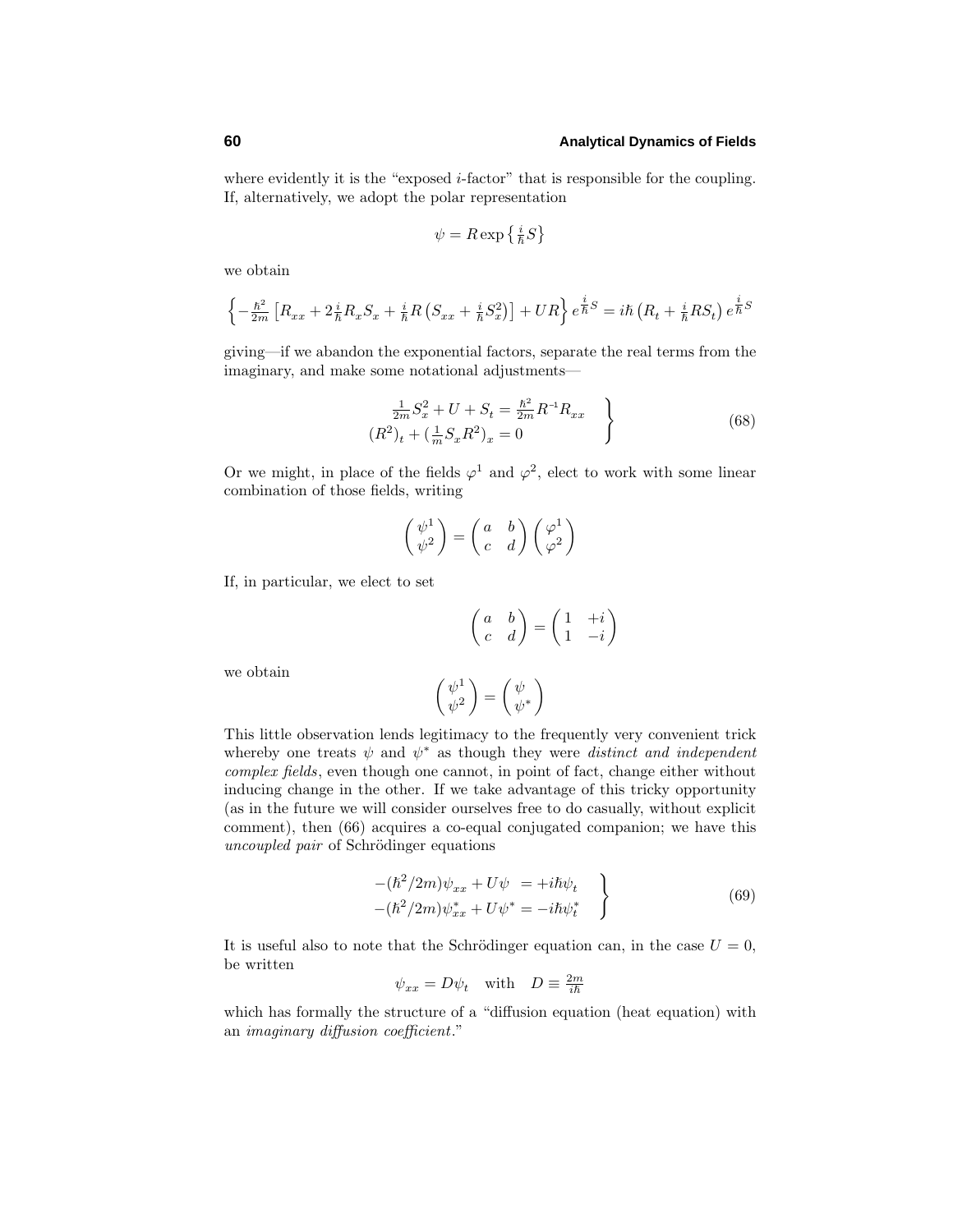## **Quantum mechanics as classical field theory 61**

The idea now—just crazy enough to be interesting—is to look upon (67), (68) and (69) as providing alternative representations of the field equations characteristic of a two-component classical (!) field theory. Semi-arbitrarily electing to work in language provided by the latter representation, we form

$$
G_1 \equiv (\hbar^2/2m)\psi_{xx} + i\hbar\psi_t - U\psi
$$
  
\n
$$
G_2 \equiv (\hbar^2/2m)\psi_{xx}^* - i\hbar\psi_t^* - U\psi^*
$$
\n(70)

and find it natural to ask: Does there exist a Lagrangian density  $\mathcal L$  such that

$$
G_1 = \left\{ \frac{\partial}{\partial t} \frac{\partial}{\partial \psi_t} + \frac{\partial}{\partial x} \frac{\partial}{\partial \psi_x} - \frac{\partial}{\partial \psi} \right\} \mathcal{L}
$$
  
\n
$$
G_2 = \left\{ \frac{\partial}{\partial t} \frac{\partial}{\partial \psi_t^*} + \frac{\partial}{\partial x} \frac{\partial}{\partial \psi_x^*} - \frac{\partial}{\partial \psi^*} \right\} \mathcal{L}
$$
\n(71)

It was to answer just such questions that the Helmholtz conditions (44) were devised. In the present context

$$
N \equiv
$$
 number of field components = 2

 $m \equiv$  number of spacetime dimensions = 2

so these are—rather soberingly— $3 + 6 + 1 = 10$  in number. I write them out:

$$
\frac{\partial G_1}{\partial \psi_{tt}^*} - \frac{\partial G_2}{\partial \psi_{tt}} = 0 \tag{72.1}
$$

$$
\frac{\partial G_1}{\partial \psi_{tx}^*} - \frac{\partial G_2}{\partial \psi_{tx}} = 0 \tag{72.2}
$$

$$
\frac{\partial G_1}{\partial \psi_{xx}^*} - \frac{\partial G_2}{\partial \psi_{xx}} = 0 \tag{72.3}
$$

$$
\frac{\partial G_1}{\partial \psi_t} + \frac{\partial G_1}{\partial \psi_t} = \frac{\partial}{\partial t} \left[ \frac{\partial G_1}{\partial \psi_{tt}} + \frac{\partial G_1}{\partial \psi_{tt}} \right] + \frac{\partial}{\partial x} \left[ \frac{\partial G_1}{\partial \psi_{xt}} + \frac{\partial G_1}{\partial \psi_{xt}} \right] \qquad (73.1)
$$
\n
$$
\frac{\partial G_1}{\partial \psi_t^*} + \frac{\partial G_2}{\partial \psi_t} = \frac{\partial}{\partial t} \left[ \frac{\partial G_1}{\partial \psi_{tt}^*} + \frac{\partial G_2}{\partial \psi_{tt}} \right] + \frac{\partial}{\partial x} \left[ \frac{\partial G_1}{\partial \psi_{xt}^*} + \frac{\partial G_2}{\partial \psi_{xt}} \right] \qquad (73.2)
$$
\n
$$
\frac{\partial G_2}{\partial \psi_t^*} + \frac{\partial G_2}{\partial \psi_t^*} = \frac{\partial}{\partial t} \left[ \frac{\partial G_2}{\partial \psi_{tt}^*} + \frac{\partial G_2}{\partial \psi_{tt}^*} \right] + \frac{\partial}{\partial x} \left[ \frac{\partial G_2}{\partial \psi_{xt}^*} + \frac{\partial G_2}{\partial \psi_{xt}} \right] \qquad (73.3)
$$
\n
$$
\frac{\partial G_1}{\partial \psi_x} + \frac{\partial G_1}{\partial \psi_x} = \frac{\partial}{\partial t} \left[ \frac{\partial G_1}{\partial \psi_{tx}} + \frac{\partial G_1}{\partial \psi_{tx}} \right] + \frac{\partial}{\partial x} \left[ \frac{\partial G_1}{\partial \psi_{xx}} + \frac{\partial G_1}{\partial \psi_{xx}} \right] \qquad (73.4)
$$
\n
$$
\frac{\partial G_1}{\partial \psi_x^*} + \frac{\partial G_2}{\partial \psi_x} = \frac{\partial}{\partial t} \left[ \frac{\partial G_1}{\partial \psi_{tx}^*} + \frac{\partial G_2}{\partial \psi_{tx}} \right] + \frac{\partial}{\partial x} \left[ \frac{\partial G_1}{\partial \psi_{xx}^*} + \frac{\partial G_2}{\partial \psi_{xx}} \right] \qquad (73.5)
$$
\n
$$
\frac{\partial G_2}{\partial \psi_x^*} + \frac{\partial G_2}{\partial \psi_x^
$$

$$
\frac{\partial G_1}{\partial \psi^*} - \frac{\partial G_2}{\partial \psi} = \frac{1}{2} \frac{\partial}{\partial t} \left[ \frac{\partial G_1}{\partial \psi_t^*} - \frac{\partial G_2}{\partial \psi_t} \right] + \frac{1}{2} \frac{\partial}{\partial x} \left[ \frac{\partial G_1}{\partial \psi_x^*} - \frac{\partial G_2}{\partial \psi_x} \right] \tag{74.1}
$$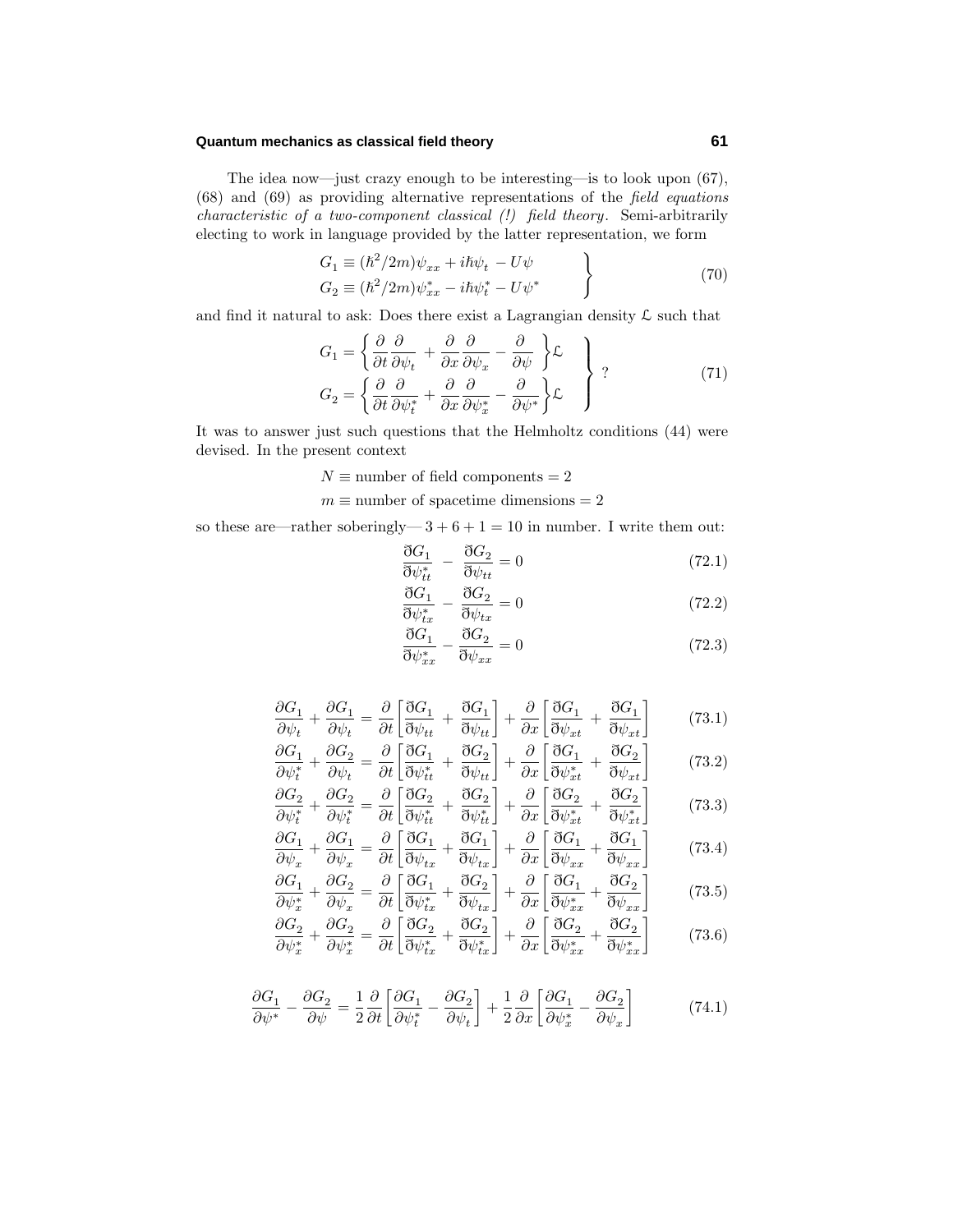Taking the  $G_1$  and  $G_2$  as our input, we find by quick calculation that eight of these ten conditions are satisfied—indeed, are trivially satisfied—but that  $(73.1)$  and  $(73.3)$  are not satisfied, for they entail the absurdity  $i\hbar = 0$ . We are, however, well aware (see again the discussion of this point on p. 34) that the Helmholtz test is (like computer software tends to be) utterly unforgiving of little misalignments of the input data. So enticed are we by the attractiveness of our paradoxical objective, and so encouraged by the knowledge that the closely related forward/backward diffusion equations can be made to pass the test, that we experiment a bit*...* and are led soon enough to interchange the definitions (70) of the functions *G*; we define

$$
G_2 \equiv (\hbar^2/2m)\psi_{xx} + i\hbar\psi_t - U\psi
$$
  
\n
$$
G_1 \equiv (\hbar^2/2m)\psi_{xx}^* - i\hbar\psi_t^* - U\psi^*
$$
\n(75)

and try again. A few seconds of work is sufficient to establish that the functions  $G_1$  and  $G_2$ —thus defined—do pass all parts of the Helmholtz test. Thus encouraged to think that it may be possible to write (71), we do a little inspired tinkering<sup>37</sup> and are led at length to an  $\mathcal L$  that works:

$$
\mathcal{L} = \frac{1}{2}i\hbar(\psi_t^* \psi - \psi^* \psi_t) + \frac{\hbar^2}{2m}\psi_x^* \psi_x + \psi^* U \psi \tag{76}
$$

The  $\mathcal{L}_{\text{Schrödinger}}$  of (76) possesses several striking and important properties to which I would like now to draw attention. It is, in the first place, manifestly real

$$
\mathcal{L}^* = \mathcal{L}
$$

and so also, therefore, is the associated action functional  $S_{\mathcal{R}}[\psi] = \int \mathcal{L} dx dt$ . This is gratifying, for in the contrary case we would have in hand a "multi-component Langrangian"  $\mathcal{L} = \mathcal{L}_1 + i\mathcal{L}_2$ , and so would have acquired an obligation to venture in to some highly non-standard formal territory.<sup>38</sup> We might also expect (for reasons basic to the theory of functions of several complex variables) to encounter difficulties in giving precise meaning to Hamilton's Principle  $\delta S = 0$ . Note also the "bilinear" structure of  $\mathcal{L}_{\text{Schrödinger}};$  it is (manifestly) linear in the variables  $\{\psi, \psi_x, \psi_t\}$  and linear also in the complex conjugates of those variables. Bilinearity accounts for the uncoupled linearity of the Schrödinger equation (69). We observe in passing that if we write  $\psi = \varphi^1 + i\varphi^2$  then

<sup>37</sup> In the real world of work-a-day physics one is well-advised to do one's "inspired tinkering" at the outset; i.e., to skip the Helmholtzian folderol, which I have written out only for didactic effect. Helmholtzian methods of greatest practical utility when used to establish the impossibility of casting the field equations of momentary interest in Lagrangian form; in such applications they alert one to the need to "do something heroic."

 $38$  See, in this connection, T. Morgan & D. Joseph, "Tensor Lagrangians and generalized conservation laws for free fields," Nuovo Cimento, **39**, 494 (1965) and the literature cited.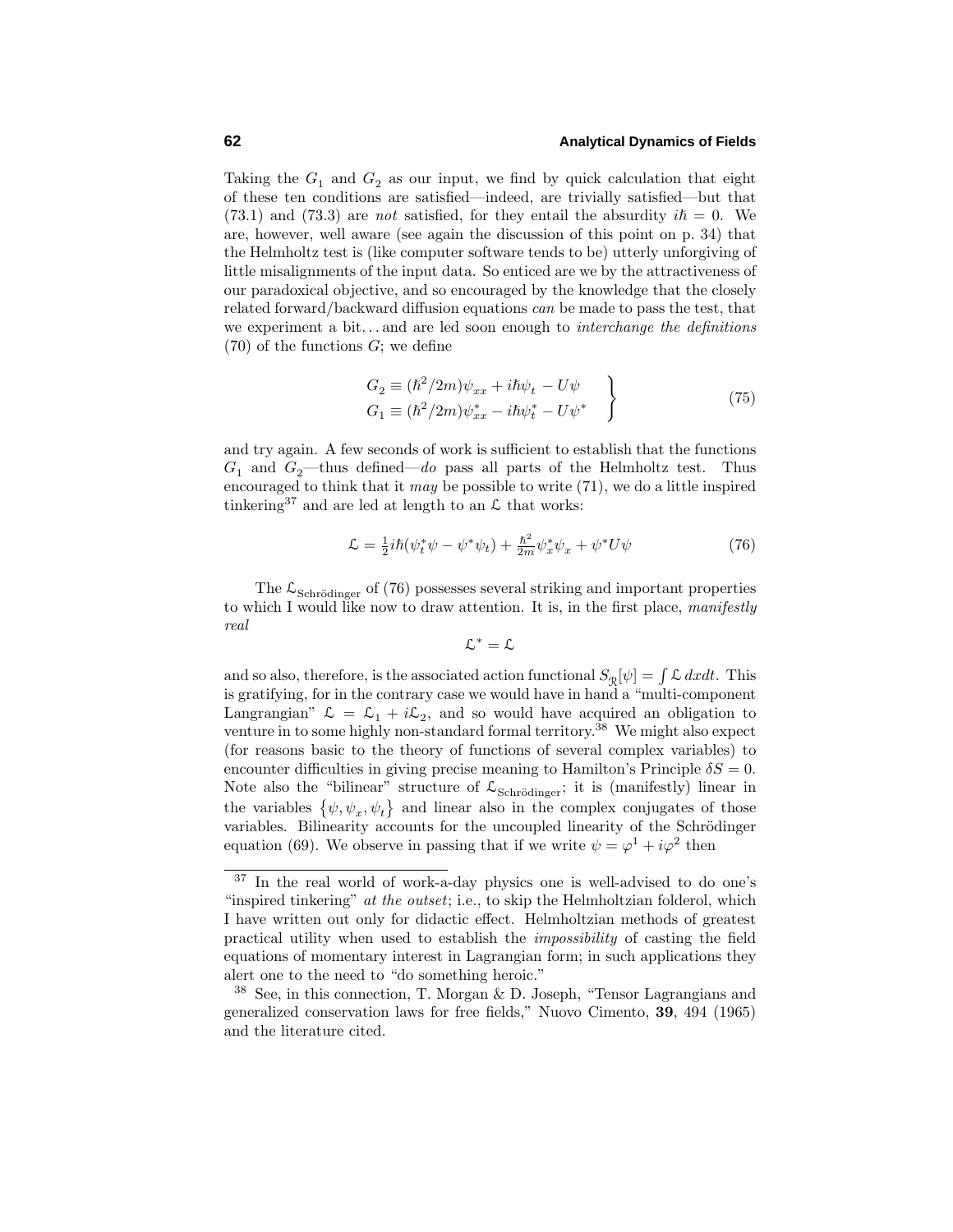### **Quantum mechanics as classical field theory 63**

$$
\mathcal{L} = \hbar(\varphi^1 \varphi_t^2 - \varphi_t^1 \varphi^2) + \frac{\hbar^2}{2m}(\varphi_x^1 \varphi_x^1 + \varphi_x^2 \varphi_x^2) + U(\varphi^1 \varphi^1 + \varphi^2 \varphi^2)
$$
(77)

while  $\psi = R \exp\left\{\frac{i}{\hbar}S\right\}$  gives

$$
\mathcal{L} = R^2 \left[ S_t + \frac{1}{2m} S_x^2 + U \right] + \frac{\hbar^2}{2m} R_x^2 \tag{78}
$$

and that the field-variable adjustments which achieve (77) and (78), while they preserve the reality of (76), do violence to its bilinearity. Commentary concerning what is, from some points of view, the most interesting feature of  $\mathcal{L}_{\text{Schrödinger}}$  (namely, that it has actually the status of a *meta*-Lagrangian) will, however, be reserved until the point at issue has been more carefully framed.

Schrödinger's Lagrangian (76) gives rise (by Noetherian analysis) to a stress-energy tensor the components of which can, by (34), be described

$$
S^{t}{}_{t} = \frac{\partial \mathcal{L}}{\partial \psi_{t}} \psi_{t} + \frac{\partial \mathcal{L}}{\partial \psi_{t}^{*}} \psi_{t}^{*} - \mathcal{L}
$$
  

$$
= -\frac{\hbar^{2}}{2m} \psi_{x}^{*} \psi_{x} - \psi^{*} U \psi
$$
 (79.1)

$$
S^x{}_t = \frac{\partial \mathcal{L}}{\partial \psi_x} \psi_t + \frac{\partial \mathcal{L}}{\partial \psi_x^*} \psi_t^*
$$

$$
= \frac{\hbar^2}{2m} (\psi_x^* \psi_t + \psi_t^* \psi_x)
$$
  

$$
S^t{}_x = \frac{\partial \mathcal{L}}{\partial \psi} \psi_x + \frac{\partial \mathcal{L}}{\partial \psi^*} \psi_x^*
$$
 (79.2)

$$
x = \frac{\partial \psi_t}{\partial t} \psi_x + \frac{\partial \psi_t}{\partial t} \psi_x
$$
  
=  $\frac{1}{2} i \hbar (\psi_x^* \psi - \psi^* \psi_x)$  (79.3)

$$
S^{x}{}_{x} = \frac{\partial \mathcal{L}}{\partial \psi_{x}} \psi_{x} + \frac{\partial \mathcal{L}}{\partial \psi_{x}^{*}} \psi_{x}^{*} - \mathcal{L}
$$
  
=  $-\frac{1}{2}i\hbar(\psi_{t}^{*}\psi - \psi^{*}\psi_{t}) + \frac{\hbar^{2}}{2m}\psi_{x}^{*}\psi_{x} - \psi^{*}U\psi$  (79.4)

By straightforward calculation (which draws critically upon the field equations  $(69)$ ; i.e., upon the Schrödinger equation and its conjugate) we find

$$
\partial_t S^t{}_t + \partial_x S^x{}_t = -\psi^* \frac{\partial U}{\partial t} \psi \tag{80.1}
$$

$$
\partial_t S^t{}_x + \partial_x S^x{}_x = -\psi^* \frac{\partial U}{\partial x} \psi \tag{80.2}
$$

These equations speak quite intelligibly to us (in language quite consistent with our Noetherian experience): the former says that

Energy will be conserved unless the *t*-dependence of *U* serves to break the time-translational invariance of the system,

while the latter says that

Momentum will be conserved unless the *x*-dependence of *U* serves to break the space-translational invariance of the system.

Of course, we do not expect momentum to be conserved in the presence of forces  $F = -\partial U/\partial x!$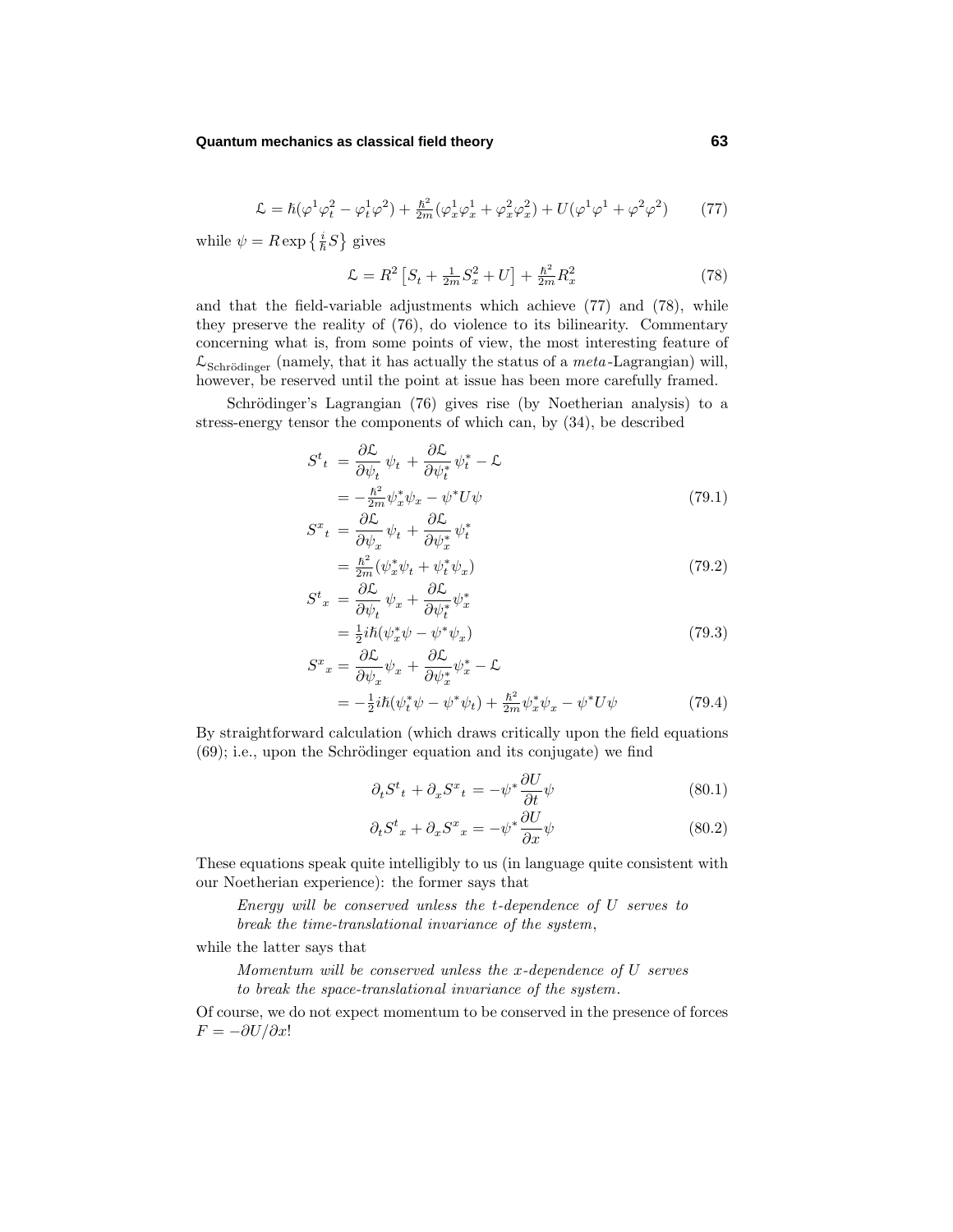Equations (80) are local statements, very much in the Lagrangian tradition of classical field theory (though we are at present doing the quantum mechanics of a particle!), and put us in position to state that the total energy of our field system—an "interesting quantity," whether conserved or not—can be described<sup>39</sup>

$$
E = \int (-S^t)_t dx
$$
  
= 
$$
\int \left\{ \frac{\hbar^2}{2m} \psi_x^* \psi_x + \psi^* U \psi \right\} dx
$$
  
= 
$$
\int \left\{ -\frac{\hbar^2}{2m} \psi^* \psi_{xx} + \psi^* U \psi \right\} dx
$$

where to achieve the final result I have integrated by parts and discarded the boundary term. Evidently we can, if we wish, write

$$
E = \int \psi^* \left\{ \frac{1}{2m} \left( \frac{\hbar}{i} \frac{\partial}{\partial x} \right)^2 + U \right\} \psi \, dx \tag{81}
$$

Similarly, the total momentum can be described

$$
p = \int S^t{}_x dx
$$
  
= 
$$
\int \frac{1}{2} i\hbar (\psi_x^* \psi - \psi^* \psi_x) dx
$$
  
= 
$$
-\int i\hbar (\psi^* \psi_x) dx
$$
  
= 
$$
\int \psi^* \left\{ \left( \frac{\hbar}{i} \frac{\partial}{\partial x} \right) \right\} \psi dx
$$
 (82)

Readers will not fail to notice that the expressions which stand on the right sides of equations (81) and (82) are precisely the expressions which in quantum mechanics are taken to describe  $\langle E \rangle_{\psi}$  and  $\langle p \rangle_{\psi}$ —the *expected values* of energy and momentum, given that the particle is in state  $\psi$ . As field theorists we are struck by the fact (which is for us as quantum mechanics already old news!) that (82) can be notated

$$
p = \int \psi^* \mathbf{p} \psi \, dx \quad \text{where } \mathbf{p} \text{ is the differential operator } \mathbf{p} \equiv \frac{\hbar}{i} \frac{\partial}{\partial x} \qquad (83)
$$

and that in this notation (81) becomes

$$
E = \int \psi^* \mathbf{H} \psi \, dx \quad \text{with} \quad \mathbf{H} \equiv \frac{1}{2m} \mathbf{p}^2 + U(\mathbf{x}) \tag{84}
$$

while  $(66)$ —the Schrödinger equation itself—becomes

$$
\mathbf{H}\psi = i\hbar\psi_t
$$

<sup>39</sup> I exercise here my freedom to introduce a minus sign in order to achieve consistency with notationial and interpretive orthodoxies later on.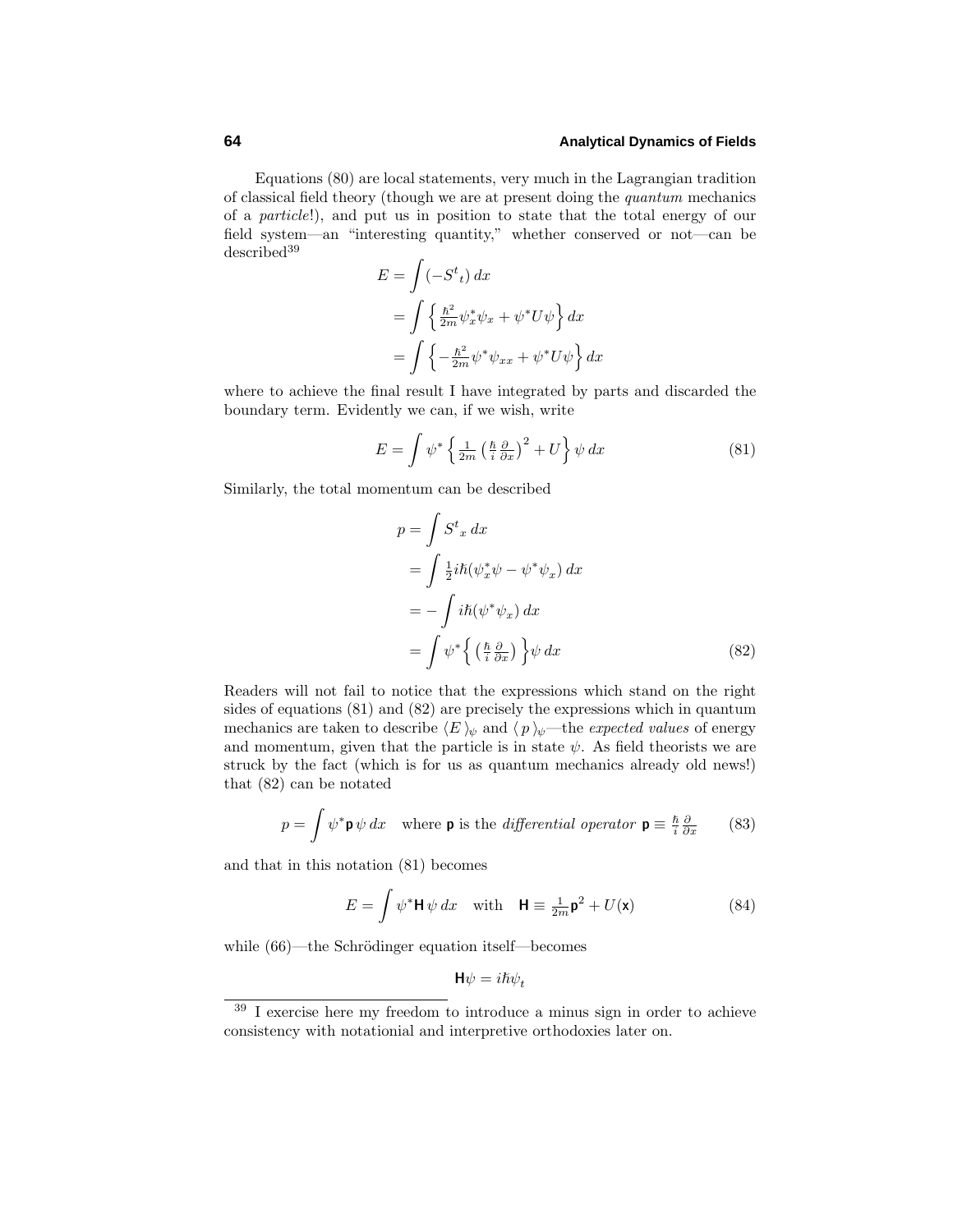## **Quantum mechanics as classical field theory 65**

The point I have been trying in recent remarks to illustrate is this: if one looks upon the Schrödinger equation with the eyes of a classical field theorist, then one is led naturally/spontaneously to the "quantization procedure"

$$
p \longrightarrow \mathbf{p} = \frac{\hbar}{i} \frac{\partial}{\partial x}
$$

$$
x \longrightarrow \mathbf{x} = x
$$

and to the formulae (such, for example, as (83) and (84)) most characteristic of the quantum theory of particulate motion.

From the (previously noted) bilinear reality of  $(76)$  it follows that  $\mathcal L$ —whence also  $S = \int \mathcal{L} dx$  —is invariant under "phase transformations" of the form

$$
\begin{aligned}\n\psi &\longrightarrow e^{+i\omega}\psi \\
\psi^* &\longrightarrow e^{-i\omega}\psi^*\n\end{aligned}\n\qquad (85.1)
$$

and therefore (we note in passing) that (77) is invariant under

$$
\begin{aligned}\n\varphi^1 &\longrightarrow \varphi^1 \cos \omega - \varphi^2 \sin \omega \\
\varphi^2 &\longrightarrow \varphi^1 \sin \omega + \varphi^2 \cos \omega\n\end{aligned}
$$
\n(85.2)

and (78) invariant under

$$
\begin{array}{c}\nR \longrightarrow R \\
S \longrightarrow S + \hbar \omega\n\end{array} \qquad (85.3)
$$

To describe an infinitesimal phase transformation we write

$$
\begin{array}{ccc}\nt & \longrightarrow t & +\delta_{\omega}t & \text{with} & \delta_{\omega}t = 0 \cdot \delta \omega \\
x & \longrightarrow x & +\delta_{\omega}x & \text{with} & \delta_{\omega}x = 0 \cdot \delta \omega \\
\psi & \longrightarrow \psi & +\delta_{\omega}\psi & \text{with} & \delta_{\omega}\psi = +i\psi \cdot \delta \omega \\
\psi^* & \longrightarrow \psi^* + \delta_{\omega}\psi^* & \text{with} & \delta_{\omega}\psi^* = -i\psi^* \cdot \delta \omega\n\end{array}
$$
\n(86)

We have encountered here our first example of a purely "internal symmetry" of a multi-component field system; the fields are "folding among themselves," but nothing else is going on. The field variations derive (in the language of p. 24) entirely from "variation of functional form," and not at all from "variation of argument." To the extent that we find (84) an "interesting map" we should, according to Noether, have interest in the current whose components can, by (29), be described

$$
P^{t} = \frac{\partial \mathcal{L}}{\partial \psi_{t}} (i\psi) + \frac{\partial \mathcal{L}}{\partial \psi_{t}^{*}} (-i\psi^{*})
$$
  
=  $\hbar \cdot \psi^{*} \psi$  (87.1)

$$
P^x = \frac{\partial \mathcal{L}}{\partial \psi_x}(i\psi) + \frac{\partial \mathcal{L}}{\partial \psi_x^*}(-i\psi^*)
$$
  
=  $\hbar \cdot i \frac{\hbar}{2m} (\psi_x^* \psi - \psi^* \psi_x)$  (87.2)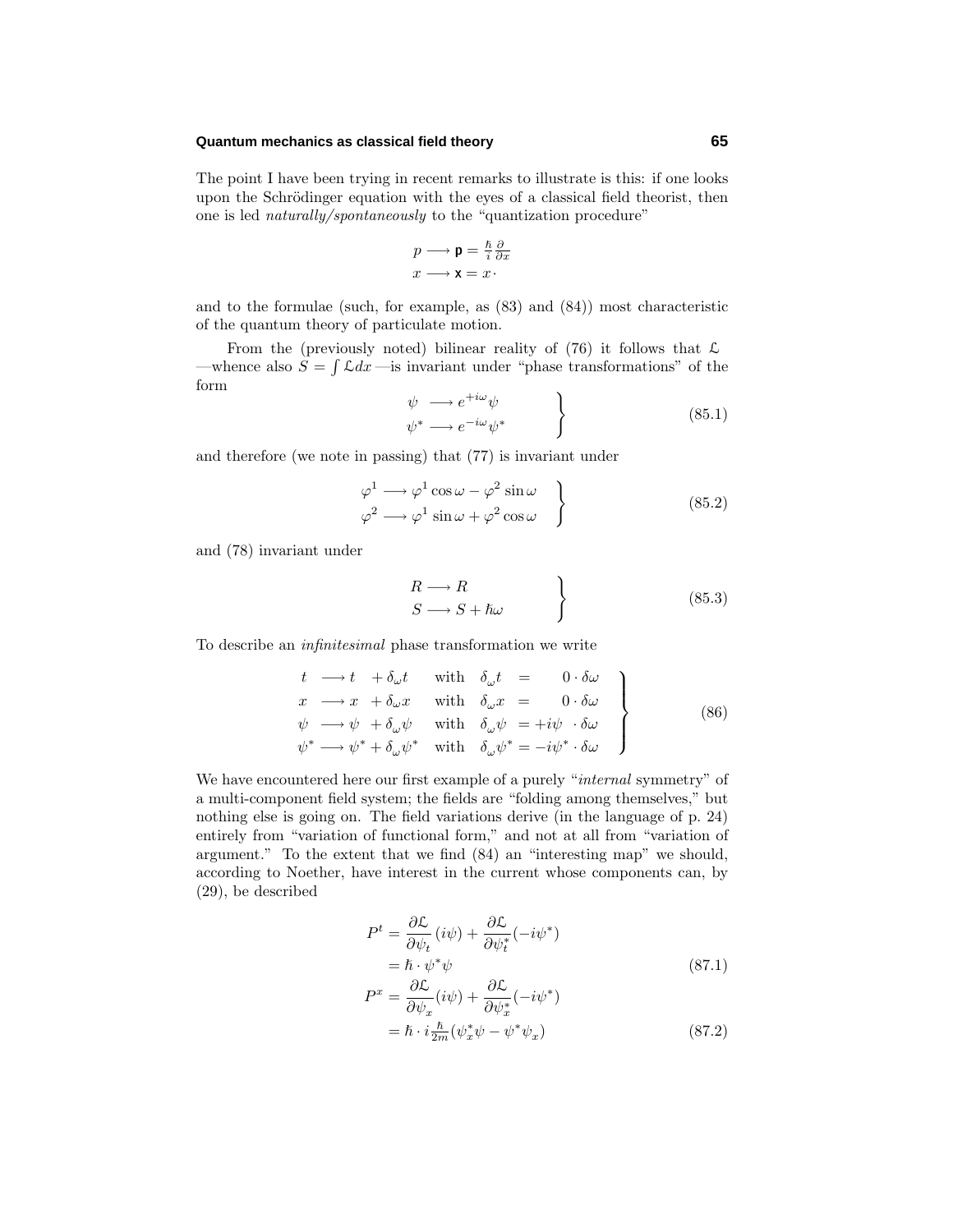and we should not be surprised to discover that (in consequence of the field equations)

$$
\partial_t P^t + \partial_x P^x = 0
$$

The global formulation of this local conservation law reads

$$
\int \psi^* \psi \, dx = \text{constant of the field motion} \tag{89}
$$

This result acquires interest from several distinct considerations. It shows, in the first place, that no risk of inconsistency was incurred when, at (65), we imposed the normalization condition  $\int \psi^* \psi \, dx = 1$ . While (89) speaks to our physical intuitions (as historically it spoke in 1925 to Schrödinger himself) of the conservation of some kind of "charge," it does not carry within it any hint of anything having to do with a "statistical interpretation of the wave function." It permits—but certainly does not force—us to write (with Born,  $1926$ )

"probability density" = 
$$
\psi^* \psi
$$
  
=  $\varphi^1 \varphi^1 + \varphi^2 \varphi^2$   
=  $R^2$  (90.1)

or (collaterally)

"probability current" = 
$$
i\frac{\hbar}{2m}(\psi_x^*\psi - \psi^*\psi_x)
$$
 (90.2)  
\n=  $m$  \n-momentum density  
\n=  $\frac{\hbar}{m}(\varphi_x^2\varphi^1 - \varphi^2\varphi_x^1)$   
\n=  $\frac{1}{m}S_xR^2$ 

We are in position now to notice, by the way, that the conservation theorem

$$
\frac{\partial}{\partial t}(\text{probability density}) + \frac{\partial}{\partial x}(\text{probability current}) = 0 \tag{91}
$$

lends direct physical significance to the  $2<sup>nd</sup>$  of the "polar Schrödinger equations" (68). It is, finally, of deep interest (and a harbinger of beautiful things to come) that (91) is attributed within the field-theoretic formulation of quantum mechanics to an *internal symmetry* of the theory.

The quantum theory of a particle is (at least as standardly formulated) so profoundly "Hamiltonian" in spirit that we, as field theorists, find it natural to ask: Do the field equations admit of Hamiltonian formulation within  $\mathcal{H}^t$ ? within  $\mathcal{H}^x$ ? Working first within  $\mathcal{H}^t$ , we look to (76) and obtain

> momentum conjugate to  $\psi = -\frac{1}{2}i\hbar\psi^*$ momentum conjugate to  $\psi^* = +\frac{1}{2}i\hbar\psi$

Evidently

$$
\mathcal{L} \xrightarrow{\hspace{0.5cm}} \mathcal{H}
$$
 Legendre transformation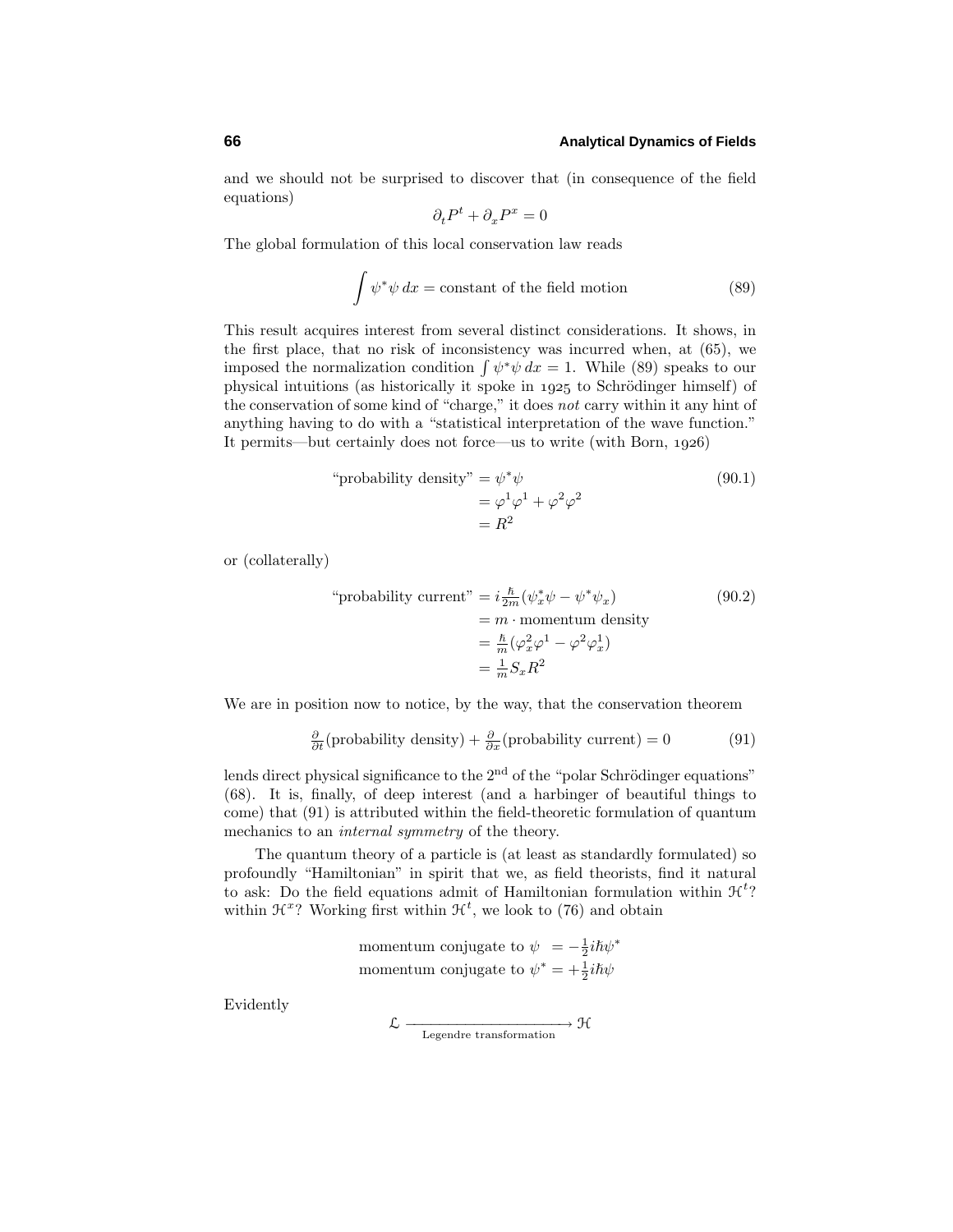## **Quantum mechanics as classical field theory 67**

is not possible, for reasons of precisely the sort discussed already on p. 57. Nor do the variant Lagrangians (77) and (78) afford, in this regard, any advantages. But*...*suppose we write

$$
\pi = \text{momentum conjugate to } \psi = -\frac{1}{2}i\hbar\psi^* \tag{92}
$$

—which is to make of  $\psi^*$  a field "conjugate" to  $\psi$  in quite a novel sense and construe (76) to have the character of a meta-Lagrangian, writing (after multiplication by an inconsequential  $\frac{1}{2}$ )

$$
\mathbf{\mathcal{L}} = \frac{1}{2} (\pi \psi_t - \pi_t \psi) + \frac{i}{\hbar} (\frac{\hbar^2}{2m} \pi_x \psi_x + \pi U \psi)
$$
(93)

Certainly this meta-Lagrangian works, in the easily confirmed sense that

$$
\frac{\partial}{\partial t} \frac{\partial \mathcal{L}}{\partial \pi_t} + \frac{\partial}{\partial x} \frac{\partial \mathcal{L}}{\partial \pi_x} - \frac{\partial \mathcal{L}}{\partial \pi} = 0
$$

$$
\frac{\partial}{\partial t} \frac{\partial \mathcal{L}}{\partial \psi_t} + \frac{\partial}{\partial x} \frac{\partial \mathcal{L}}{\partial \psi_x} - \frac{\partial \mathcal{L}}{\partial \psi} = 0
$$

do reproduce the Schrödinger equations  $(69)$ , which we would now notate

$$
-\frac{\hbar^2}{2m}\psi_{xx} + U\psi = +i\hbar\psi_t
$$
  

$$
-\frac{\hbar^2}{2m}\pi_{xx} + U\pi = -i\hbar\pi_t
$$
 (94)

Comparison of (93) with (63)—which it so closely resembles—leads us to define

$$
\mathcal{H}(\pi,\psi) \equiv -\frac{i}{\hbar} \left( \frac{\hbar^2}{2m} \pi_x \psi_x + \pi U \psi \right) \tag{95}
$$

and to observe that the implied canonical field equations

$$
\psi_t = + \left\{ \frac{\partial}{\partial \pi} - \frac{\partial}{\partial x} \frac{\partial}{\partial \pi_x} \right\} \mathcal{H} = -\frac{i}{\hbar} (U\psi - \frac{\hbar^2}{2m} \psi_{xx})
$$
\n
$$
\pi_t = - \left\{ \frac{\partial}{\partial \psi} - \frac{\partial}{\partial x} \frac{\partial}{\partial \psi_x} \right\} \mathcal{H} = +\frac{i}{\hbar} (U\pi - \frac{\hbar^2}{2m} \pi_{xx})
$$
\n(96)

again reproduce the Schrödinger equations  $(94)$ . So quantum mechanics does, within  $\mathcal{H}^t$ , admit of formulation as a Hamiltonian field theory. Note, however, that the Hamiltonian (95) is "free-standing" in the sense that it does not admit of

$$
\mathcal{L} \longleftarrow{\textcolor{red}{\sum_{\textcolor{blue}{\small{\textbf{Legendre transformation}}}}}} \mathcal{H}
$$

What we took at (76) to be a description of  $\mathcal{L}_{\text{Schrödinger}}$  was, we now see, actually a deceptively notated description of the meta-Lagrangian  $\mathcal{L}_{\text{Schrödinger}}$ .

Within Hamiltonian formalism we attribute the occurance of conservation laws to the special properties acquired by certain Poisson brackets. For example, we might notice that

"probability density"  $\equiv \psi^* \psi = 2 \frac{i}{\hbar} \cdot \pi \psi$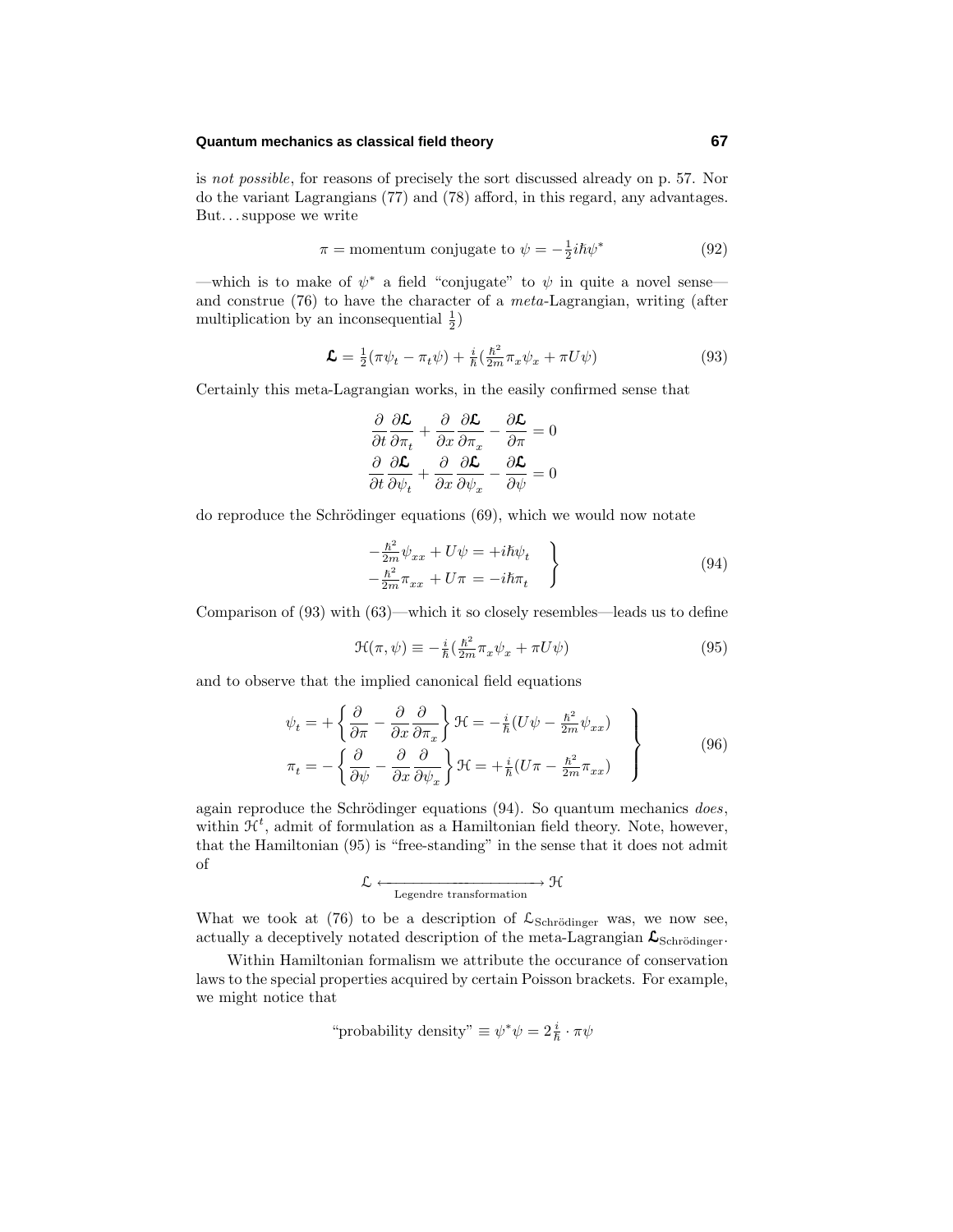and compute

$$
[\pi\psi, \mathcal{H}] = \left\{ \frac{\partial \mathcal{R}}{\partial \psi} - \frac{\partial}{\partial x} \frac{\partial \mathcal{R}}{\partial \psi_x} \right\} \left\{ \frac{\partial \mathcal{H}}{\partial \pi} - \frac{\partial}{\partial x} \frac{\partial \mathcal{H}}{\partial \pi_x} \right\} - \left\{ \frac{\partial \mathcal{H}}{\partial \psi} - \frac{\partial}{\partial x} \frac{\partial \mathcal{H}}{\partial \psi_x} \right\} \left\{ \frac{\partial \mathcal{R}}{\partial \pi} - \frac{\partial}{\partial x} \frac{\partial \mathcal{R}}{\partial \pi_x} \right\} \quad \text{with } \mathcal{R} \equiv \pi\psi = -\frac{i}{\hbar} \left\{ \pi \left( U\psi - \frac{\hbar^2}{2m} \psi_{xx} \right) - \left( \pi U - \frac{\hbar^2}{2m} \pi_{xx} \right) \psi \right\} = -\frac{i}{\hbar} \frac{\hbar^2}{2m} (\pi_{xx}\psi - \pi \psi_{xx}) = -\frac{\partial}{\partial x} \left\{ i \frac{\hbar}{2m} (\pi_x \psi - \pi \psi_x) \right\}
$$
(97)

Therefore (discarding a boundary term)  $\frac{\partial}{\partial t} \int \pi \psi \, dx = 0$ , which is the upshot of (89). We note that the expression interior to the final braces is proportional to "probability current," as described in (90.1). And that if we bring the equations of motion (94) to the braces in the second equation we obtain  $[\pi\psi, \mathcal{H}] = (\pi\psi)_t$ ; we have in fact obtained by Hamiltonian means an equation which differs from (91) only by an overall factor.

The discovery that the Lagrangian  $\mathcal{L}_{\text{Schrödinger}}$  is (at least within  $\mathcal{H}^t$ ) more properly construed to be a meta-Lagrangian carries within it the seed of a very important lesson. For it means that when we successfully (and quite informatively) brought Noetherian methods to bear upon  $\mathcal{L}_{Schrödinger}$  we were actually bringing those methods to bear upon a meta-Lagrangian, and that's a much more general object; the arguments of a meta-Lagrangian range not on configuration space but on phase space (which accounts for the fact that such objects are most commonly encountered in connection with the theory of canonical transformations). By (unwittingly) transposing Noether's line of argument from Lagrangian physics to meta-Lagrangian physics we have in effect created a vast generalization of Noether's method, as standardly conceived. And since (if I may lapse for a moment into the simpler language of particle mechanics)

$$
\mathbf{L}(\dot{p}, \dot{q}, p, q) = \frac{1}{2}(p\dot{q} - \dot{p}q) - H(p, q)
$$

exists independently of whether or not  $H(p,q)$  happens to be "free-standing" (even, that is to say, when an associated  $L(\dot{q}, q)$  cannot be constructed), we have in fact resolved the problem which (at the bottom of p. 57) we have described as an "invitation to invention."

We have been witnesses to a conversation between classical field theory and quantum mechanics that seemed a moment ago to be at the point of wrapping up, to the satisfaction of all participants*...* but which now takes a new turn. For suppose we elect to work (not, as above, within  $\mathcal{H}^t$  but) within  $\mathcal{H}^x$ . We look back again to (76) and obtain

$$
\pi \equiv \text{momentum conjugate to } \psi = \frac{\hbar^2}{2m} \psi_x^* \tag{98.1}
$$

$$
\pi^* \equiv \text{momentum conjugate to } \psi^* = \frac{\hbar^2}{2m} \psi_x \tag{98.2}
$$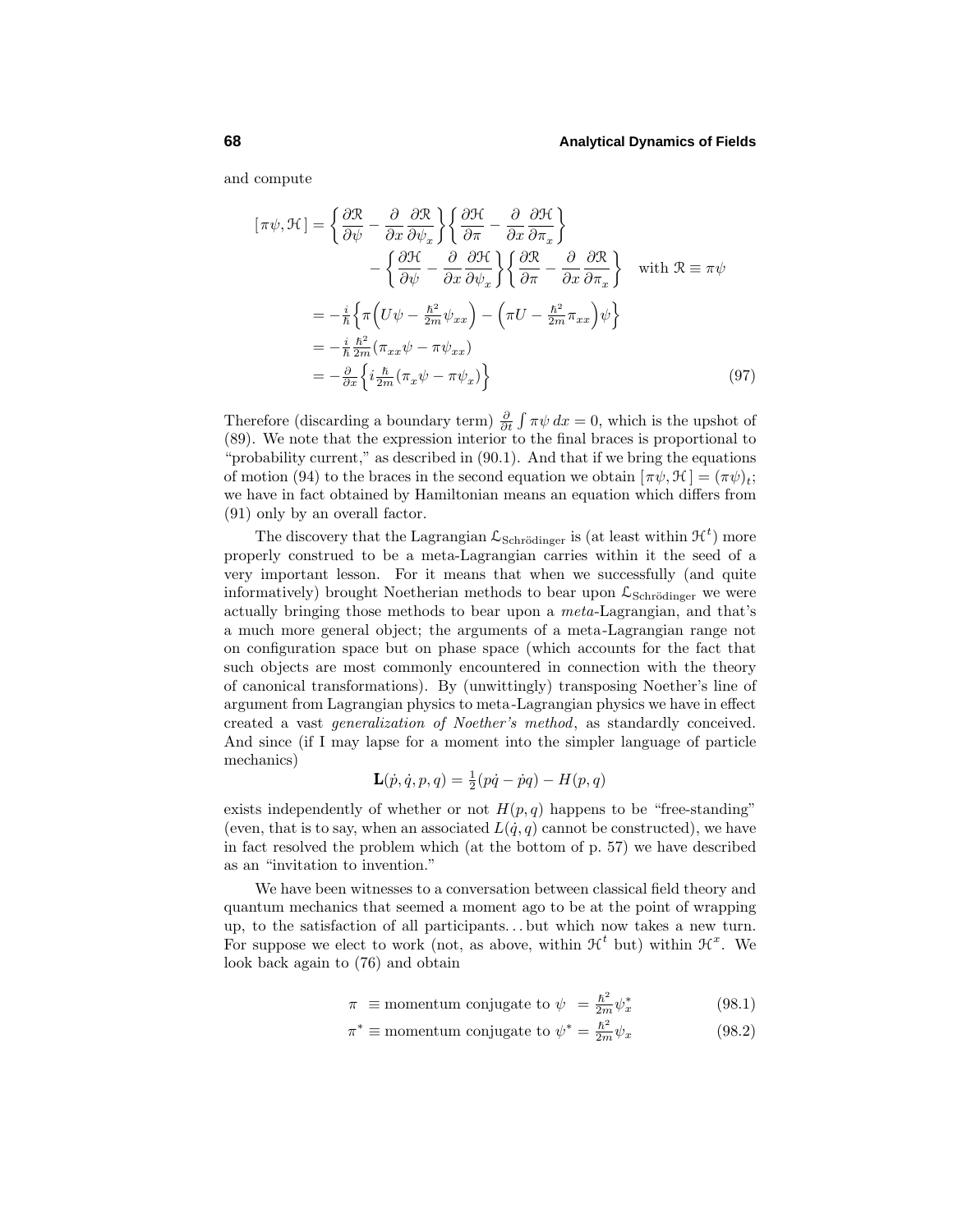### **Quantum mechanics as classical field theory 69**

and observe that it now *is* possible to proceed

$$
\mathcal{L} \xrightarrow{\hspace{0.5cm}} \mathcal{H}
$$
 Legendre transformation

We write

$$
\begin{split} \mathcal{H} &= \pi \psi_x + \pi^* \psi^*_x - \mathcal{L} \\ &= \pi \psi_x + \pi^* \psi^*_x - \tfrac{1}{2} i \hbar (\psi^*_t \psi - \psi^* \psi_t) - \tfrac{\hbar^2}{2m} \psi^*_x \psi_x - \psi^* U \psi \end{split}
$$

and by substitutions  $\psi_x \longrightarrow \frac{2m}{\hbar^2} \pi^*$  and  $\psi_x^* \longrightarrow \frac{2m}{\hbar^2} \pi$  obtain

$$
\mathcal{H} = \mathcal{H}(\pi, \pi^*, \psi, \psi^*)
$$
  
=  $\frac{2m}{\hbar^2} \pi^* \pi - \psi^* U \psi - \frac{1}{2} i \hbar (\psi_t^* \psi - \psi^* \psi_t)$  (99)

The canonical field equations are now four in number:

$$
\psi_x = +\left\{\frac{\partial}{\partial \pi} - \frac{\partial}{\partial t} \frac{\partial}{\partial \pi_t} \right\} \mathcal{H} = \frac{2m}{\hbar^2} \pi^*
$$
\n(100.1)

$$
\pi_x = -\left\{\frac{\partial}{\partial \psi} - \frac{\partial}{\partial t} \frac{\partial}{\partial \psi_t} \right\} \mathcal{H} = U\psi^* + i\hbar \psi_t^* \tag{100.2}
$$

$$
\psi_x^* = + \left\{ \frac{\partial}{\partial \pi^*} - \frac{\partial}{\partial t} \frac{\partial}{\partial \pi_t^*} \right\} \mathcal{H} = \frac{2m}{\hbar^2} \pi \tag{100.3}
$$

$$
\pi_x^* = -\left\{\frac{\partial}{\partial \psi^*} - \frac{\partial}{\partial t} \frac{\partial}{\partial \psi_t^*}\right\} \mathcal{H} = U\psi - i\hbar \psi_t \tag{100.4}
$$

The first and third of these equations give back  $(98)$ . The 1<sup>st</sup> order canonical equations collectively reproduce precisely the  $2<sup>nd</sup>$  order Schrödinger equations (94). It should be noticed that when we shift from one variant of Hamiltonian formalism to another we find ourselves writing equations that are superficially identical, but which carry quite distinct meanings, with the result that the associated calculations which can sometimes feel radially different. For example, to account for "probability conservation" (89) within  $\mathcal{H}^x$  we compute

$$
[\psi^*\psi, \mathcal{H}] = \begin{cases} \frac{\partial \mathcal{R}}{\partial \psi} - \frac{\partial}{\partial t} \frac{\partial \mathcal{R}}{\partial \psi_t} \end{cases} \begin{cases} \frac{\partial \mathcal{H}}{\partial \pi} - \frac{\partial}{\partial t} \frac{\partial \mathcal{H}}{\partial \pi_t} \end{cases}
$$

$$
+ \begin{cases} \frac{\partial \mathcal{R}}{\partial \psi^*} - \frac{\partial}{\partial t} \frac{\partial \mathcal{R}}{\partial \psi_t^*} \end{cases} \begin{cases} \frac{\partial \mathcal{H}}{\partial \pi^*} - \frac{\partial}{\partial t} \frac{\partial \mathcal{H}}{\partial \pi_t^*} \end{cases}
$$

$$
- \begin{cases} \frac{\partial \mathcal{H}}{\partial \psi} - \frac{\partial}{\partial t} \frac{\partial \mathcal{H}}{\partial \psi_t} \end{cases} \begin{cases} \frac{\partial \mathcal{R}}{\partial \pi} - \frac{\partial}{\partial t} \frac{\partial \mathcal{R}}{\partial \pi_t} \end{cases}
$$

$$
- \begin{cases} \frac{\partial \mathcal{H}}{\partial \psi^*} - \frac{\partial}{\partial t} \frac{\partial \mathcal{H}}{\partial \psi_t^*} \end{cases} \begin{cases} \frac{\partial \mathcal{R}}{\partial \pi^*} - \frac{\partial}{\partial t} \frac{\partial \mathcal{R}}{\partial \pi_t^*} \end{cases} \text{ with } \mathcal{R} \equiv \psi^*\psi
$$

$$
= \psi^* \frac{\hbar^2}{2m} \pi^* + \psi \frac{\hbar^2}{2m} \pi
$$

which by  $(100.1)$  and  $(100.3)$  can be written

$$
= \frac{\partial}{\partial x} (\psi^* \psi)
$$

This is interesting information, but does not have the form  $\frac{\partial}{\partial t}$  (something) which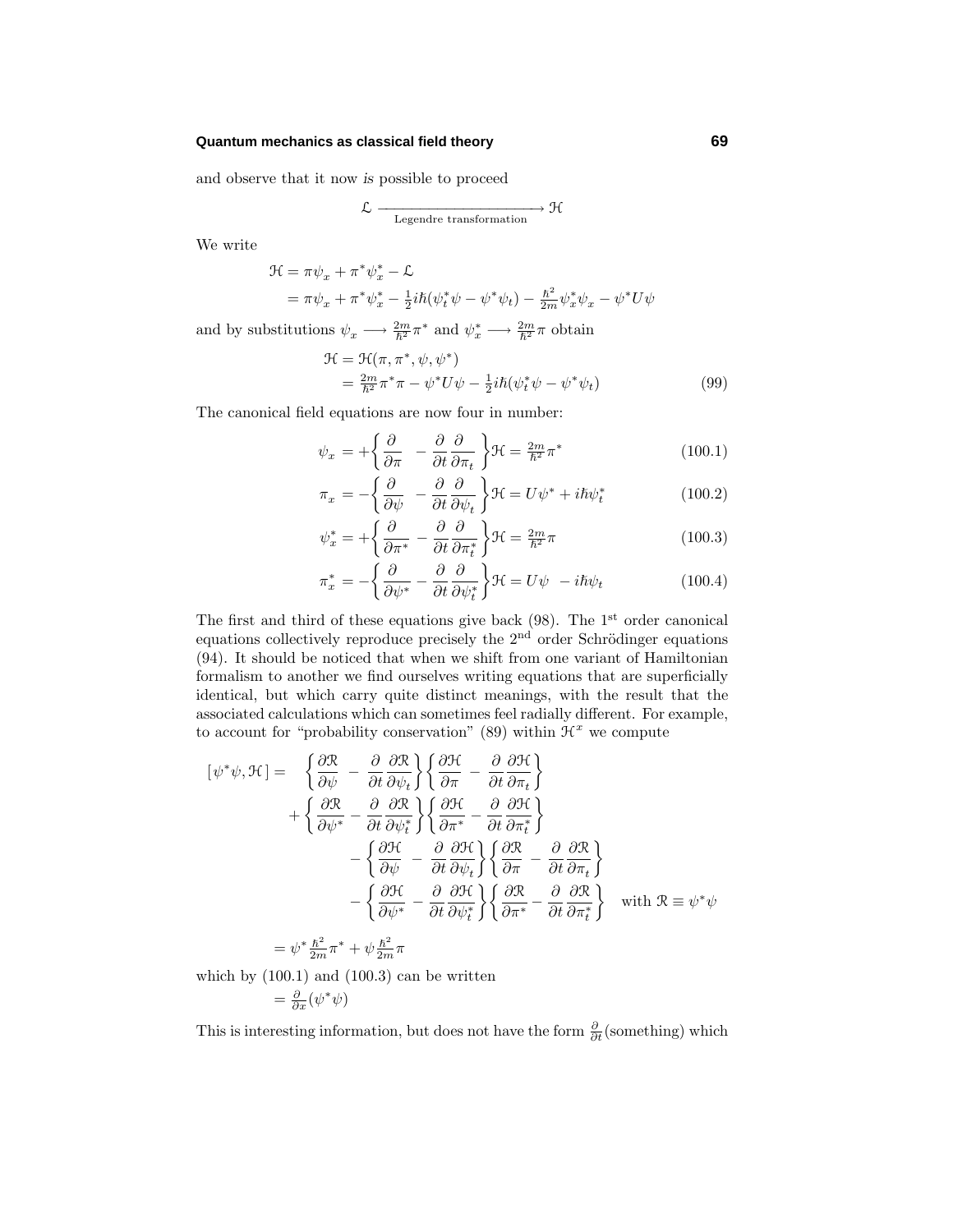is essential to the establishment of global conservation theorems within the  $\mathcal{H}^x$ formalism. But of course! When the Lagrange formalism supplies  $\frac{\partial}{\partial t} \rho + \nabla \cdot \mathbf{J} = 0$ we look within  $\mathcal{H}^t$  to  $[\rho, \mathcal{H}]$ , but within  $\mathcal{H}^x$  should look to the *x*-component of  $[J, \mathcal{H}]$ . Now

*x*-component of "probability current" =  $i\frac{\hbar^2}{2m}(\psi_x^*\psi - \psi_x\psi^*)$ 

according to (90.2), so drawing upon (98) we have

$$
= \frac{i}{\hbar}(\pi\psi - \pi^*\psi^*)
$$

and by quick computation obtain

[*x*-component of "probability current", 
$$
\mathcal{H}
$$
] =  $-\frac{\partial}{\partial t}(\psi^*\psi)$  (101)

which has precisely the anticipated form. The computational experience which led us to (101) is vividly distinct from that which led us to (97). Similarly distinct—see again FIGURE 8—are the meanings of the conservation theorems thus achieved. For while (97) refers to the invariance of data written onto *t*-sections in spacetime (and is therefore a "conservation theorem" in the familiar sense), (101) refers to the invariance of (other) data written onto *x*-sections.

A few comments before I bring this discussion to a close: I begin by drawing attention to the familiar fact that quantum theory is a wonderfully abstract physical theory; only by abandoning some of that abstraction do we find ourselves working in the "Schrödinger picture"

$$
H|\psi\rangle=i\hbar\frac{\partial}{\partial t}|\psi\rangle
$$

and only by further arbitrary acts—for example, by electing to work in the *x*-representation

$$
\psi(x) = \langle x | \psi \rangle
$$

or perhaps in the associated "Wigner representation"<sup>40</sup>

$$
P_{\psi}(p, x) = \frac{2}{h} \int \psi^*(x + \xi) e^{2\frac{i}{h}p\xi} \psi(x - \xi) d\xi
$$

—does quantum mechanics acquire the status of a field theory. It seems to me unreasonable—unacceptable—that classical field theory should be able to "see," and to comment usefully upon, quantum mechanics only when the latter subject is suitably costumed; if classical field theory has things to say about quantum mechanics, it should be able to say them about "naked" quantum mechanics. The patient-analyst roles have at this point been reversed; quantum mechanics is telling us that to understand her we should first attend to the improvement of classical field theory, at least as it relates to linear systems, and (if I read her correctly) that we should attend in particular to the canonical transform

 $40$  See QUANTUM MECHANICS (1967), Chapter III, pp. 99 et seq.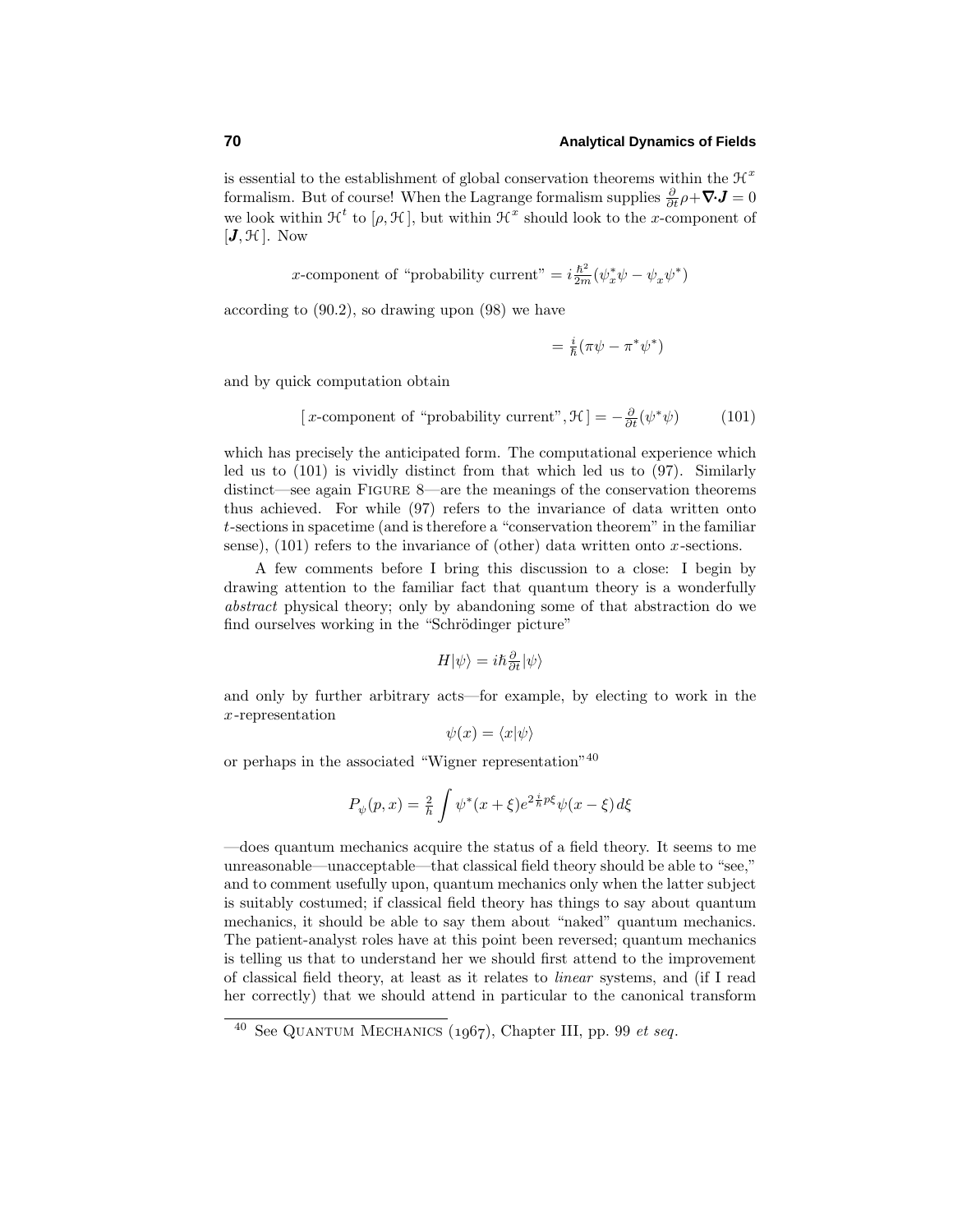## **Hamilton-Jacobi theory as classical field theory 71**

aspects of classical field theory. For it is by transformation theory that we learn to look beyond the representations of things to the structural essentials of things-in-themselves.<sup>41</sup>

Our quantum experience has—relatedly, I think—also alerted us to the richness of the interconnections amongst the Lagrangian, Hamiltonian and meta-Lagrangian modes of conceptualizing the dynamics of specific classical field systems. Recall the pattern of that experience: we started with the  $\mathcal L$  of (76) and found that

$$
\mathcal{L} \longrightarrow \begin{cases} \mathcal{H}^t & \text{is not possible, while} \\ \mathcal{H}^x & \text{is possible} \end{cases}
$$

We noticed that a Hamiltonian quantum mechanics of type  $\mathcal{H}^t$  did, however, become possible if  $\mathcal L$  were assigned the meaning of a meta-Lagrangian  $\mathcal L$ ; we then obtained this "folliation" of the initial Lagrangian theory:



where

$$
\tilde{\mathbf{L}} = \pi \psi_x + \pi^* \psi_x^* - \left\{ \frac{2m}{\hbar^2} \pi^* \pi - \psi^* U \psi - \frac{1}{2} i \hbar (\psi_t^* \psi - \psi^* \psi_t) \right\}
$$

While the phase space associated with the  $\mathcal{H}^t$  formalism is 2-dimensional, that associated with the  $\mathcal{H}^x$  formalism is 4-dimensional, and might before be expected to support a richer population of symmetry relations; those we might expect to expose (pursuant to a point developed on p. 68) by bringing Noetherian methods to bear on  $\hat{\mathcal{L}}$ .

**Classical field theory of the Hamilton-Jacobi equation.** Schrödinger, as is well known, was led to the equation which bears his name by an avowedly analogical procedure: building upon speculation  $(1923)$  of DeBroglie ("the mechanics of particles is in some respects wave-like"), who was himself inspired by Einstein's demonstration (1905) that "the mechanics of electromagnetic radiation is in some respects particle-like," Schrödinger sought (in his phrase) to "complete" the optico-mechanical analogy"



<sup>&</sup>lt;sup>41</sup> It was, in fact, precisely thus that quantum mechanics itself *acquired* its abstract identity; see M. Jammer, THE CONCEPTUAL DEVELOPMENT OF QUANTUM MECHANICS (1966)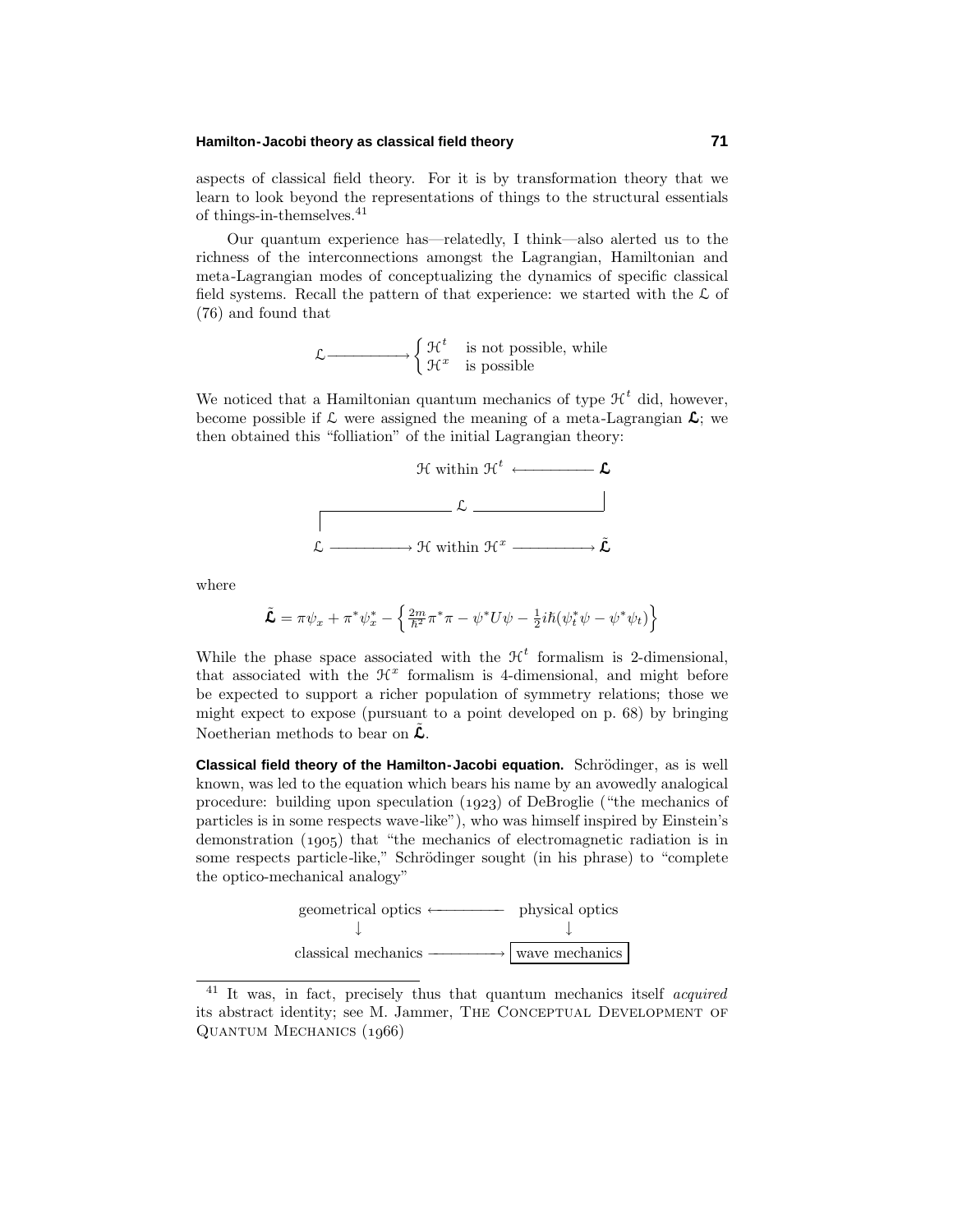That geometrical optics (the optics of "rays"—a subject implicit in the variational principle of Fermat) and classical mechanics (which addresses the design of the "trajectories" temporally traced by mass points, and is implicit in the variational principle of Lagrange) are homologous structures had been established already by Hamilton, nearly a century before  $(1830-1834)$ , and rediscovered by Bruns.<sup>42</sup> The idea that geometrical optics is an artifact of an underlying theory of "optical waves"—and becomes available only in a certain approximation43—is, of course, so ancient that Newton was at pains to "refute" it, and by the last third of the  $19<sup>th</sup>$  Century had been brought to a high state of development; Fresnel, Helmholtz, Kirchhoff and others—working in pursuit of an idea original to  $Huygens^{44}$ —had erected a "physical optics" in which a "wave equation" was the fundamental analytical device, and diffraction, superposition (linearity), interference and polarization were among the most characteristic phenomenological manifestations. In the early 1920's—immediately prior to Schrödinger's involvement—it had become evident that those same phenomena are manifest in the mechanics of small particles. When Schrödinger sought to account for this development by "completion of the optico-mechanical analogy" his more precise objective was to devise a "wave mechanics" which stands to Hamiltonian mechanics (Hamilton-Jacobi theory) as physical optics stands to Hamiltonian optics; it was to the most rarified (and—then as now—least widely

Hamiltonian optics ←→ Hamiltonian mechanics

<sup>43</sup> What approximation? The essential clue is provided by the fact that while the concept of "ray" is recommended to our intuition by the evidence of our eyes, our acoustic experience does not make it natural to speak of "sound rays."

<sup>42</sup> Hamilton himself proceeded from the observation that his formulation of geometrical optics was adaptable to mechanics, where it gave rise to the "canonical equations of motion," the theory of canonical transformations and what we now call "Hamilton-Jacobi theory" (Jacobi entered the picture in ). His mechanical work became widely known, but its optical precursor fell rapidly into obscurity—especially in Europe. Almost seventy years were to pass before Heinrich Bruns—a student of Sophus Lie, from whom he had acquired a sensitivity to the geometry of differential equations—reported his "discovery" ("Das Eikonal," Sächs. Ber. D. Wiss. 21,1895) that Hamilton's mechanics could be adapted to the needs of geometrical optics. Contemporary optical theorists generally claim desent from Hamilton, rather than Bruns, but have appropriated Bruns' "eikonal" terminology when referring to what Hamilton called the "characteristic function." Bruns' work, though redundant, did serve to revive interest in Hamiltonian optics, and served to underscore the fact that on the classical side of the ledger—the "optico-mechanical analogy" refers to an association of the form

<sup>&</sup>lt;sup>44</sup> Traité de la lumière (1690). For a suberb account of the developments to which I allude, see B. B. Baker & E. T. Copson, The Mathematical Theory of  $Huygens' Principle (1950).$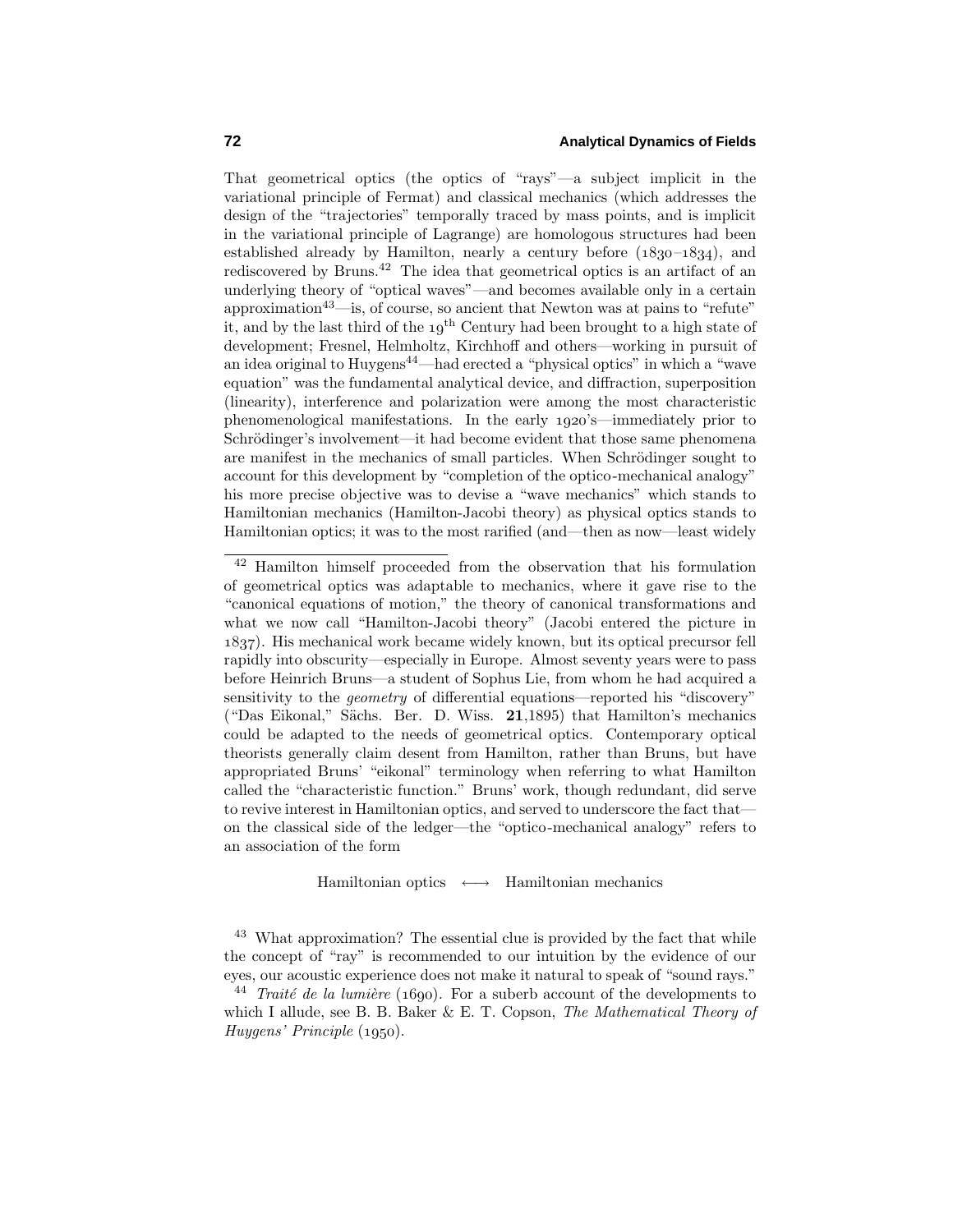understood) formulation of classical mechanics that Schrödinger looked for his point of departure.<sup>45</sup> More specifically*...*

The classical object to which Schrödinger looked for quantum guidance was the Hamilton-Jacobi equation, which in the simplest instance (mass point *m* moving one-dimensionally in the presence of an impressed potential) can be written

$$
\frac{1}{2m}S_x^2 + U + S_t = 0 \quad : \quad S \equiv S(x, t) \tag{102.1}
$$

and in progressively more general classes of cases becomes

$$
\frac{1}{2m}\nabla S \cdot \nabla S + U + S_t = 0 \qquad : \qquad S \equiv S(\mathbf{x}, t) \qquad : \qquad \text{relax one-dimensionality}
$$
\n
$$
H(\nabla S, \mathbf{x}) + S_t = 0 \qquad : \qquad \text{relax restriction on structure of } H(\mathbf{p}, \mathbf{x})
$$
\n
$$
H\left(\frac{\partial S}{\partial q}, q\right) + \frac{\partial S}{\partial t} = 0 \qquad : \qquad S \equiv S(q, t) \equiv S\left(q^1, q^2, \dots, q^n, t\right) \qquad (102.2)
$$
\ngeneralized coordinates

It is a remarkable fact that that the classical mechanics of a particle (or system of particles), when formulated at such a high level<sup>46</sup> of abstraction, is described no longer by a system of coupled ordinary differential equations, but by a single partial differential equation; it has, in short become a field theory. Equations of the form

# $S(q, 0) =$  constant, call it  $\sigma$

<sup>45</sup> He broke new ground in the manner in which he did so, but not in the mere fact that he did so; "quantization conditions" of the form  $\oint p \, dq = nh$  began to appear at an early point in the history of the "old quantum mechanics," and in 1916 Karl Schwartzschild remarked that such expressions could in every instance be associated with the "action-angle" variables which are the hallmark of the "Hamilton-Jacobi theory of periodic systems" devised by the celestial mechanic C. E. Delauney in  $1846$ . Paul Ehrenfest was at that same time promoting the view that "Bohr-Sommerfeld quantization conditions" should be associated with certain "adiabatic invariants," and was inspired by Schwartzschild's paper to suggest to Jan Burgers, his thesis student, that it might be possible to develop a "Hamilton-Jacobi theory of adiabatic invariants with quantum mechanical applications." Which Burgers promptly did (though Ehrenfest himself claimed never to have understood the work). The perception that Hamilton-Jacobi theory had important things to say about the quantum world became (at least within a small circle of theorists) progressively more widespread, with the curious result that two of the best accounts of classical Hamilton-Jacobi theory (I refer to Max Born's The Mechanics of the Atom  $(1924)$  and George Birtwhistle's The Quantum Theory of the Atom  $(1925)$  were published with quantum intent just in time to be rendered obsolete by Schrödinger. For further discussion and references, see CLASSICAL MECHANICS  $(1983)$ , pp. 382– 423, especially 418–421.

<sup>46</sup> Which is to say: at such a profoundly geometrical level*...*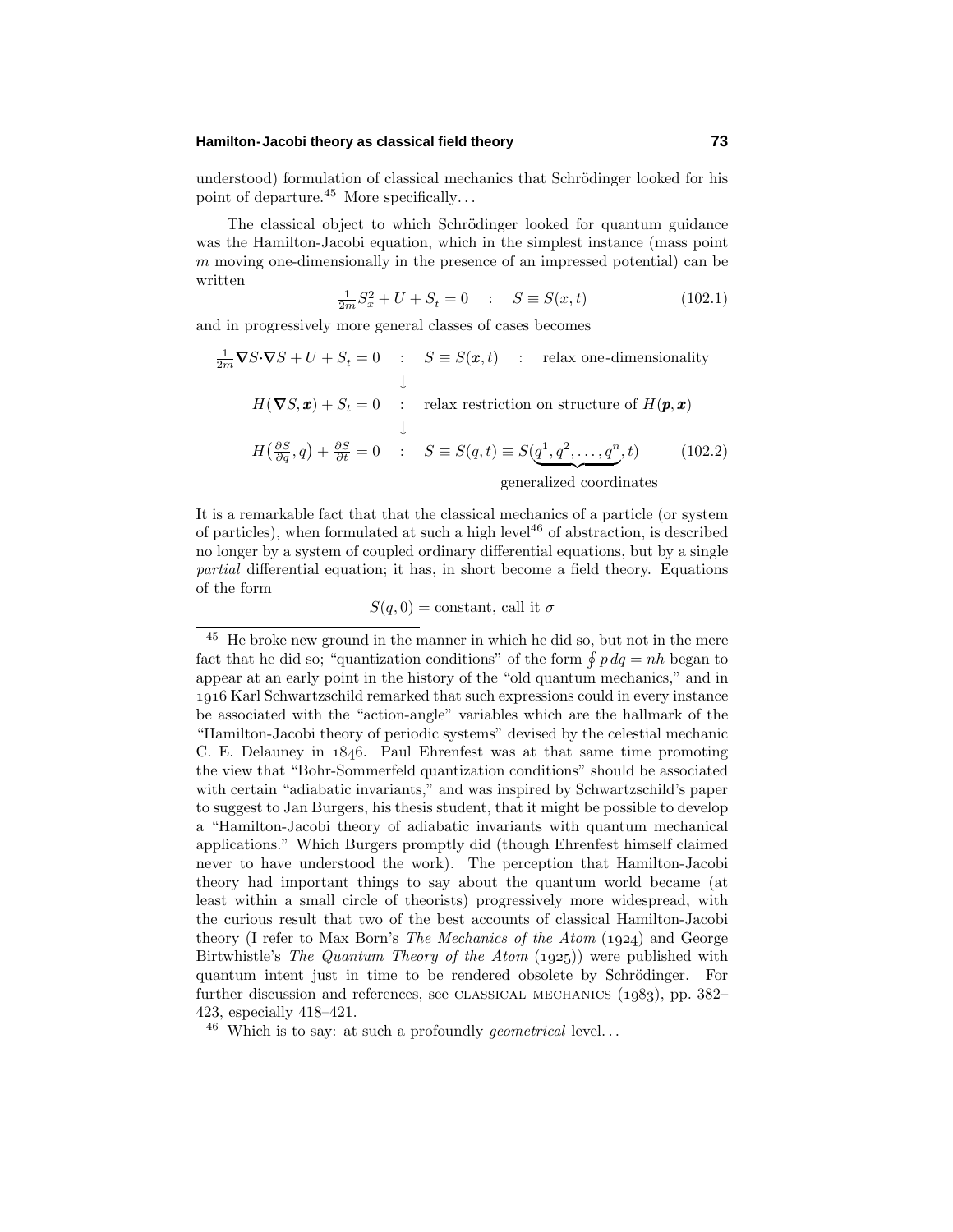# **74 Analytical Dynamics of Fields**

describe the initial design of a  $\sigma$ -parametrized population of non-intersecting surfaces in configuration space. The Hamilton-Jacobi equation describes the  $H(q, p)$ -generated motion of such surfaces.<sup>47</sup> The fundamental relation

$$
\mathbf{p}(\mathbf{x},t) = \nabla S(\mathbf{x},t) \tag{103.1}
$$

—more generally

$$
p_i(q,t) = \frac{\partial}{\partial q^i} S(q,t) \qquad i = 1, 2, \dots, n \tag{103.2}
$$

—directs our attention to a dual construction: the population of curves which (at time *t*) thread everywhere normally through the population of *S*-surfaces. It is through that portal and another—the observation that the functions  $p_i(q, t)$ associate *p*-values with *q*-values, and serve therefore to inscribe (at time *t*) a surface on phase space, a point-set which is subsequently swept along by the  $H(q, p)$ -generated phase flow—that one recovers contact with the moving-point imagery of (respectively) the Lagrangian and canonical Hamiltonian formalisms; I will soon have occasion to spell out the meaning this remark in somewhat finer detail.

It is, it seems to me, quite natural to ask (and therefore surprising that, so far as I am aware, no one else has previously thought to ask) whether the Hamilton-Jacobi equation—looked upon as a field equation—can be displayed as an instance of a Lagrangian field theory. Here the Helmholtz conditions (44) come to our aid. Looking to the case  $(102.1)$ , we have a single field  $(N = 1)$ written on a spacetime of  $m = 2$  dimensions, so the Helmholtz conditions are two in number; they read  $\partial G/\partial S_t = 0$  and  $\partial G/\partial S_x = 0$ ; i.e.,

$$
1 = 0 \quad \text{and} \quad \frac{1}{m} S_x = 0
$$

which are absurd: *no Lagrange density exists* which would yield (102.1) as a field equation.

This is an unsettling development, for Hamilton-Jacobi theory is a field theory with a uniquely strong claim to "deep and universal significance;" it seems to me unreasonable on its face that such a theory should be denied access to the rich formal resources of Lagrangian field theory. I interpret this development to be a "call to invention;" we must deepen the channel if we are to get this boat afloat. I describe now two distinct strategies for accomplishing precisely that objective:

FIRST STRATEGY

What might be called the "auxiliary variable trick"<sup>48</sup> is always available, but merits serious attention only in cases where *direct physical significance* can be assigned to the auxiliary field or fields, and to the associated field equations.

<sup>&</sup>lt;sup>47</sup> It is natural to associate such surfaces with "wavefronts," though—for us as for Huygens—such wavefronts possess no undulatory aspect; we find our pre-quantum mechanical selves contemplating "wavefronts without waves."

 $48$  See again pp. 39–40.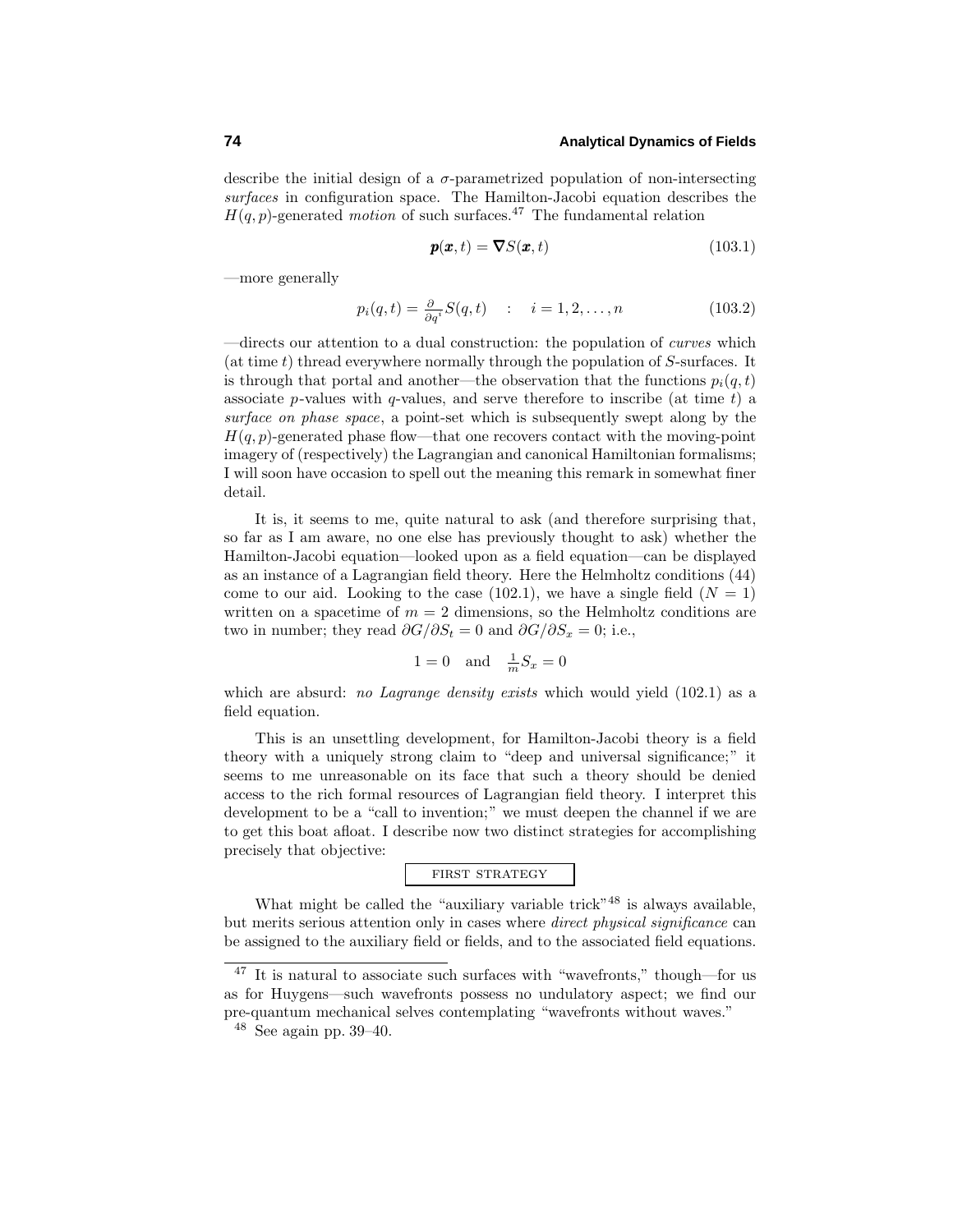That we have in hand just such a case will emerge, but only after we have introduced new ideas into the Hamilton-Jacobi formalism itself.<sup>49</sup>

Writing

$$
\mathcal{L} = A \cdot \left\{ \tfrac{1}{2m} S_x^2 + U + S_t \right\}
$$

we observe that, of dimensional necessity,

$$
[A] = \frac{1}{(\text{length})^{\text{spatial dimension}}} = \frac{1}{\text{volume}} = \text{density}
$$

and obtain field equations

$$
\left\{\partial_t \frac{\partial}{\partial A_t} + \partial_x \frac{\partial}{\partial A_x} - \frac{\partial}{\partial A}\right\} \mathcal{L} = 0 \quad \text{giving} \quad \frac{1}{2m} S_x^2 + U + S_t = 0
$$
  

$$
\left\{\partial_t \frac{\partial}{\partial S_t} + \partial_x \frac{\partial}{\partial S_x} - \frac{\partial}{\partial S}\right\} \mathcal{L} = 0 \quad \text{giving} \quad \partial_t A + \partial_x \left(\frac{1}{m} A S_x\right) = 0
$$

The latter equation—which in the 3-dimensional case reads

$$
\partial_t A + \nabla \cdot \left(\frac{1}{m} A \nabla S\right) = 0\tag{104}
$$

—has the form of a *continuity equation*, and therein lies the clue to its meaning. It is to make clear that meaning that we have need of the "new ideas" to which I just referred, and it is to acquire those that I now digress:

Let state points be sprinked onto phase space with initial density given by  $P(\mathbf{x}, \mathbf{p}, 0)$ . Those points—transported by the ambient phase flow—have by time *t* achieved the distribution  $P(\mathbf{x}, \mathbf{p}, t)$ . Phase flow is symplectic, therefore

$$
D(\boldsymbol{x},t;\boldsymbol{x}_0,t_0) \equiv \det \left\| \frac{\partial^2 S(\boldsymbol{x},t;\boldsymbol{x}_0,t_0)}{\partial x^i \partial x_0^j} \right\|
$$

 $^{49}\,$  The following discussion has been adapted from material which appears on pp.  $435-471$  and  $489-495$  in CLASSICAL MECHANICS  $(1983)$ . A word concerning my motivation in that work: Feynman's sum-over-paths formulation of quantum mechanics assigns central importance—this is a point first recognized by Pauli and others in  $1950/51$ , a point which seems never to have aroused the interest of Feynman himself—to an object called the Van Vleck determinant. That object first appears in a paper ("The correspondence principle in the statistical interpretation of quantum mechanics," PNAS **14**, 178 (1928)) concerned with quantum fundamentals, but is itself entirely classical. My objective was to establish the sense in which the Van Vleck determinant

<sup>—</sup>a construction which has already other work to do within the deeper reaches of Hamilton-Jacobi theory (see p. 259 in V. I. Arnold's Mathematical Methods of Classical Mechanics  $(1989)$ —acquires a "natural predisposition" to assume its quantum mechanical burden.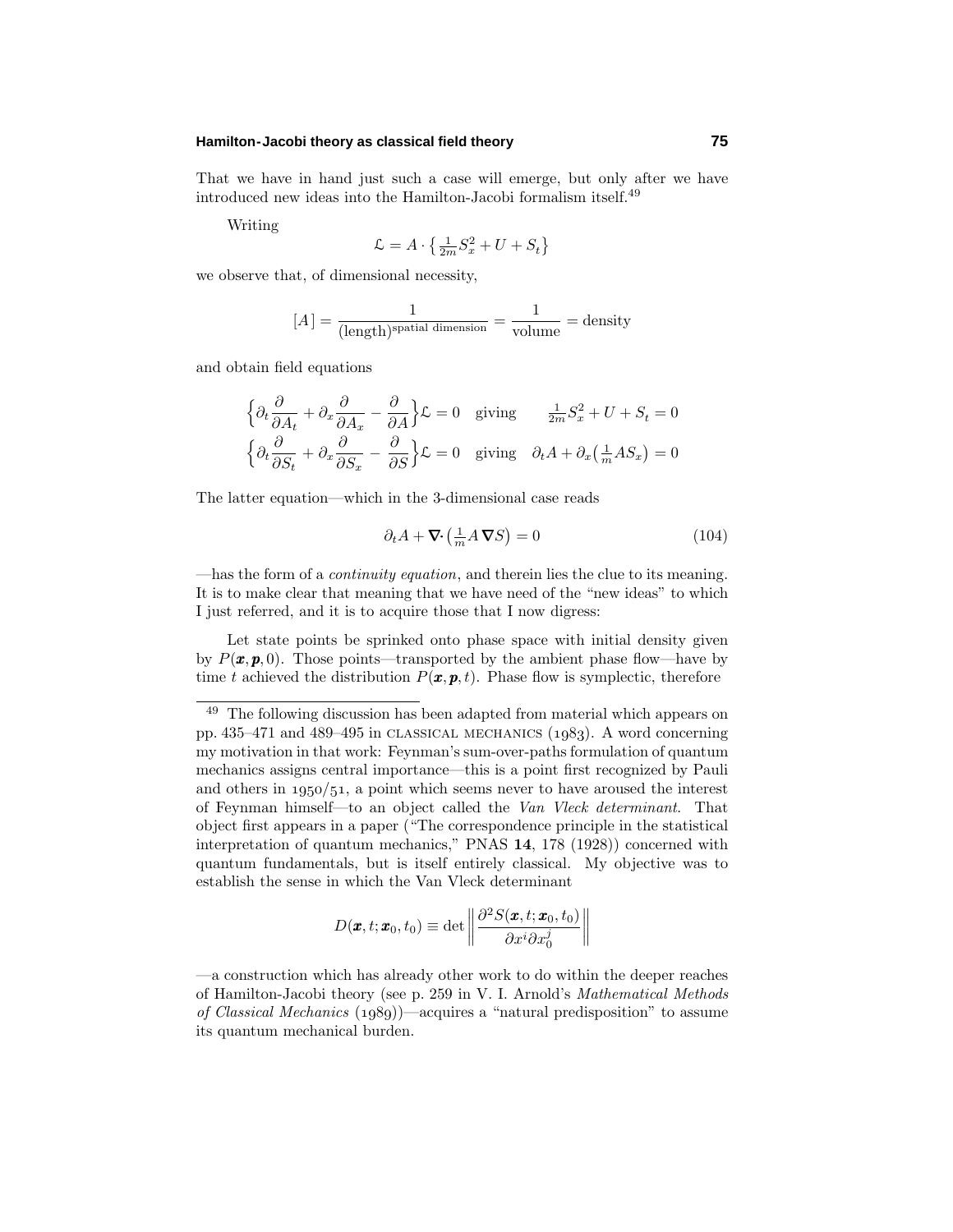

FIGURE 9: Shown above is an unspecialized distribution  $P(x, p, t)$  of state points, such as might be encountered in a statistical mechanical argument. The motion of the distribution is described by (105). In the lower figure the state points have been sprinkled on the surface  $\Sigma_t$  defined by  $p(x,t) = S_x(x,t)$ . Open circles on the *x*-axis represent projective images of those points, distributed as described by  $A(x,t)$ . The distribution in phase space has the specialized structure (106), and  $A(x, t)$  satisfies the continuity equation developed in the text. The *x*-axis is folded to reflect implications of the fact that on a central interval the function  $S_x(x,t)$  is triple-valued.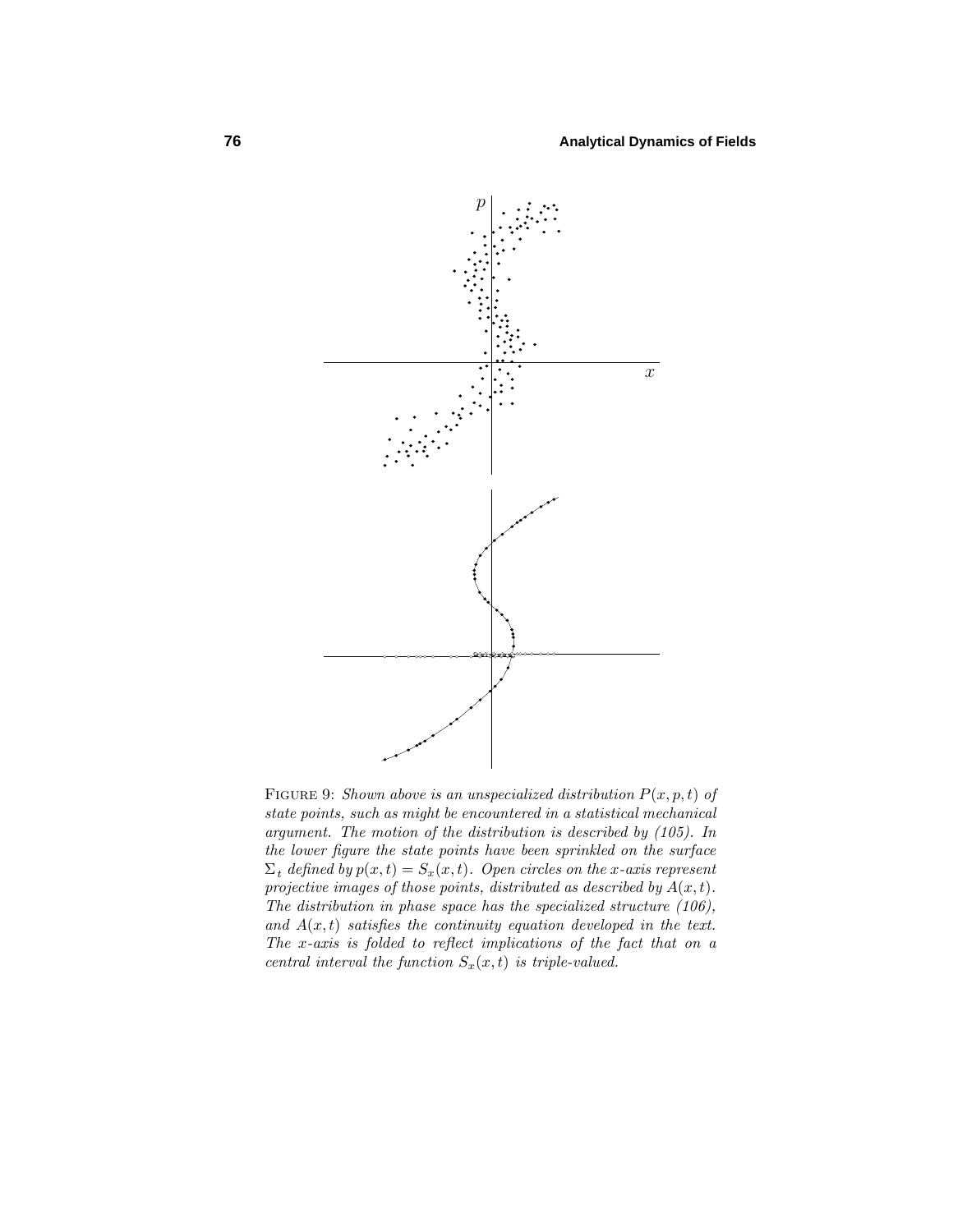volume-preserving; therefore the point density in the neighborhood of any co-flowing point is seen to be constant:

$$
\frac{d}{dt}P = \sum_{k} \left\{ \frac{\partial P}{\partial x^{k}} \dot{x}^{k} + \frac{\partial P}{\partial p_{k}} \dot{p}_{k} \right\} + \frac{\partial P}{\partial t}
$$
\n
$$
= \sum_{k} \left\{ \frac{\partial P}{\partial x^{k}} \frac{\partial H}{\partial p_{k}} - \frac{\partial P}{\partial p_{k}} \frac{\partial H}{\partial x^{k}} \right\} + \frac{\partial P}{\partial t} = 0
$$
\n
$$
[P, H] + \frac{\partial P}{\partial t} = 0
$$
\n(105)

which is the upshot of *Liouville's theorem*.<sup>50</sup> In the "pointwise conception" of Hamiltonian mechanics one uses the canonical equations

$$
\dot{x}^k = +\frac{\partial}{\partial p_k}H \quad \text{and} \quad \dot{p}_k = -\frac{\partial}{\partial x^k}H
$$

to watch the motion of individual points in phase space, while in the "global conception" one uses (105) to watch the motion of arbitrarily distributed point populations. Hamilton-Jacobi gives rise to an "intermediate conception" if one sprinkles state points on the *surface*—call it  $\Sigma_t$ —which (103) serves to inscribe on phase space; to do so is in effect to assume that the distribution function  $P(\mathbf{x}, \mathbf{p}, t)$  has the specialized structure

$$
P(\boldsymbol{x}, \boldsymbol{p}, t) = A(\boldsymbol{x}, t) \cdot \delta(\boldsymbol{p} - \nabla S(\boldsymbol{x}, t)) \tag{106}
$$

Here  $A(\mathbf{x}, t)$  provides a "projective" account of how state points are distributed on  $\Sigma_t$ ; from

$$
\int P(\boldsymbol{x}, \boldsymbol{p}, t) dp_1 dp_2 \dots dp_n = A(\boldsymbol{x}, t) \cdot (\text{multiplicity of } \nabla S(\boldsymbol{x}, t) \text{ at } \boldsymbol{x})
$$

we see that  $A(\mathbf{x},t)$  is closely related to the *marginal distribution* in  $\mathbf{x}$ , and becomes precisely the marginal distribution at points where  $\nabla S(\mathbf{x}, t)$  is single-valued. Figure 9 provides illustration of the sense in which distributions of type (106) are "specialized," of how  $A(\mathbf{x}, t)$  acquires projective significance, and of why multiplicity matters. Introducing  $(106)$  into  $(105)$  we obtain<sup>51</sup>

$$
[P, H] + \frac{\partial P}{\partial t} = \{A\delta(p - S_x)\}_x H_p - \{A\delta(p - S_x)\}_p H_x + \{A\delta(p - S_x)\}_t
$$

$$
= \{A_x \frac{p}{m} + A_t\} \delta(p - S_x)
$$

$$
- A\delta'(p - S_x) \{S_{xx} \frac{p}{m} + U_x + S_{xt}\}
$$

 $\frac{50}{20}$  See H. Goldstein, *Classical Mechanics* (2<sup>nd</sup> edition 1980), §9-8.

<sup>51</sup> I find it notationally convenient (since the argument is a little bit intricate) to restore now my former presumption that  $n = 1$ . For that same reason, I restrict my explicit remarks to the case  $H(p,x) = \frac{1}{2m}p^2 + U(x)$ , and use subscripts to denote partial derivatives.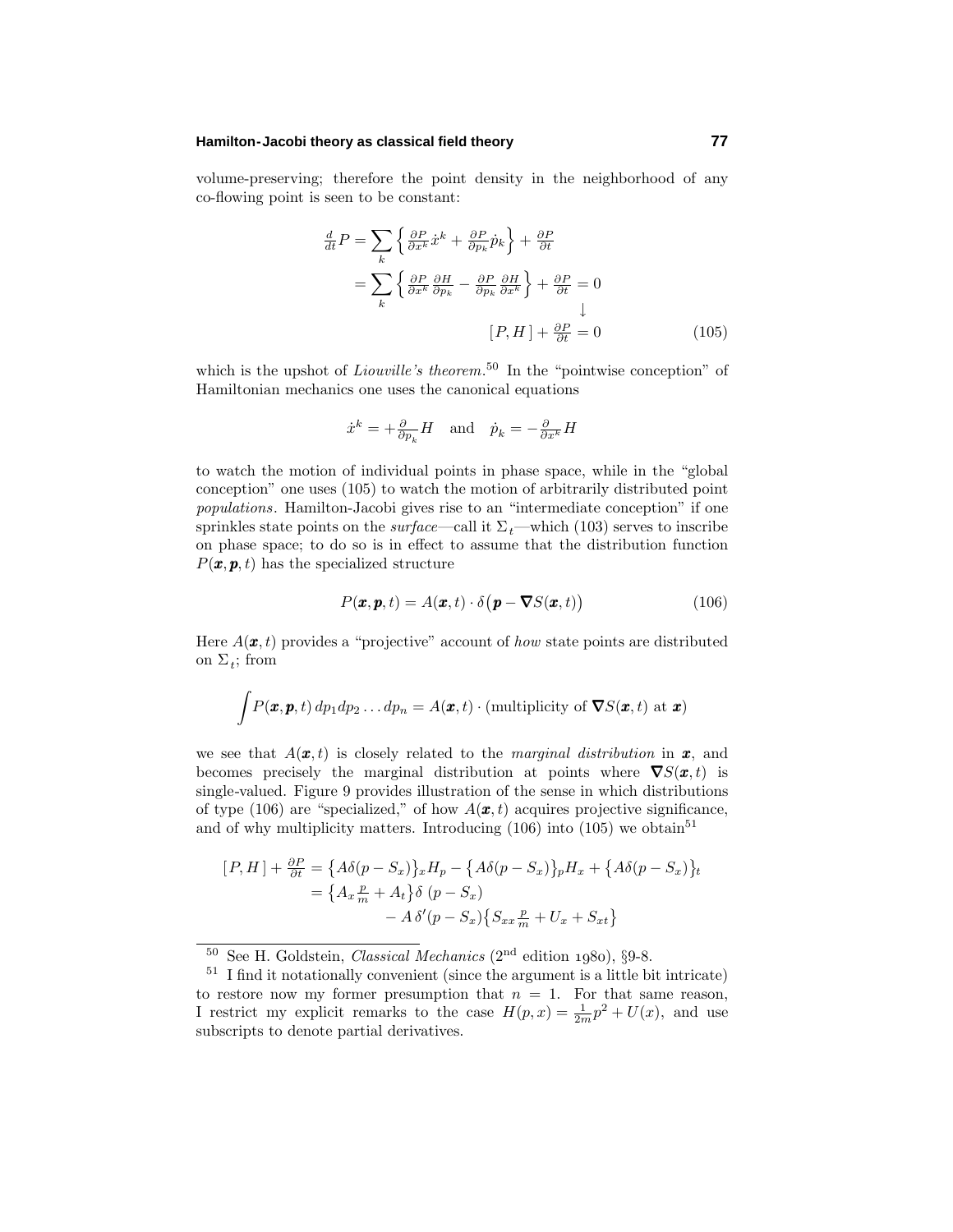## **78 Analytical Dynamics of Fields**

It has, however, been observe by Dirac<sup>52</sup> that  $x \delta(x) = 0$ ; by differentiation we have  $x\delta'(x) = -\delta(x)$  whence  $x\delta'(x-a) = a\delta'(x-a) - \delta(x-a)$ , with the aid of which we obtain

$$
= \left\{ \frac{1}{m} (S_{xx}A + S_x A_x) + A_t \right\} \delta(p - S_x)
$$
  
-  $A \delta'(p - S_x) \left\{ \frac{1}{m} S_x S_{xx} + U_x + S_{xt} \right\}$   

$$
= \left\{ (\frac{1}{m} S_x A)_x + A_t \right\} \delta(p - S_x)
$$
  
-  $A \delta'(p - S_x) \frac{\partial}{\partial x} \left\{ \frac{1}{2m} S_x^2 + U + S_t \right\}$   
0 by the Hamilton-Jacobi equation

 $= 0$  by  $(105)$ 

The implication is that if  $P(x, p, t)$  is of the form (106) then Liouville's theorem (105) entails that  $A(\mathbf{x}, t)$  satisfies the continuity equation

$$
A_t + (\frac{1}{m}S_x A)_x = 0
$$

In several-dimensional cases (by an elaboration of the same argument) we recover (104). The fact that  $A(\mathbf{x}, t)$  invites interpretation as a spatial point density conforms well, by the way, to an earlier remark relating to its enforced physical dimensionality.

We are brought thus to the conclusion that while the Hamilton-Jacobi theory of the textbooks—a single-field theory—resists display as a Lagrangian field theory, the associated theory of "populated"  $\Sigma_t$ -surfaces—a two-field theory, with (in the simplest instance) field equations

$$
\frac{1}{2m}\nabla S\cdot\nabla S + U + \frac{\partial}{\partial t}S = 0
$$
\n
$$
\frac{\partial}{\partial t}A + \nabla\cdot(\frac{1}{m}A\nabla S) = 0
$$
\n(107)

—does admit of such display, and derives in fact from a very simple Lagrangian:

$$
\mathcal{L} = A \cdot \left\{ \frac{1}{2m} \nabla S \cdot \nabla S + U + \frac{\partial}{\partial t} S \right\}
$$
\n(108)

\nSECOND STRATEGY

In 1979, when I first considered the problem of bringing Hamilton-Jacobi theory within the rubric of of Lagrangian field theory,<sup>53</sup> I was led—with the "integrating factor trick" (see again p. 34) and the "auxiliary field trick"<sup>48</sup> jointly in mind, and "after a bit of exploratory tinkering"—to construct

$$
\mathcal{L}_a = e^{S/a} \left\{ \frac{a}{2m} S_x B_x + a B_t - U B \right\} \tag{109}
$$

 $52$  Principles of Quantum Mechanics (4<sup>th</sup> edition, 1958), (7) in §15.

<sup>53</sup> See "A sense in which classical mechanics 'quantizes itself':" notes for a seminar presented 21 January 1980 at Portland State University—appended to CLASSICAL FIELD THEORY  $(1979)$ .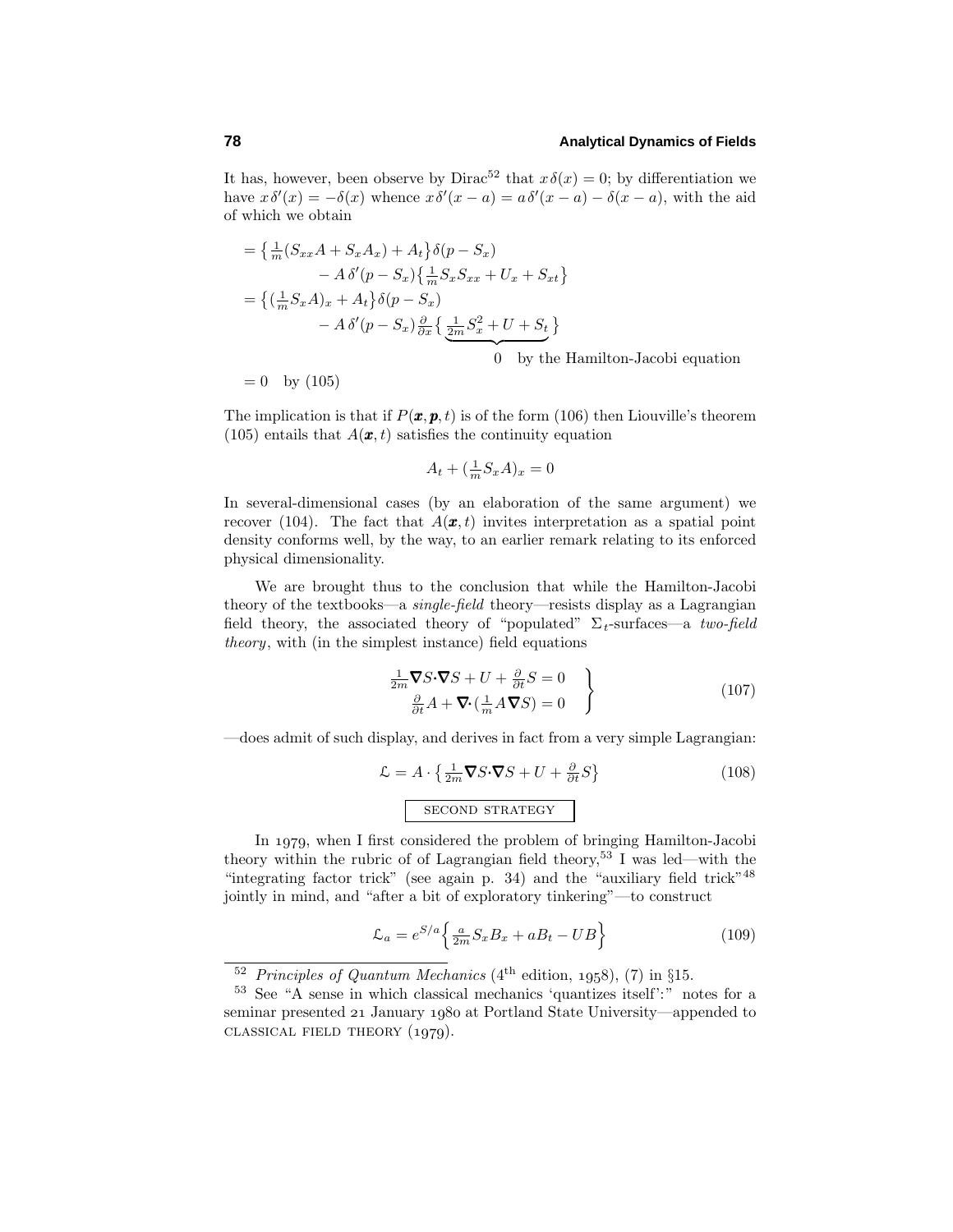where  $a$  is a constant of (for the moment) arbitrary value but the *dimensionality* of action (made necessary because the exponentiated *S* carries that dimension) and the auxiliary field *B* is co-dimensional with the previously-encountered auxiliary field *A*. The Lagrangian (109) yields field equations

$$
\left\{\partial_t \frac{\partial}{\partial B_t} + \partial_x \frac{\partial}{\partial B_x} - \frac{\partial}{\partial B}\right\} \mathcal{L}_a = e^{S/a} \left\{\frac{1}{2m} S_x^2 + U + \frac{a}{2m} S_{xx} + S_t\right\} = 0
$$
  

$$
\left\{\partial_t \frac{\partial}{\partial S_t} + \partial_x \frac{\partial}{\partial S_x} - \frac{\partial}{\partial S}\right\} \mathcal{L}_a = e^{S/a} \left\{\frac{a}{2m} B_{xx} - B_t + \frac{1}{a} U B\right\} = 0
$$

which entail

$$
\frac{1}{2m}S_x^2 + U + \frac{a}{2m}S_{xx} + S_t = 0\tag{110.1}
$$

$$
\frac{a^2}{2m}B_{xx} + UB - aB_t = 0
$$
\n(110.2)

The latter equation, though formally interesting on account of its linearity, appears at present to have the status of a mere artifact, and—particularly since uncoupled to its companion—to have no direct claim to our attention. The former equation contains an "unwanted  $S_{xx}$ -term," but that term disappears in the limit  $a \downarrow 0$ . Evidently the Hamilton-Jacobi equation can be harvested as fruit of the somewhat odd procedure

$$
\lim_{a \downarrow 0} \left\{ \partial_t \frac{\partial}{\partial B_t} + \partial_x \frac{\partial}{\partial B_x} - \frac{\partial}{\partial B} \right\} \mathcal{L}_a = 0 \tag{111}
$$

Formulation of the higher-dimensional analog of this result poses no problem.

The deus ex machina is never a welcome participant in scientific discourse. Good theories, like good machines, accomplish their work with the least number of moving parts. We have learned to hold in contempt theories which rely upon the assistance of crutches, which contain "unused parts," and our contempt is the higher the more "fundamental" the theory purports to be. We are motivated by this train of thought to inquire more closely into possibly deeper significance of the auxiliary field *B*. Such a program entails that we suspend the limit procedure  $a \downarrow 0$  and take seriously the two-field theory implicit in  $\mathcal{L}_a$ ; it entails that we divert our attention from the (solitary) Hamilton-Jacobi equation itself and look with focused attention to the (uncoupled) pair of field equations (111).

How to proceed? The question vitually answers itself the minute one notices that adjustment of what one understands to be the "field function"

$$
S \longrightarrow \Psi \equiv e^{S/a}
$$

entails

$$
a^2\Psi_{xx} = e^{S/a} \{S_x^2 + aS_{xx}\}
$$

$$
a\Psi_t = e^{S/a} S_t
$$

and permits the Lagrange equation  $e^{S/a}(110.1)$  to be notated

$$
\frac{a^2}{2m}\Psi_{xx} + U\Psi + a\Psi_t = 0\tag{112}
$$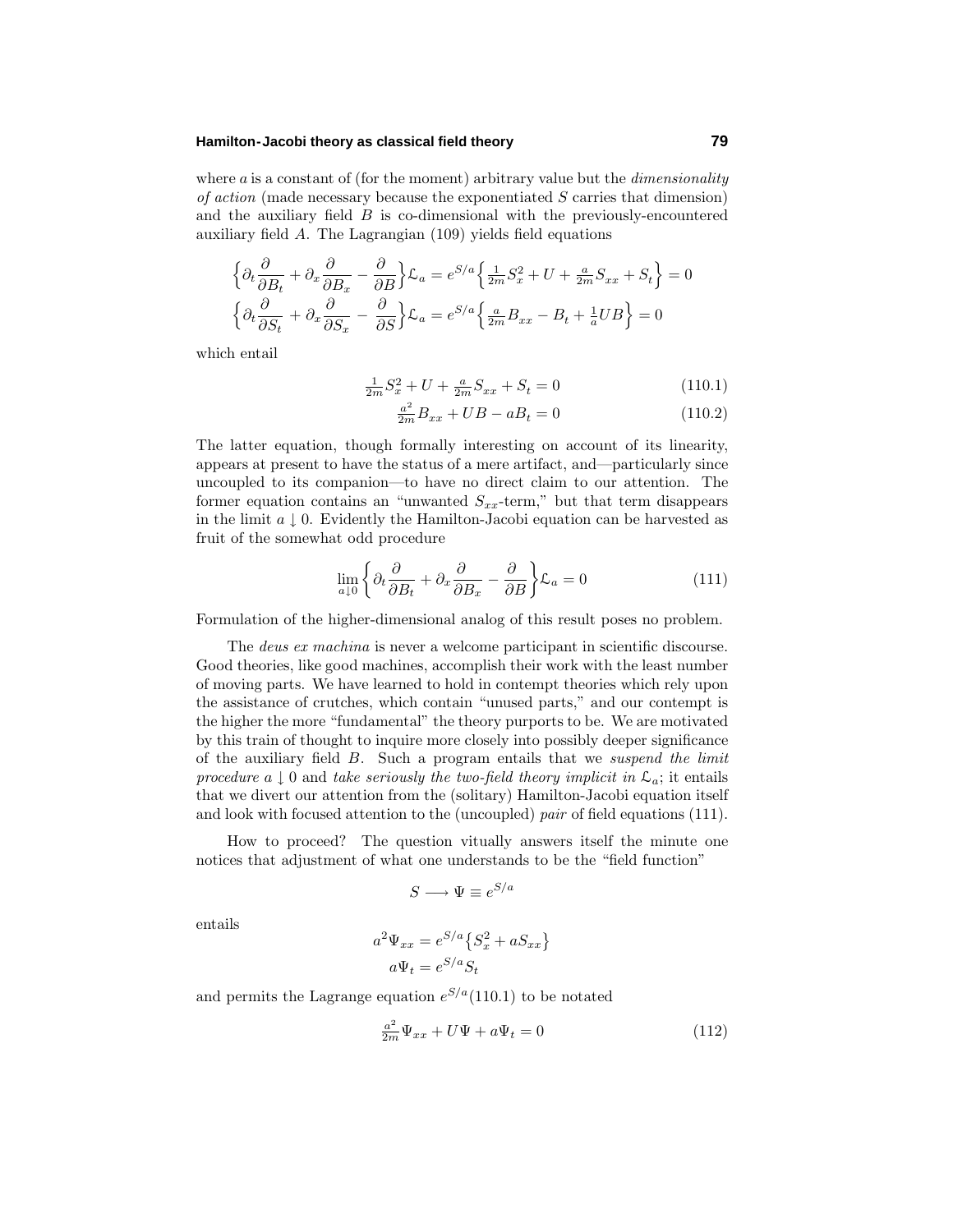# **80 Analytical Dynamics of Fields**

Remarkably, we have managed (unwittingly) to linearize (110.1), and have achieved an equation which—except for the final sign—mimics the structure of (110.2). That mimicry can be made precise by a very simple device: assume *a* to be imaginary, writing

$$
a=-i\hslash
$$

where  $\hbar$  is for the moment not to be confused with Planck's constant: it is a real variable of arbitrary value, and dimensionality  $\vert \hbar \vert$  = action. Then (112) reads

$$
-\frac{\hbar^2}{2m}\Psi_{xx} + U\Psi - i\hbar\Psi_t = 0\tag{113.1}
$$

which by conjugation—note that

$$
\Psi = e^{\frac{i}{\hbar}S}
$$
 has become a *complex-valued* field function

—assumes precisely the form

$$
-\frac{\hbar^2}{2m}\Psi_{xx}^* + U\Psi^* + i\hbar\Psi_t^* = 0
$$

of  $(110.2)$ , which now reads<sup>54</sup>

$$
-\frac{\hbar^2}{2m}B_{xx} + UB + i\hbar B_t = 0
$$
\n(113.2)

and can be considered to have arisen (together with (113.1)) from this notational variant of (109):

$$
\mathcal{L}_{\hbar} = -\frac{\hbar^2}{2m} \Psi_x B_x - i\hbar \Psi B_t - \Psi U B \tag{114}
$$

Beyond this point there are several ways to proceed: it is tempting to *identify*  $(113.2)$  with the conjugate of  $(113.1)$ , but dimensional circumstances stand in the way:

 $Ψ$ —whence also  $Ψ$ <sup>\*</sup>—are dimensionless, while  $[B] = (volume)^{-1}$ 

We might, at  $(114)$ , circumvent this problem by making formal replacements

$$
\begin{array}{c} \Psi \hookrightarrow \psi \\ B \hookrightarrow \psi^* \end{array} \bigg\} \quad \text{with} \quad [\psi] = [\psi^*] = (\text{volume})^{-\frac{1}{2}}
$$

We then obtain (after a physically insignificant overall sign reversal)

$$
\mathcal{L} = \frac{\hbar^2}{2m} \psi_x^* \psi_x + i\hbar \psi_t^* \psi + \psi^* U \psi
$$
\n
$$
\downarrow
$$
\n
$$
= \frac{\hbar^2}{2m} \psi_x^* \psi_x + \frac{1}{2} i\hbar (\psi_t^* \psi - \psi^* \psi_t) + \psi^* U \psi
$$
\n(115)

where the point of the final manipulation has been (by gauge transformation) to restore the manifest *reality* of  $\mathcal{L}$ .

<sup>54</sup> Note that the following equation forces the complexification also of the *B*-field.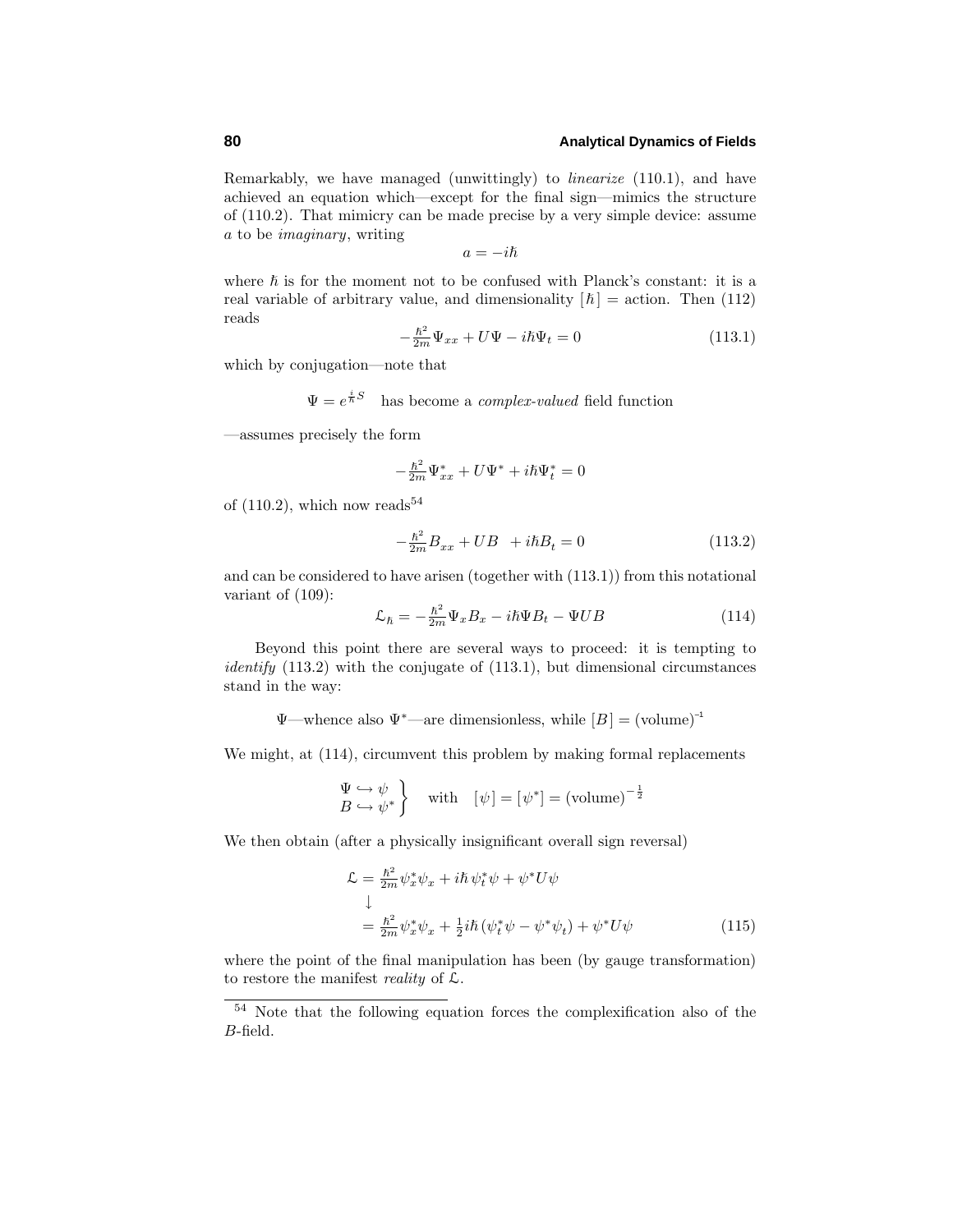Continuing in the rhetorical pretense that we are "classical physicists who don't already know quantum mechanics," we might argue that the theory latent in (115) is "so pretty that it might be right." But what to do about  $\hbar$ ? Most systems do not supply constants/parameters sufficient to permit assembly of a "natural action." To lend the theory a universality commensurate with its beauty we would be forced to assign  $\hbar$  the status of a "constant of Nature" *...* and ultimately the observational value

# $\hbar = 1.054592 \times 10^{-27}$ erg-seconds

We have at (115) recovered precisely the Lagrangian which in discussion subsequent to (76) was found to give rise (with the assistance of Noether's theorem) to all formal aspects of quantum-mechanics-according-to-Schrödinger, though not to enforce the *interpretive* aspects of the latter theory.<sup>55</sup> The classical mechanics of a particle—when written as a (Hamilton-Jacobi) field theory and forced (by these means) into conformity with the general rubric of Lagrangian field theory—has, in effect, "quantized itself." At what point did classical mechanics become something other than it was? Several distinct actions—each seemingly slight, and formally natural in itself—contributed to this development:

• We left classical mechanics behind when we agreed to suspend the limiting process  $a \downarrow 0$ ;

• We went further afield when at  $a \rightarrow -i\hbar$  we complexified the parameter *a*, which entailed complexification also of  $\Psi = e^{S/a}$  and of *B*; a 2-field theory had at that point become a 4-field theory.

By that point we had achieved a theory which was neither classical mechanics nor quantum mechanics; to achieve the latter (a 2-field theory) we had finally to make the replacements  $\Psi \hookrightarrow \psi, B \hookrightarrow \psi^*$ .

I now reverse the trend of the argument; taking (115) as my point of departure, I use field-theoretic methods to proceed back again toward the Hamilton-Jacobi theory from which we came:

Hamilton-Jacobi theory ←− quantum mechanics

We make essential use of the polar representation

$$
\psi = \mathsf{R} \exp\left\{\frac{i}{\hbar} \mathsf{S}\right\} \tag{116}
$$

and will find that most of the work has already been done; the exercise will, however, serve to establish a bridge of the form

<sup>55</sup> It is from those "interpretive aspects"—due to Born—that we acquire rationale for the imposition of *boundary conditions* upon  $\psi$ , and also the theory of measurement which becomes the source of (amongst other things) our initial value assertions.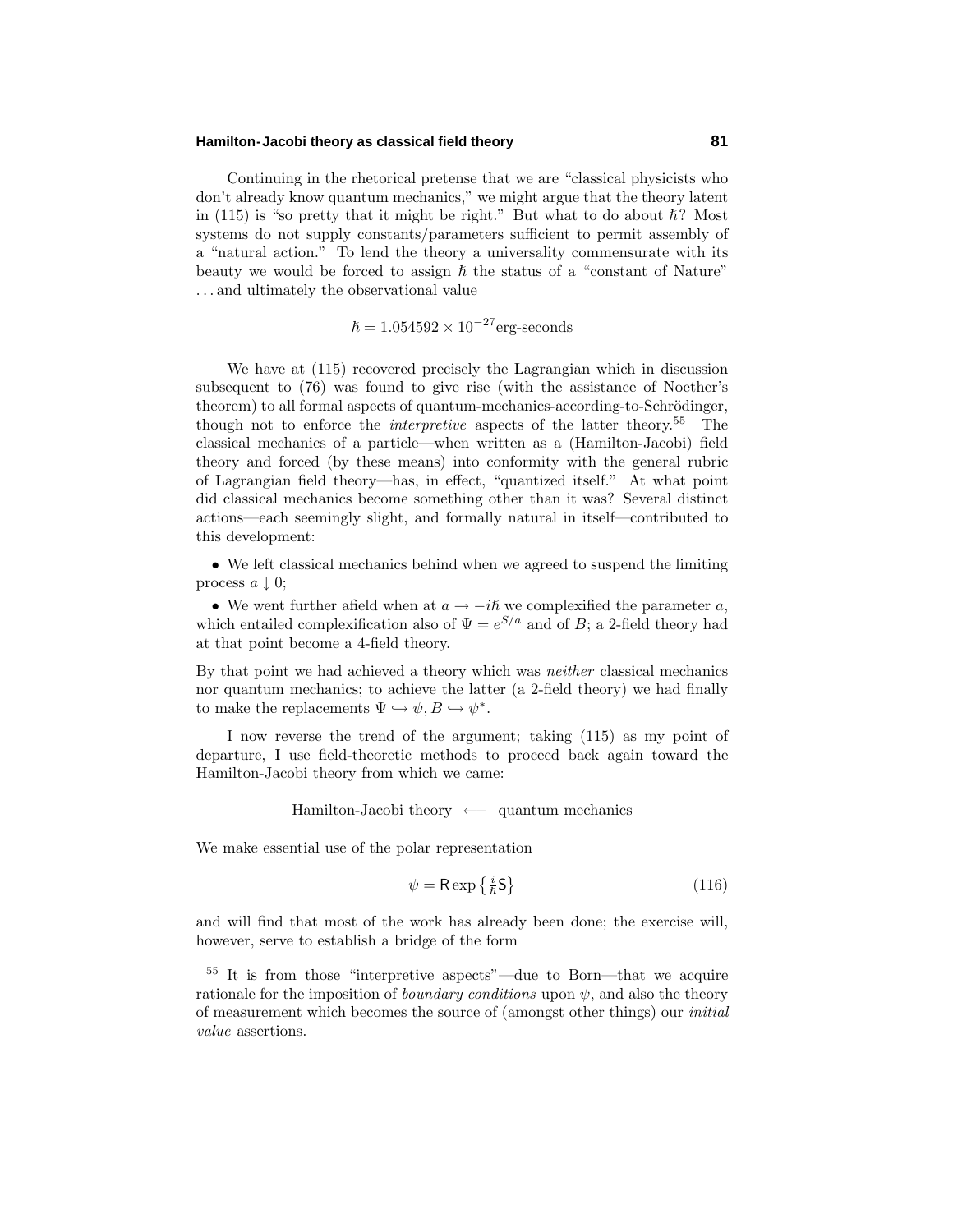$$
\begin{array}{c}\n\text{FIRST STRATEGY} \\
\longleftrightarrow \\
\end{array}\n\quad\n\begin{array}{c}\n\text{SECOND STRATEGY}\n\end{array}
$$

and to illuminate the theoretical placement of the so-called "de Broglie-Bohm interpretation of quantum mechanics."

In the discussion culminating in (91) we found it to be (by Noether's theorem) an implication of the *phase-invariance* of  $\mathcal{L}$  that

$$
\partial_t P + \nabla \cdot P = 0 \qquad : \quad \begin{cases} \text{standardly interpreted to} \\ \text{express "probability conservation"} \end{cases}
$$

where in polar notation (see again (90))  $P = \mathsf{R}^2$  and  $\mathsf{P} \equiv \frac{1}{m} \mathsf{R}^2 \nabla S$ . So we have

$$
\downarrow
$$
\n
$$
\partial_t(\mathbf{R}^2) + \nabla \cdot (\frac{1}{m} \mathbf{R}^2 \nabla \mathbf{S}) = 0
$$
\n(117.1)

which bears a striking resemblance to  $(104)$ , to which it would revert upon substitutional transformation

$$
\mathsf{R}^2 \hookrightarrow A \quad \text{and} \quad \mathsf{S} \hookrightarrow S
$$

We are, in the light of this observation, not surprised to recall from (78) that introduction of (116) into the higher-dimensional generalization of (115) yields a Lagrangian

$$
\mathcal{L} = \mathsf{R}^2 \cdot \left[ \mathsf{S}_t + \frac{1}{2m} \mathbf{\nabla} \mathsf{S} \cdot \mathbf{\nabla} \mathsf{S} + U \right] + \frac{\hbar^2}{2m} \mathsf{R}_x^2
$$

which has *except for the "dangling term"* precisely the structure of (108), and gives rise to field equations (117.1) and

$$
2R\left[\frac{1}{2m}\nabla S\cdot\nabla S + U + S_t\right] = \frac{\hbar^2}{m}\nabla^2 R
$$
  

$$
\downarrow
$$
  

$$
\frac{1}{2m}\nabla S\cdot\nabla S + \left\{U - \frac{\hbar^2}{2m}\frac{1}{R}\nabla^2 R\right\} + \frac{\partial}{\partial t}S = 0
$$
 (117.2)

which—except for a solitary extra term of order  $O(\hbar^2)$ —possess precisely the structure of the Hamilton-Jacobi system (107).

It will be appreciated that equations (117)—their classical appearance notwithstanding—refer to the quantum dynamics of a particle; taken together, they are equivalent to (simply a notational variant of) the Schrödinger equations

$$
-\frac{\hbar^2}{2m}\nabla^2\psi + U\psi = i\hbar\partial_t\psi \quad \text{and its complex conjugate} \tag{118}
$$

The classical dynamics of a particle (Hamilton-Jacobi formulation: (107)) is recovered if, in the spirit of several-dimensional WKB theory,<sup>56</sup> one introduces

$$
S = S + \hbar S_1 + \hbar^2 S_2 + \cdots
$$
  
\n
$$
R = \sqrt{A} + \hbar R_1 + \hbar^2 R_2 + \cdots
$$

into (117) and retains only the terms of  $0<sup>th</sup>$  order.

 $56$  See QUANTUM MECHANICS  $(1967)$ , Chapter I, p. 88–106.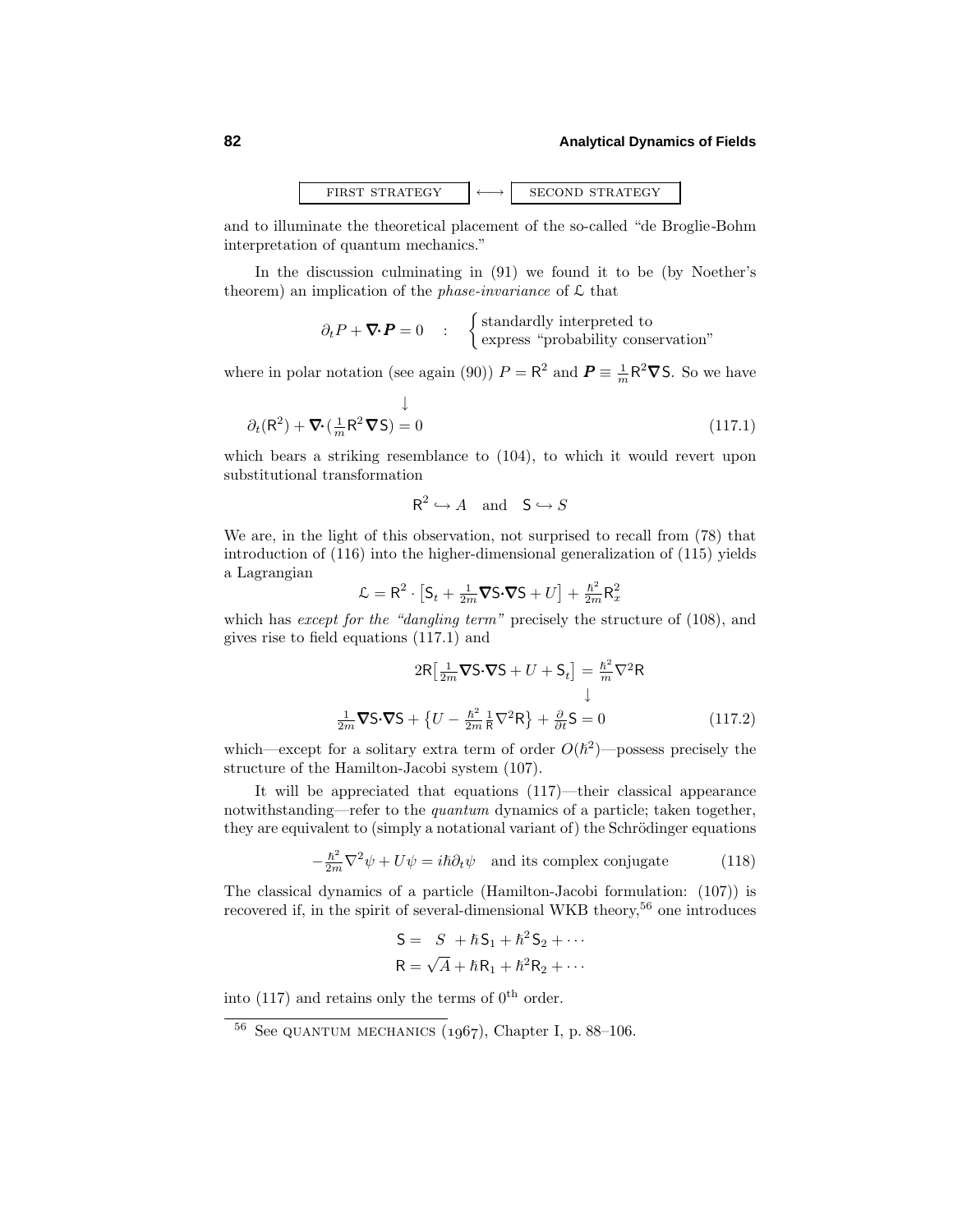Looking to the "field-theoretic reconstruction of quantum mechanics," as outlined above, we see that the theory acquired its undulatory aspects—became literally a "wave mechanics"—from the *i* introduced at  $a \to -i\hbar$ <sup>57</sup> Only with those undulatory aspects in place does it become possible (with de Broglie) to entertain associations of the form

> wavelength ∼  $\hbar$ /momentum frequency ∼ energy*/*

Surfaces of constant S admit literally of interpretation as "wavefronts: surfaces of constant phase;" in the limit  $\hbar \downarrow 0$  they become surfaces of constant *S*, the spooky "wavefronts without waves" which Hamilton-Jacobi theory leads one to contemplate.<sup>47</sup>

The connection between "the field theory we call quantum mechanics" and "the field theory we call Hamilton-Jacobi theory" is so richly deep that it is encountered at every turn, and in many guises, whenever one looks either to "the quantization problem" or to its obverse, "the classical limit (correspondence) problem." Schrödinger himself worked from one perception of that connection, Feynman from another. A particularly beautiful account of the intrusion of Hamilton-Jacobi theory into quantum mechanics was devised by Whittaker in some early work<sup>58</sup> which attracted little attention at the time and is today almost forgotten, though in several respects it was anticipatory both of Feynman and of Schwinger. Diverse beasts drink at the same waterhole. On this occasion I will digress to discuss only one of those:

In 1952 David Bohm published the first<sup>59</sup> of series of papers in which he took the Schrödinger equation (117 $\equiv$ 118) as his point of departure, but imported from classical mechanics an equation

$$
p = \nabla S \tag{119}
$$

imitative of (103). By the latter strategem he made available to quantum mechanics a physical image—populated surface moving in phase space—basic to classical Hamilton-Jacobi theory (see again Figure 9). Given a solution *ψ* of (118)—and therefore already in possession of all the testable statements his theory is capable of providing—Bohm proceeds to "play classical mechanics"

 $57$  This  $i$  is responsible also for the fact that we had to make a "physically" insignificant*...*sign reversal" in order to achieve (115). Such a reversal sends  $p = \partial \mathcal{L}/\partial q \rightarrow -p$ , and will be "physically insignificant" only if the physics in question is time-reversal invariant.

<sup>58</sup> E.T.Whittaker, "On Hamilton's principal function in quantum mechanics," Proc. Roy. Soc. Edinburgh **61A**, 1 (1941). For an exposition of Whittaker's work see "The quantum mechanical Hamilton-Jacobi equation" in quantum MECHANICS  $(1967)$ , Chapter 3, pp. 68–83.

<sup>59</sup> "A suggested interpretation of the quantum theory in terms of 'hidden variables,' Parts I & II," Phys. Rev. **85**, 166 & 180. These papers are reprinted in J.A.Wheeler & W.H.Zurek, Quantum Theory and Measurement  $(1983)$ .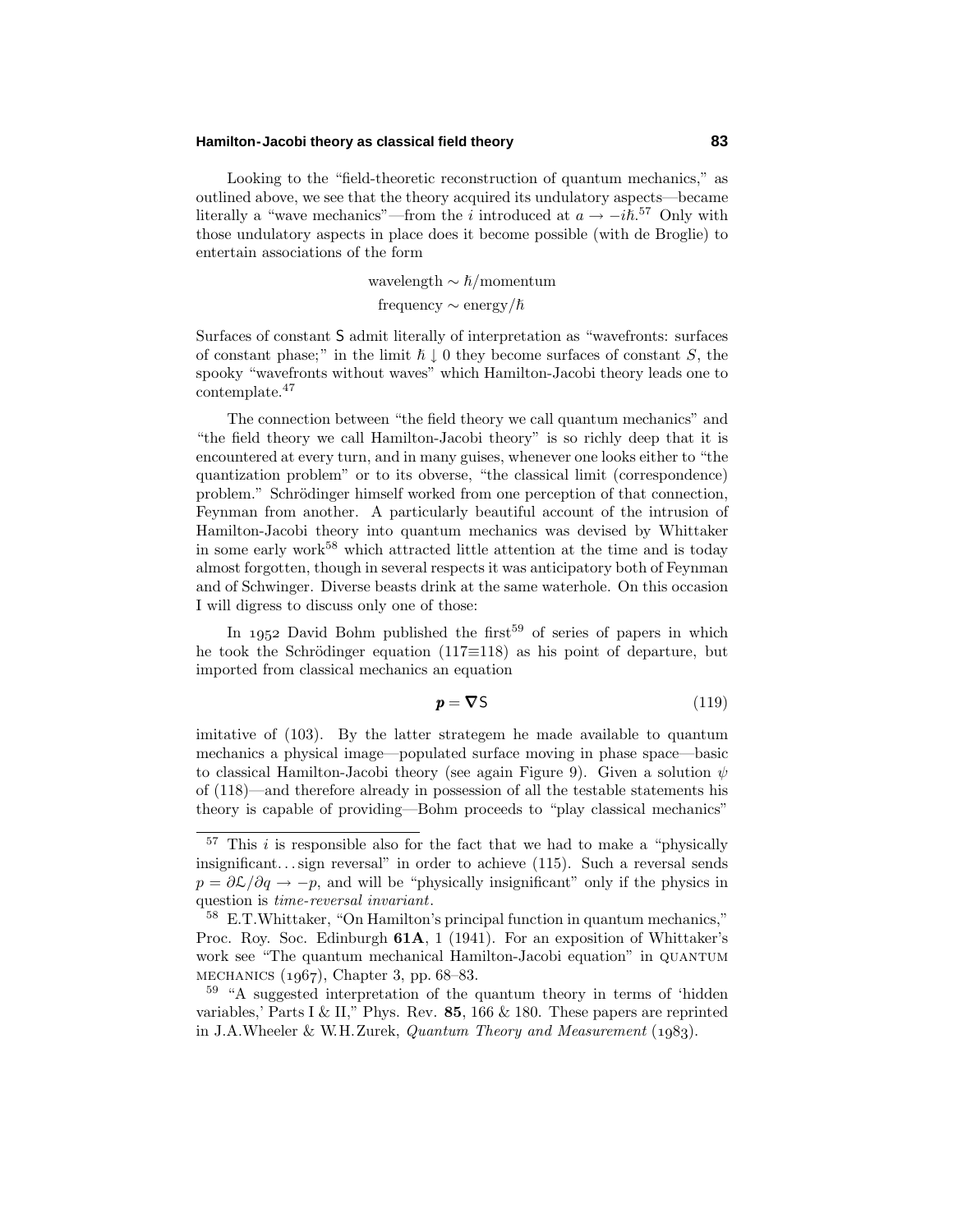in order to gain what he imagines to be a philosophical advantage. By the phrase "play classical mechanics" I mean this: he elects to construe (117) as a specialized mutant of (107). "Specialized" in this regard: to the "point density" function *A* he assigns the  $\psi$ -dictated structure

$$
A \xrightarrow{\text{Bohm's specialization}} \psi^* \psi = \mathsf{R}^2
$$

And "mutant" in this:

$$
U \xrightarrow{\text{Bohm's adjustment}} U + Q
$$
  

$$
Q \equiv -\frac{\hbar^2}{2m} \frac{1}{R} \nabla^2 R = -\frac{\hbar^2}{2m} \frac{1}{2A} \left[ \nabla^2 A - \frac{1}{2A} \nabla A \cdot \nabla A \right]
$$
  

$$
\equiv \text{so-called "quantum potential"}
$$

In Bohm's quantum-adjusted version of classical mechanics the populated surface  $\Sigma_t$  inscribed on phase space by (119) does not—owing to the presence of the "quantum potential"—move classically (except in the limit  $\hbar \downarrow 0$ ), and in one respect its motion is qualitatively quite unclassical: the motion of  $\Sigma_t$ depends upon the density *A* with which state points have been sprinkled upon  $it.^{60}$  That detail notwithstanding, Bohm promotes the view that the particle trajectories which emerge from the system

$$
-\frac{\hbar^2}{2m}\nabla^2\psi + U\psi = i\hbar\partial_t\psi
$$
\n
$$
\frac{1}{2m}\nabla S\cdot\nabla S + \left\{U + Q\right\} + \frac{\partial}{\partial t}S = 0
$$
\n
$$
Q \text{ constructed from } \psi, \text{ as explained above}
$$
\n
$$
\mathbf{p} = \nabla S
$$
\n(120)

are as "objectively real" as those which emerge from the Hamilton-Jacobi system (107), and that  $\psi$  provides representation of a force field as objectively real as (say) the electromagnetic field. A detailed account of the resulting "causal interpretation of quantum mechanics" (the outlines of which were anticipated already by de Broglie in  $1932$  can be found in a recent monograph by Peter Holland, $61$  and a broad selection of more narrowly focused essayssome by major figures (Roger Penrose, Berhard d'Espagnat, Richard Feynman, Y. Aharonov, J. S. Bell and others), some by assorted philosophers and psychiatrists—has been edited by B. J. Hiley  $\&$  F. David Peat.<sup>62</sup>

<sup>60</sup> Bohm himself might have taken exception to my image of "state points sprinkled on  $\Sigma_t$ . He imagined himself to be describing the motion of a *single* state point (or particle), and the intrusion of *A* into the theory to be "merely a consequence of our [unavoidable and irreducible] ignorance or the precise initial conditions of the particle." In my view the distinction is mainly one of language and emphasis, though it is for Bohm the source of his allusion to "hidden variables."

<sup>&</sup>lt;sup>61</sup> The Quantum Theory of Motion (1993). Holland's §2.6—entitled "Classical mechanics as a field theory" (see also his equation (8.14.19))—bears a striking similarity to material presented in recent pages, though his point of departure and intended destination are both quite different from my own.

 $62$  Quantum Implications: Essays in Horour of David Bohm  $(1987)$ .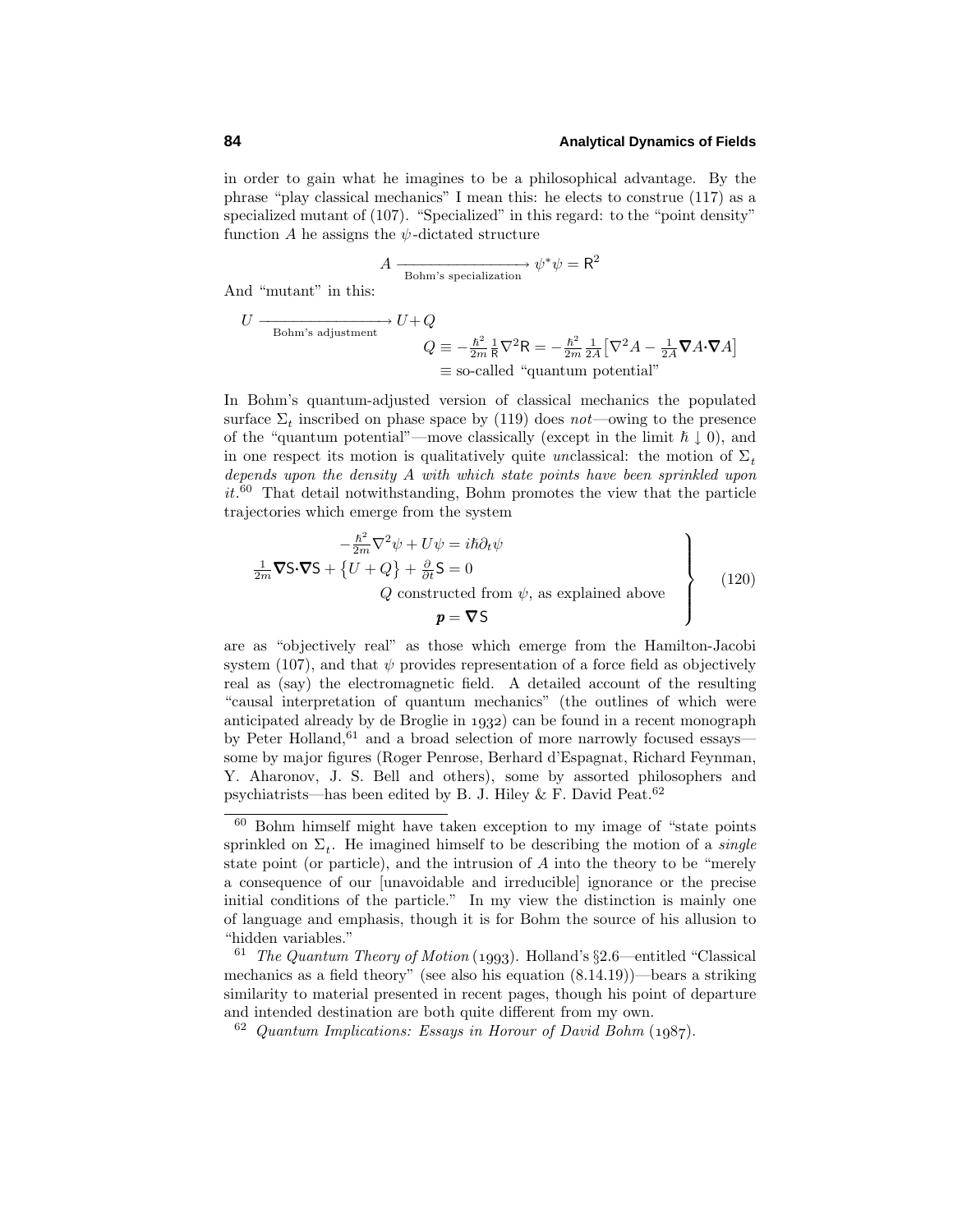The question "Is quantum mechanics complete?" was debated to a virtual standstill by Bohr and Einstein during the years  $1925-31$ ,  $63$  and brought (or so it was imagined) to a kind of conclusion (in the affirmative) by von Neumann, whose "impossibility proof"<sup>64</sup> appeared in 1932. That the question is today more alive than ever, and exploration of the "foundations of quantum mechanics" has become a cottage industry, is due in substantial part to Bohm. Not that Bohm attracted (except from fringe elements) many converts to his views: most physicists were no more inclined than I am to optimism that our understanding of quantum mechanics can be deepened in any significant or useful way by the addition of elements which can be defended/rebutted only by philosophical debate, and many found technical fault with Bohm's proposal.<sup>65</sup> Bohm's 1952 papers did, however, draw attention to the fact that von Neumann's assumptions were susceptible to criticism (and, latently, to circumvention), and did lend encouragement to those who sought—for whatever reason—to escape the dogma of the "Copenhagen interpretation;" they did, in short, inspire thought. Thus J. S. Bell, who at one point wrote<sup>66</sup> that "Bohm's*...* papers were for me a revelation. *...*I have always felt that people who have not grasped the ideas of those papers*...* are handicapped in any discussion of the meaning of quantum mechanics." Y. Aharonov remarks that Bohm's theory is "often accused of artificiality and inelegance, and doubtless it is guilty of both," but continues: "But to make such accusations, and to leave it at that, is to entirely miss the point. What Bohm was after*...* was not elegance and not naturalness; Bohm's intentions were simply to produce a theory which, whatever its other characteristics, had logically clear foundations*...* "<sup>67</sup> Quoting again from Bell: "It is easy to find good reasons for disliking the de Broglie– Bohm picture. Neither de Broglie nor Bohm liked it very much; for both of them it was only a point of departure. Einstein also did not like it very much.

 $63$  See P. A. Schilpp, *Albert Einstein: Philosopher-Scientist* (1951), Chapter 7; Abraham Pais, 'Subtle is the Lord*...* ': The Science and the Life of Albert Einstein, Chapter 25 or Chapter 5 of Jammer (cited below). It is interesting to recall in this connection that the title of the famous EPR paper, which appeared somewhat later (A. Einstein, B. Podolsky & N. Rosen, Phys. Rev. **47**, 777 (1935)), is "Can the quantum mechanical description of Nature be considered complete?"

 $64$  J.von Neumann, Mathematische Grundlagen der Quantenmechanik (1932), Chapter 4, §§1 & 2.

 $65$  For a wonderfully detailed account of the issues surrounding Bohm's work and its reception, see Max Jammer, The Philosophy of Quantum Mechanics: The Interpretations of Quantum Mechanics in Historical Perspective  $(1974)$ , Chapter 7, especially §7.5.

 $66$  "Beables for quantum field theory," Speakable and unspeakable in quantum mechanics  $(1987)$ , reprinted in Hiley & Peat.

 $67$  The quotation is taken from "The issue of retrodiction in Bohm's theory," which appears in Hiley & Peat. The "Aharanov-Bohm effect" was first described in "Significance of electromagnetic potentials in quantum theory," Phys. Rev. **115**, 485 (1959).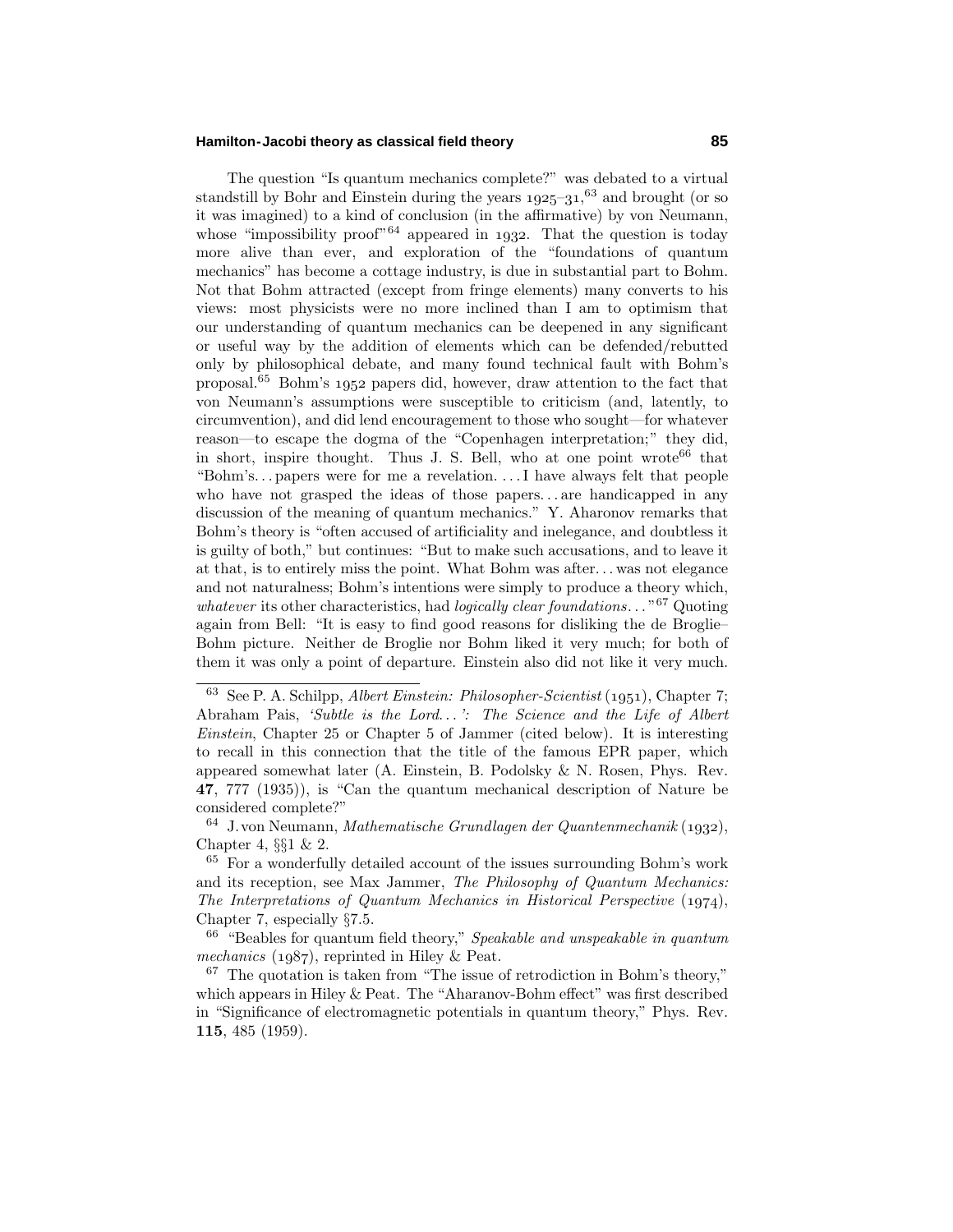He found it 'too cheap,' although, as Born remarked, 'it was quite in line with his own ideas.'"68

I feel I owe my reader an explanation: Why—in a work ostensibly concerned with the classical theory of fields—have I allowed myself the indulgence of the preceding digression? The answer resides in the collision of two circumstances: We found it to be the case that the classical mechanics of a particle, when approached field theoretically from just the right angle, very nearly "quantizes itself," but that the line of argument in question only hints at—and certainly does not enforce—the interpretive statements standard to quantum theory. Oz Bonfim—my colleague, and the occupant of the office next to mine—has in recent years been exploring this question: Can the "orbital concreteness" which the Bohm theory introduces into quantum theory be exploited to lend sharper meaning to the notion of "quantum chaos"? It became therefore natural to ask: Does the field theoretic quantization procedure lead to a formalism as "naturally predisposed" to Bohm's "causal interpretation" as to the standard (Bohr/Born) interpretation? Had the answer been in the affirmative, I would have looked upon Bohm's creation with more enthusiasm (which is to say: with less dubiousness) than has been my habit. But I have come to the conclusion that appropriation of the equation

$$
\boldsymbol{p} = \boldsymbol{\nabla} \boldsymbol{\mathsf{S}}
$$

—an act which lies at the heart of Bohm's program—is field theoretically unmotivated; the equation is a gratuitous import which, since it stands with one leg planted in a formalism dominated by the symplectic group and the other in a formalism dominated by the unitary group, leads to a fantasy at risk of becoming transformation-theoretically unstuck unless managed carefully.

I conclude with Bohm-inspired remarks which culminate in formulation of an open question which seems to me to be of independent field theoretic interest. From (116) it follows (recall (90)) that

$$
R^{2} = \psi^{*}\psi
$$
  
= probability density  

$$
\nabla S = \hbar \nabla \arctan\left\{i\frac{\psi^{*} - \psi}{\psi^{*} + \psi}\right\}
$$
  

$$
= \frac{1}{2}i\hbar \frac{\psi \nabla \psi^{*} - \psi^{*} \nabla \psi}{\psi^{*} \psi}
$$
  

$$
= m \cdot \frac{\text{probability current}}{\text{probability density}}
$$

This information could have been extracted directly from (117.1), but I find the present argument amusing. The immediate point, however, is this: we have

 $68$  See  $\S3$  in "On the impossible pilot wave," which appears as Essay 17 in the collection cited previously.<sup>66</sup> Also the appendix to the paper reprinted as Essay 10: "Einstein–Podolsky–Rosen experiments."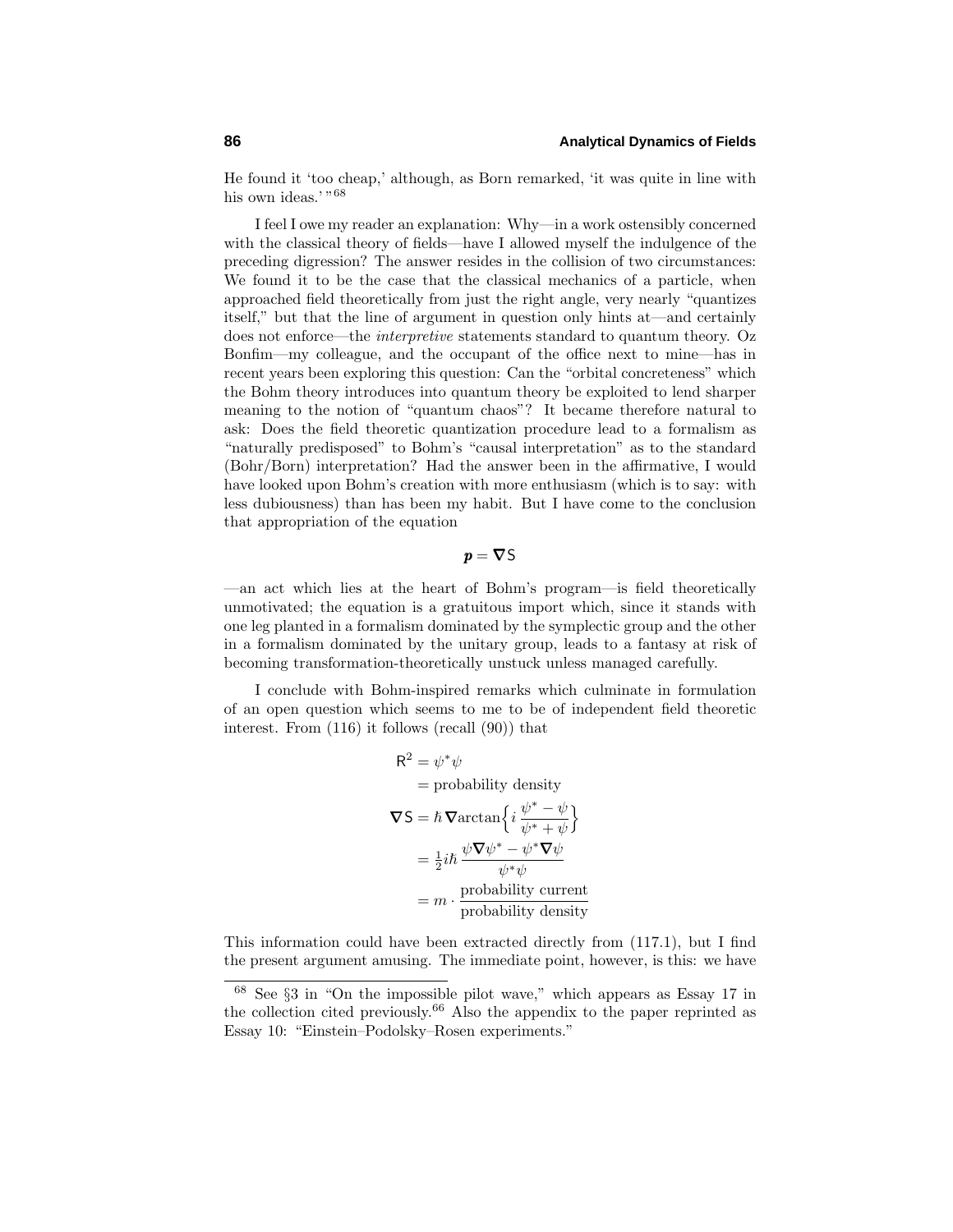shown  $(104)$  to originate in  $(106)$ ; we have, in other words, shown that  $(117.1)$ would follow from

$$
P(\mathbf{x}, \mathbf{p}, t) = \mathsf{R}^2(\mathbf{x}, t) \cdot \delta(\mathbf{p} - \nabla \mathsf{S})
$$
  
\n
$$
= (\text{probability density}) \cdot \delta(\mathbf{p} - m \frac{\text{probability current}}{\text{probability density}})
$$
  
\n
$$
= \psi^* \psi \cdot \delta(\mathbf{p} - \frac{1}{2} i \hbar \frac{\psi \nabla \psi^* - \psi^* \nabla \psi}{\psi^* \psi})
$$
  
\n
$$
= \psi^* \psi \cdot \delta(\mathbf{p} - \frac{1}{2} i \hbar [\nabla \log \psi^* - \nabla \log \psi])
$$
\n(121)

which provide alternative formulations of Bohm's fundamental assumption: he takes the "pilot wave"  $\psi$  to be simultaneously responsible for

- the instantaneous design of the surface  $\Sigma_t$ , and
- how  $\Sigma_t$  is "populated"

with the result that in his theory "motion depends upon the population" (through, he would say, the "quantum potential"). There are, however, other ways than (121) to get from  $\psi(\mathbf{x})$  into phase space. One of those—fundamental to the so-called "phase space formulation of quantum mechanics"—has already been mentioned;<sup>40</sup> I refer to the process

$$
\psi(x) \longrightarrow P(x, p) = \frac{2}{\hbar} \int \psi^*(x + \xi) e^{2\frac{i}{\hbar}p\xi} \psi(x - \xi) d\xi \tag{122}
$$

devised by E. P. Wigner and L. Szilard sometime prior to  $1932$ . The Bohm distribution (121) and the Wigner distribution (122), if extracted from identical  $\psi$  functions, yield identical marginal distributions

$$
\int P(x, p) dp = |\psi(x)|^2
$$

which, in their separate ways, they launch identically into motion. $69$  But when plotted,  $P_{\text{Wigner}}(x, p)$  and  $P_{\text{Bohm}}(x, p)$  could hardly be more different; the former (if we make allowances for the fact that it can assume negative values) resembles Figure 9<sup>upper</sup>, while the latter (except for the fact that it can never display multivaluedness) resembles Figure  $9_{\text{lower}}$ . Holland,<sup>70</sup> after remarking that "there have been many attempts to introduce phase-space-type structures into quantum mechanics," discusses only one—the formalism based upon the Wigner distribution, which he promptly dismisses on the grounds that it does not conform to Bohm's conception of the world ("does not appear to provide a suitable language for a causal representation of quantum phenomena"). The "phase space formulation of quantum mechanics," as elaborated by J.E. Moyal,<sup>71</sup>

 $69$  On this evidence we conclude that while probability conservation  $(91)$ permits, it does not enforce Bohm's structural assumption (121).

 $70$  See §8.4.3 in the monograph<sup>61</sup> cited previously.

<sup>71</sup> "Quantum mechanics as a statistical theory," Proc. Camb. Phil. Soc. **45**, 99 (1949).